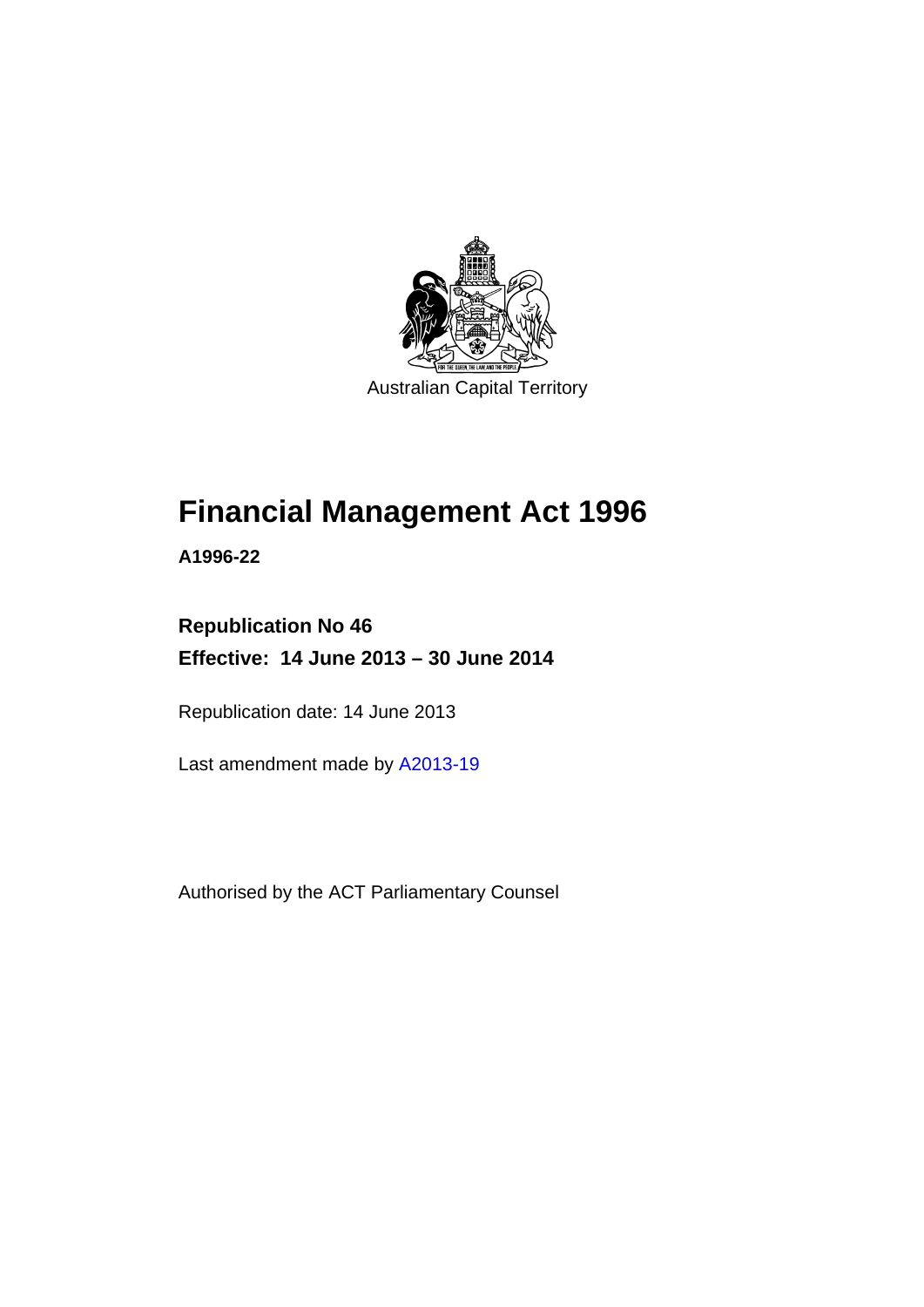#### **About this republication**

#### **The republished law**

This is a republication of the *Financial Management Act 1996* (including any amendment made under the *[Legislation Act 2001](http://www.legislation.act.gov.au/a/2001-14)*, part 11.3 (Editorial changes)) as in force on 14 June 2013*.* It also includes any commencement, amendment, repeal or expiry affecting this republished law to 14 June 2013.

The legislation history and amendment history of the republished law are set out in endnotes 3 and 4.

#### **Kinds of republications**

The Parliamentary Counsel's Office prepares 2 kinds of republications of ACT laws (see the ACT legislation register at [www.legislation.act.gov.au](http://www.legislation.act.gov.au/)):

- authorised republications to which the *[Legislation Act 2001](http://www.legislation.act.gov.au/a/2001-14)* applies
- unauthorised republications.

The status of this republication appears on the bottom of each page.

#### **Editorial changes**

The *[Legislation Act 2001](http://www.legislation.act.gov.au/a/2001-14)*, part 11.3 authorises the Parliamentary Counsel to make editorial amendments and other changes of a formal nature when preparing a law for republication. Editorial changes do not change the effect of the law, but have effect as if they had been made by an Act commencing on the republication date (see *[Legislation Act 2001](http://www.legislation.act.gov.au/a/2001-14)*, s 115 and s 117). The changes are made if the Parliamentary Counsel considers they are desirable to bring the law into line, or more closely into line, with current legislative drafting practice.

This republication does not include amendments made under part 11.3 (see endnote 1).

#### **Uncommenced provisions and amendments**

If a provision of the republished law has not commenced, the symbol  $\mathbf{U}$  appears immediately before the provision heading. Any uncommenced amendments that affect this republished law are accessible on the ACT legislation register [\(www.legislation.act.gov.au\)](http://www.legislation.act.gov.au/). For more information, see the home page for this law on the register.

#### **Modifications**

If a provision of the republished law is affected by a current modification, the symbol  $\mathbf{M}$ appears immediately before the provision heading. The text of the modifying provision appears in the endnotes. For the legal status of modifications, see the *[Legislation Act 2001](http://www.legislation.act.gov.au/a/2001-14)*, section 95.

#### **Penalties**

At the republication date, the value of a penalty unit for an offence against this law is \$110 for an individual and \$550 for a corporation (see *[Legislation Act 2001](http://www.legislation.act.gov.au/a/2001-14)*, s 133).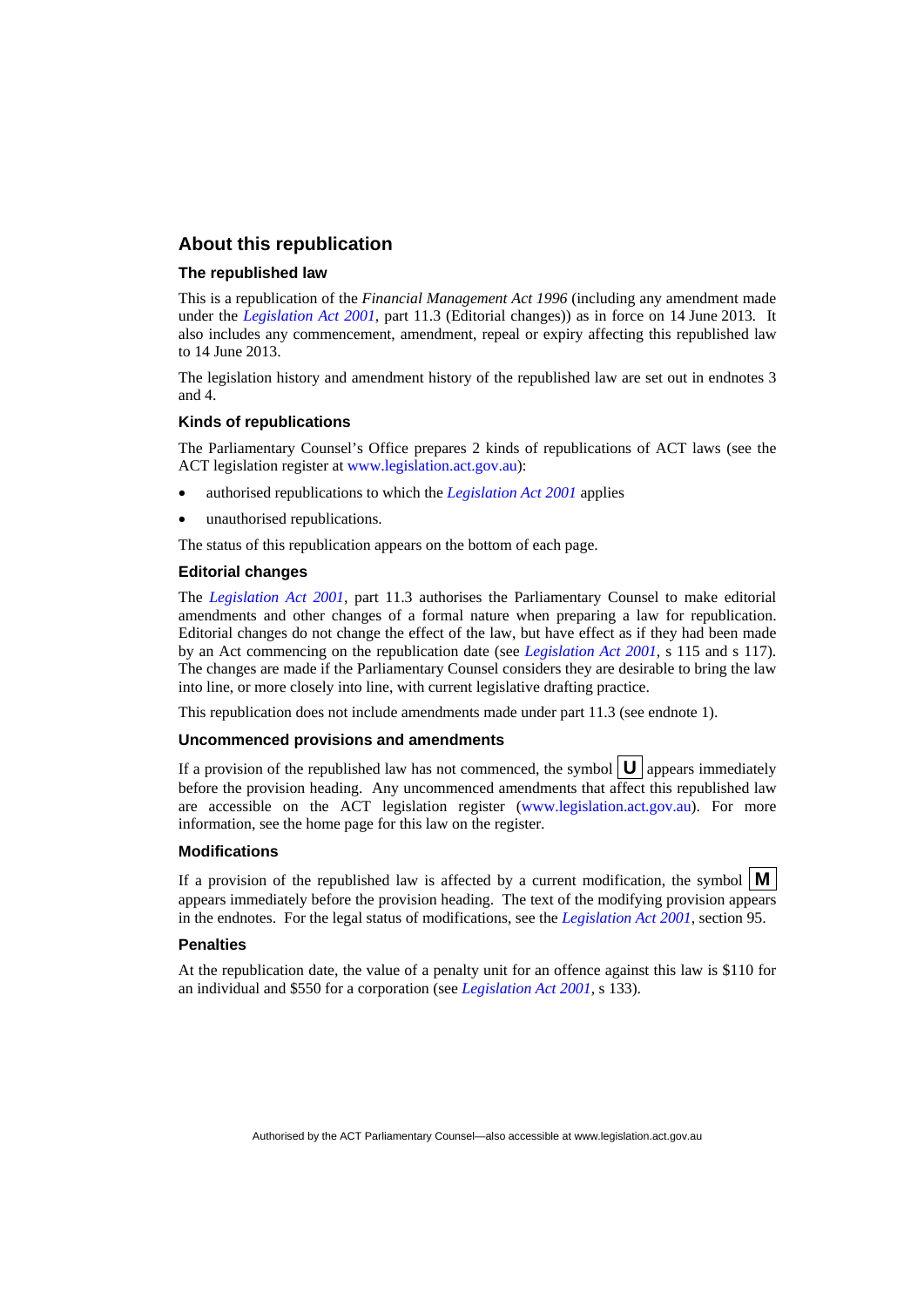

# **Financial Management Act 1996**

# **Contents**

14/06/13

|                     |                                                                       | Page           |
|---------------------|-----------------------------------------------------------------------|----------------|
| Part 1              | <b>Preliminary</b>                                                    |                |
| 1                   | Name of Act                                                           | 2              |
| 2                   | Act subject to Territory Superannuation Provision Protection Act      | $\mathbf{2}$   |
| 3                   | Dictionary                                                            | 2              |
| 3A                  | <b>Notes</b>                                                          | $\mathfrak{p}$ |
| 3B                  | Declaration that certain bodies are not territory authorities for Act | $\mathbf{2}$   |
| 4                   | Application of pts 2 to 5 to Office of the Legislative Assembly       | 3              |
| Part 2              | <b>Budget management</b>                                              |                |
| <b>Division 2.1</b> | <b>Appropriations and budgets</b>                                     |                |
| 5                   | Timing of first Appropriation Bill for financial year                 | 4              |
| 6                   | Necessity for appropriation                                           | 4              |
| $\overline{7}$      | Payments authorised on lapse of appropriation                         | 4              |
| 8                   | Form of appropriations                                                | 5              |
| R46                 | Financial Management Act 1996                                         | contents 1     |

Authorised by the ACT Parliamentary Counsel—also accessible at www.legislation.act.gov.au

Effective: 14/06/13-30/06/14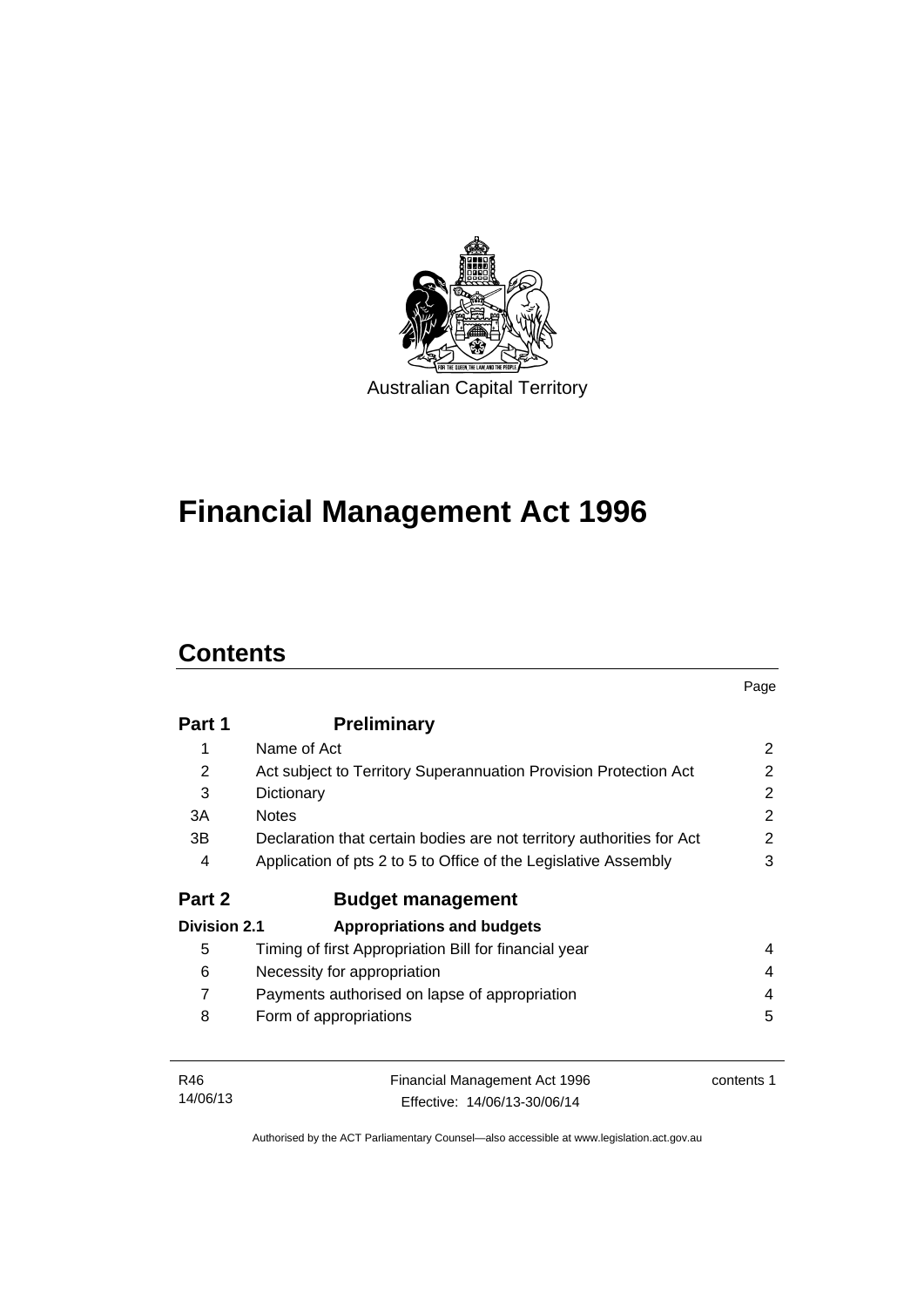#### **Contents**

| 9                   | Net appropriations for outputs                                    | Page<br>5      |
|---------------------|-------------------------------------------------------------------|----------------|
| 9A                  | Net appropriations for capital injections                         | 6              |
| 9B                  | Appropriations for payments on behalf of Territory to be net      |                |
|                     | appropriations                                                    | 6              |
| 10                  | <b>Budget papers</b>                                              | $\overline{7}$ |
| 11                  | <b>Territory budgets</b>                                          | $\overline{7}$ |
| 11A                 | Financial policy objectives and strategies statement              | 10             |
| 12                  | Directorate budgets                                               | 11             |
| 12A                 | Territory authority and territory-owned corporation budgets       | 12             |
| 13                  | Supplementary budget papers                                       | 13             |
| 13A                 | Amendment of budgets for supplementary appropriation              | 15             |
| 14                  | Transfer of funds between appropriations                          | 16             |
| 15                  | Transfer of funds within appropriations                           | 16             |
| 15A                 | Reclassification of certain appropriations                        | 17             |
| 16                  | Transfer of functions after Appropriation Act passed              | 17             |
| 16A                 | Appropriation for accrued employee entitlements                   | 18             |
| 16B                 | Rollover of undispersed appropriation                             | 18             |
| 17                  | Variation of appropriations for Commonwealth grants               | 19             |
| 17A                 | Variations of appropriations for certain payments to Commonwealth | 20             |
| 18                  | Treasurer's advance                                               | 21             |
| 18A                 | Assembly to be told about treasurer's advance                     | 23             |
| 19                  | Refunds of payments made without liability                        | 23             |
| 19A                 | Payments for Territory GST liabilities                            | 24             |
| 19AA                | Payments for Territory GST administration costs                   | 24             |
| 19B                 | Authorisation of expenditure of certain Commonwealth grants       | 24             |
| 19C                 | Amendment of capital injection conditions                         | 25             |
| 19D                 | Amendment of performance criteria                                 | 25             |
| 20                  | Recommended appropriation for Office of the Legislative Assembly  | 27             |
| 20AA                | Appropriation for Office of the Legislative Assembly              | 27             |
| <b>Division 2.2</b> | <b>Budget reviews and pre-election updates</b>                    |                |
| 20A                 | <b>Budget review</b>                                              | 28             |
| 20 <sub>B</sub>     | Purpose and contents of budget review                             | 28             |
| 20C                 | Pre-election budget update                                        | 29             |
| 20D                 | Purpose and contents of pre-election budget update                | 30             |
|                     |                                                                   |                |
|                     |                                                                   |                |

contents 2 Financial Management Act 1996 Effective: 14/06/13-30/06/14

R46 14/06/13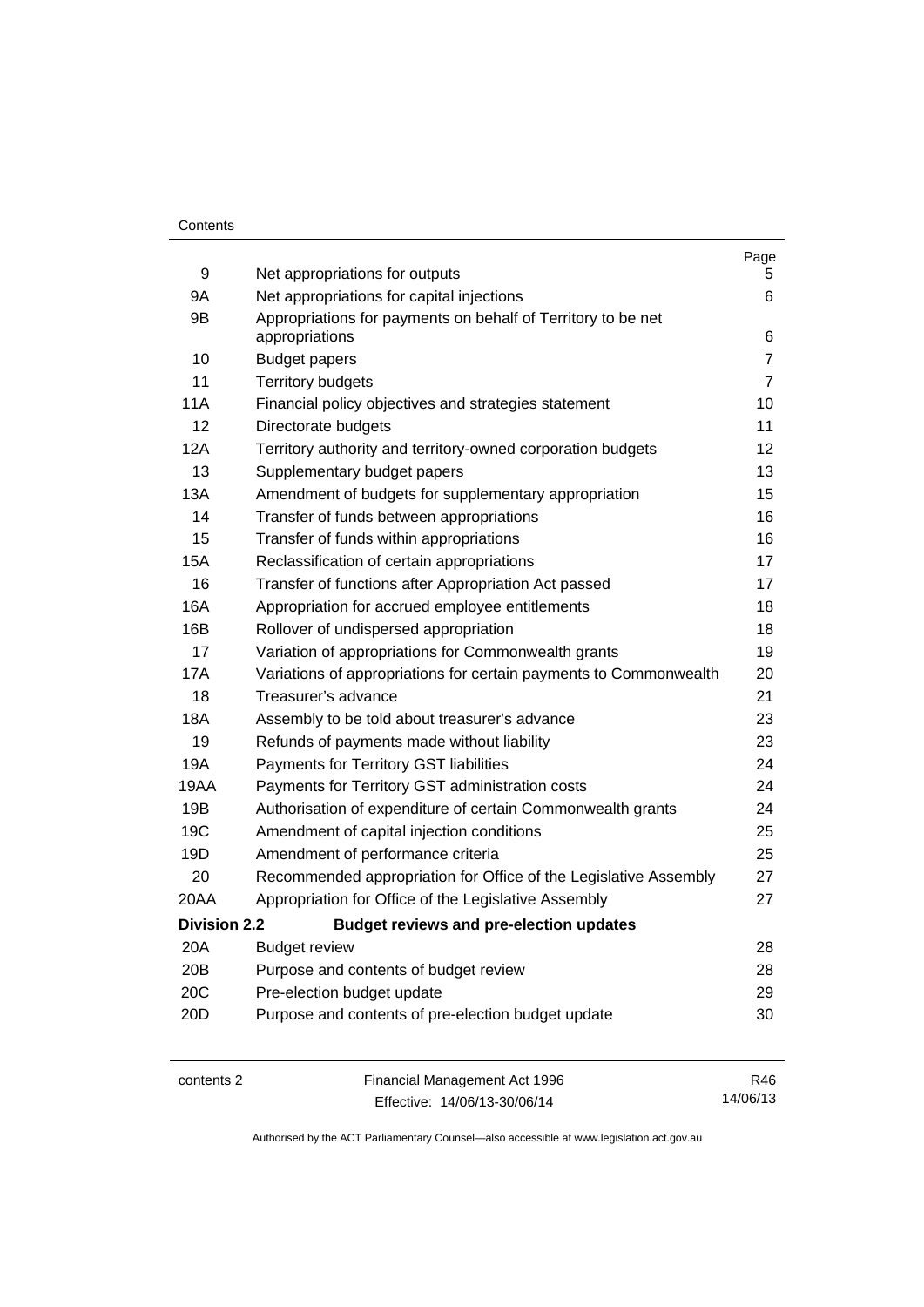|                     |                                                                                      | Page |
|---------------------|--------------------------------------------------------------------------------------|------|
| Part 3              | <b>Financial reports</b>                                                             |      |
| Division 3.1        | <b>Financial reports of the Territory</b>                                            |      |
| 21                  | Meaning of the Territory in div 3.1                                                  | 32   |
| 22                  | Annual financial statements of the Territory                                         | 32   |
| 23                  | Responsibility for annual financial statements                                       | 32   |
| 24                  | Audit of annual financial statements                                                 | 33   |
| 25                  | Presentation of annual financial statements to Legislative Assembly                  | 34   |
| 26                  | Periodic financial statements                                                        | 34   |
| <b>Division 3.2</b> | Financial reports and performance statements of<br>directorates                      |      |
| 27                  | Annual financial statements of directorates                                          | 35   |
| 28                  | Responsibility for annual financial statements of directorates                       | 36   |
| 29                  | Audit of financial statements of directorates                                        | 36   |
| 30                  | Directorate annual financial statements to be included in annual<br>reports etc      | 37   |
| 30A                 | Statements of performance of directorates                                            | 37   |
| 30 <sub>B</sub>     | Responsibility for directorate statements of performance                             | 38   |
| 30C                 | Scrutiny of directorate statements of performance                                    | 38   |
| 30D                 | Directorate statements of performance to be included in annual reports<br>etc        | 38   |
| 30E                 | Half-yearly directorate performance reports                                          | 39   |
| Part 4              | <b>Financial management responsibilities of</b><br>directors-general of directorates |      |
| 31                  | Responsibilities of directors-general of directorates                                | 40   |
| Part 5              | <b>Banking and investment</b>                                                        |      |
| 32                  | Agreement for the conduct of banking for Territory                                   | 42   |
| 33                  | Territory banking account                                                            | 42   |
| 34                  | Directorate banking accounts                                                         | 42   |
| 34A                 | Transfer of directorate banking account                                              | 43   |
| 34B                 | End of year balances of directorate banking accounts                                 | 44   |
| 35                  | Payments into banking accounts                                                       | 44   |
| 36                  | Transfer following change in directorate responsibilities                            | 45   |
|                     |                                                                                      |      |

| R46      | Financial Management Act 1996 | contents 3 |
|----------|-------------------------------|------------|
| 14/06/13 | Effective: 14/06/13-30/06/14  |            |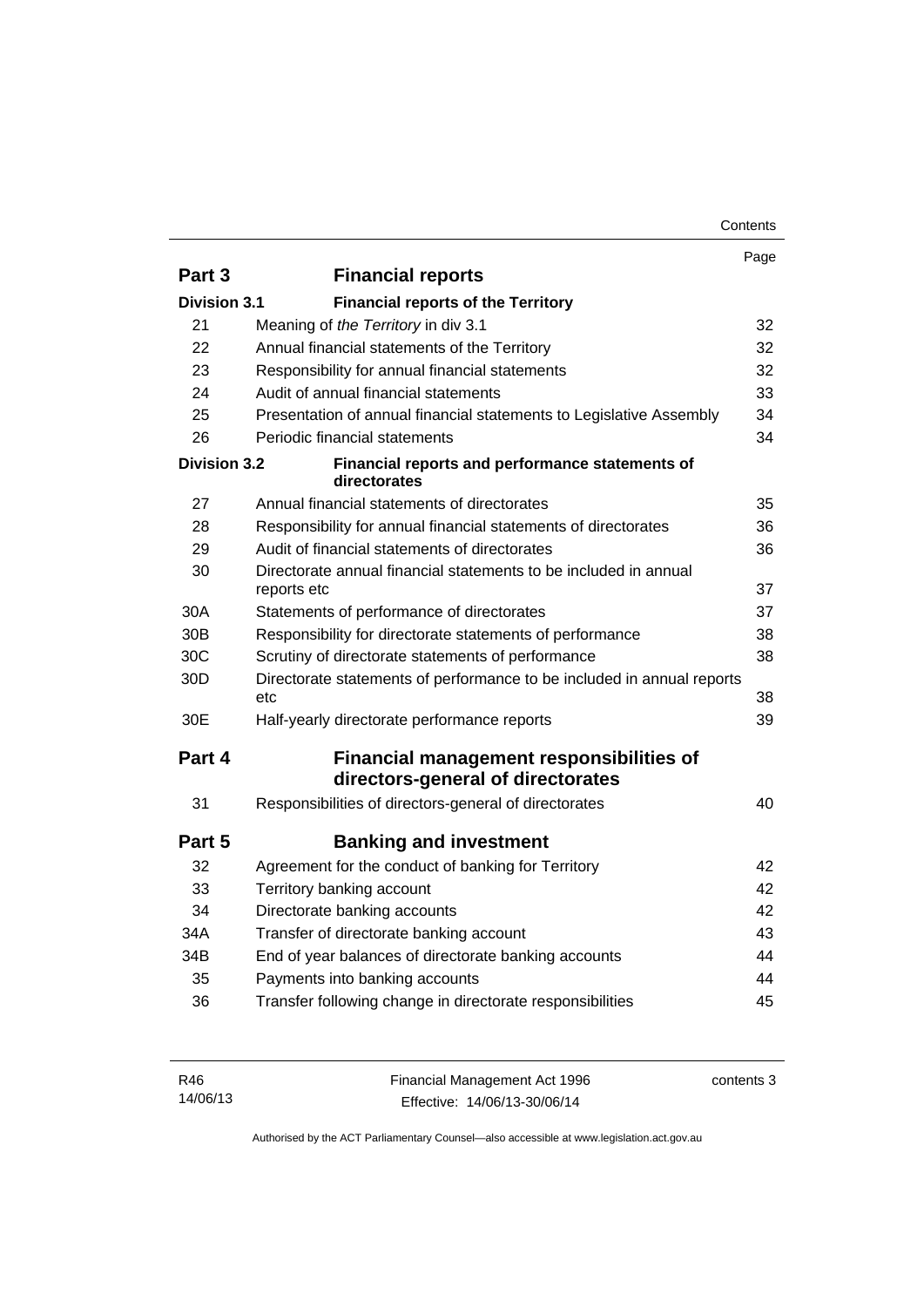| Contents |                                                                                     |      |
|----------|-------------------------------------------------------------------------------------|------|
|          |                                                                                     | Page |
| 36A      | Transfers from directorate banking accounts to territory banking<br>account         | 45   |
| 37       | Payments from territory banking account                                             | 45   |
| 38       | Investment of certain public money                                                  | 46   |
| Part 6   | Borrowing and guarantees                                                            |      |
| 39       | Power of Territory to borrow                                                        | 48   |
| 40       | Treasurer may borrow on behalf of Territory                                         | 48   |
| 41       | Power of territory authorities to borrow                                            | 48   |
| 42       | Borrowings by territory authorities to be approved                                  | 48   |
| 43       | Territory authorities may give security                                             | 49   |
| 44       | Power to approve borrowings not delegable                                           | 49   |
| 45       | Loans to be paid into territory banking account                                     | 49   |
| 46       | Payments by Treasurer                                                               | 49   |
| 47       | <b>Guarantees by Territory</b>                                                      | 49   |
| Part 7   | <b>Trust money</b>                                                                  |      |
| 49       | Identity of trust money                                                             | 51   |
| 50       | Administration of trust money                                                       | 51   |
| 51       | Directorate trust banking accounts                                                  | 51   |
| 51A      | Transfer of directorate trust banking accounts                                      | 52   |
| 51B      | Transfers between trust banking accounts-changes in directorate<br>responsibilities | 52   |
| 51C      | Transfers between trust banking accounts-investment                                 | 53   |
| 52       | Transfers between trust banking account and territory banking account               | 53   |
| 53       | Investment of trust money                                                           | 53   |
| 53A      | Unclaimed trust money                                                               | 53   |
| 53B      | Reviewable decision notices                                                         | 55   |
| 53C      | Applications for review                                                             | 55   |
|          | <b>Financial provisions for territory authorities</b>                               |      |
| Part 8   |                                                                                     |      |
| 54       | Application-pt 8                                                                    | 56   |
| 55       | Responsibilities of chief executive officers of territory authorities               | 56   |
| 56       | Responsibilities of governing boards of territory authorities                       | 57   |

contents 4 Financial Management Act 1996 Effective: 14/06/13-30/06/14

R46 14/06/13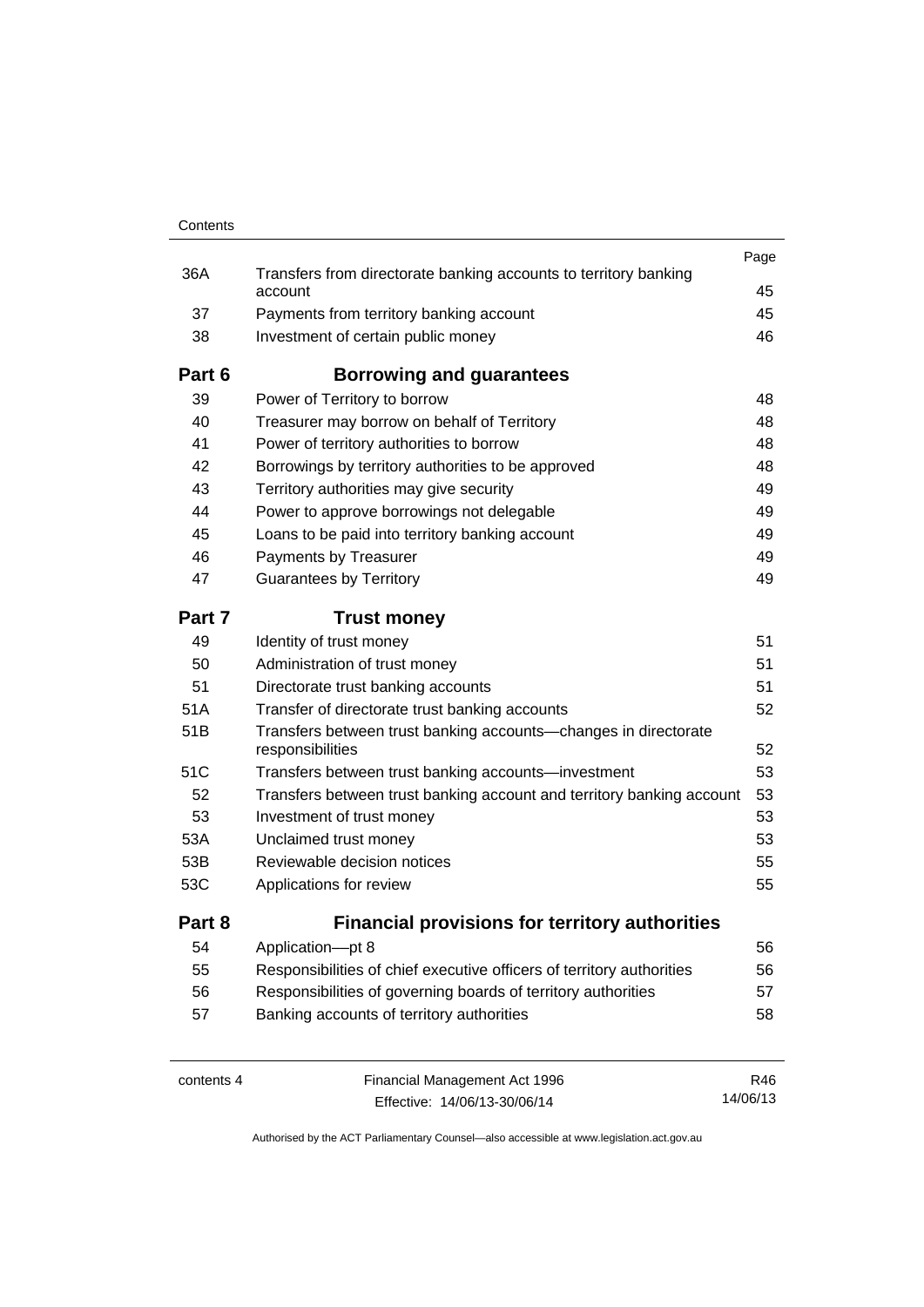| Contents |
|----------|
|----------|

| 58                                        | Investment by territory authorities                                                                 | Page<br>59 |
|-------------------------------------------|-----------------------------------------------------------------------------------------------------|------------|
| 59                                        | Borrowing by territory authorities                                                                  | 60         |
| 60<br>Guarantees by territory authorities |                                                                                                     | 61         |
| 61                                        | Territory authority statements of intent                                                            | 61         |
| 62                                        | Presentation of statements of intent of territory authorities                                       | 63         |
| 63                                        | Annual financial statements of territory authorities                                                | 63         |
| 64                                        | Responsibility for annual financial statements of territory authorities                             | 64         |
| 65                                        | Audit of annual financial statements of territory authorities                                       | 65         |
| 66                                        | Annual financial statements of territory authorities to be included in<br>annual reports etc        | 65         |
| 67                                        | Treasurer may require interim financial statements etc for territory<br>authorities                 | 65         |
| 68                                        | Statements of performance of territory authorities                                                  | 66         |
| 69                                        | Responsibility for territory authority statements of performance                                    | 67         |
| 70                                        | Scrutiny of territory authority statements of performance                                           | 67         |
| 71                                        | Territory authority statements of performance to be included in annual<br>reports etc               | 68         |
| Part 9                                    | Governance of territory authorities                                                                 |            |
| <b>Division 9.1</b>                       | <b>Definitions and important concepts</b>                                                           |            |
| 72                                        | Definitions-pt 9                                                                                    | 69         |
| 73                                        | Nature of relevant territory authorities                                                            | 70         |
| 74                                        | Powers of territory authorities generally                                                           | 71         |
| 75                                        | Execution of documents and assumptions people dealing with relevant<br>territory authority may make | 72         |
| 76                                        | Governing board of territory authority                                                              | 73         |
| 77                                        | Role of governing board                                                                             | 73         |
| <b>Division 9.2</b>                       | Governing board member appointments                                                                 |            |
| 78                                        | Appointment of governing board members generally                                                    | 74         |
| 79                                        | Appointment of chair and deputy chair                                                               | 75         |
| 80                                        | Appointment of CEO of authority with governing board                                                | 76         |
| 81                                        | Ending board member appointments                                                                    | 77         |
| <b>Division 9.3</b>                       | <b>Functions of governing board members</b>                                                         |            |
| 82                                        | Chair's functions                                                                                   | 79         |
| 83                                        | Deputy chair's functions                                                                            | 79         |
| R46<br>14/06/13                           | Financial Management Act 1996<br>Effective: 14/06/13-30/06/14                                       | contents 5 |

Effective: 14/06/13-30/06/14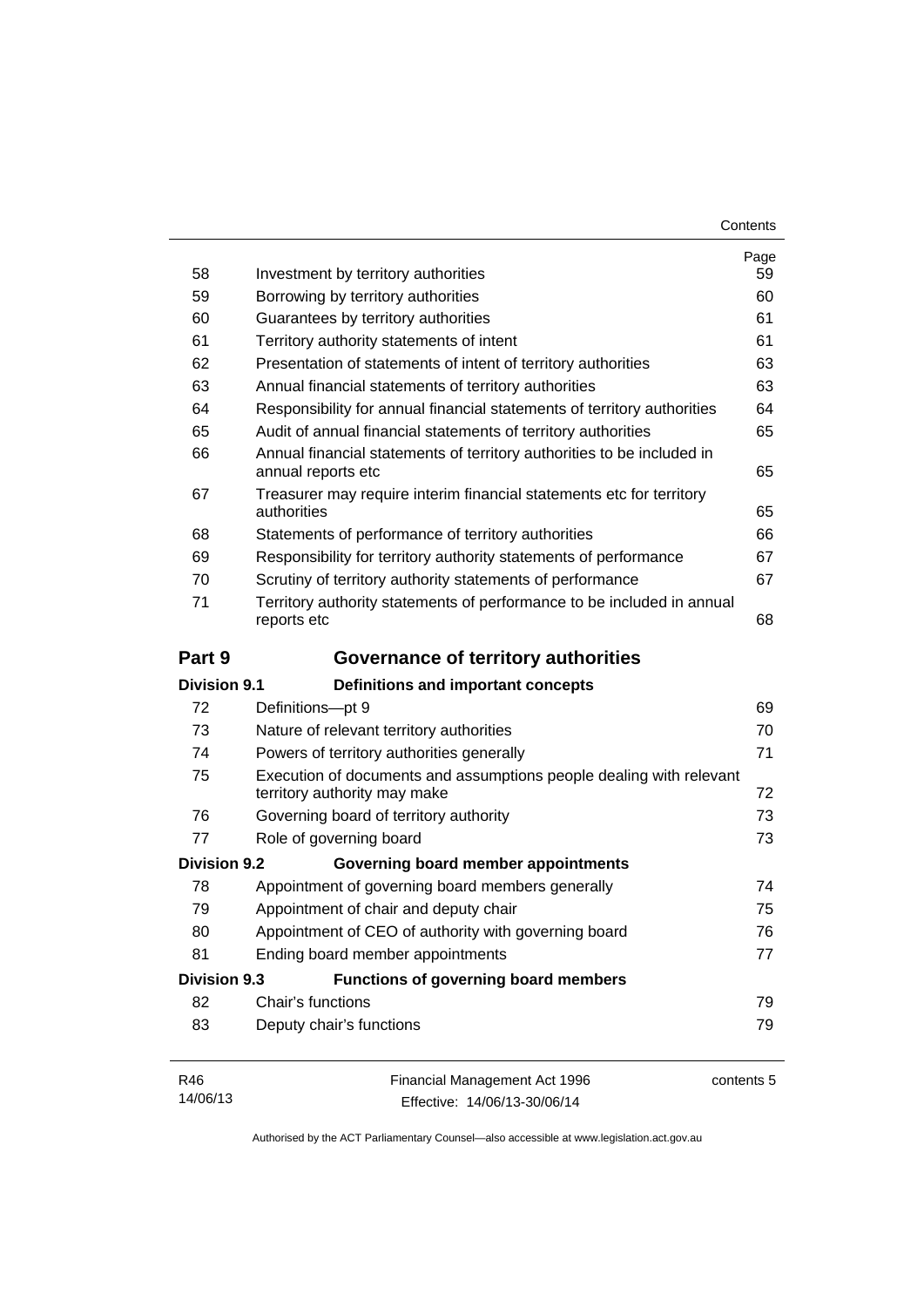#### **Contents**

| 84                                                                            | CEO's functions                                                                      | Page<br>79 |  |
|-------------------------------------------------------------------------------|--------------------------------------------------------------------------------------|------------|--|
| 85                                                                            | Honesty, care and diligence of governing board members                               | 80         |  |
| 86                                                                            | Conflicts of interest by governing board members                                     |            |  |
| 87                                                                            | Agenda to require disclosure of interest item                                        |            |  |
| 88                                                                            | Disclosure of interests by governing board members                                   | 81<br>81   |  |
| 89                                                                            | Reporting of disclosed governing board interests to Minister                         | 83         |  |
| 90                                                                            | Protection of governing board members from liability                                 | 84         |  |
| 91                                                                            | Indemnification and exemption of governing board members                             | 84         |  |
| 92                                                                            | Compensation for exercise of functions etc                                           | 85         |  |
| <b>Division 9.4</b>                                                           | <b>Governing board meetings</b>                                                      |            |  |
| 93                                                                            | Time and place of governing board meetings                                           | 86         |  |
| 94                                                                            | Presiding member at governing board meetings                                         | 86         |  |
| 95                                                                            | Quorum at governing board meetings                                                   | 86         |  |
| 96                                                                            | Voting at governing board meetings                                                   | 87         |  |
| 97                                                                            | Conduct of governing board meetings etc                                              | 87         |  |
| <b>Division 9.5</b><br>Requirements and obligations for territory authorities |                                                                                      |            |  |
| 98                                                                            | Limitations on authorities forming corporations etc                                  | 88         |  |
| 99                                                                            | Limitations on authorities taking part in joint ventures and trusts                  | 89         |  |
| 100                                                                           | Corporations, joint ventures and trusts in which authority has interest              | 90         |  |
| 101                                                                           | Obligation of authorities to tell Minister about significant events                  | 90         |  |
| 102                                                                           | Ministerial directions to authorities about financial etc statements                 | 91         |  |
| 103                                                                           | Application of government policies to authorities                                    | 92         |  |
| <b>Division 9.6</b>                                                           | <b>Restructuring of territory authorities</b>                                        |            |  |
| 104                                                                           | Purpose of div 9.6                                                                   | 93         |  |
| 105                                                                           | What territory authorities does div 9.6 apply to?                                    | 93         |  |
| 106                                                                           | Responsible Minister may direct div 9.6 authority to sell or transfer                |            |  |
|                                                                               | assets                                                                               | 93         |  |
| 107                                                                           | Transfer of assets by declaration-div 9.6 authorities                                | 94         |  |
| 108                                                                           | Transfer of contractual rights and liabilities by declaration-div 9.6<br>authorities | 95         |  |
| 109                                                                           | Transfer of liabilities by declaration-div 9.6 authorities                           | 96         |  |
| 110                                                                           | Assistance given by authorities for div 9.6                                          | 97         |  |
| 111                                                                           | Assistance given by governing board members for div 9.6                              | 98         |  |
| 112                                                                           | Use of information by Territory and div 9.6 authorities                              | 99         |  |
|                                                                               |                                                                                      |            |  |
|                                                                               |                                                                                      |            |  |

contents 6 Financial Management Act 1996 Effective: 14/06/13-30/06/14

R46 14/06/13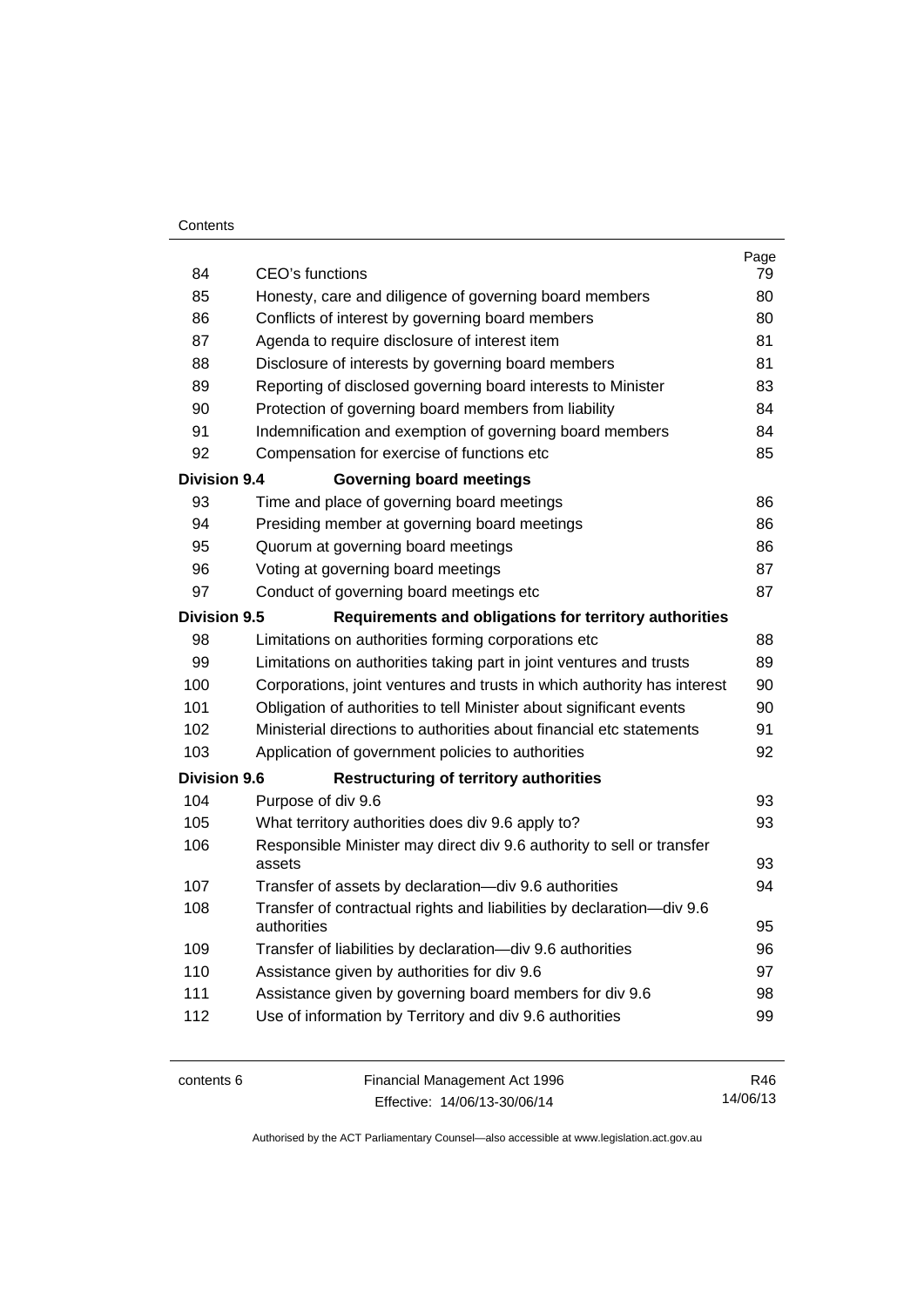|                     |                                                                                                   | Page |
|---------------------|---------------------------------------------------------------------------------------------------|------|
| 113                 | Contracts relating to the protection of information-responsible<br>Minister for div 9.6 authority | 100  |
| 114                 | Contracts relating to the protection of information-div 9.6 authority                             | 100  |
| 115                 | Transfer of pending proceedings-div 9.6 authorities                                               | 101  |
| 116                 | Proceedings and evidence-div 9.6 authorities                                                      | 101  |
| 117                 | Operation of div 9.6 not breach of contract etc                                                   | 102  |
| 118                 | Transfer of assets etc not otherwise disposed of-div 9.6 authorities                              | 103  |
| 119                 | Annual reports etc for div 9.6 authorities                                                        | 104  |
| <b>Division 9.7</b> | Additional provisions for restructuring of certain<br>territory authorities                       |      |
| 120                 | What territory authorities does div 9.7 apply to?                                                 | 106  |
| 121                 | Definitions-div 9.7                                                                               | 106  |
| 122                 | Vesting of assets, rights and liabilities-div 9.7 authorities                                     | 106  |
| 123                 | Proceedings and evidence-div 9.7 authorities                                                      | 107  |
| 124                 | Annual reports and financial statements for div 9.7 authorities                                   | 108  |
| 125                 | References to div 9.7 authority                                                                   | 110  |
| Part 10             | <b>Miscellaneous</b>                                                                              |      |
| 130                 | Act of grace payments                                                                             | 111  |
| 131                 | Waiver of debts etc                                                                               | 112  |
| 132                 | Payments in relation to deceased estates                                                          | 113  |
| 133                 | Guideline-making power                                                                            | 114  |
| 134                 | Regulation-making power                                                                           | 114  |
|                     |                                                                                                   |      |
| <b>Dictionary</b>   |                                                                                                   | 115  |
|                     |                                                                                                   |      |
| <b>Endnotes</b>     |                                                                                                   |      |
| 1                   | About the endnotes                                                                                | 122  |
| $\overline{2}$      | Abbreviation key                                                                                  | 122  |
| 3                   | Legislation history                                                                               | 123  |
| 4                   | Amendment history                                                                                 | 131  |
| 5                   | Earlier republications                                                                            | 150  |

| R46      | Financial Management Act 1996 | contents 7 |
|----------|-------------------------------|------------|
| 14/06/13 | Effective: 14/06/13-30/06/14  |            |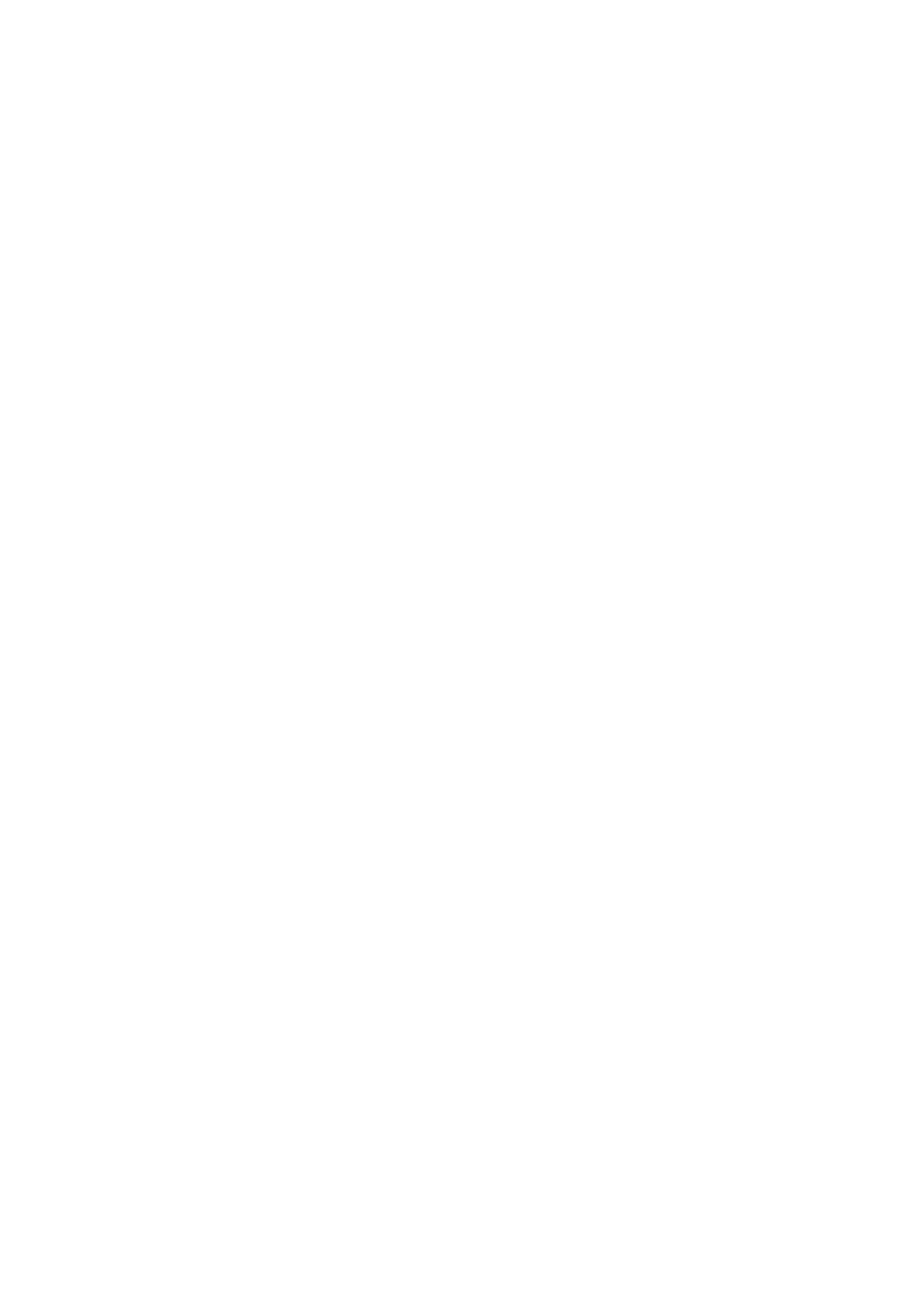

# **Financial Management Act 1996**

An Act to provide for the financial management of the government of the Territory, to provide for the scrutiny of that management by the Legislative Assembly, to specify financial reporting requirements for the government of the Territory, and for related purposes

R46 14/06/13

l

Financial Management Act 1996 Effective: 14/06/13-30/06/14

page 1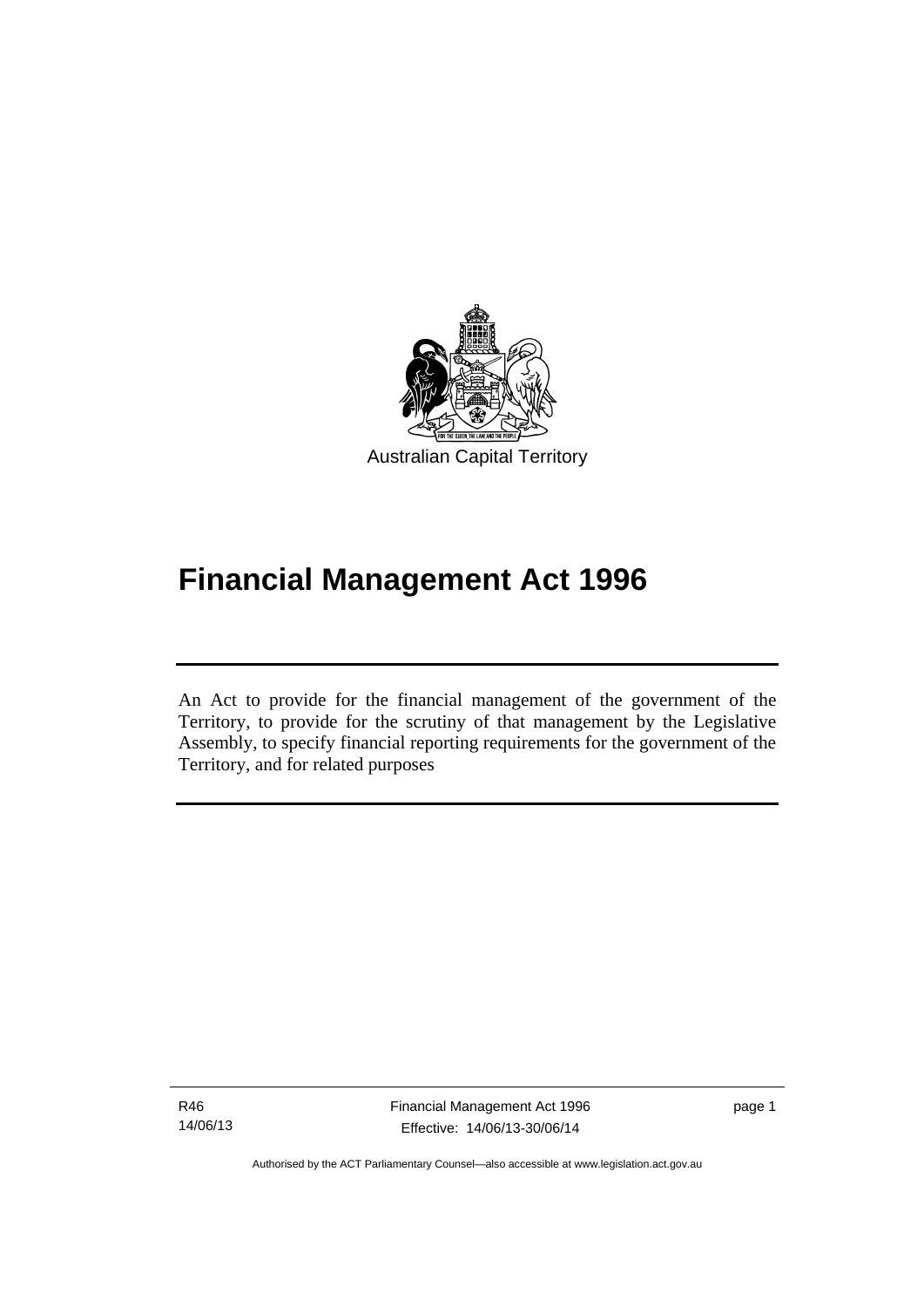#### Part 1 **Preliminary**

Section 1

# <span id="page-11-0"></span>**Part 1** Preliminary

#### <span id="page-11-1"></span>**1 Name of Act**

This Act is the *Financial Management Act 1996*.

#### <span id="page-11-2"></span>**2 Act subject to Territory Superannuation Provision Protection Act**

This Act is subject to the *[Territory Superannuation Provision](http://www.legislation.act.gov.au/a/2000-21)  [Protection Act 2000](http://www.legislation.act.gov.au/a/2000-21)*.

#### <span id="page-11-3"></span>**3 Dictionary**

The dictionary at the end of this Act is part of this Act.

*Note 1* The dictionary at the end of this Act defines certain terms used in the Act, and includes references (*signpost definitions*) to other terms defined elsewhere in this Act or in other legislation.

> For example, the signpost definition '*superannuation appropriation* see the *[Territory Superannuation Provision Protection Act 2000](http://www.legislation.act.gov.au/a/2000-21)*, dictionary.' means that the term 'superannuation appropriation' is defined in that dictionary and the definition applies to this Act.

*Note* 2 A definition in the dictionary (including a signpost definition) applies to the entire Act unless the definition, or another provision of the Act, provides otherwise or the contrary intention otherwise appears (see [Legislation Act,](http://www.legislation.act.gov.au/a/2001-14) s 155 and s 156).

#### <span id="page-11-4"></span>**3A Notes**

A note included in this Act is explanatory and is not part of the Act.

*Note* See the [Legislation Act,](http://www.legislation.act.gov.au/a/2001-14) s 127 (1), (4) and (5) for the legal status of notes.

#### <span id="page-11-5"></span>**3B Declaration that certain bodies are not territory authorities for Act**

 (1) The Treasurer may declare that a stated body is not a territory authority for this Act or a stated provision of this Act.

R46 14/06/13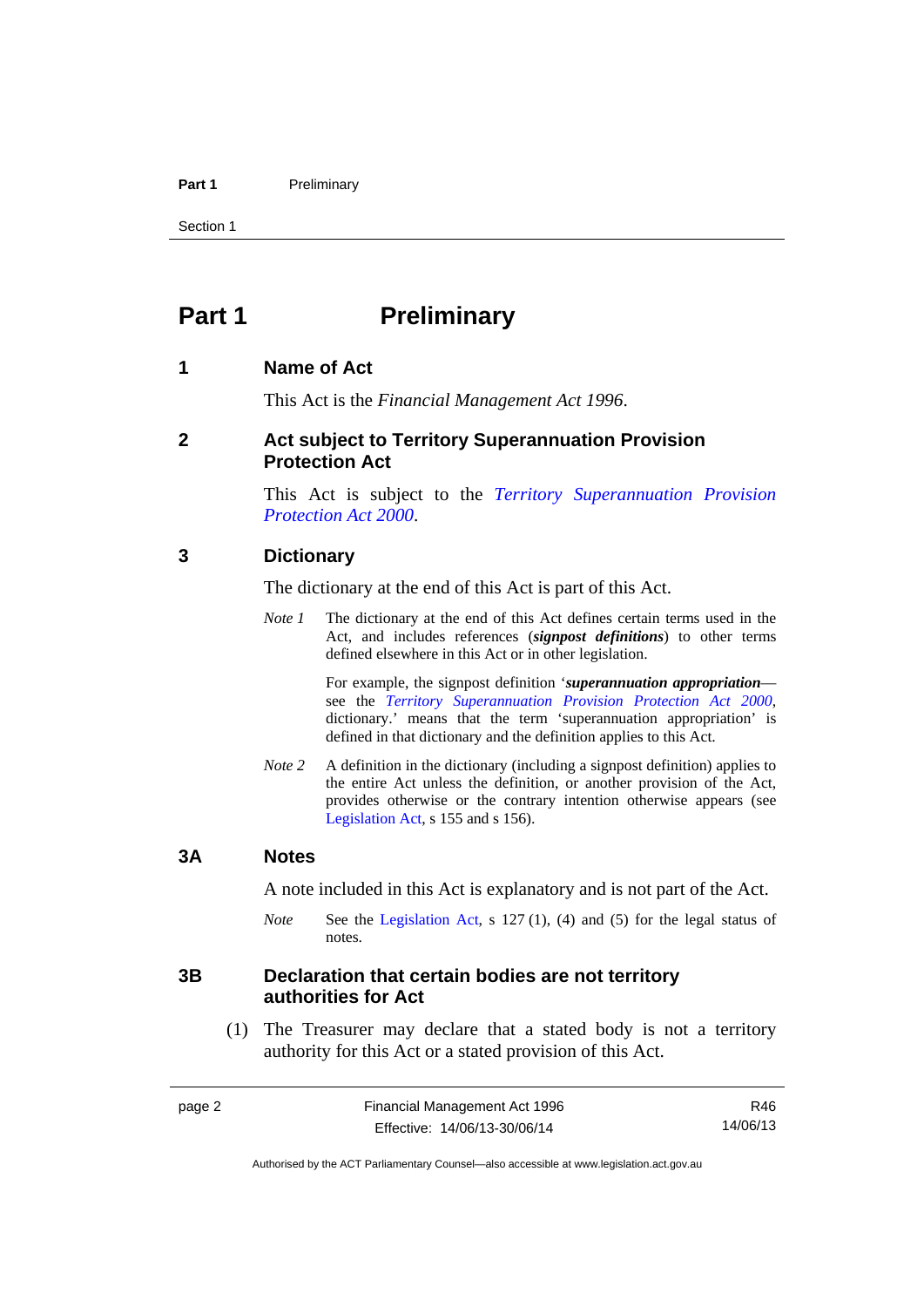(2) A declaration is a notifiable instrument.

*Note* A notifiable instrument must be notified under the [Legislation Act](http://www.legislation.act.gov.au/a/2001-14).

#### <span id="page-12-0"></span>**4 Application of pts 2 to 5 to Office of the Legislative Assembly**

Unless the contrary intention appears, the provisions of parts 2 to 5 apply to the Office of the Legislative Assembly as if—

- (a) a reference in those provisions to a directorate included a reference to the office; and
- (b) a reference in those provisions to the responsible Minister of a directorate were a reference to the Speaker; and
- (c) a reference in those provisions to the responsible director-general of a directorate included a reference to the clerk of the Legislative Assembly.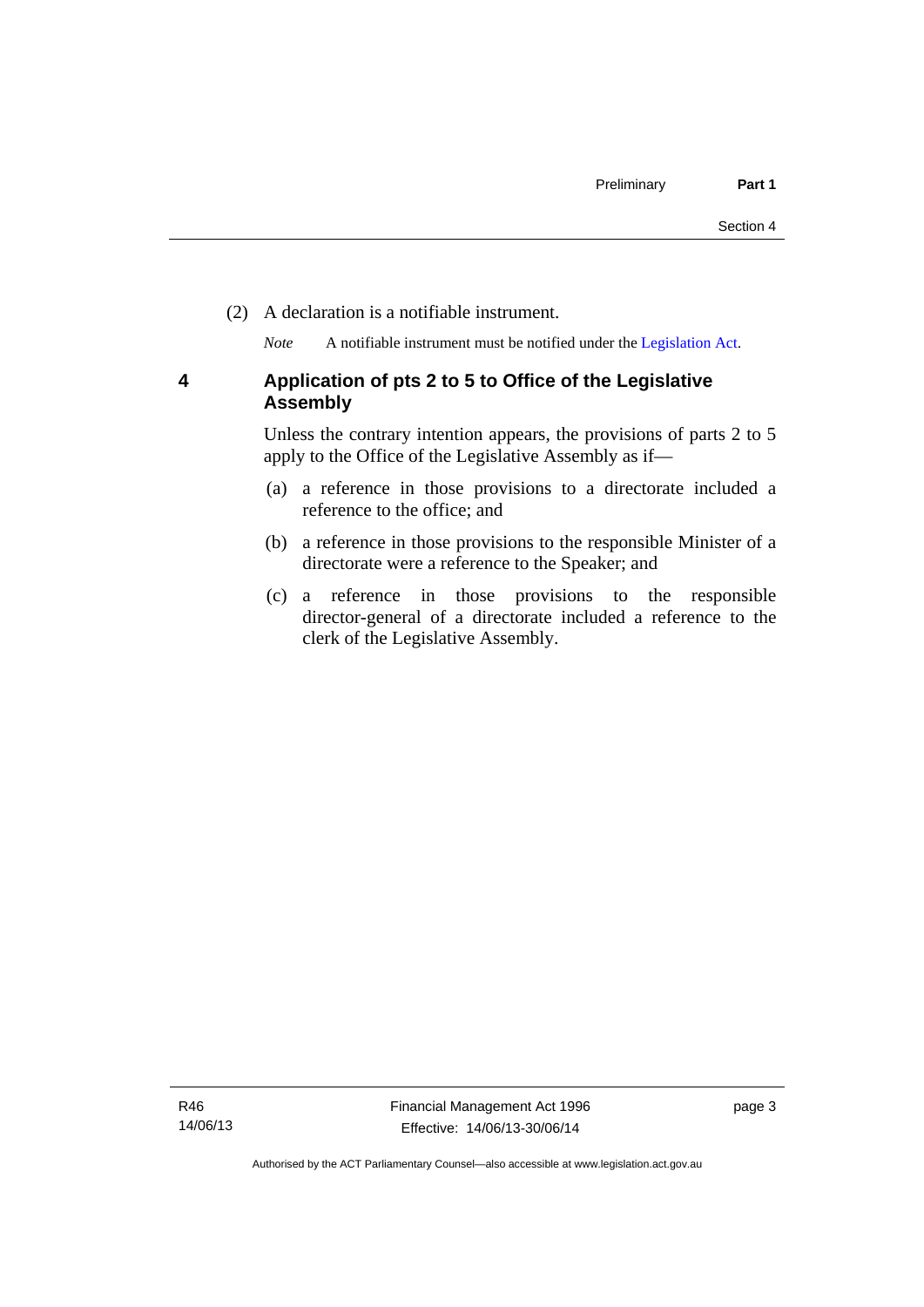# <span id="page-13-0"></span>**Part 2 Budget management**

# <span id="page-13-1"></span>**Division 2.1 Appropriations and budgets**

## <span id="page-13-2"></span>**5 Timing of first Appropriation Bill for financial year**

Except as otherwise provided by a resolution of the Legislative Assembly, the first Appropriation Bill relating to a financial year must be introduced into the Legislative Assembly not later than 3 months after the beginning of the financial year.

#### <span id="page-13-3"></span> **6 Necessity for appropriation**

No payment of public money must be made otherwise than in accordance with an appropriation.

#### <span id="page-13-4"></span>**7 Payments authorised on lapse of appropriation**

If, before the end of a financial year, no Act other than this Act has been passed appropriating public money to meet the requirements of the next financial year, the Treasurer may pay the amounts necessary to meet those requirements subject to the following provisions:

- (a) the authority of the Treasurer under this section ceases on the commencement of the first Appropriation Act for the next financial year;
- (b) on that commencement all payments made under this section for the next financial year are taken for all purposes to have been paid out of money appropriated by that Act;
- (c) the payments made under this section for any purpose must not exceed, in total,  $\frac{1}{2}$  of the amount appropriated by Appropriation Acts for the immediately previous financial year for that purpose.

R46 14/06/13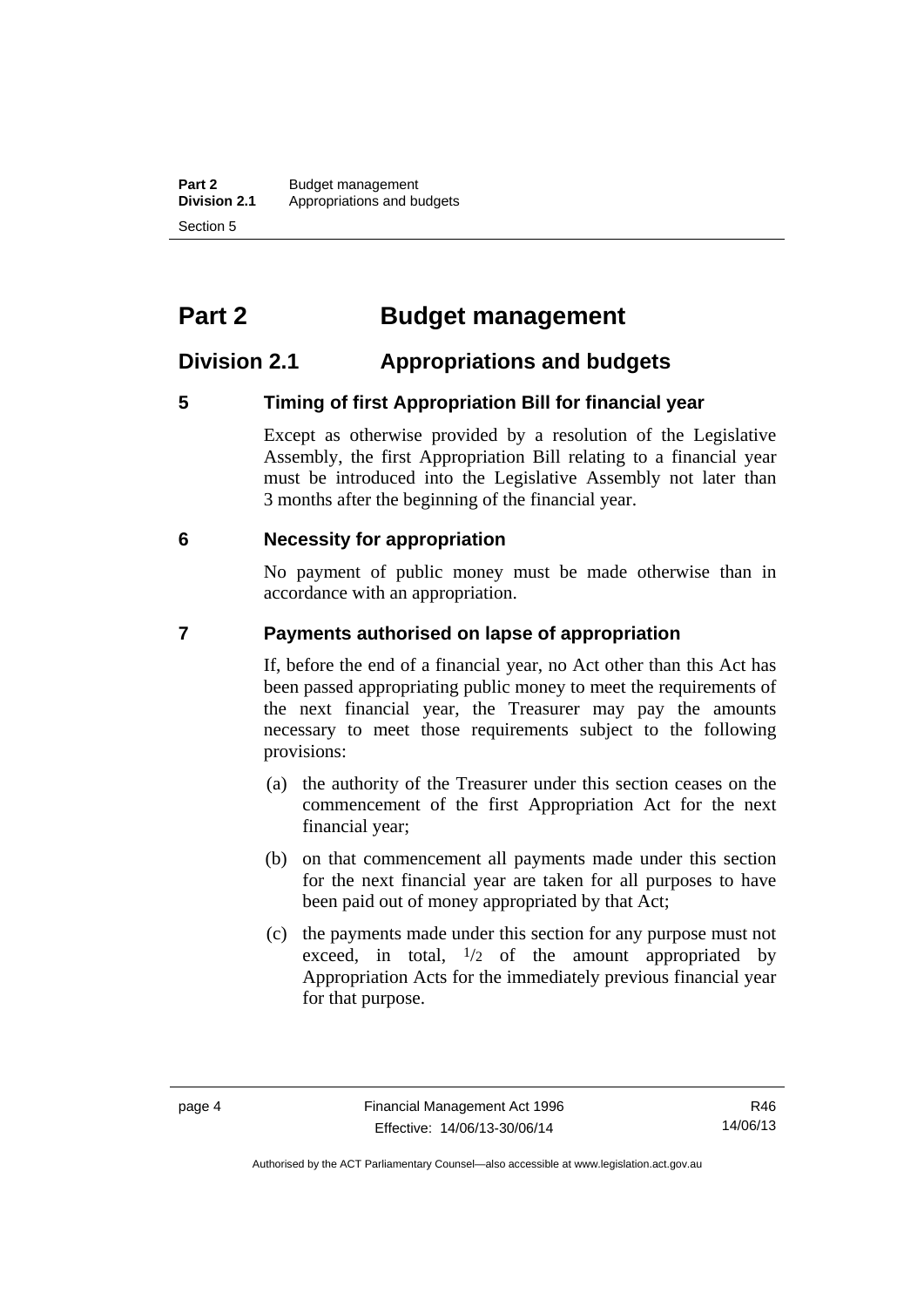### <span id="page-14-0"></span>**8 Form of appropriations**

- (1) An Appropriation Act may make separate appropriations in relation to each directorate for—
	- (a) the provision of outputs by the directorate; and
	- (b) any capital injection to be provided to the directorate; and
	- (c) any payments to be made by the directorate on behalf of the Territory.
- (2) An Appropriation Act may make separate appropriations in relation to a territory authority or territory-owned corporation for—
	- (a) the provision of outputs by the authority or corporation; and
	- (b) any capital injection to be provided to the authority or corporation.
- (3) There must be a separate Appropriation Act for an appropriation for the Office of the Legislative Assembly.

#### <span id="page-14-1"></span>**9 Net appropriations for outputs**

- (1) An appropriation for the provision of outputs may be expressed to be made for the net cost of providing the outputs.
- (2) Despite section 6, if an appropriation for a directorate is stated to be made for the net cost of providing outputs, the directorate may apply the following in paying the expenses and liabilities of the directorate in providing the outputs:
	- (a) the payments it is entitled to receive otherwise than under an Appropriation Act for providing the outputs;
	- (b) the value of the input tax credits to which it is entitled for taxable supplies in relation to providing the outputs.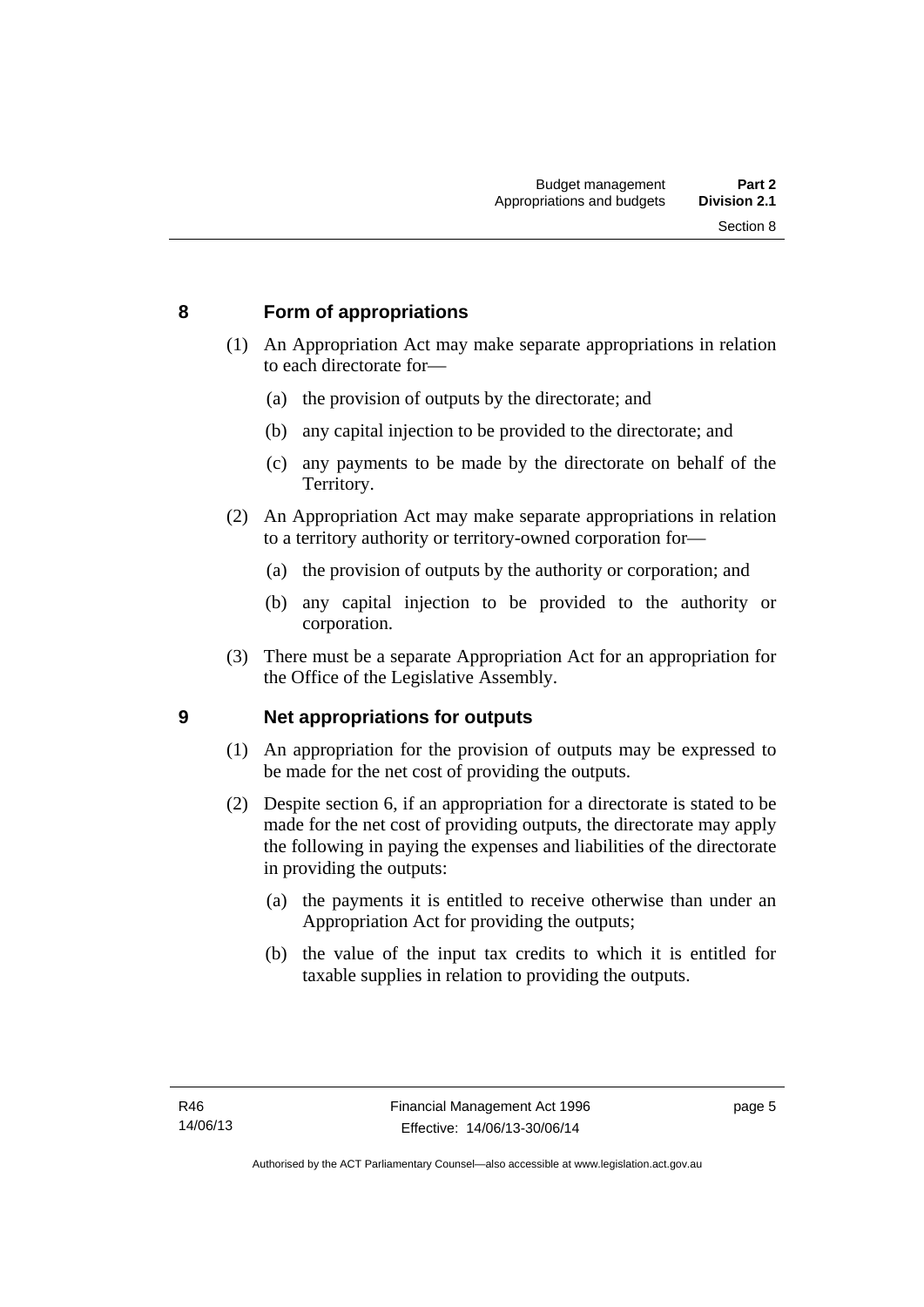(3) To remove any doubt, it is declared that, if the appropriations made by an Appropriation Act for a directorate do not state an amount, or state an '0' appropriation, for the provision of outputs by the directorate, the appropriations have effect as if they included an appropriation stated to be made for the provision of outputs by the directorate at no net cost to the Territory.

#### <span id="page-15-0"></span>**9A Net appropriations for capital injections**

- (1) An appropriation for a capital injection may be stated to be made for, or partly for, the net cost of purchasing or developing assets.
- (2) Despite section 6, if an appropriation is stated to be made for, or partly for, the net cost of purchasing or developing assets, the value of the input tax credits to which the relevant entity is entitled for taxable supplies in relation to purchasing or developing the assets may be applied by the entity in paying the expenses and liabilities of the entity in purchasing or developing the assets.
- (3) In this section:

*relevant entity*, in relation to an appropriation for a capital injection, means the directorate, authority or corporation that is to undertake the purchasing or developing of assets for which the appropriation is made.

#### <span id="page-15-1"></span>**9B Appropriations for payments on behalf of Territory to be net appropriations**

Despite section 6 (Necessity for appropriations), if an appropriation for a directorate is made for payments to be made on behalf of the Territory, the directorate may apply input tax credits to which the Territory is entitled for taxable supplies for which the payments are made towards the payments under the appropriation.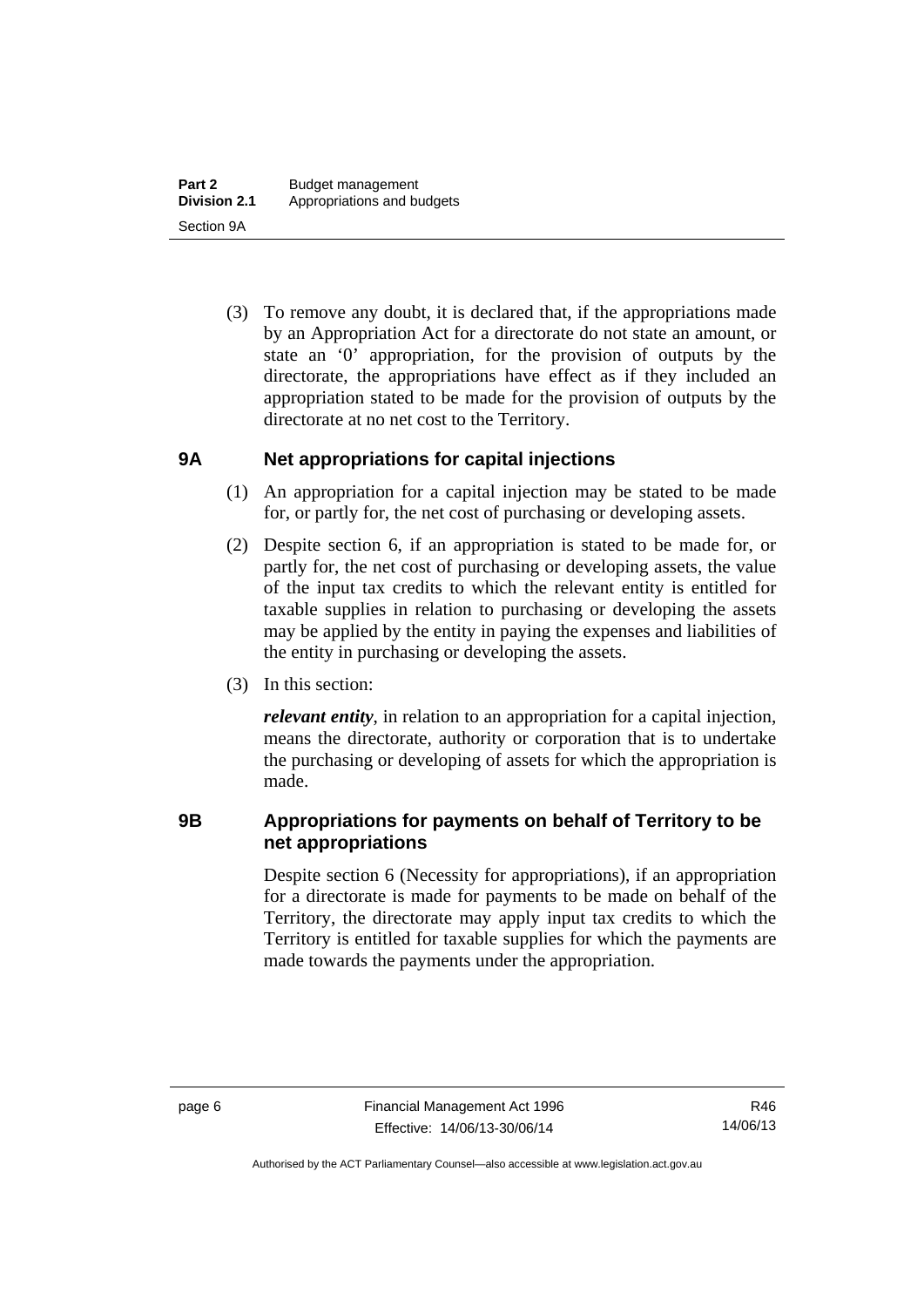#### <span id="page-16-0"></span>**10 Budget papers**

The Treasurer must, for each financial year, immediately after the presentation of the bill for the first Appropriation Act relating to the year, present to the Legislative Assembly—

- (a) the proposed budget for the Territory for the year; and
- (b) the proposed budget for each directorate for the year; and
- (c) the proposed budget for each territory authority and territory-owned corporation for the year; and
- (d) a consolidated financial management statement in relation to—
	- (i) the general government sector; and
	- (ii) the public trading enterprise sector.

#### <span id="page-16-1"></span>**11 Territory budgets**

- (1) The proposed budget for the Territory for a financial year presented to the Legislative Assembly under section 10 (a) must include—
	- (a) a financial policy objectives and strategies statement under section 11A for the financial year; and
	- (b) a statement of the economic or other assumptions used to make the budget estimates; and
	- (c) a statement about the sensitivity of the budget estimates to changes in the economic or other assumptions; and
	- (d) a statement of the risks, quantified if possible, that may affect the budget estimates, including contingent liabilities; and
	- (e) the financial statements required under the financial management guidelines; and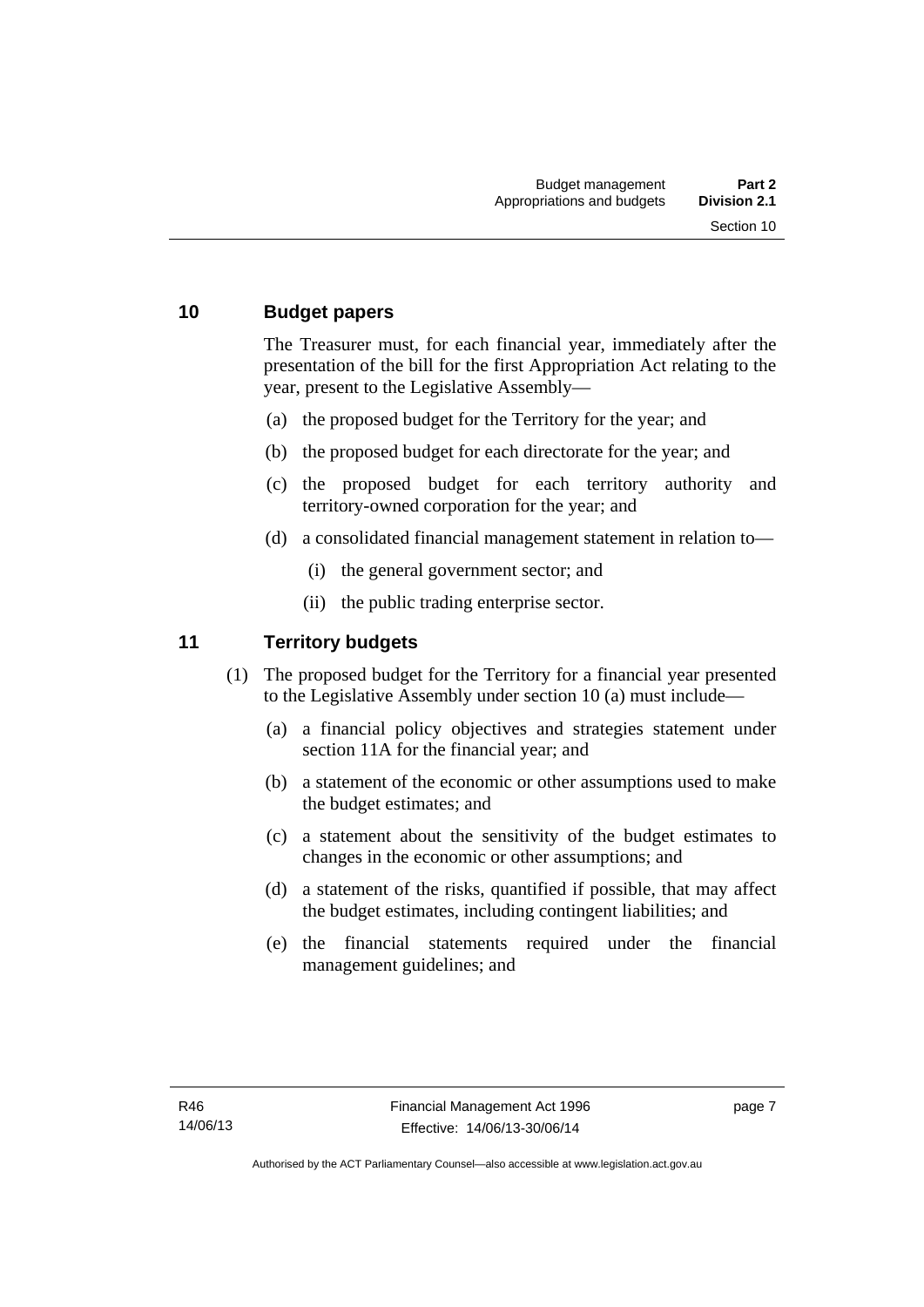- (f) a statement about the effect of the following on an ACT household for the financial year:
	- (i) Territory taxes and fees that have a direct effect on the household;
	- (ii) Territory concessions that offset the taxes and fees mentioned in subparagraph (i).
- (2) The proposed budget must be prepared in a form that assists a comparison, for each appropriation unit, between the budget for the Territory for the previous financial year and the proposed budget.
- (3) The financial statements included in the proposed budget under subsection (1) (e) must include budget estimates, for each appropriation unit, for each of the next 3 financial years.
- (4) The proposed budget must be prepared taking into account—
	- (a) the principles of responsible fiscal management;
	- (b) the object of providing a basis for sustainable social and economic services and infrastructure fairly to all ACT residents; and
	- (c) the object of ecologically sustainable development.
- (5) The proposed budget may depart from the principles of responsible fiscal management, but if it does depart—
	- (a) any departure must be temporary; and
	- (b) the Treasurer must present to the Legislative Assembly, when the first Appropriation Bill for the financial year is presented to the Legislative Assembly, a statement setting out—
		- (i) the reasons for the departure; and
		- (ii) the approach intended to be taken to return to the principles; and
		- (iii) when the principles are expected to be returned to.

R46 14/06/13

Authorised by the ACT Parliamentary Counsel—also accessible at www.legislation.act.gov.au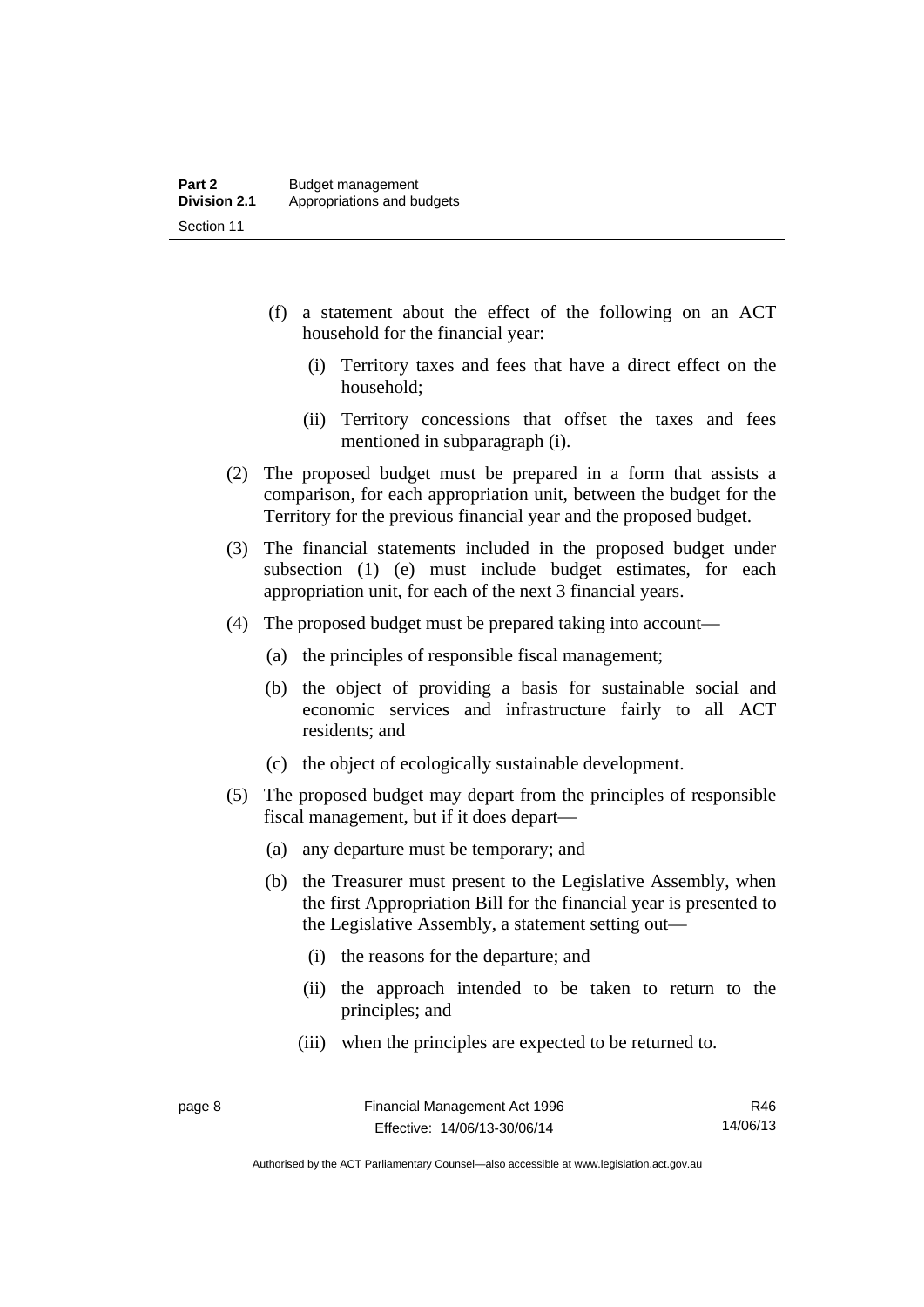(6) In this section:

*appropriation unit* means a class of outputs, or a group of output classes, for which an appropriation is made by an Appropriation Act.

*ecologically sustainable development* means the effective integration of economic and environmental considerations in decision-making processes achievable through implementation of the following principles:

- (a) the precautionary principle;
- (b) the inter-generational equity principle;
- (c) conservation of biological diversity and ecological integrity;
- (d) improved valuation and pricing of environmental resources.

*fiscal risks* include the following:

- (a) risks from the level of the Territory's general government sector debt;
- (b) commercial risks from ownership of corporations and public enterprises;
- (c) risks from changes in the structure of the Territory's tax base;
- (d) risks from management of the Territory's assets and liabilities.

*inter-generational equity principle* means that the present generation should ensure that the health, diversity and productivity of the environment is maintained or enhanced for the benefit of future generations.

*precautionary principle* means that, if there is a threat of serious or irreversible environmental damage, a lack of full scientific certainty should not be used as a reason for postponing measures to prevent environmental degradation.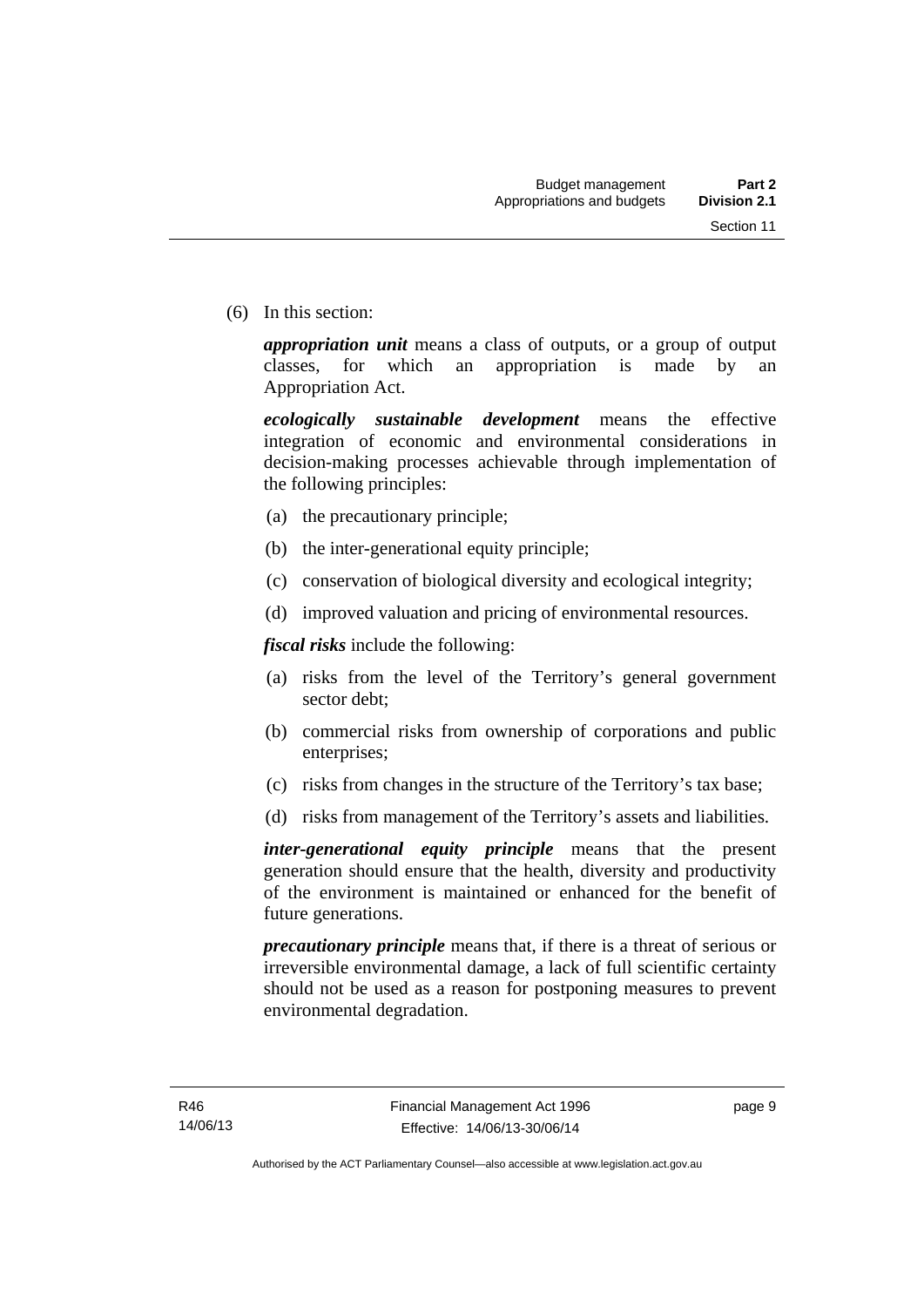*principles of responsible fiscal management* means the following principles:

- (a) ensuring that the total liabilities of the Territory are at prudent levels to provide a buffer against factors that may impact adversely on the level of total Territory liabilities in the future, and ensuring that, until prudent levels have been achieved, the total operating expenses of the Territory in each financial year are less than its operating income levels in the same financial year;
- (b) when prudent levels of total Territory liabilities have been achieved, maintaining the levels by ensuring that, on average, over a reasonable period of time, the total operating expenses of the Territory do not exceed its operating income levels;
- (c) achieving and maintaining levels of Territory net worth to provide a buffer against factors that may impact adversely on levels of Territory net worth in the future;
- (d) managing prudently the fiscal risks of the Territory;
- (e) pursuing spending and taxing policies that are consistent with a reasonable degree of stability and predictability in the level of the tax burden;
- (f) giving full, accurate and timely disclosure of financial information about the activities of the government and its agencies.

#### <span id="page-19-0"></span>**11A Financial policy objectives and strategies statement**

- (1) The purposes of a financial policy objectives and strategies statement included in a proposed budget under section 11 (1) (a) are—
	- (a) to make transparent the government's financial strategies; and
	- (b) to establish a benchmark for evaluating the government's conduct of financial policy.

R46 14/06/13

Authorised by the ACT Parliamentary Counsel—also accessible at www.legislation.act.gov.au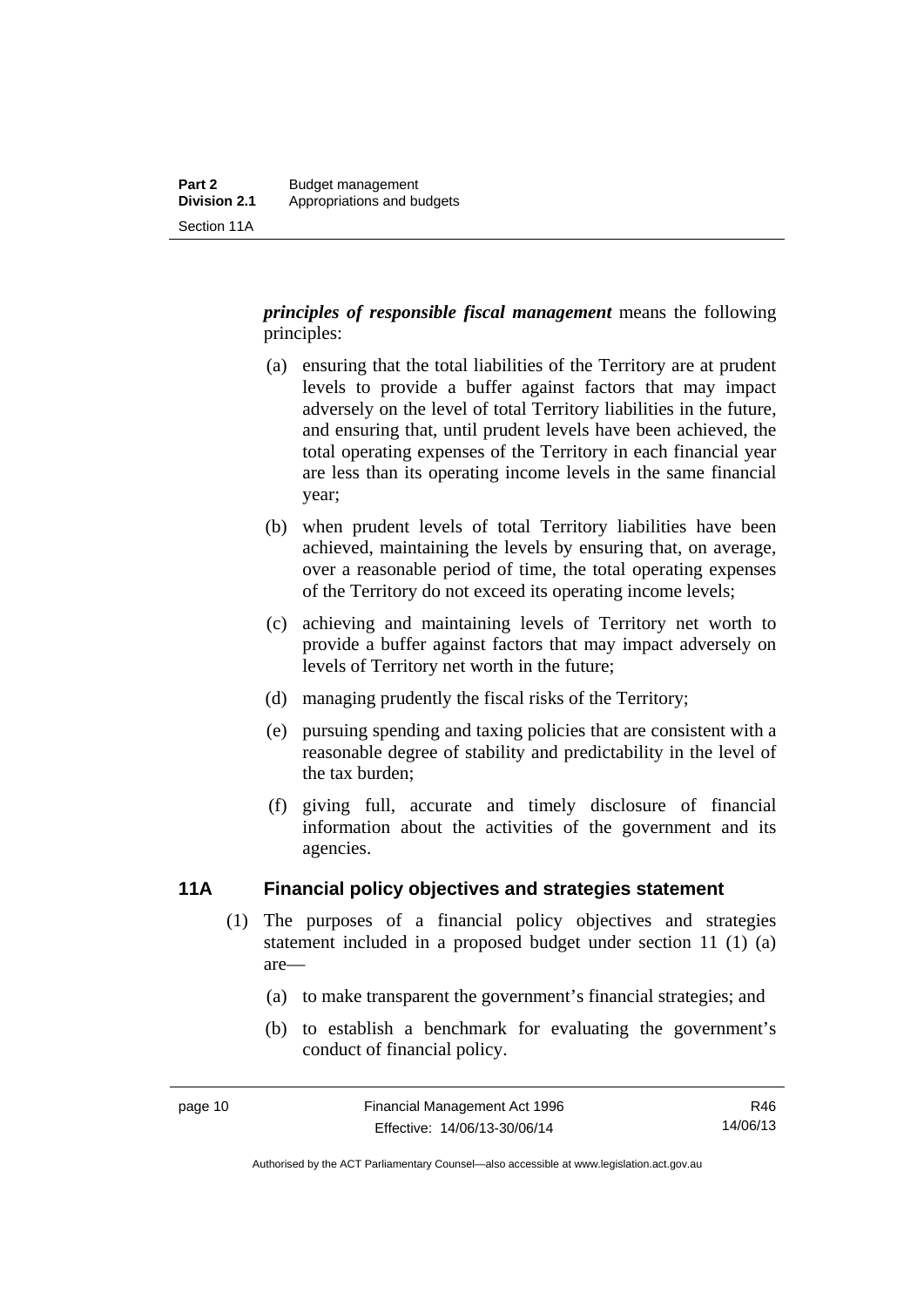- (2) The statement must be based on the principles of responsible fiscal
- (3) The statement must—

management.

- (a) state the government's long-term financial objectives within which financial policy for the financial year and the next 3 financial years will be framed; and
- (b) explain the broad strategic priorities on which the budget is based; and
- (c) state the key financial measures that the government has identified as being important and against which financial policy will be set and assessed; and
- (d) state, for the financial year and the next 3 financial years—
	- (i) the government's short-term financial objectives; and
	- (ii) the targets for each stated key financial measure; and
- (e) explain how the financial objectives and strategic priorities mentioned in paragraphs (a), (b) and (d) relate to the principles of responsible fiscal management; and
- (f) state the reasons for any changes from the previous financial policy objectives and strategies statement.
- (4) In this section:

*principles of responsible fiscal management*—see section 11 (6).

#### <span id="page-20-0"></span>**12 Directorate budgets**

- (1) A proposed budget for a directorate for a financial year presented to the Legislative Assembly under section 10 (b) must include—
	- (a) the financial statements required under the financial management guidelines; and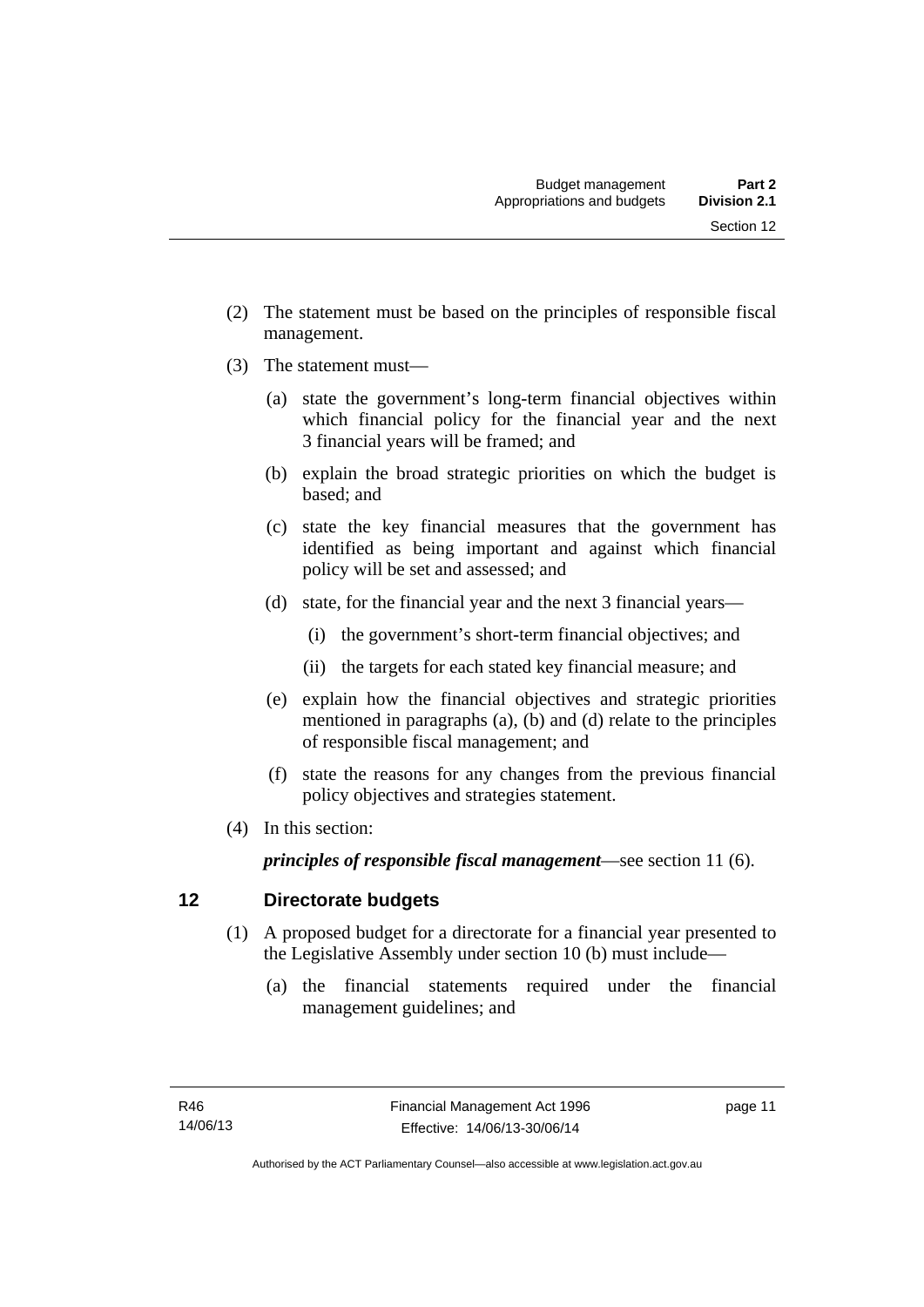- (b) a statement that sets out the outputs and classes of outputs it is proposed the directorate should provide during the year and the performance criteria to be met by the directorate in providing the outputs; and
- (c) if, during the year, the directorate is to be given a capital injection that must be repaid—a statement that—
	- (i) states that the capital injection is a capital injection; and
	- (ii) sets out the conditions under which the injection is to be given, including the requirements about the time within which it must be repaid.
- (2) Subsection (1) (b) does not apply to the Office of the Legislative Assembly.
- (3) A proposed budget must be in a form that facilitates a comparison between—
	- (a) the proposed budget for the directorate; and
	- (b) the budget for the directorate for the previous financial year; and
	- (c) the estimated results for the directorate for the previous financial year.
- (4) A proposed budget must also include, for the financial statements mentioned in subsection (1) (a), budget estimates for each of the next 3 financial years.

#### <span id="page-21-0"></span>**12A Territory authority and territory-owned corporation budgets**

- (1) A proposed budget presented to the Legislative Assembly under section 10 (c) for a territory authority or territory-owned corporation for a financial year must include—
	- (a) the financial statements required under the financial management guidelines; and

R46 14/06/13

Authorised by the ACT Parliamentary Counsel—also accessible at www.legislation.act.gov.au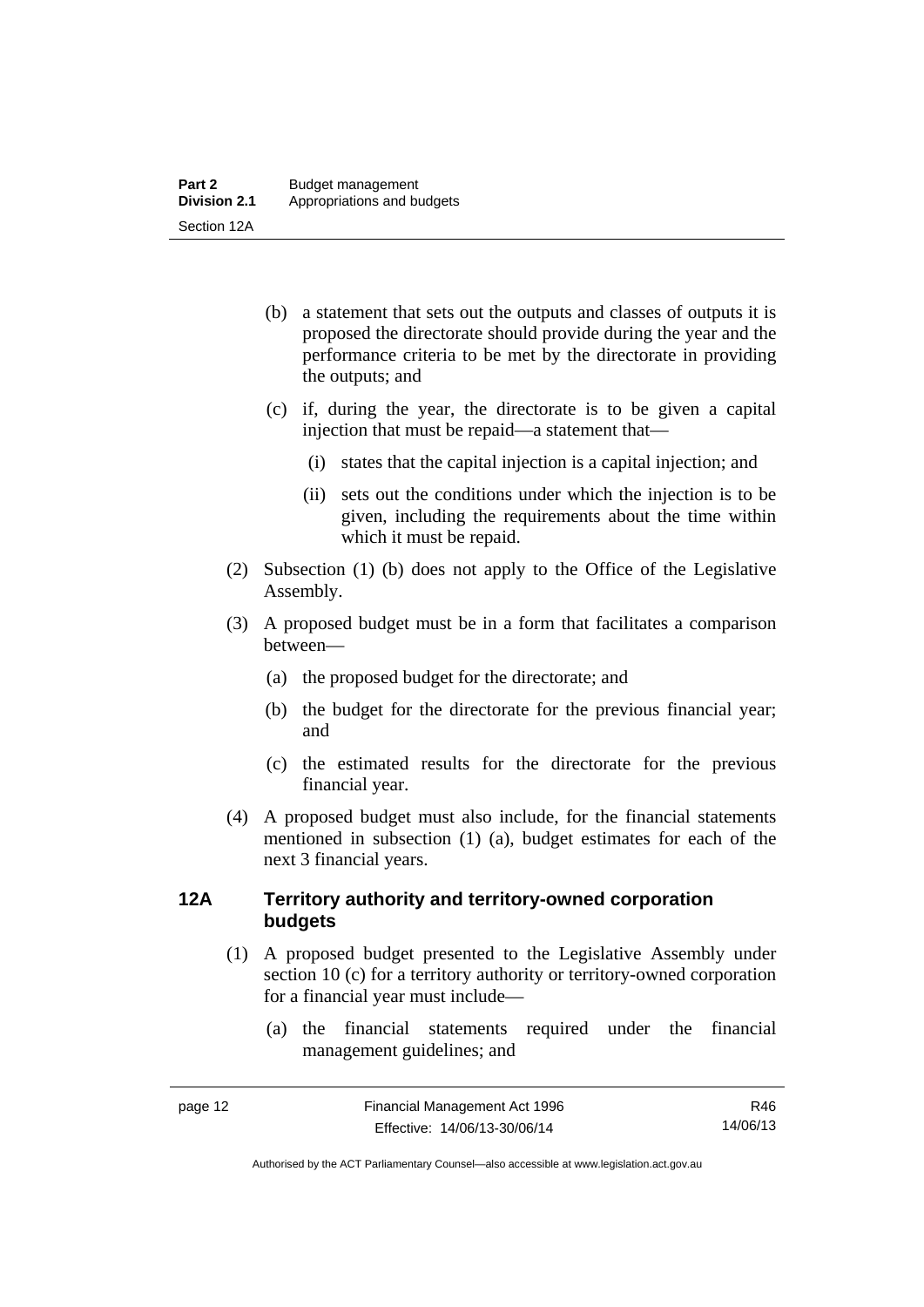- (b) for a prescribed territory authority or prescribed territory-owned corporation—a statement that sets out the outputs and classes of outputs it is proposed that the authority or corporation should provide during the year and the performance criteria to be met by the authority in providing the outputs; and
- (c) for a territory authority or territory-owned corporation that, during the year, is to be given a capital injection that must be repaid—a statement that—
	- (i) states that the capital injection is an injection that must be repaid; and
	- (ii) sets out the conditions under which the injection is to be given, including the requirements about the time within which it must be repaid.
- (2) A proposed budget must be in a form that facilitates a comparison between—
	- (a) the proposed budget for the authority or corporation; and
	- (b) the budget for the authority or corporation for the previous financial year; and
	- (c) the estimated results for the authority or corporation for the previous financial year.
- (3) A proposed budget must also include, for the financial statements mentioned in subsection (1) (a), budget estimates for each of the next 3 financial years.

# <span id="page-22-0"></span>**13 Supplementary budget papers**

- (1) This section applies if the Treasurer presents a bill for an Appropriation Act relating to a financial year to the Legislative Assembly, other than—
	- (a) the bill for the first Appropriation Act relating to the year; or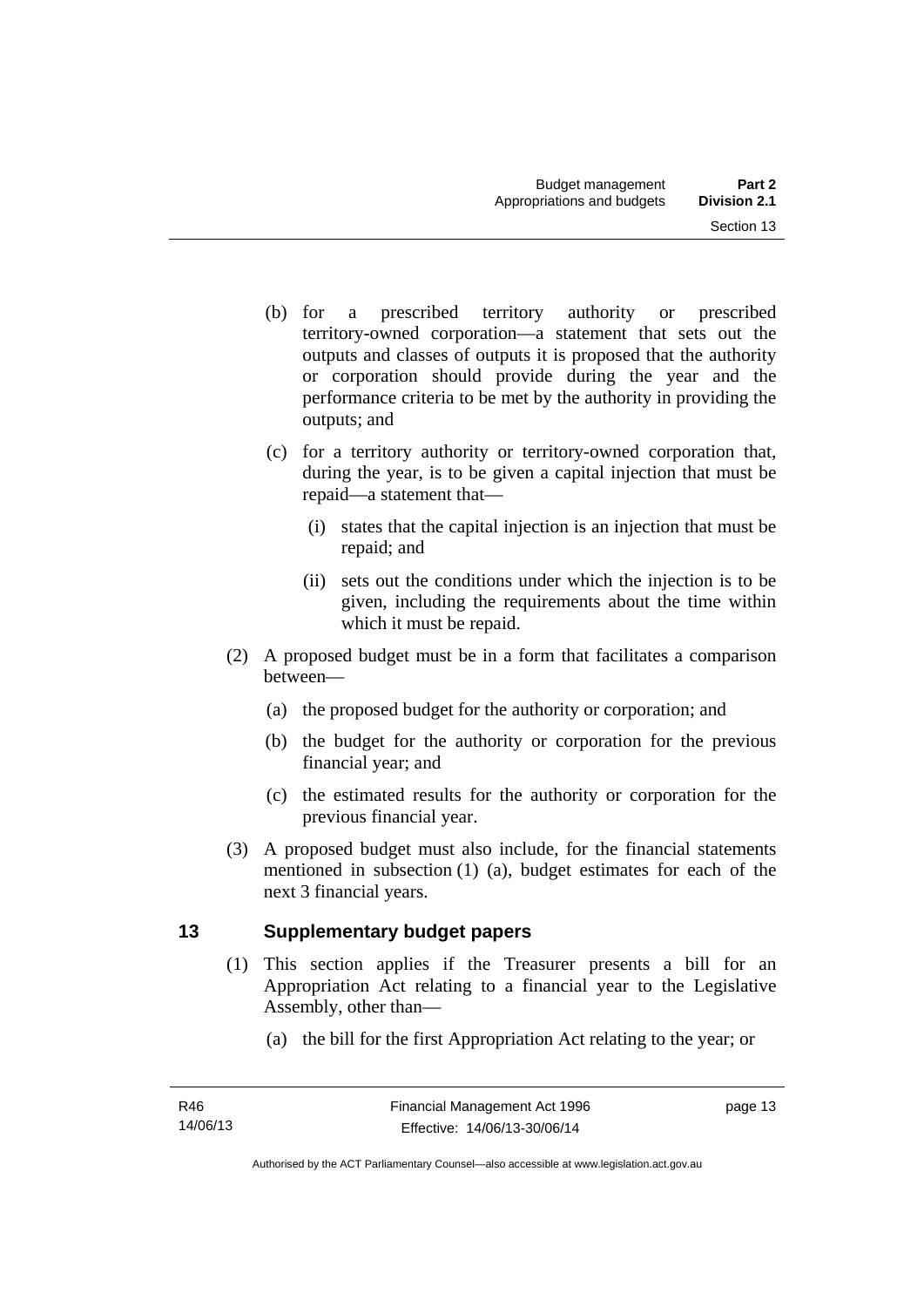- (b) the bill for the first Appropriation Act for the appropriation for the Office of the Legislative Assembly relating to the year.
- (2) The Treasurer must also present supplementary budget papers to the Assembly.
- (3) The supplementary budget papers must, for each directorate, territory authority and territory-owned corporation for which an appropriation is provided by the bill (an *affected entity*)—
	- (a) state, for each purpose mentioned in section 8 that applies to the affected entity—
		- (i) the amount of the appropriation provided in the first Appropriation Act; and
		- (ii) the variations (if any) previously made to the appropriation under this Act; and
		- (iii) the amount of the appropriation provided by the bill; and
		- (iv) the total amount appropriated for the entity for the financial year; and
	- (b) indicate the impact of the proposed variation.
- (4) For subsection (3) (b), the supplementary budget papers need not include an original or final budgeted financial statement (a *budgeted statement*) for an affected entity.
- (5) If the supplementary budget papers do not include a budgeted statement for an affected entity—
	- (a) the supplementary budget papers must state the reasons why the budgeted statement for the entity is not included; and
	- (b) the Treasurer must present the budgeted statement for the entity to the Legislative Assembly as soon as practicable after the passing of the bill.

Authorised by the ACT Parliamentary Counsel—also accessible at www.legislation.act.gov.au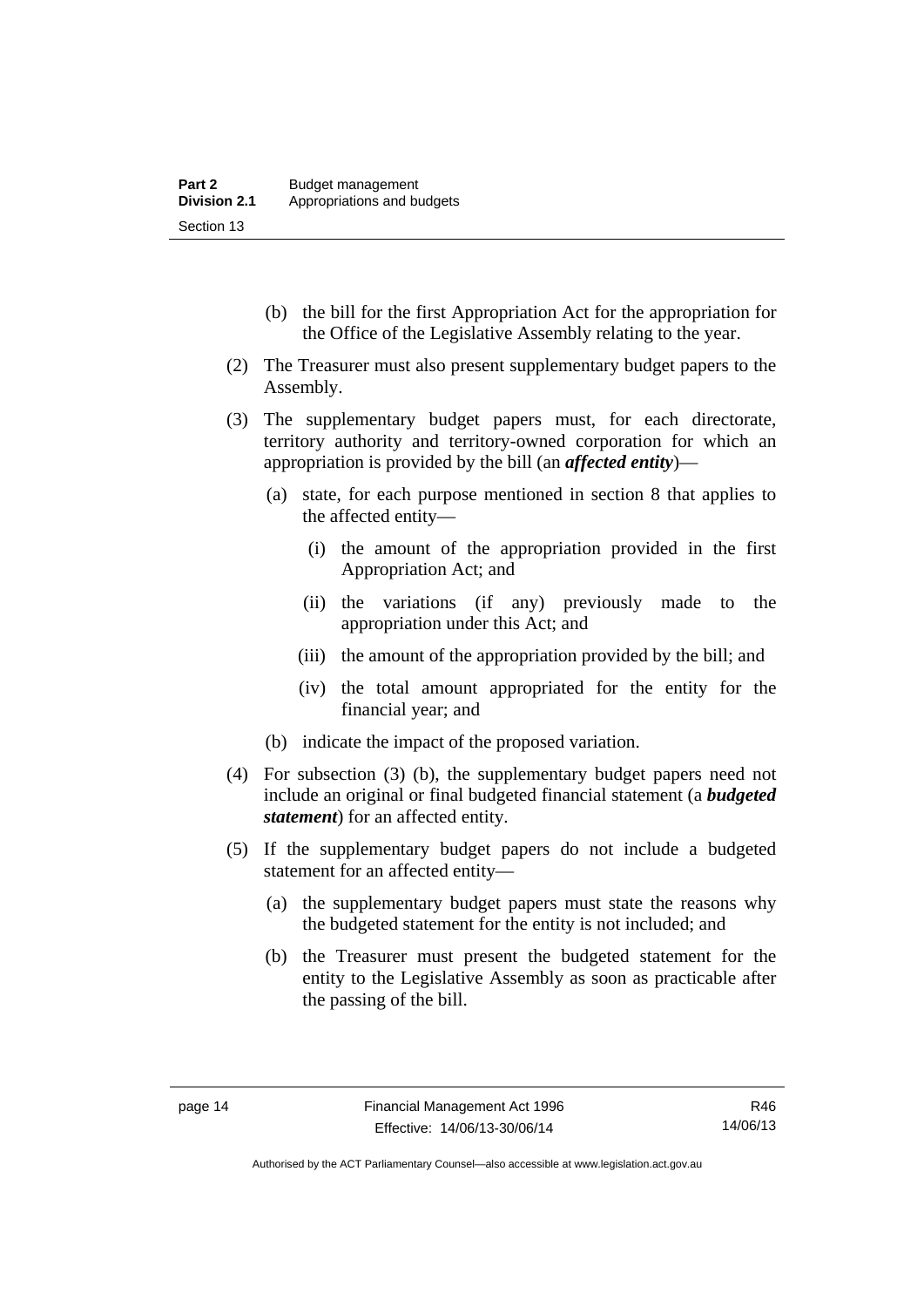- (6) A budgeted statement for an affected entity—
	- (a) must include details of the impact on the budget of the entity of all variations to the appropriation that happened in the financial year before the passing of the bill; and
	- (b) may show the impact of variations other than variations resulting from additional appropriations.

#### **Example for par (b)**

the impact of revised economic forecasts

*Note* An example is part of the Act, is not exhaustive and may extend, but does not limit, the meaning of the provision in which it appears (see [Legislation Act,](http://www.legislation.act.gov.au/a/2001-14) s 126 and s 132).

#### <span id="page-24-0"></span>**13A Amendment of budgets for supplementary appropriation**

- (1) If an appropriation is made for a directorate, territory authority or territory-owned corporation by an Appropriation Act other than the first Appropriation Act for it for a financial year, the budget for the directorate, authority or corporation is amended in accordance with—
	- (a) the supplementary budget papers presented to the Legislative Assembly under section 13 (1) in relation to the bill for the Act by which the appropriation was made; and
	- (b) any statement presented to the Legislative Assembly under section 13 (5) (b) in relation to the bill.
- (2) In this section:

*budget*, for the directorate, territory authority or territory-owned corporation, means the budget for the directorate, authority or corporation for the financial year presented to the Legislative Assembly under section 10 (b) or (c) (Budget papers) and, if the budget has been amended under this Act, the budget as amended.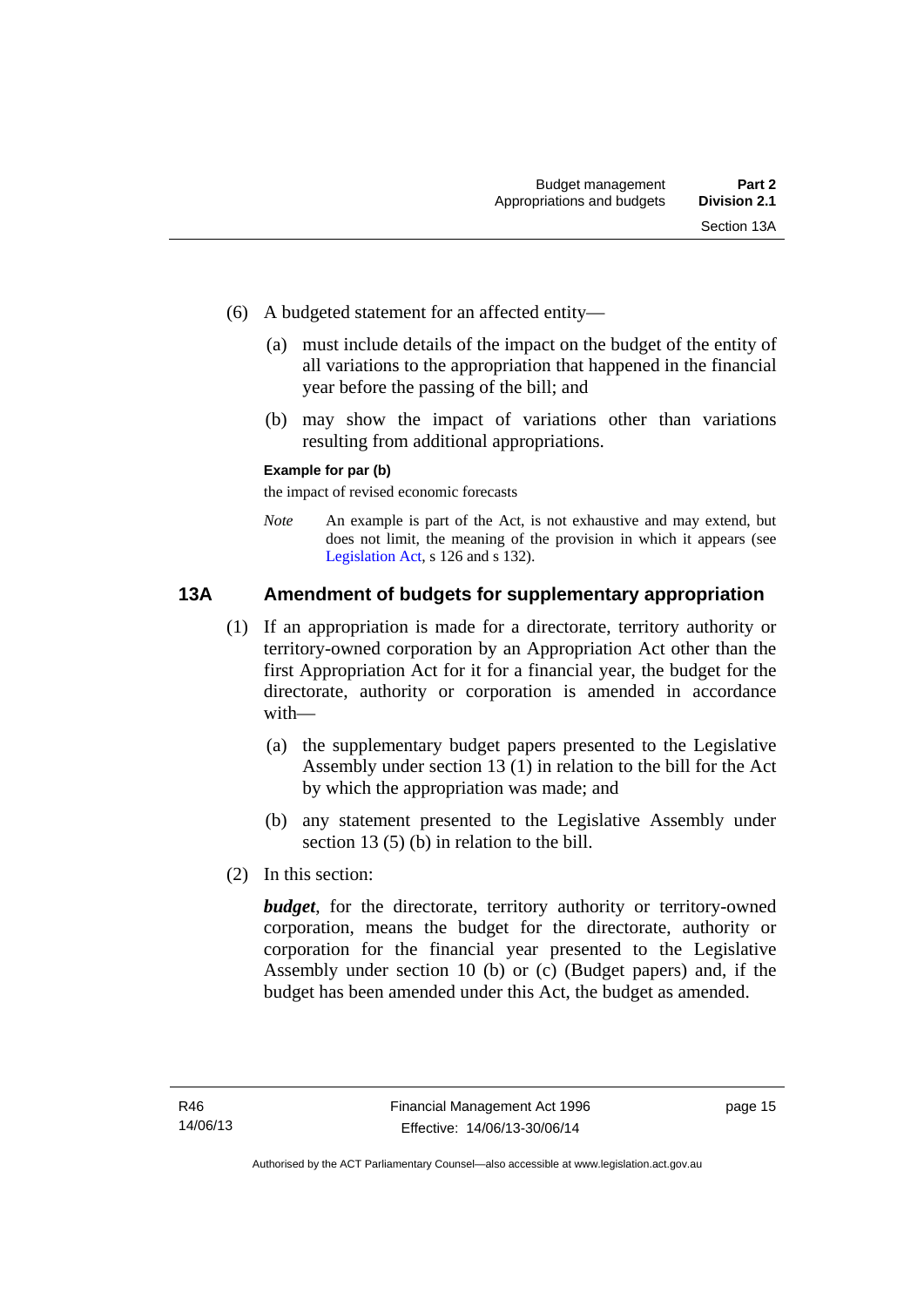#### <span id="page-25-0"></span>**14 Transfer of funds between appropriations**

- (1) Despite section 6, the Executive may, in writing, direct that appropriations made by an Appropriation Act be varied by transfers of funds between the appropriations.
- (3) A transfer of funds between appropriations under this section must not cause an appropriation from which funds are transferred to be reduced by more than 3%.
- (4) If the Executive gives a direction under subsection (1), the Treasurer must present the following to the Legislative Assembly within 3 sitting days after the direction is given:
	- (a) a copy of the direction;
	- (b) a statement of the reasons for giving it.
- (5) Subsection (1) does not apply to a superannuation appropriation.

#### <span id="page-25-1"></span>**15 Transfer of funds within appropriations**

- (1) The Executive may, in writing, direct that funds within the same appropriation that are allocated for the provision of different classes of outputs be reallocated in relation to those classes of outputs.
- (2) If a reallocation of funds under subsection (1) involves an amount larger than 3% of the appropriation within which the reallocation is made or \$150 000 (whichever is the larger), the Treasurer must present the following to the Legislative Assembly within 3 sitting days after a direction is given:
	- (a) a copy of the direction;
	- (b) a statement of the reasons for the reallocation.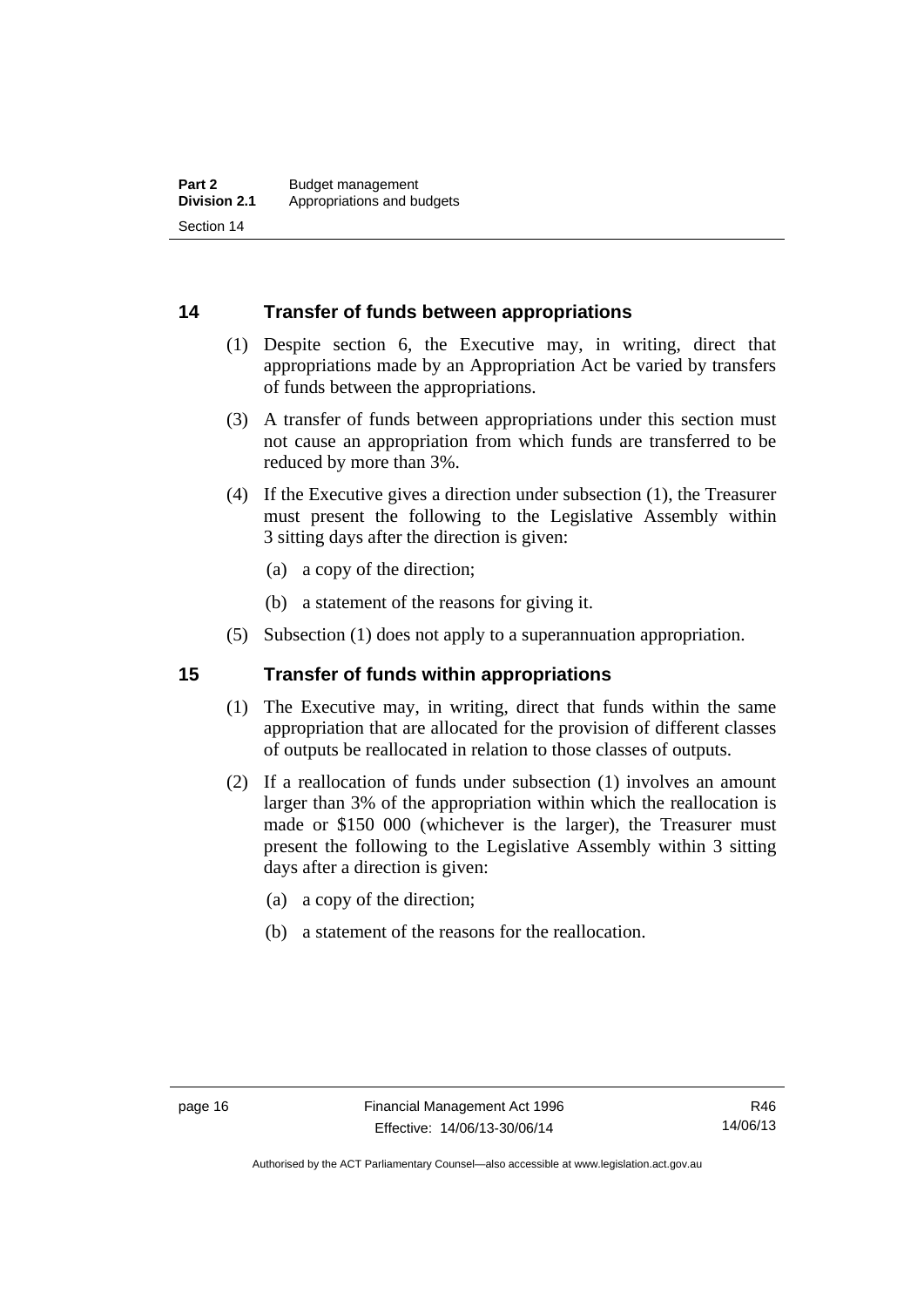## <span id="page-26-0"></span>**15A Reclassification of certain appropriations**

- (1) If an appropriation has been classified by the Act by which it was made as an appropriation for payments to be made by a directorate on behalf of the Territory, the Treasurer may, if the Treasurer is satisfied that the appropriation should be classified as an appropriation for the provision of outputs by the directorate, in writing, direct that the classification of the appropriation be changed accordingly.
- (2) If an appropriation has been classified by the Act by which it was made as an appropriation for the provision of outputs by a directorate, the Treasurer may, if the Treasurer is satisfied that the appropriation should be classified as an appropriation for payments to be made by the directorate on behalf of the Territory, in writing, direct that the classification of the appropriation be changed accordingly.
- (3) If the Treasurer gives a direction under subsection (1) or (2), the Treasurer must present a copy of the direction to the Legislative Assembly within 3 sitting days after the direction is given.

# <span id="page-26-1"></span>**16 Transfer of functions after Appropriation Act passed**

- (1) This section applies if, after an Appropriation Act for a financial year is passed, the responsibility for a service or function for which an appropriation is made in the Act is transferred from the entity to which the appropriation is made to another entity.
- (2) The Treasurer may, in writing, direct that the appropriation does not lapse but may, in accordance with the direction, be issued to, or applied by, the other entity for the service or function.
- (3) If the Treasurer gives a direction under subsection (2), the Treasurer must present a copy of the direction to the Legislative Assembly within 3 sitting days after the day it is given.
- (4) This section does not apply to a superannuation appropriation.

page 17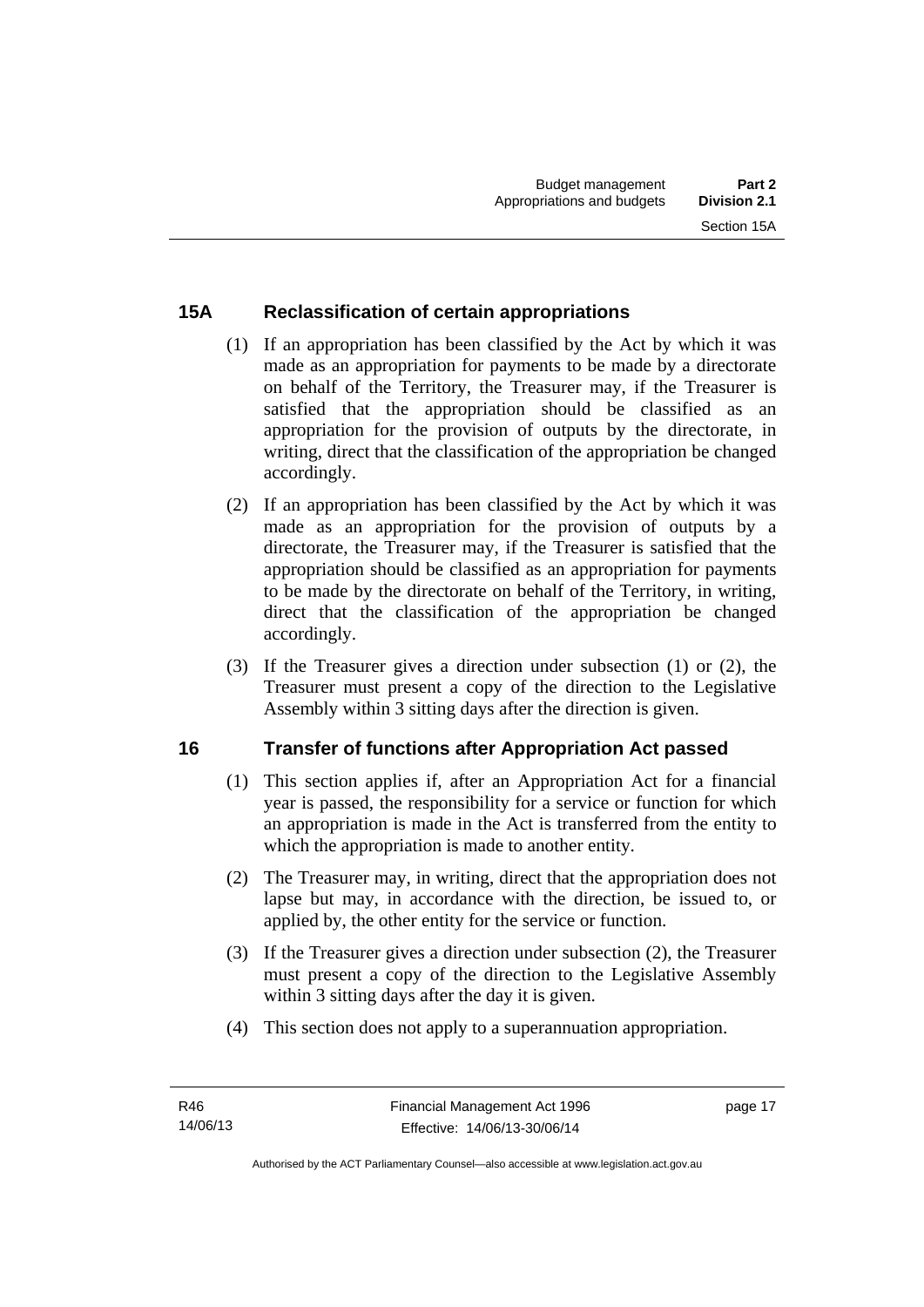(5) In this section:

*entity* means a directorate, territory authority or territory-owned corporation.

#### <span id="page-27-0"></span>**16A Appropriation for accrued employee entitlements**

- (1) This section applies if—
	- (a) an employee entitlement exists in relation to an entity in a financial year; and
	- (b) the total amount of employee entitlements paid, or required to be paid, by the entity in the financial year exceeds the amount appropriated for the entity in relation to employee entitlements for the financial year.
- (2) The Treasurer may, in writing, authorise an appropriation for the entity for the amount that the total amount paid, or required to be paid, in the financial year exceeds the amount appropriated for the entity for the financial year.
- (3) If the Treasurer authorises an appropriation under this section, the Treasurer must present a copy of the authorisation to the Legislative Assembly within 3 sitting days after the day the appropriation is authorised.
- (4) In this section:

*entity* means a directorate, territory authority or territory-owned corporation.

#### <span id="page-27-1"></span>**16B Rollover of undispersed appropriation**

- (1) This section applies to an amount of appropriation if, at the end of the financial year in which the appropriation is made, the amount is not dispersed to the entity to which it is appropriated.
- (2) The Treasurer may, in writing, authorise the amount to be dispersed to the entity in the following financial year.

Authorised by the ACT Parliamentary Counsel—also accessible at www.legislation.act.gov.au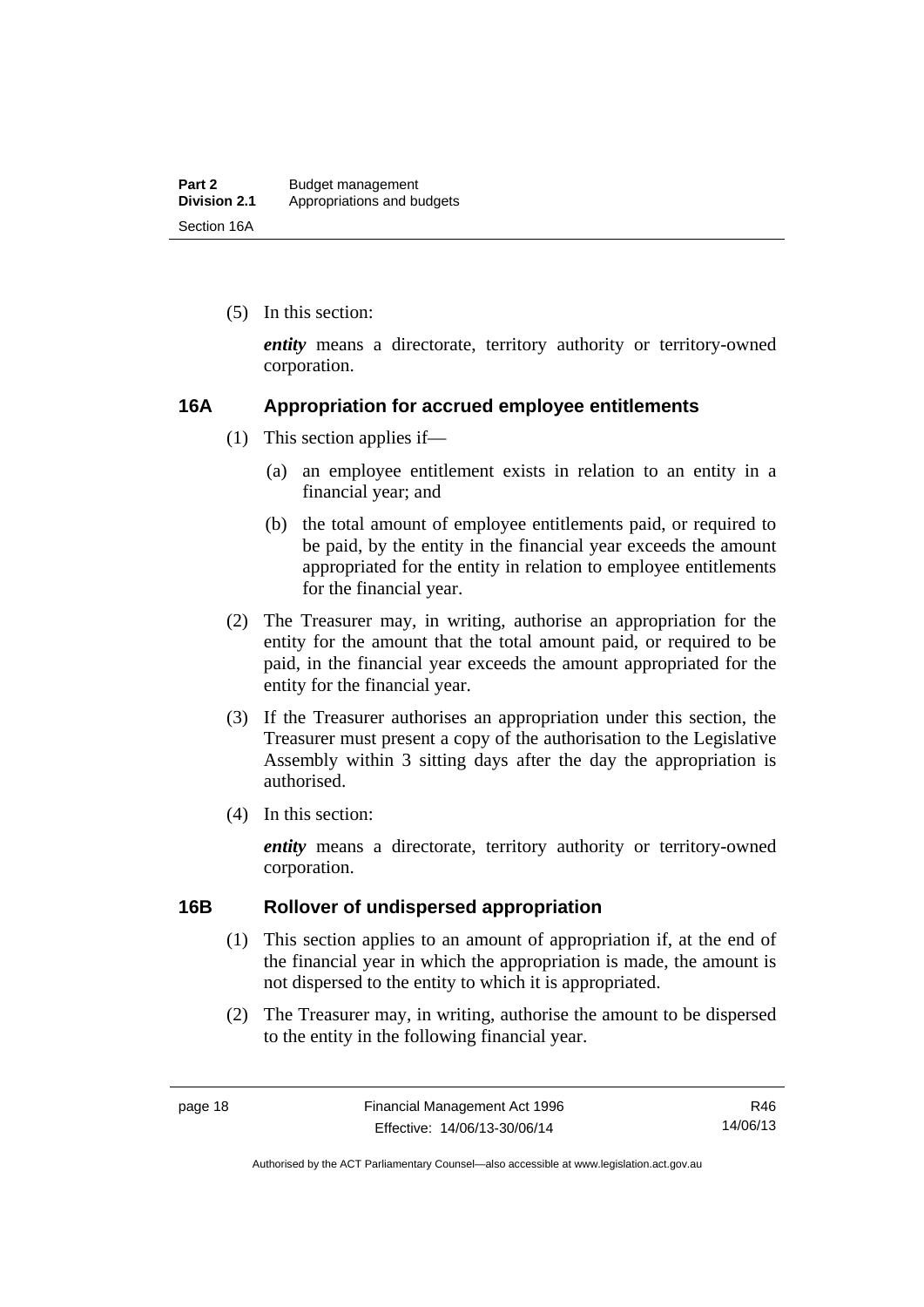- (3) The Treasurer may give the authorisation in the financial year in which the appropriation is made, or in the following financial year.
- (4) The authorisation must identify—
	- (a) the entity to which the amount is to be dispersed; and
	- (b) the appropriation type; and
	- (c) the amount authorised to be dispersed; and
	- (d) the purpose for which the amount may be dispersed.
- (5) If the Treasurer authorises an amount to be dispersed under this section—
	- (a) the amount is taken to be an amount of appropriation for the financial year in which the amount is authorised to be dispersed; and
	- (b) the amount is in addition to the appropriation to the entity for that financial year.
- (6) If the Treasurer authorises an amount to be dispersed under this section, the Treasurer must present a copy of the authorisation to the Legislative Assembly within 3 sitting days after the day the appropriation is authorised.
- (7) In this section:

*entity*—see section 16A (4).

<span id="page-28-0"></span>**17 Variation of appropriations for Commonwealth grants** 

 (1) This section applies to an appropriation that is declared by the Act by which it is made to be an appropriation to which this section applies.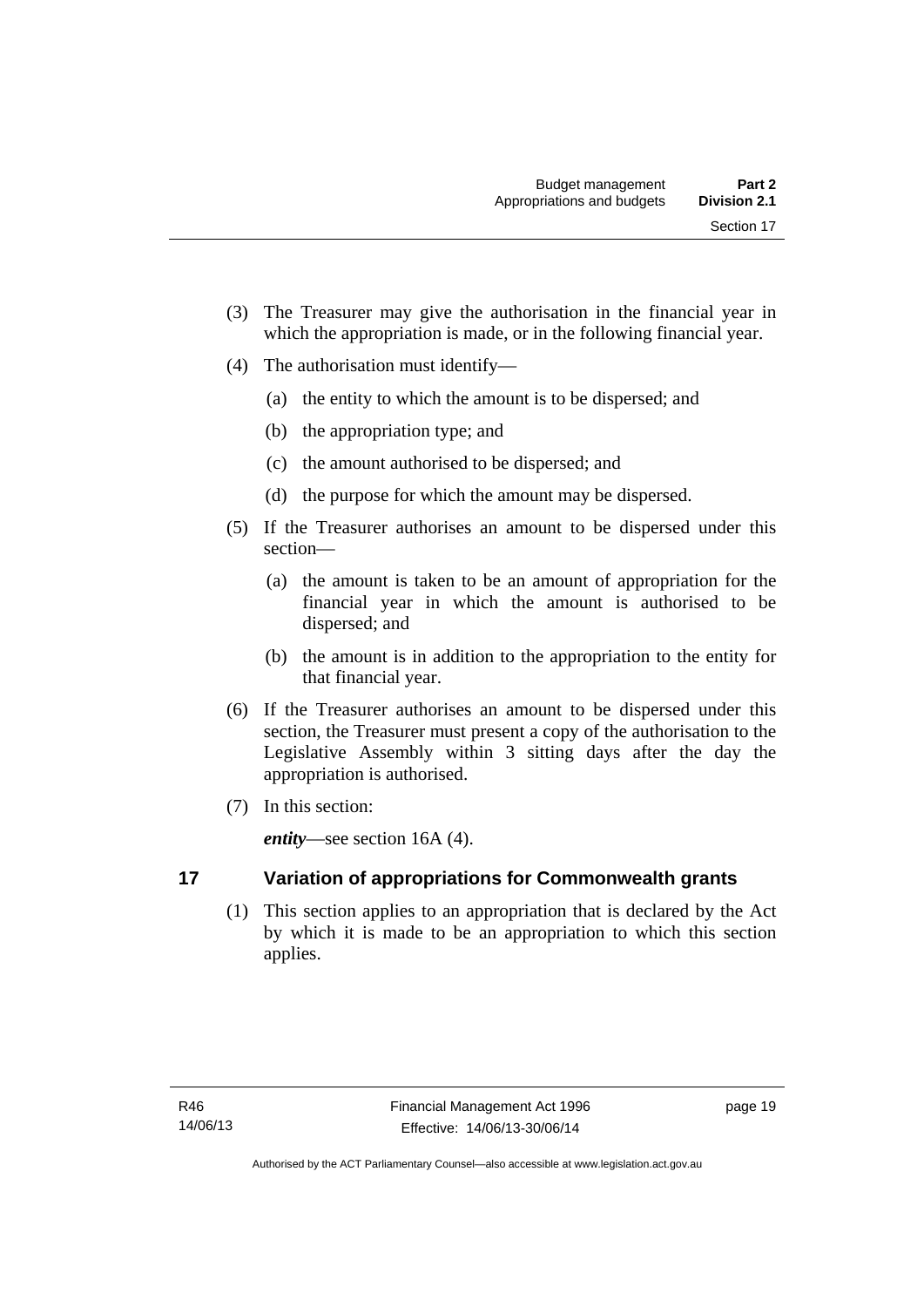#### $(2)$  If—

- (a) an appropriation to which this section applies is to be funded in whole or in part by a payment made to the Territory by the Commonwealth for a nominated purpose; and
- (b) an estimate of the level of the funding to be provided to the Territory by the Commonwealth for that purpose is contained in the budget papers presented to the Legislative Assembly in conjunction with the bill for the Act by which the appropriation was made; and
- (c) the level of funding provided to the Territory by the Commonwealth for that purpose for the financial year for which the appropriation was made is greater than the level of funding specified in those budget papers;

the Treasurer may, in writing, direct that the appropriation be increased by an amount not exceeding the difference between the level of funding specified in the budget papers and the level of funding provided by the Commonwealth.

 (3) If the Treasurer gives a direction under subsection (2), the Treasurer must present a copy of the direction to the Legislative Assembly within 3 sitting days after it is given.

#### <span id="page-29-0"></span>**17A Variations of appropriations for certain payments to Commonwealth**

- (1) This section applies to an appropriation that is declared by the Act by which it is made to be an appropriation to which the section applies.
- $(2)$  If—
	- (a) an appropriation to which this section applies is made completely or partially for a payment required to be made to the Commonwealth for the provision of a service; and

R46 14/06/13

Authorised by the ACT Parliamentary Counsel—also accessible at www.legislation.act.gov.au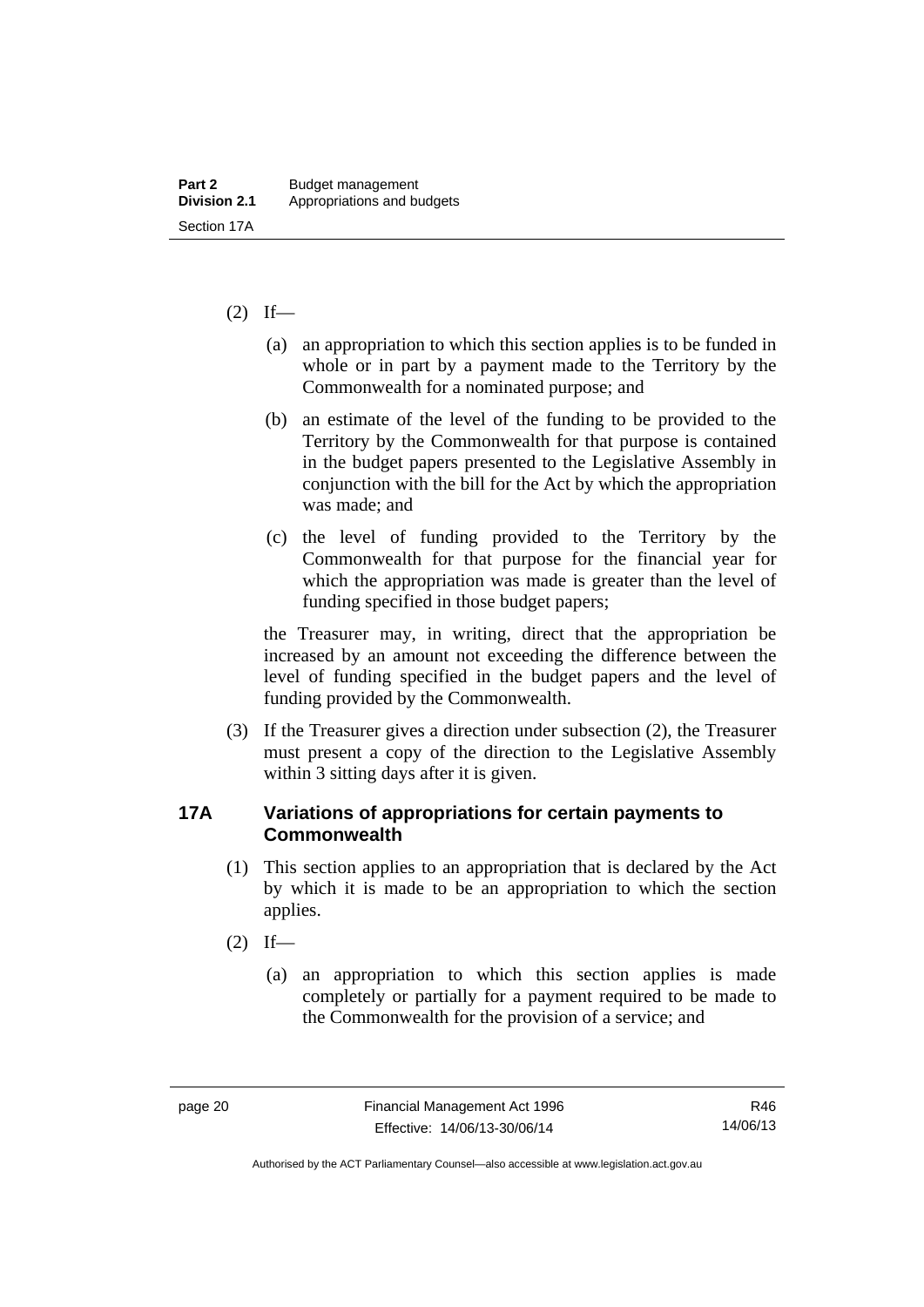- (b) an estimate of the amount of the payment is contained in the budget papers presented to the Legislative Assembly in conjunction with the bill for the Act by which the appropriation is made; and
- (c) the amount of the payment exceeds the amount of the estimate;

the Treasurer may, in writing, direct that the appropriation be increased by an amount not more than the difference between the amount of the estimate and the amount of the payment.

 (3) If the Treasurer gives a direction under subsection (2), the Treasurer must present a copy of the direction to the Legislative Assembly within 3 sitting days after it is given.

#### <span id="page-30-0"></span>**18 Treasurer's advance**

- (1) This section applies to expenditure that is—
	- (a) in excess of the amount specifically appropriated for expenditure of that kind; or
	- (b) not provided for by an appropriation.
- (2) The Treasurer may, in writing, authorise the appropriation if—
	- (a) the Treasurer is satisfied that—
		- (i) there is an urgent need for the expenditure; and
		- (ii) the expenditure is not provided for, or is insufficiently provided for, because of a prescribed circumstance; and
	- (b) the total expenditure authorised under this subsection in any financial year does not exceed the amount appropriated for that year for this section.
- (3) The amount appropriated for this section for a financial year must not exceed 1% of the total amount appropriated by all Appropriation Acts for that year.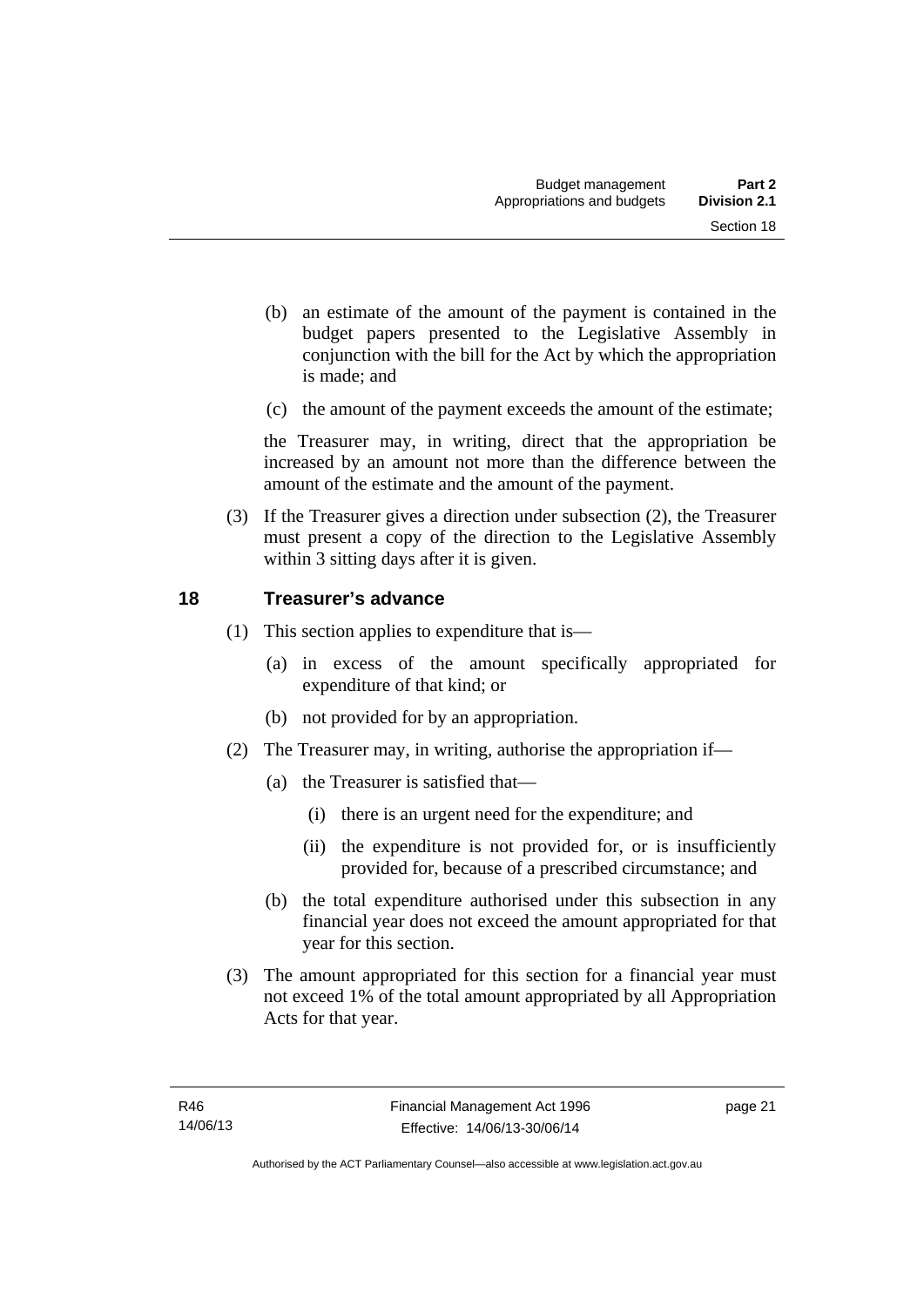- (4) The financial management guidelines may prescribe when there is an *urgent need for expenditure* for subsection (2) (a) (i).
- (5) In this section:

*expenditure* means—

- (a) a payment for, or entering into a contract to make a payment for, an output delivery, including a payment for goods, services or grants; or
- (b) a payment on behalf of the Territory, or entering into a contract to make a payment on behalf of the Territory, including a payment for goods, services or grants; or
- (c) a payment from, or entering into a contract to make a payment from, a capital injection.

*prescribed circumstance*—each of the following is a *prescribed circumstance* in relation to expenditure:

- (a) there was an erroneous omission or understatement in an appropriation;
- (b) the expenditure was unforeseen until after the last day when it was practicable to provide for it in the relevant Appropriation Bill before the bill was introduced into the Legislative Assembly.

*relevant Appropriation bill*, for expenditure, means—

- (a) the bill for the first Appropriation Act for the financial year when the expenditure is to happen; or
- (b) the bill for the first Appropriation Act for the appropriation for the Office of the Legislative Assembly for the financial year when the expenditure is to happen.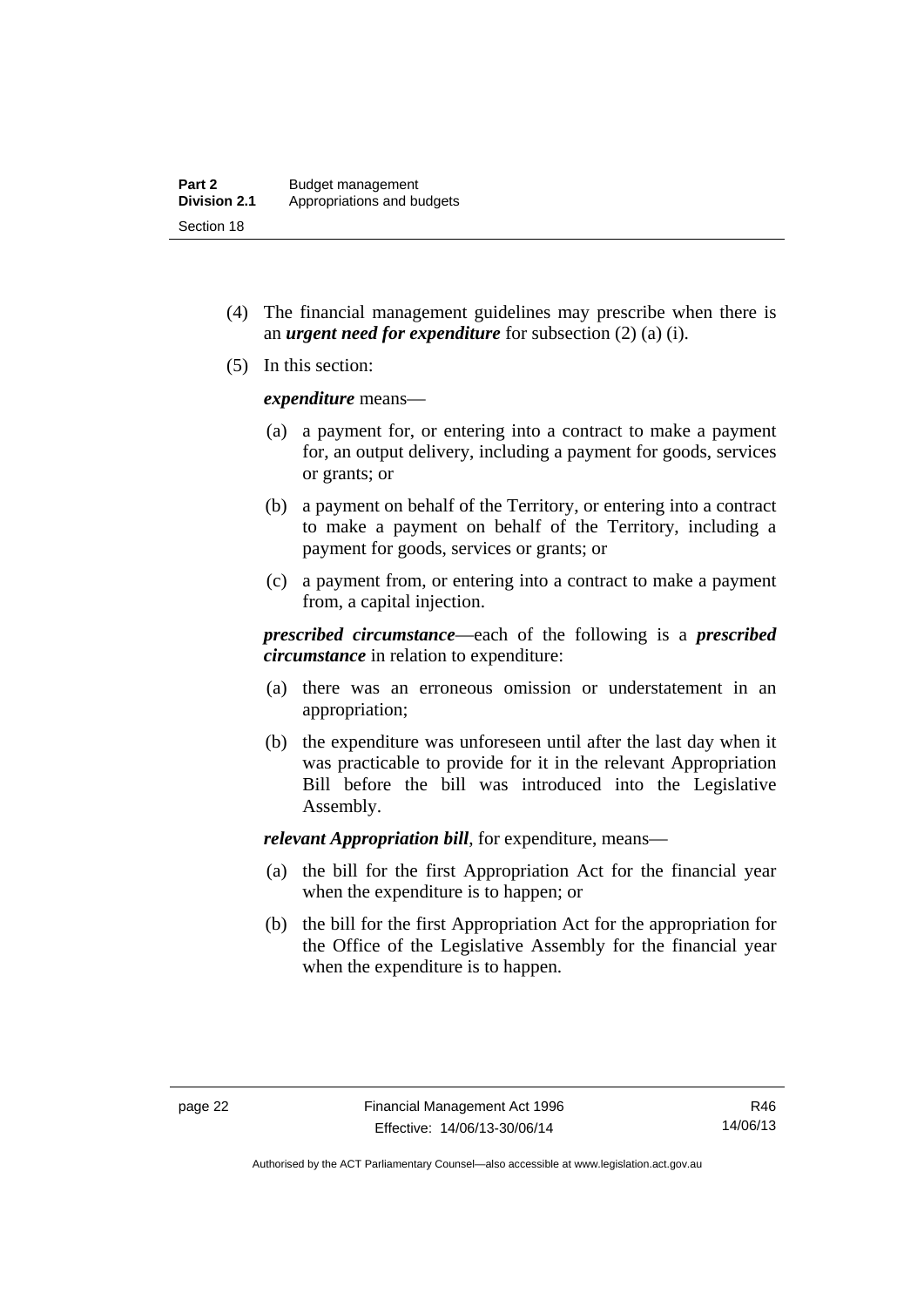#### <span id="page-32-0"></span>**18A Assembly to be told about treasurer's advance**

- (1) This section applies if the Treasurer authorises expenditure under section 18 for a financial year.
- (2) Within 3 sitting days after the day when the authorisation is given, the Treasurer must present to the Legislative Assembly—
	- (a) a copy of the authorisation; and
	- (b) a statement of the reasons for giving it; and
	- (c) a summary of the total expenditure authorised under section 18 for the financial year to date.
- (3) Within 3 sitting days after the end of the financial year, the Treasurer must present to the Legislative Assembly a summary of the total expenditure authorised.

### <span id="page-32-1"></span>**19 Refunds of payments made without liability**

- (1) If a payment is made to the Territory in purported discharge of a liability that does not exist, the amount paid may be refunded to the person by whom the payment was made whether or not there is an appropriation available for that purpose.
- (2) If a payment made to the Territory to discharge a liability exceeds the amount of the liability, the amount by which the payment exceeds the liability may be refunded to the person by whom the payment was made whether or not there is an appropriation available for that purpose.
- $(3)$  If—
	- (a) a person has paid an amount to the Territory for tax claimed by the Territory to be owing from the person; and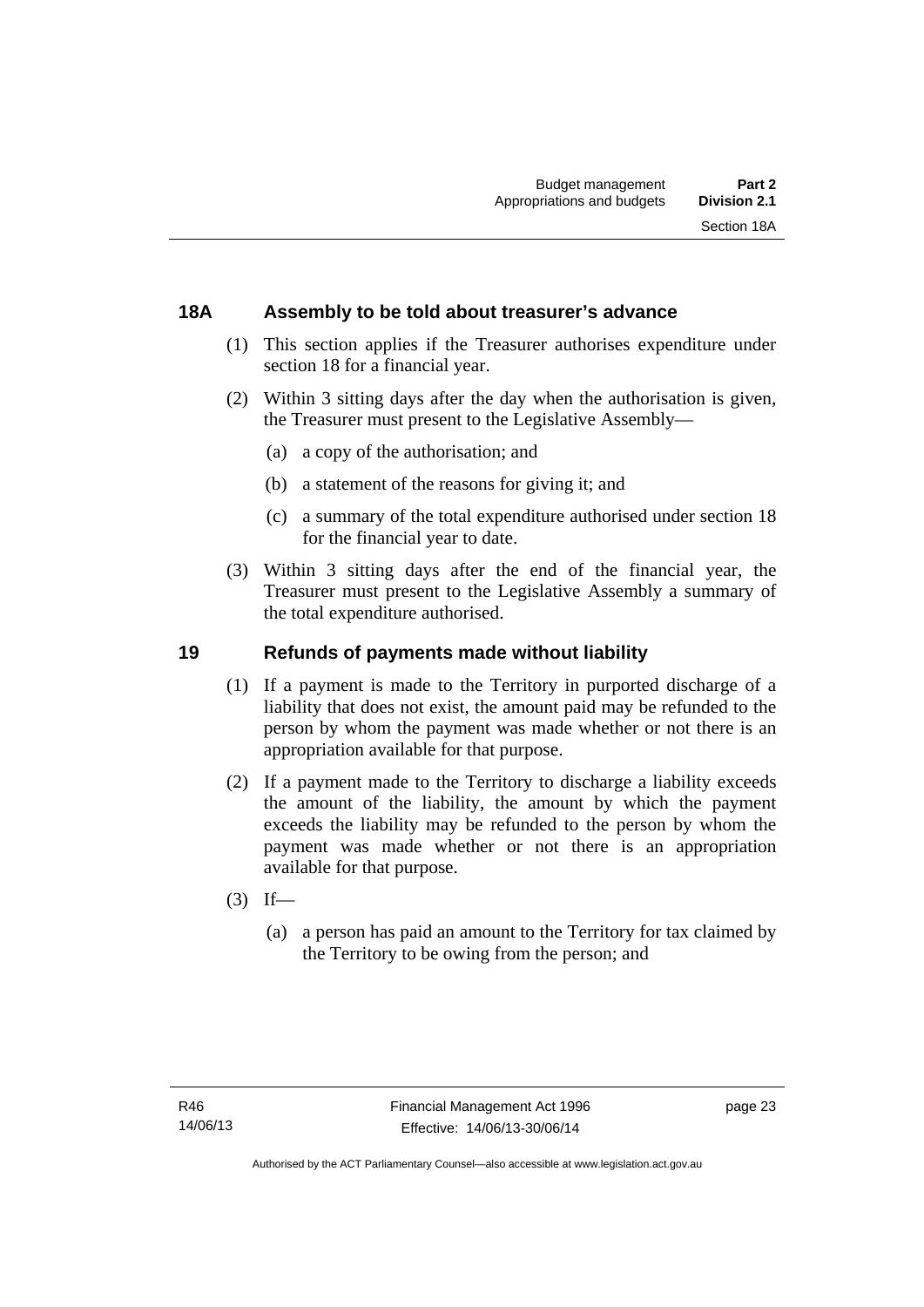(b) a court or tribunal of competent jurisdiction subsequently finds that the person was not liable for that tax or was liable for an amount of tax less than the amount paid;

the amount paid, or the amount by which the payment exceeds the liability, may be refunded to the person who made the payment whether or not there is an appropriation available for that purpose.

## <span id="page-33-0"></span>**19A Payments for Territory GST liabilities**

Payments may be made to the Commonwealth for the GST liabilities of the Territory whether or not there is an appropriation for the purpose.

## <span id="page-33-1"></span>**19AA Payments for Territory GST administration costs**

Despite section 6, payments may be made to the Commonwealth for GST administration costs payable by the Territory (including by way of deduction by the Commonwealth from GST revenue payable to the Territory) whether or not there is an appropriation for the purpose.

## <span id="page-33-2"></span>**19B Authorisation of expenditure of certain Commonwealth grants**

- (1) Despite section 6, if—
	- (a) funds have been provided to the Territory by the Commonwealth under an agreement that specifies how the funds may be applied; and
	- (b) no appropriation has been made in relation to the funds;

the Treasurer may, in writing, authorise the expenditure of the funds in accordance with the agreement.

 (2) If the Treasurer gives an authorisation under subsection (1), the Treasurer must present a copy of the authorisation to the Legislative Assembly within 3 sitting days after it is given.

R46 14/06/13

Authorised by the ACT Parliamentary Counsel—also accessible at www.legislation.act.gov.au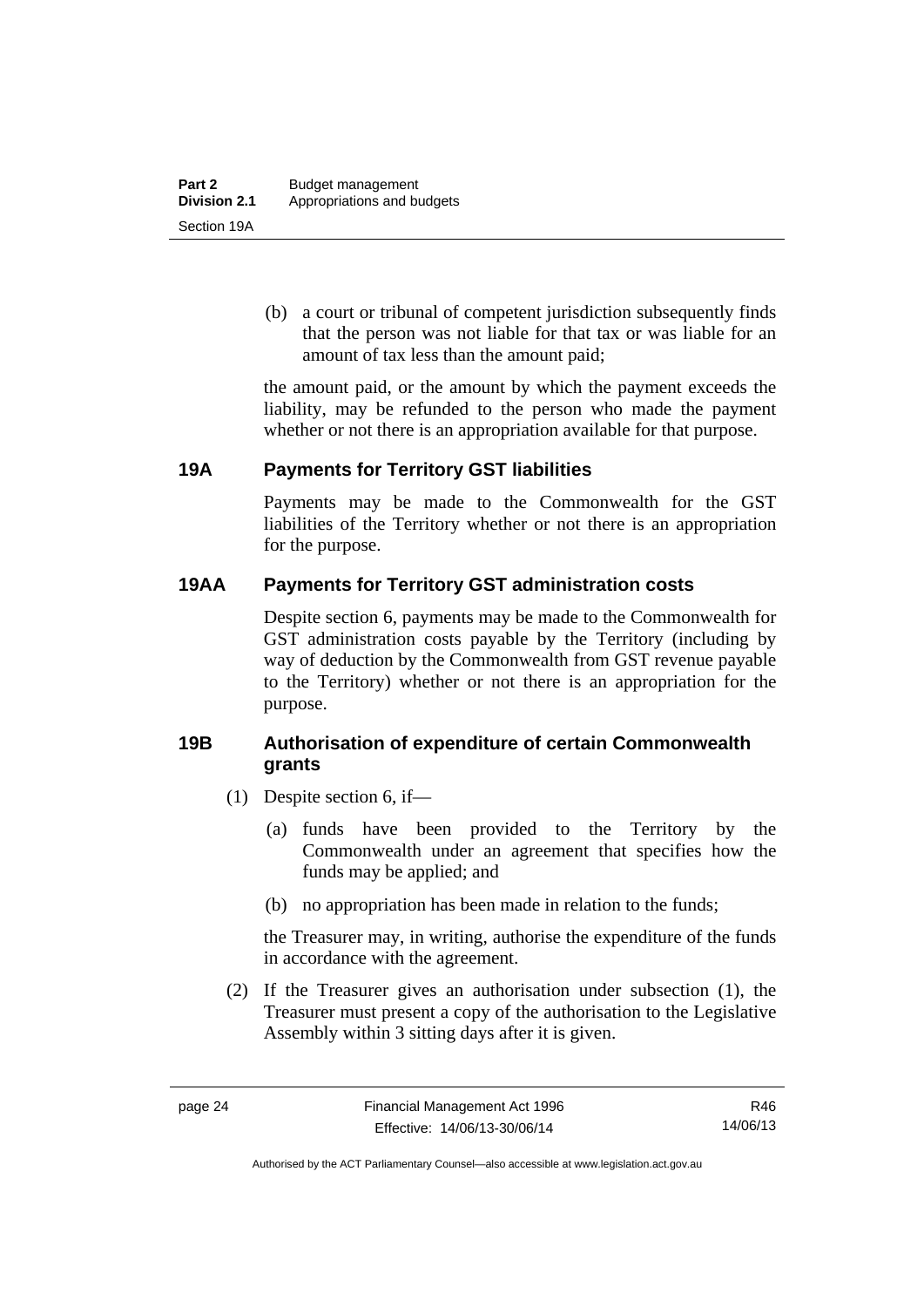#### <span id="page-34-0"></span>**19C Amendment of capital injection conditions**

- (1) This section applies in relation to the conditions of a capital injection set out in a statement included in a proposed budget for a directorate, a territory authority or a territory-owned corporation for a financial year under section 12 (1) (c) (ii) or section  $12A(1)$  (c) (ii).
- (2) The Treasurer may amend the conditions.
- (3) An amendment must state the Treasurer's reasons for the amendment.
- (4) An amendment is a notifiable instrument.

*Note* A notifiable instrument must be notified under the [Legislation Act](http://www.legislation.act.gov.au/a/2001-14).

#### <span id="page-34-1"></span>**19D Amendment of performance criteria**

- (1) This section applies in relation to the performance criteria set out in a statement included in a proposed budget for a directorate, a prescribed territory authority or a prescribed territory-owned corporation for a financial year under section 12 (1) (b) or section 12A (1) (b).
- (2) The performance criteria may be amended by—
	- (a) the responsible Minister for the directorate, territory authority or territory-owned corporation; and
	- (b) the Treasurer.
- (3) Without limiting subsection (2) the performance criteria may be amended if—
	- (a) the appropriations for the directorate, authority or corporation are varied under section 14 (Transfer of funds between appropriations) or section 17 (Variation of appropriations for Commonwealth grants); or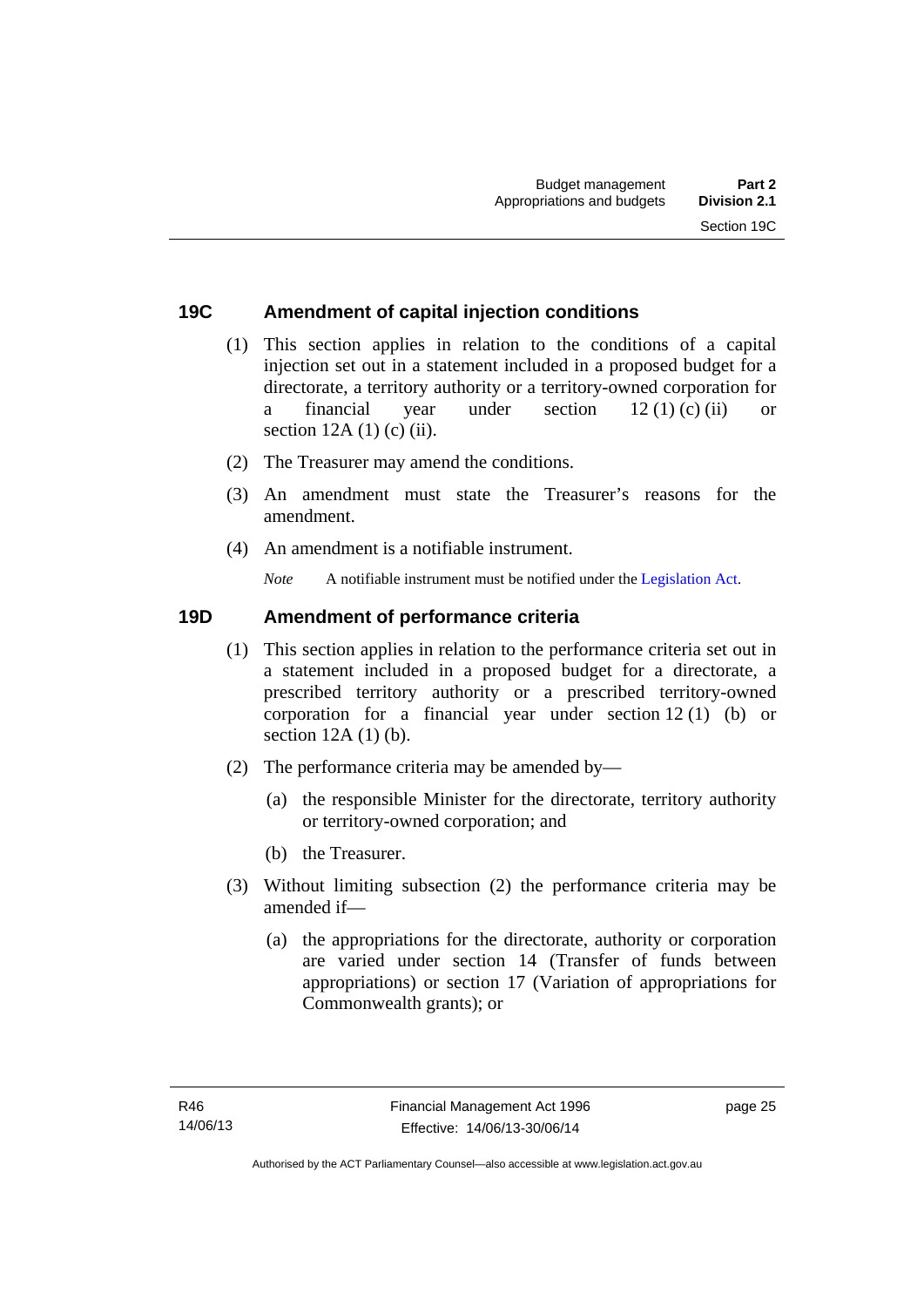- (b) a direction is given under section 15 (1) (Transfer of funds within appropriations) in relation to an appropriation made for the directorate, authority or corporation; or
- (c) funds are transferred to or from the directorate, authority or corporation under section 16 (Transfer of functions after Appropriation Act passed); or
- (d) funds are given to the directorate, authority or corporation under section 18 (Treasurer's advance); or
- (e) funds mentioned in section 19B (Authorisation of expenditure of certain Commonwealth grants) are given to the directorate, authority or corporation; or
- (f) changes happen in the priorities of the directorate, authority or corporation; or
- (g) the responsible Minister and the Treasurer are satisfied that other performance criteria should be adopted for the provision of outputs by the directorate, authority or corporation.
- (4) An amendment of the performance criteria must be made in a way that—
	- (a) for a directorate—the budget as amended will comply with section 12 (3); and
	- (b) for a territory authority or territory-owned corporation—the budget as amended will comply with section 12A (2).
- (5) An amendment of the performance criteria is a notifiable instrument.

*Note* A notifiable instrument must be notified under the [Legislation Act](http://www.legislation.act.gov.au/a/2001-14).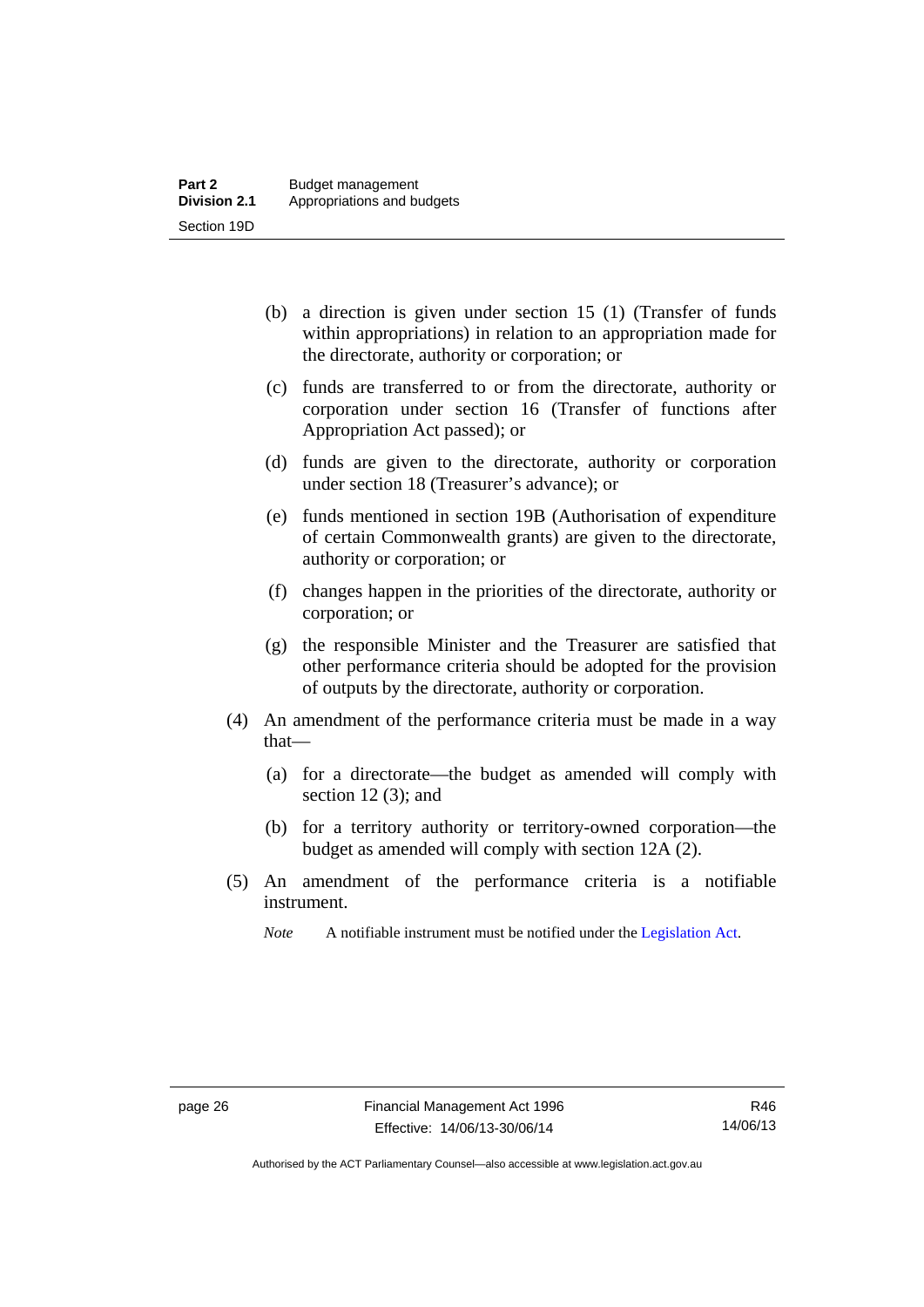(6) In this section:

*budget*, for the directorate, territory authority or territory-owned corporation, means the budget for the directorate, authority or corporation for the financial year presented to the Legislative Assembly under section 10 (b) or (c) (Budget papers) and, if the budget has been amended under this Act, the budget as amended.

*prescribed territory authority* means a territory authority prescribed for section  $12A(1)$  (b).

*prescribed territory-owned corporation* means a territory-owned corporation prescribed for section 12A (1) (b).

## **20 Recommended appropriation for Office of the Legislative Assembly**

Before the beginning of a financial year, the Speaker must—

- (a) after consultation with an appropriate committee of the Legislative Assembly, advise the Treasurer of the appropriation that the Speaker considers should be made for the Office of the Legislative Assembly for the financial year (the *recommended appropriation*); and
- (b) give the Treasurer a draft budget for the Office of the Legislative Assembly for the financial year that contains the information mentioned in section 12 that applies to the office.

## **20AA Appropriation for Office of the Legislative Assembly**

- (1) This section applies if—
	- (a) the Treasurer presents a bill for an Appropriation Act for the appropriation for the Office of the Legislative Assembly relating to a financial year in the Legislative Assembly; and
	- (b) the appropriation is less than the recommended appropriation for the financial year.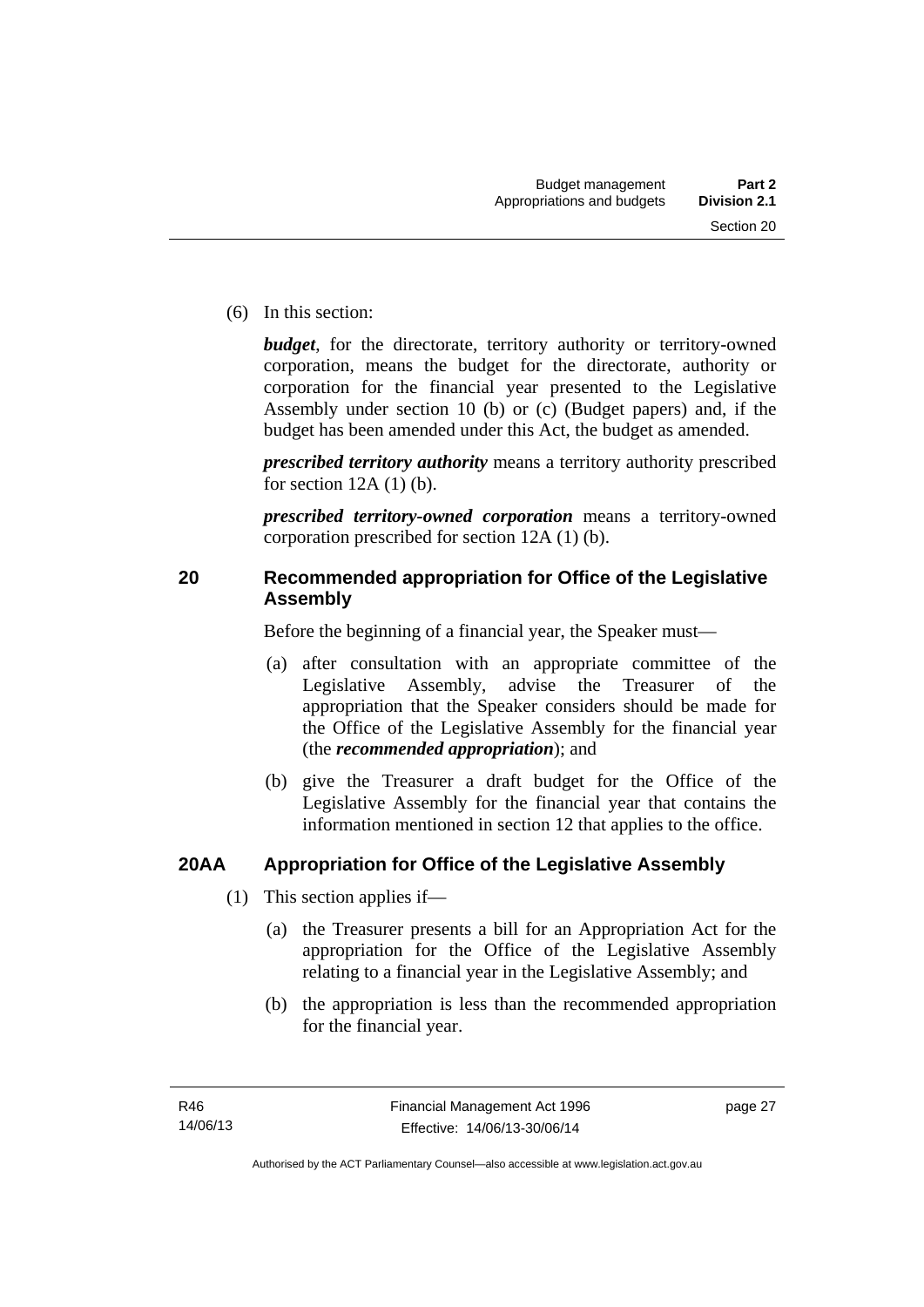- (2) Immediately after presenting the bill, the Treasurer must present to the Legislative Assembly a statement of reasons for departing from the recommended appropriation.
- (3) In this section:

*recommended appropriation*—see section 20.

## **Division 2.2 Budget reviews and pre-election updates**

## **20A Budget review**

- (1) The Treasurer must prepare a budget review for each financial year.
- (2) The Treasurer must present the budget review for a financial year to the Legislative Assembly not later than 15 February in the financial year.
	- *Note* This is the same day as financial statements for the 2nd quarter of the financial year are required to be presented under s 26 (Periodic financial statements).
- (3) However, if a sitting day does not fall in that year on or before 15 February, the Treasurer must give copies of the budget review to each member of the Legislative Assembly on or before that day.

## **20B Purpose and contents of budget review**

- (1) The purpose of the budget review for a financial year is to give updated information to allow the assessment of the government's financial performance against the financial policy objectives and strategies set out in the financial policy objectives and strategies statement for the Territory budget for the financial year.
- (2) The budget review for a financial year must be based on the financial policy objectives and strategies statement for the Territory budget for the financial year.

Authorised by the ACT Parliamentary Counsel—also accessible at www.legislation.act.gov.au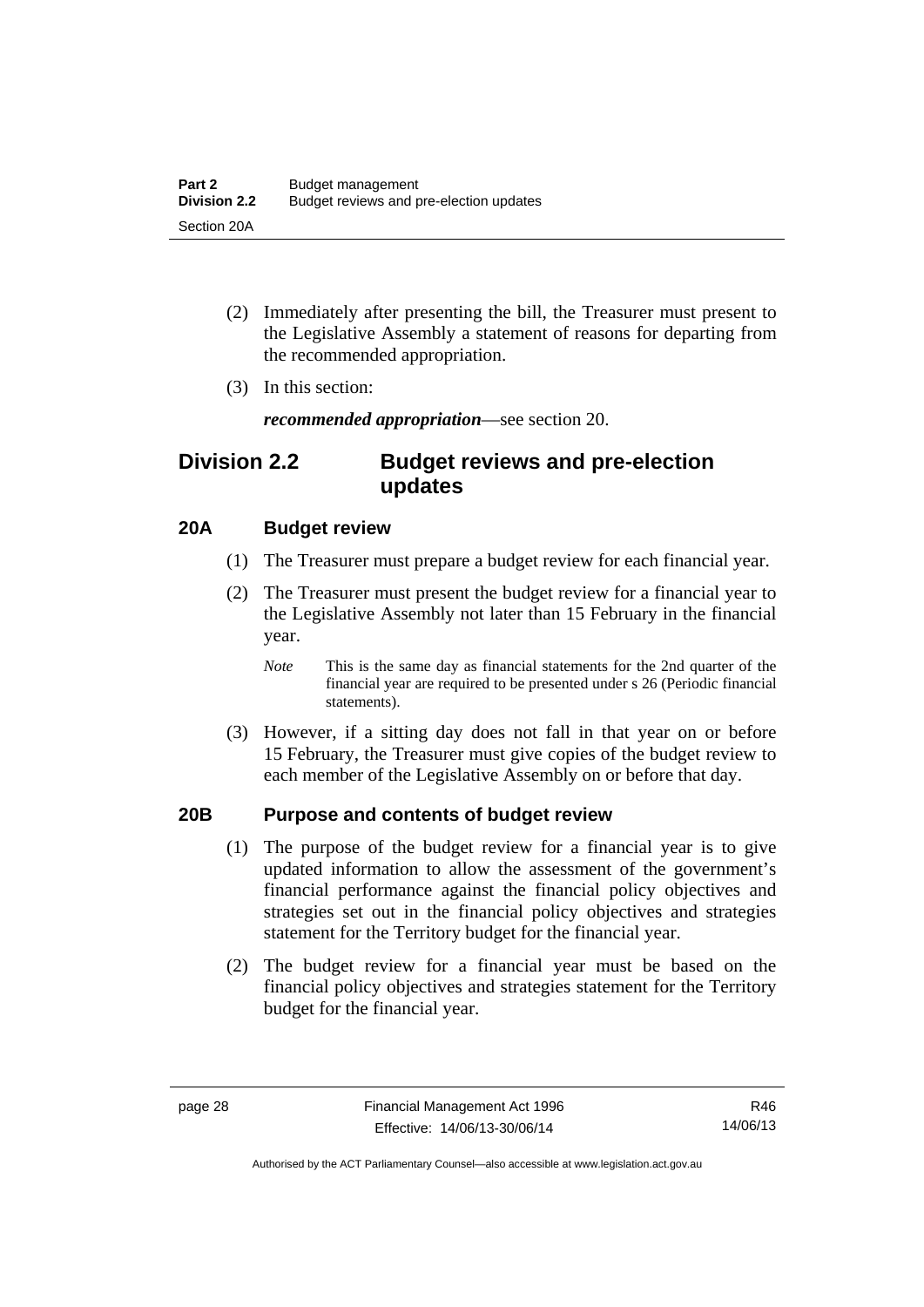- (3) The budget review for a financial year must—
	- (a) include updated financial statements required under the financial management guidelines for the general government sector for the financial year; and
	- (b) include whole-of-year results for the previous financial year, the budget for the financial year, the estimated financial position of the Territory at the end of the financial year and updated budget estimates for each of the next 3 financial years; and
	- (c) include a review of the financial policy objectives and strategies statement included in the budget for the financial year that satisfies the requirements of section 11A (2) and (3); and
	- (d) state the date as at when the review was done.
- (4) However, if particular information required to be included in the budget review is unchanged from information set out in full in the budget for the Territory under section 11 (1) for the financial year, the review may instead summarise the information and state that it is unchanged from that set out in the budget.
- (5) For subsection (3):

*budget*, for a financial year, means the budget for the year presented to the Legislative Assembly under section 10 (a) (Budget papers) and, if that budget has been amended under this Act, the budget as amended.

## **20C Pre-election budget update**

(1) At least 30 days before the polling day for an ordinary election, the director-general must prepare a pre-election budget update and give it to the parliamentary counsel for notification.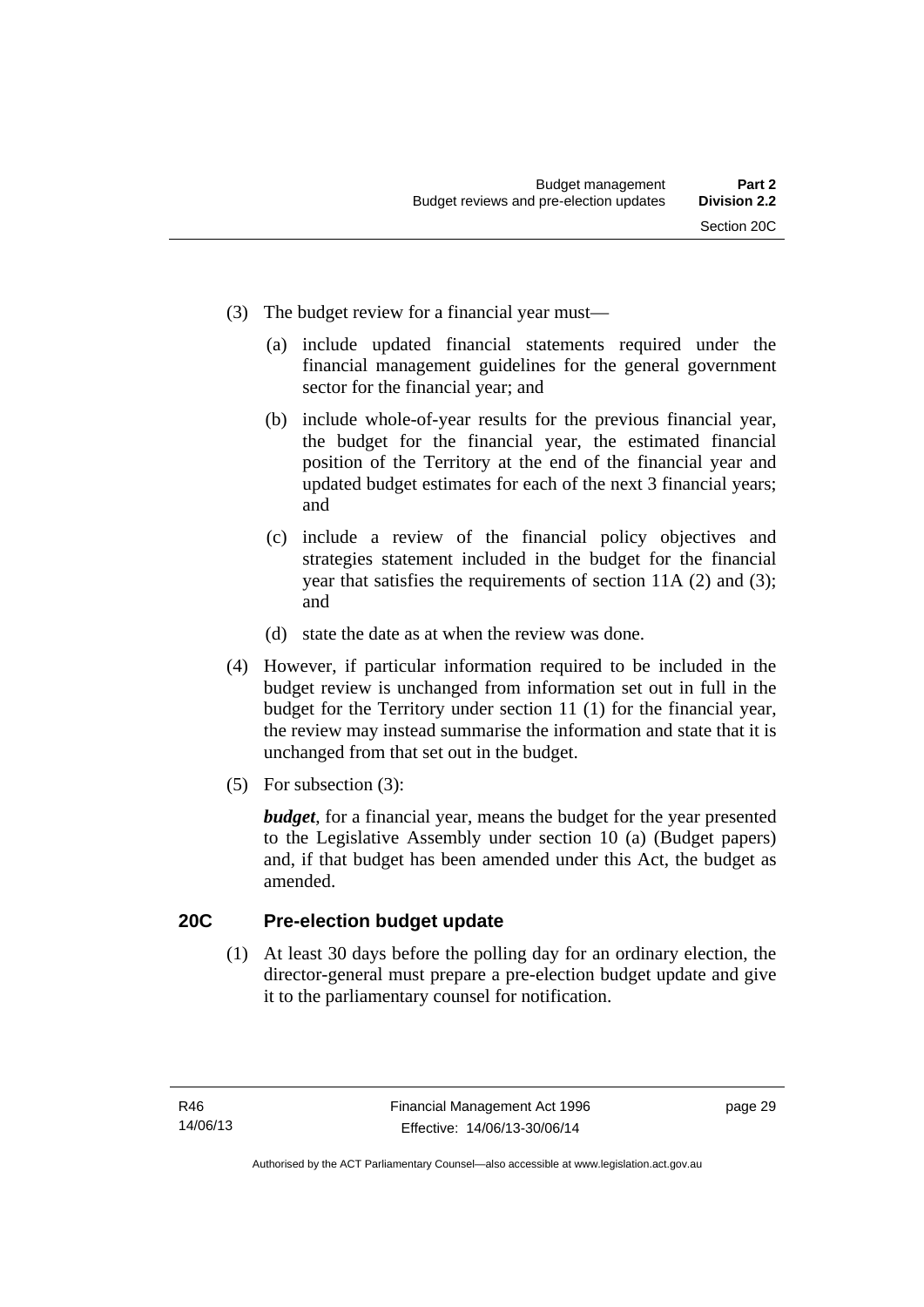- (2) At least 20 days before the polling day for an election mentioned in the [Self-Government Act,](http://www.comlaw.gov.au/Series/C2004A03699) section 16 (Dissolution of Assembly by Governor-General) or section 48 (Resolution of no confidence in Chief Minister), the director-general must prepare a pre-election budget update and give it to the parliamentary counsel for notification.
- (3) A pre-election budget update is a notifiable instrument.

*Note* A notifiable instrument must be notified under the [Legislation Act](http://www.legislation.act.gov.au/a/2001-14).

(4) In this section:

*ordinary election*—see the *[Electoral Act 1992](http://www.legislation.act.gov.au/a/1992-71)*, dictionary.

*polling day*—see the *[Electoral Act 1992](http://www.legislation.act.gov.au/a/1992-71)*, dictionary.

## **20D Purpose and contents of pre-election budget update**

- (1) The purpose of a pre-election budget update for an election is—
	- (a) to allow the assessment of the government's financial performance against the financial policy objectives and strategies set out in the latest financial policy objectives and strategies statement; and
	- (b) to give the electorate an accurate picture of the Territory's financial position before the election.
- (2) A pre-election budget update must be based on the latest financial policy objectives and strategies statement.
- (3) A pre-election budget update for an election must include—
	- (a) updated financial statements required under the financial management guidelines for the financial year in which the election is to be held; and
	- (b) updated budget estimates for the general government sector, the public trading enterprise sector and the Territory for that financial year and for each of the next 3 financial years; and

R46 14/06/13

Authorised by the ACT Parliamentary Counsel—also accessible at www.legislation.act.gov.au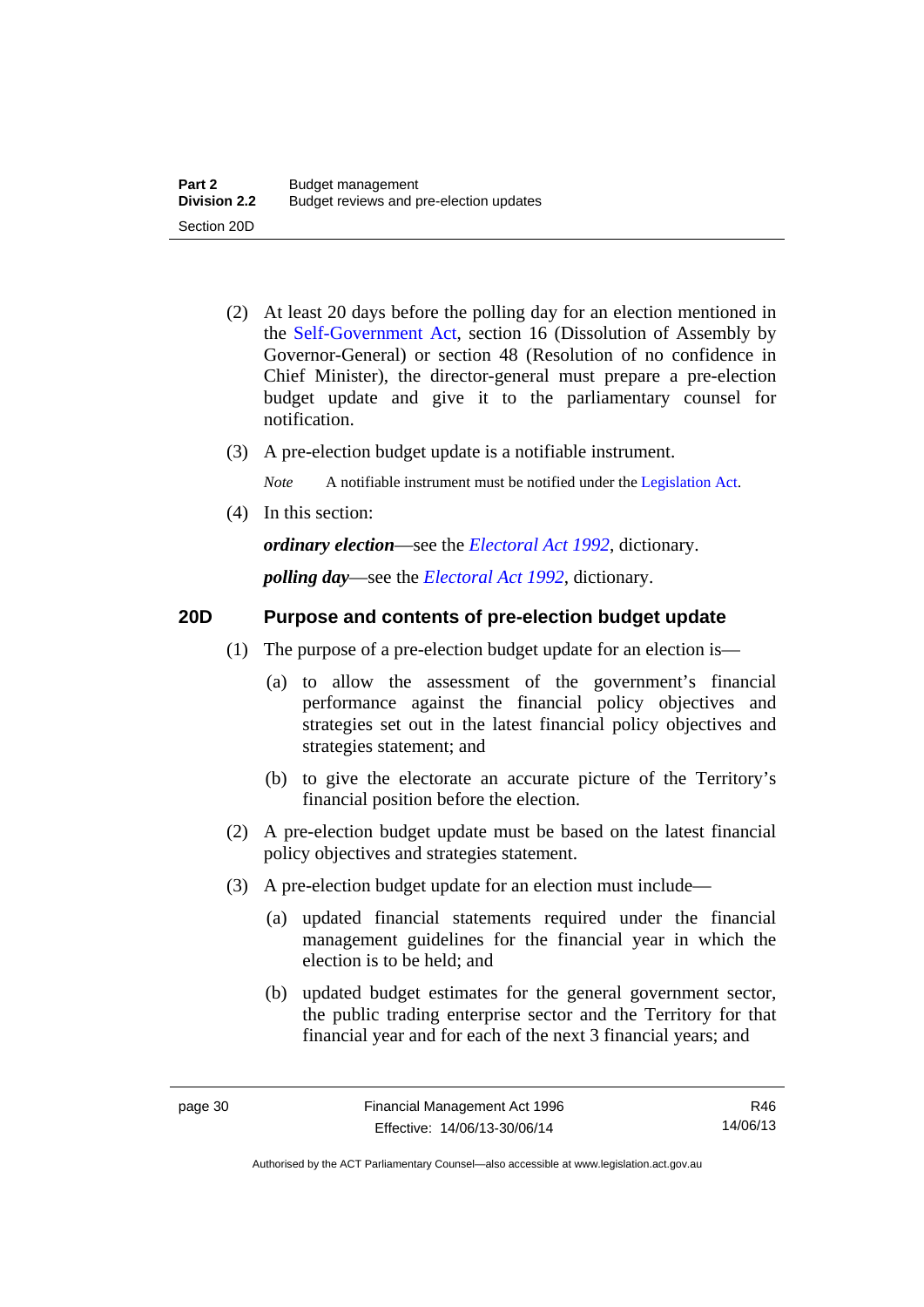- (c) a statement of the economic or other assumptions used in preparing the updated financial statements and budget estimates; and
- (d) a statement about the sensitivity of the updated financial statements and budget estimates to changes in the economic or other assumptions; and
- (e) a statement of the risks, quantified if possible, that may affect the economic or other assumptions, including—
	- (i) contingent liabilities; and
	- (ii) publicly announced government commitments that are not yet included in the updated financial statements and budget estimates.
- (4) Information in the pre-election budget update must—
	- (a) take into account government decisions and other circumstances that may have material effect on the financial statements and budget estimates; and
	- (b) state the date as at when the updating was done.
- (5) However, if particular information required to be included in the pre-election budget update is unchanged from information set out in full in the latest financial statements, the budget estimates mentioned in section 11 (Territory budgets) or budget review, the pre-election budget update may instead summarise the information and state that it is unchanged from that set out in the financial statements, budget estimates or budget review.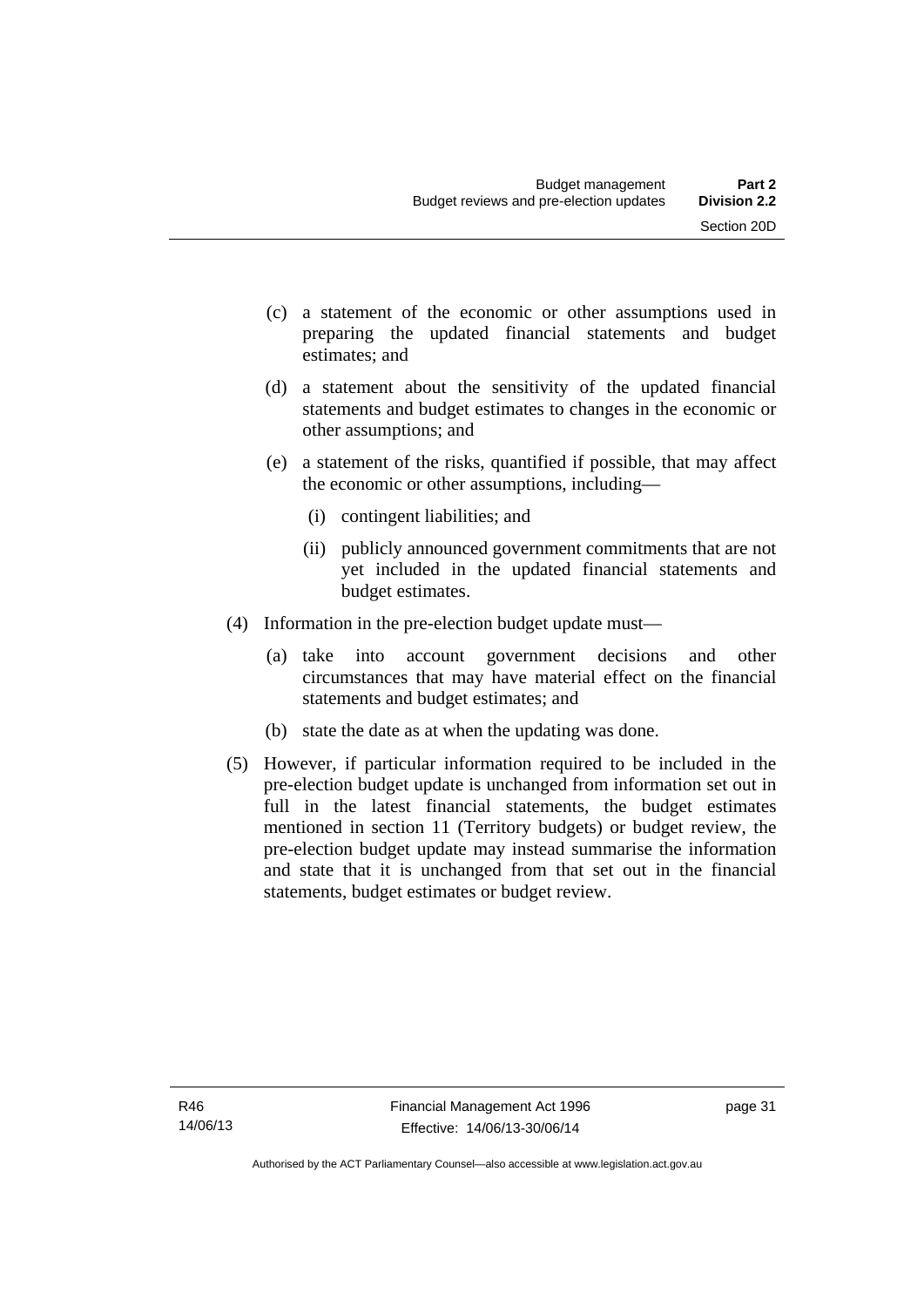## **Part 3 Financial reports**

## **Division 3.1 Financial reports of the Territory**

## **21 Meaning of** *the Territory* **in div 3.1**

In this division, a reference to *the Territory* includes a reference to all territory authorities and all territory-owned corporations.

## **22 Annual financial statements of the Territory**

- (1) The Treasurer must, as soon as practicable after the end of a financial year, prepare annual financial statements for the Territory for that year.
- (2) The statements must be prepared in accordance with generally accepted accounting principles and include—
	- (a) the financial statements required under the financial management guidelines; and
	- (b) a statement of the accounting policies adopted by the Territory; and
	- (c) the other statements that are necessary to fairly reflect the financial operations of the Territory during the year and its financial position at the end of the year.

## **23 Responsibility for annual financial statements**

- (1) Annual financial statements of the Territory must have endorsed on them, or attached to them, a statement of responsibility signed by—
	- (a) the Treasurer; and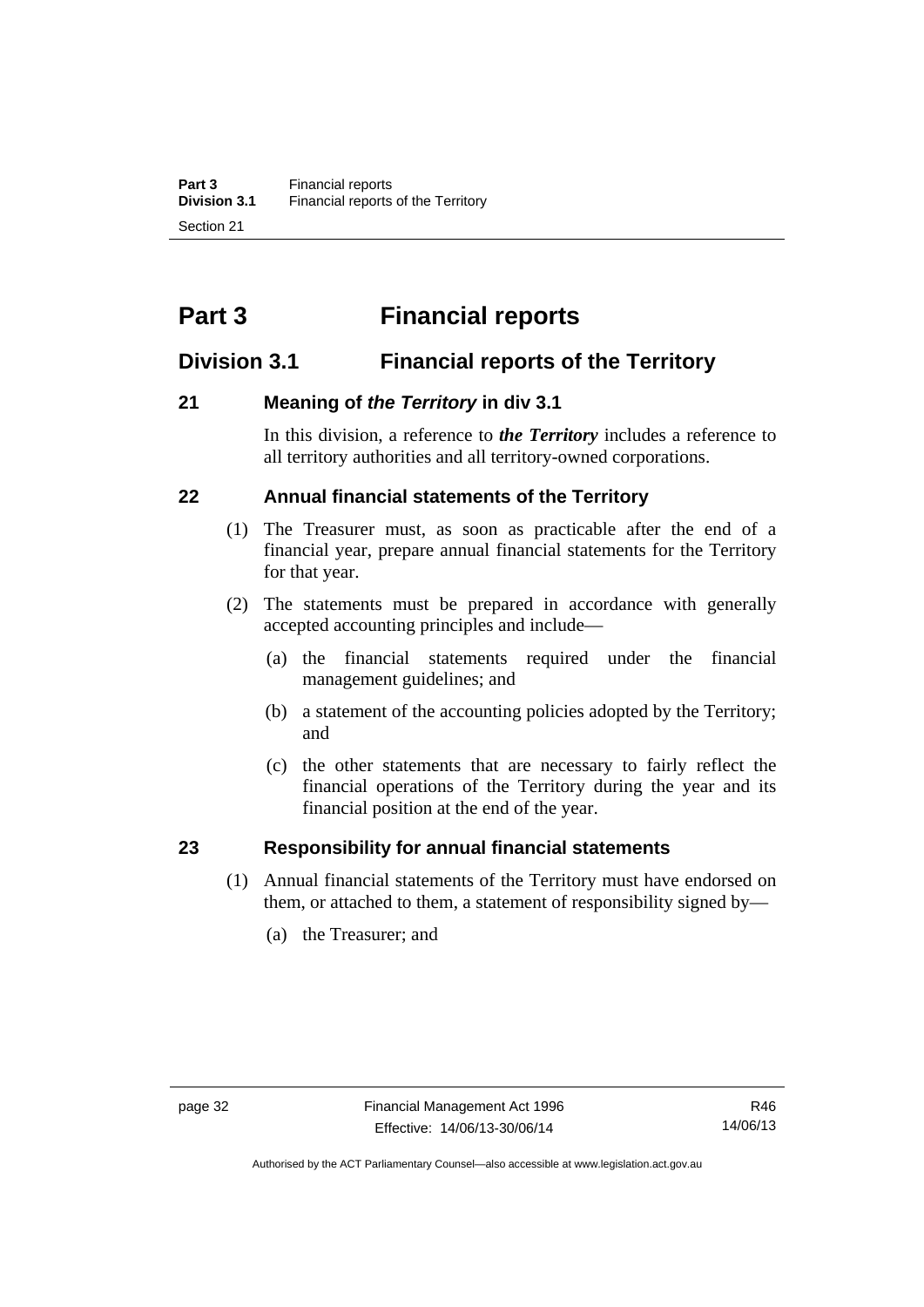- (b) the director-general of the administrative unit to which responsibility for the administration of this Act has been allocated under the *[Public Sector Management Act 1994](http://www.legislation.act.gov.au/a/1994-37)*, section 14.
- (2) A statement of responsibility must comprise—
	- (a) a statement by the Treasurer that in his or her opinion the financial statements fairly reflect the financial operations of the Territory during the year to which they relate and the financial position of the Territory at the end of the year; and
	- (b) a statement by the director-general that the financial statements have been prepared in accordance with generally accepted accounting principles.

## **24 Audit of annual financial statements**

- (1) The Treasurer must give the auditor-general the annual financial statements of the Territory for a financial year within 3 months after the end of the year.
- (2) The auditor-general must, within 30 days after the auditor-general receives the annual financial statements under subsection (1), give the Treasurer an audit opinion about the statements.
- (3) Despite subsections (1) and (2), if an ordinary election is to be held in the year after the end of the financial year—
	- (a) the Treasurer must give the auditor-general the annual financial statements of the Territory for the financial year in sufficient time for the auditor-general to give an audit opinion about the statements within 3 months after the end of the financial year; and
	- (b) the auditor-general must give an audit opinion to the Treasurer within 3 months after the end of the financial year.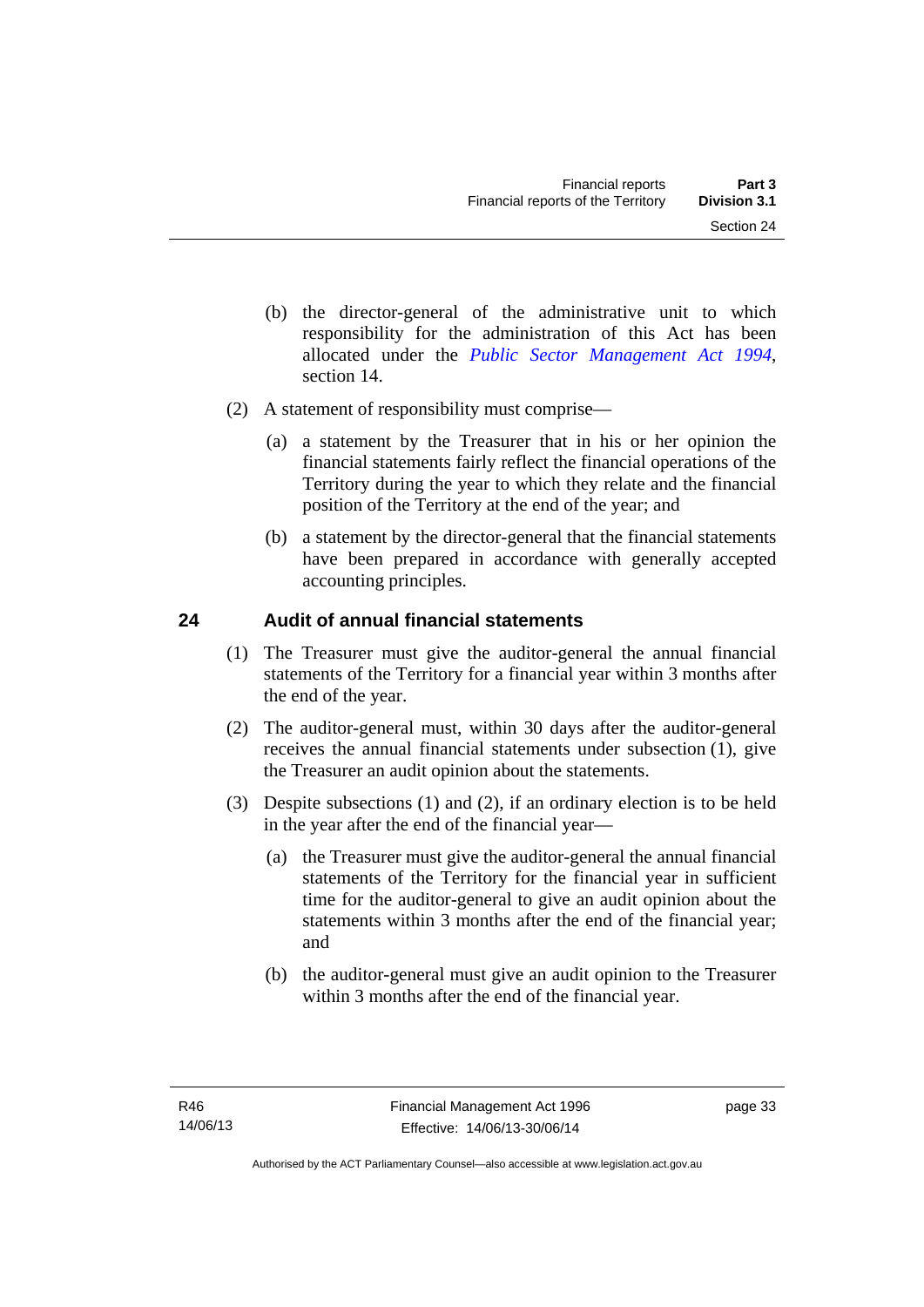(4) In this section:

*ordinary election*—see the *[Electoral Act 1992](http://www.legislation.act.gov.au/a/1992-71)*, dictionary.

## **25 Presentation of annual financial statements to Legislative Assembly**

- (1) If the Treasurer receives, under section 24 (2), an audit opinion about annual financial statements, the Treasurer must present to the Legislative Assembly, within 3 sitting days after receiving the opinion—
	- (a) a copy of the annual financial statements; and
	- (b) a copy of the audit opinion.
- (2) If the Treasurer receives, under section 24 (3) (b), an audit opinion about annual statements, the Treasurer must give to each member of the Legislative Assembly, within 7 days after receiving the opinion—
	- (a) a copy of the annual financial statements; and
	- (b) a copy of the audit opinion.

## **26 Periodic financial statements**

- (1) Within 45 days after the end of each quarter of a financial year, the Treasurer must prepare financial statements for—
	- (a) the quarter; and
	- (b) the period from the beginning of the financial year until the end of the quarter.
- (2) The statements must be prepared in accordance with the financial management guidelines.
- (3) The Treasurer must present copies of the statements prepared under subsection (1) to the Legislative Assembly on the first sitting day after they are prepared.

R46 14/06/13

Authorised by the ACT Parliamentary Counsel—also accessible at www.legislation.act.gov.au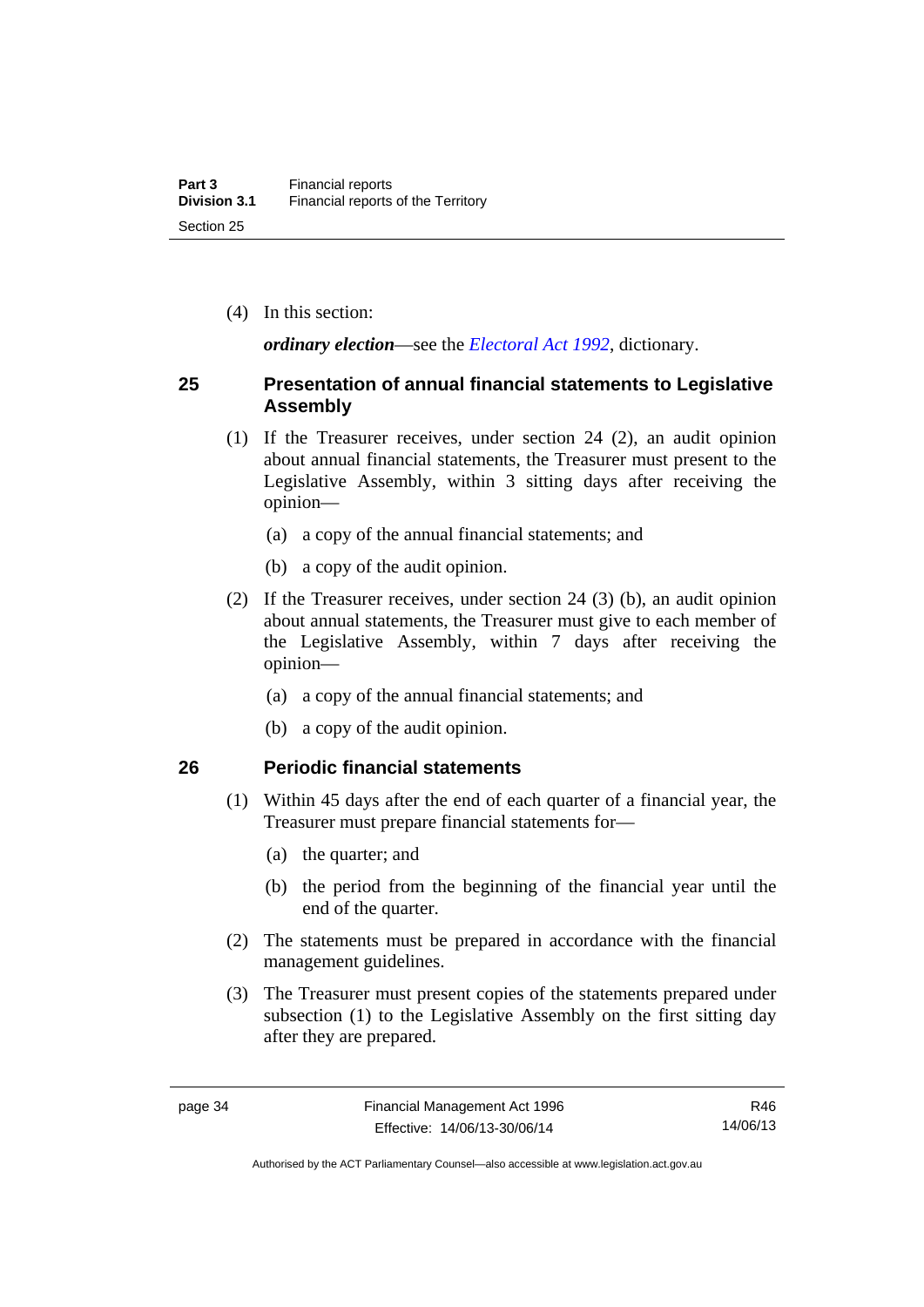(4) If the first sitting day mentioned in subsection (3) does not fall within 45 days after the end of the relevant quarter, the Treasurer must give copies of the statements prepared under subsection (1) to each member of the Legislative Assembly within the 45 days.

## **Division 3.2 Financial reports and performance statements of directorates**

## **27 Annual financial statements of directorates**

- (1) A directorate must, as soon as practicable after the end of each financial year, prepare annual financial statements relating to its operations during the year.
- (2) The annual financial statements of a directorate must be prepared in accordance with generally accepted accounting principles and in a form that facilitates a comparison between the financial operations of the directorate during the year and the estimates of those operations contained in the budget for the directorate for the financial year.
- (3) The annual financial statements must include—
	- (a) the financial statements required under the financial management guidelines; and
	- (b) if a change was made during the year to the conditions of a capital injection set out under section 12 (1) (c) (ii) (Directorate budgets) in a statement included in a proposed budget for the directorate for a financial year—a statement of the change and the reasons for it; and
	- (c) a statement of the accounting policies adopted by the directorate; and
	- (d) any other statements necessary to fairly reflect the financial operations of the directorate during the year and its financial position at the end of the year.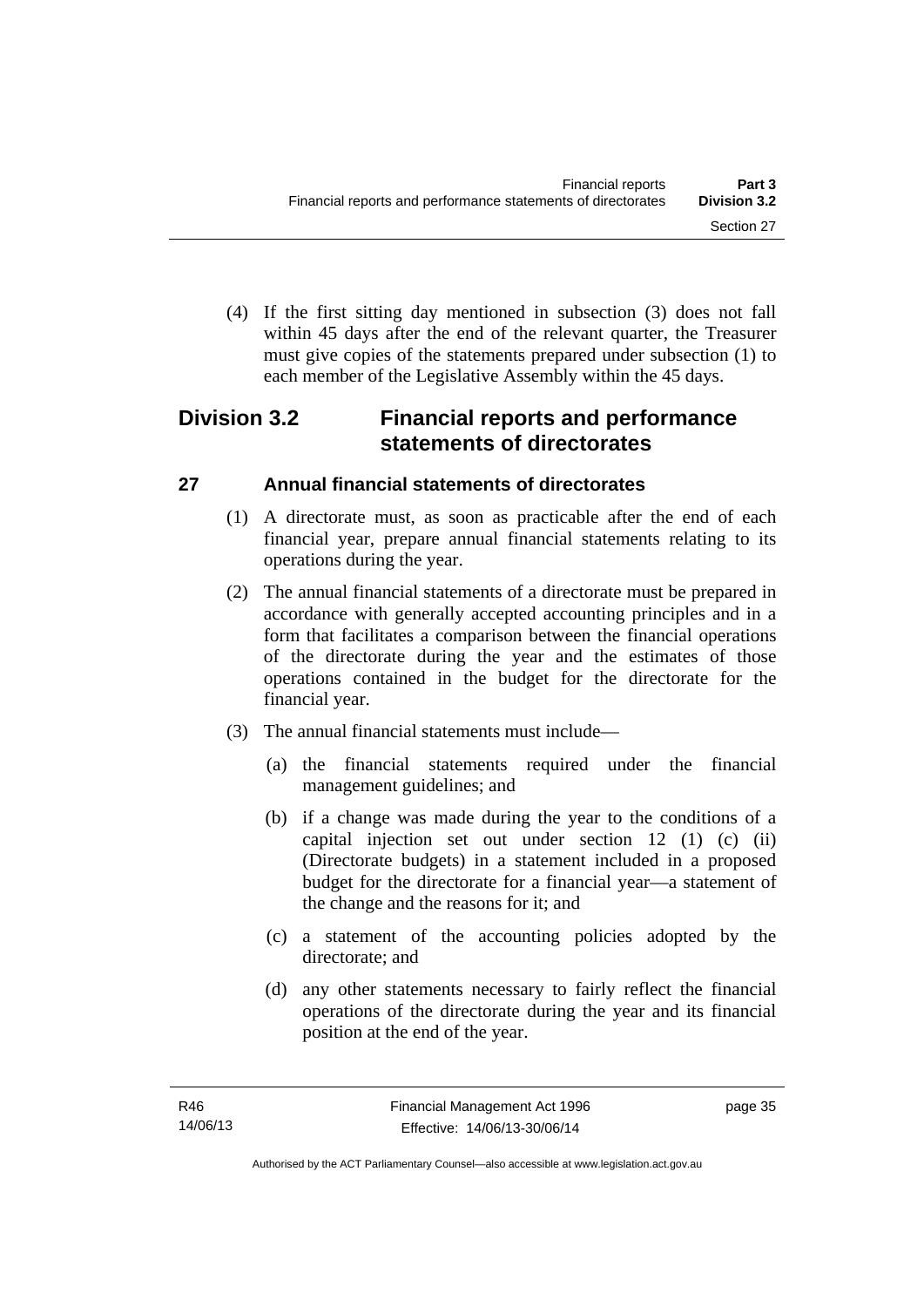(4) In this section:

*budget*, for a directorate for a financial year, means the budget for the directorate for the year presented to the Legislative Assembly under section 10 (b) (Budget papers).

## **28 Responsibility for annual financial statements of directorates**

- (1) The annual financial statements of a directorate for a financial year must have endorsed on them, or attached to them, a statement of responsibility signed by the responsible director-general.
- (2) The statement of responsibility must state that, in the responsible director-general's opinion, the annual financial statements fairly reflect the financial operations of the directorate during the financial year and the financial position of the directorate at the end of the year.

## **29 Audit of financial statements of directorates**

- (1) The responsible director-general of a directorate must give the auditor-general the financial statements of the directorate for a financial year as soon as practicable after the statements are prepared.
- (2) The financial statements must have endorsed on them, or attached to them, the statement of responsibility made for them.
- (3) The auditor-general must give the responsible director-general an audit opinion about the financial statements as soon as practicable after the auditor-general receives them.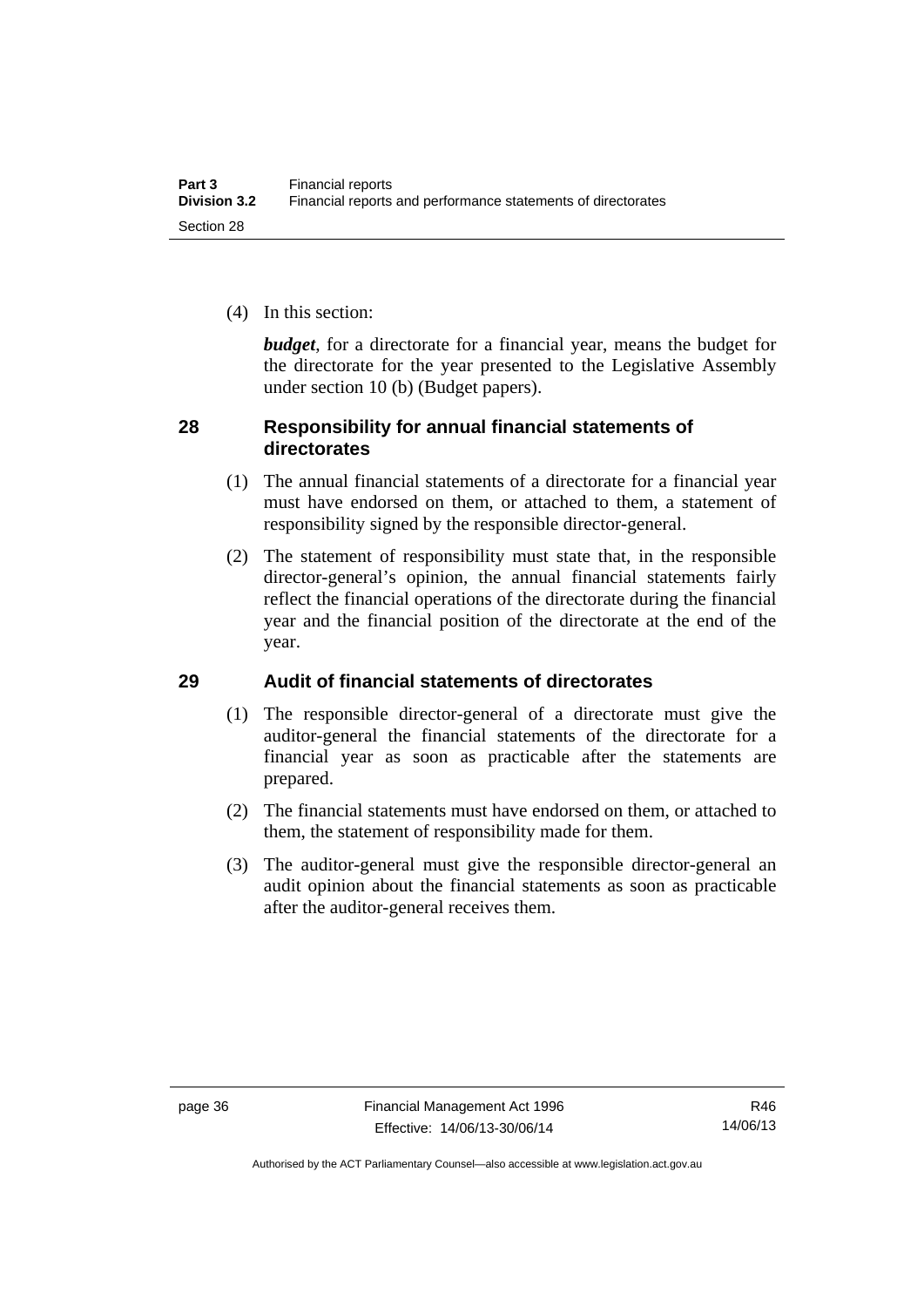## **30 Directorate annual financial statements to be included in annual reports etc**

A report prepared under the *[Annual Reports \(Government Agencies\)](http://www.legislation.act.gov.au/a/2004-8)  [Act 2004](http://www.legislation.act.gov.au/a/2004-8)* for a directorate for a financial year must include, or have attached to it—

- (a) the directorate's annual financial statements for the year; and
- (b) the audit opinion under section 29 (3) about the financial statements.

## **30A Statements of performance of directorates**

- (1) As soon as practicable after the end of each financial year, each directorate must prepare a statement of the performance of the directorate in providing each class of outputs provided by it during the year.
- (2) The statement must—
	- (a) compare the performance of the directorate in providing each class of the outputs with the forecast of the performance in the directorate's budget for the year; and
	- (b) give particulars of the extent to which the performance criteria set out in the budget for the provision of the outputs were met.
- (3) This section does not apply to the Office of the Legislative Assembly.
- (4) In this section:

*budget*, for the directorate, means the budget for the directorate for the financial year presented to the Legislative Assembly under section 10 (b) (Budget papers) and, if that budget has been amended under this Act, the budget as amended.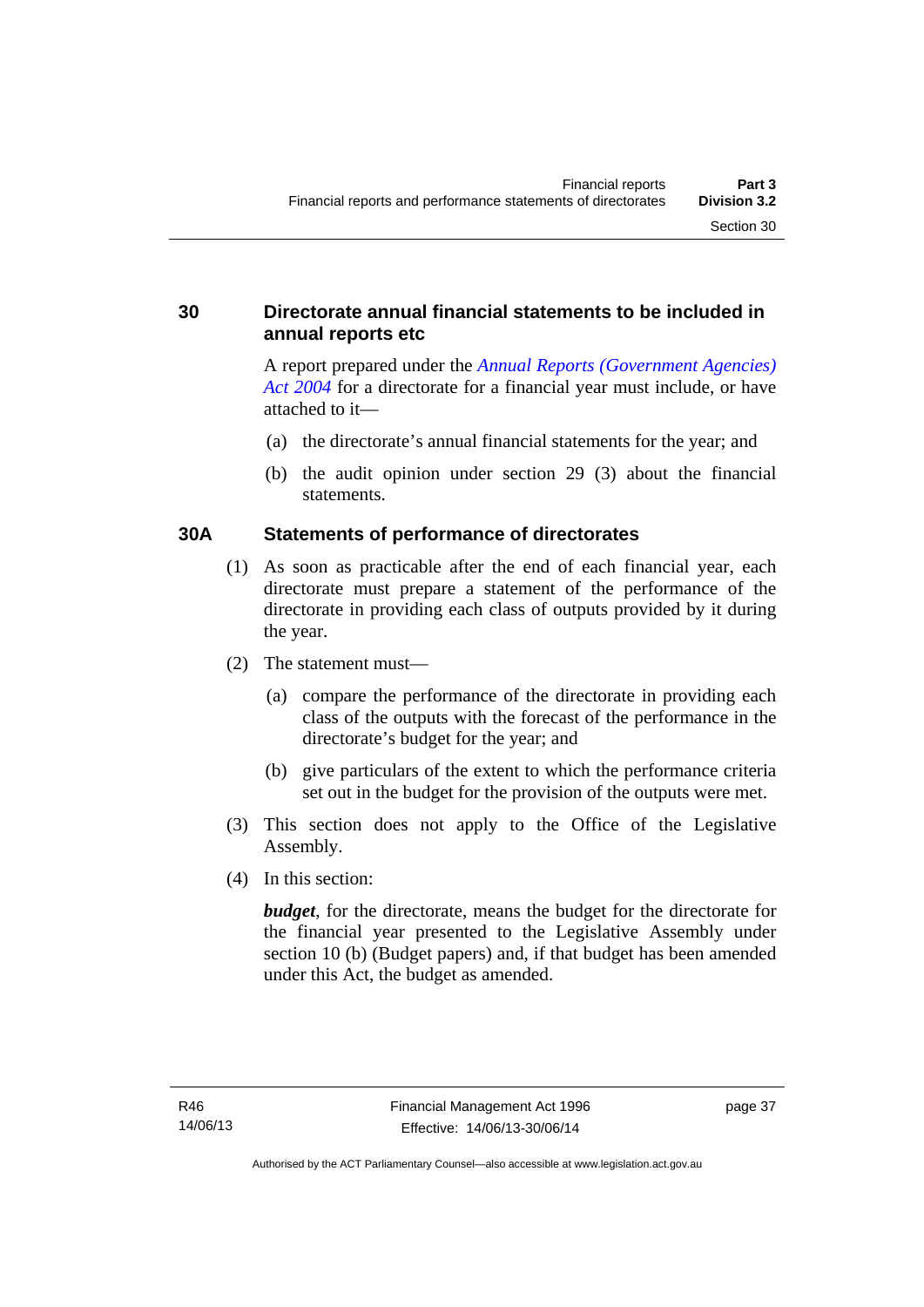## **30B Responsibility for directorate statements of performance**

- (1) A statement of performance of a directorate for a financial year must have endorsed on it, or attached to it, a statement of responsibility signed by the responsible director-general.
- (2) The statement of responsibility must state that, in the responsible director-general's opinion, the statement of performance fairly reflects the performance of the directorate in providing each class of outputs during the financial year.

## **30C Scrutiny of directorate statements of performance**

- (1) The responsible director-general of a directorate must give the auditor-general the directorate's statement of performance for a financial year as soon as practicable after the statement is prepared.
- (2) The statement of performance must have endorsed on it, or attached to it, the statement of responsibility made for it under section 30B.
- (3) The auditor-general must give the director-general a report about the statement of performance as soon as practicable after the auditor-general receives it.
- (4) The report must be prepared in accordance with the financial management guidelines.

## **30D Directorate statements of performance to be included in annual reports etc**

A report prepared under the *[Annual Reports \(Government Agencies\)](http://www.legislation.act.gov.au/a/2004-8)  [Act 2004](http://www.legislation.act.gov.au/a/2004-8)* for a directorate for a financial year must include, or have attached to it—

- (a) the directorate's statement of performance for the year; and
- (b) the auditor-general's report under section 30C (3) about the statement of performance.

Authorised by the ACT Parliamentary Counsel—also accessible at www.legislation.act.gov.au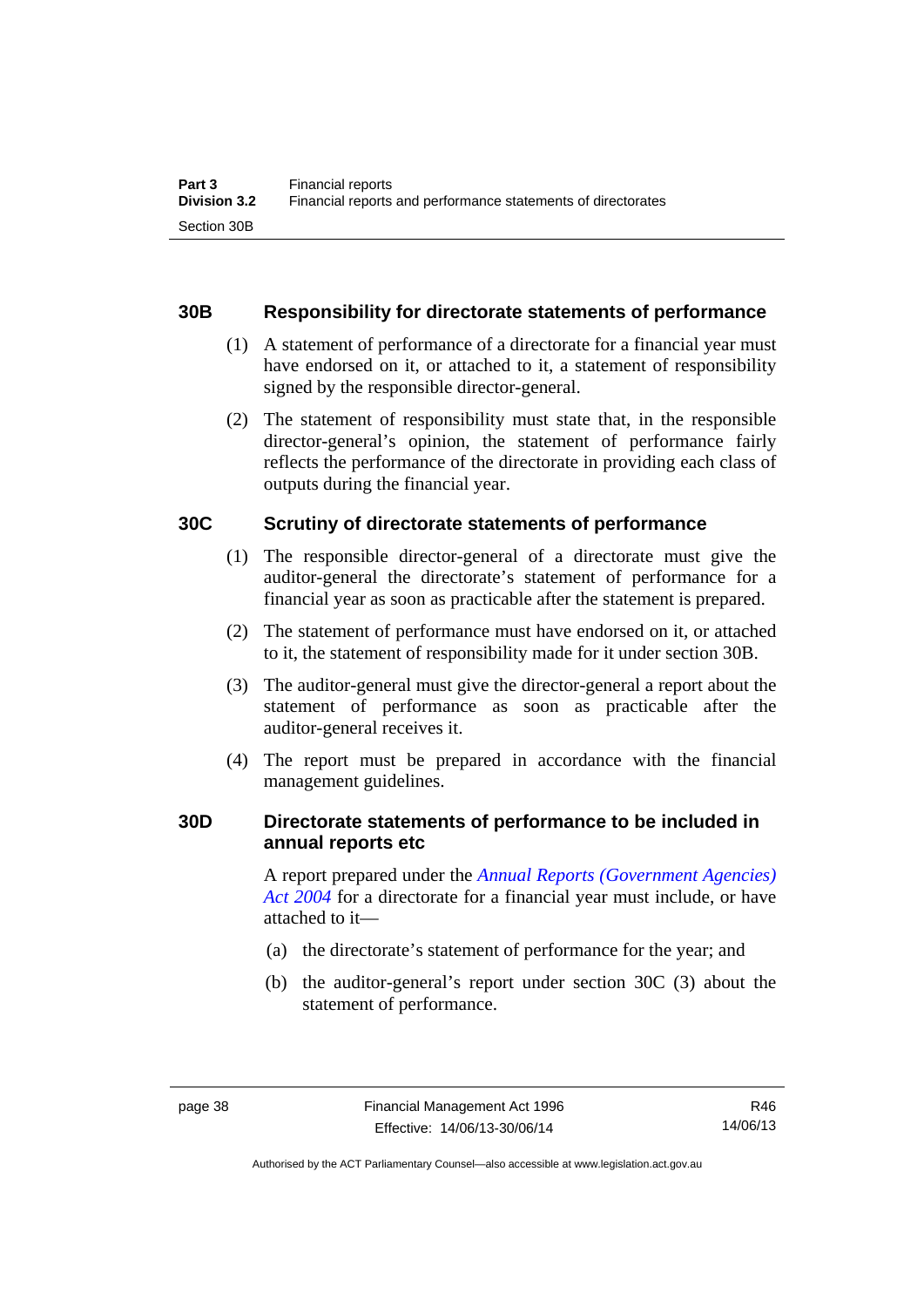## **30E Half-yearly directorate performance reports**

- (1) Within 30 days after 31 December in each financial year, each Minister must prepare a half-yearly performance report for each directorate for which the Minister is responsible.
- (2) The report must include—
	- (a) a progress report on delivery of outputs; and
	- (b) an explanation of any significant variations from performance criteria.
- (3) The Minister must present the report to the Legislative Assembly on the first sitting day after the report is prepared.
- (4) If the report is not presented to the Legislative Assembly under subsection (3) within 30 days after 31 December, the Minister must make a copy of the report available to members of the Legislative Assembly within the 30 days.
- (5) This section does not apply to the Office of the Legislative Assembly.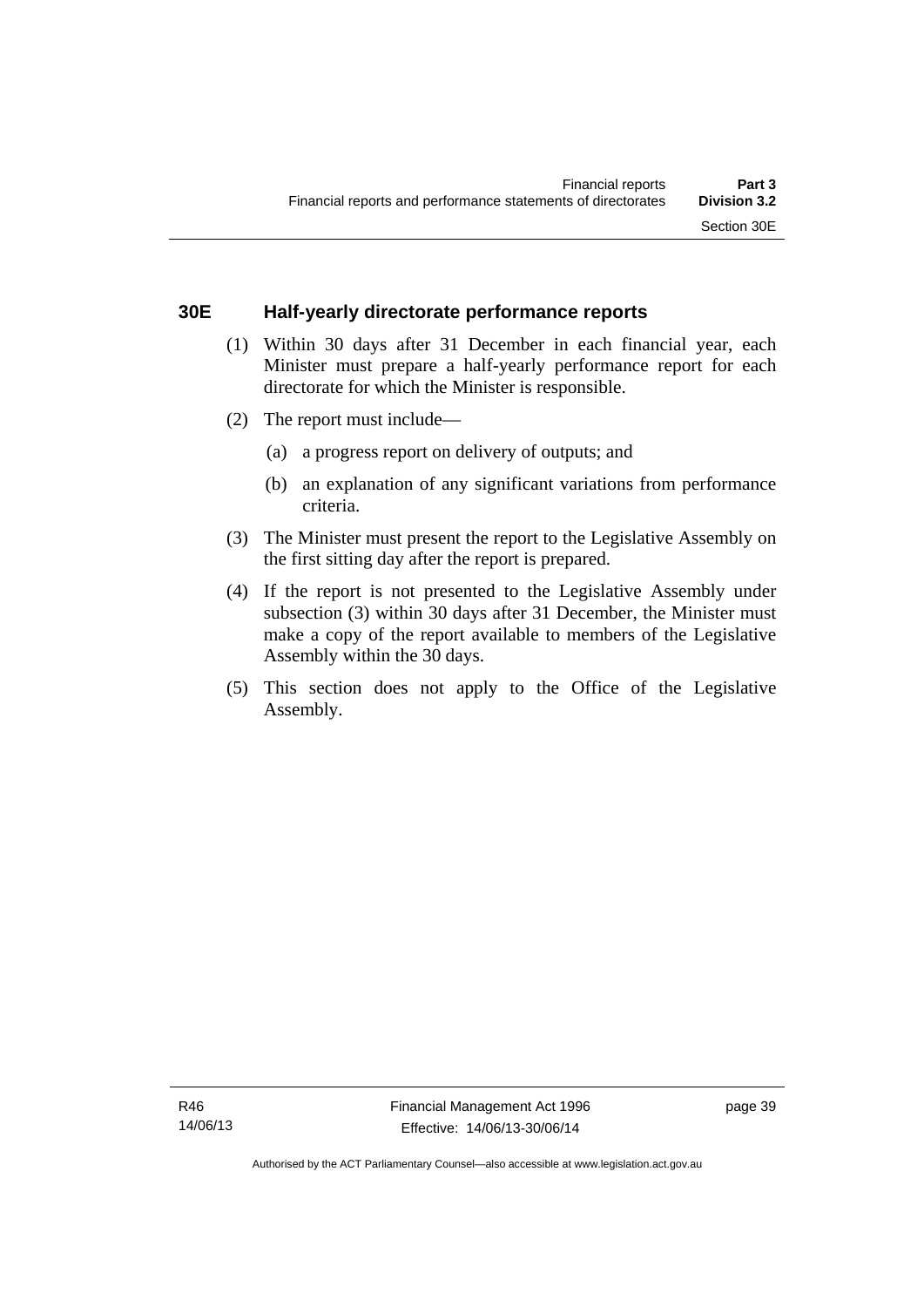## **Part 4 Financial management responsibilities of directors-general of directorates**

### **31 Responsibilities of directors-general of directorates**

- (1) The responsible director-general of a directorate is accountable to the responsible Minister of the directorate for the efficient and effective financial management of the directorate.
- (2) Without limiting subsection (1), the responsible director-general of a directorate is responsible, under the responsible Minister, for ensuring—
	- (a) that money spent by the directorate is spent in accordance with appropriations made for the directorate (including appropriations available under section 34B); and
	- (b) that, as far as practicable, the operations of the directorate for a financial year are consistent with, and comparable to, the budget for the directorate for the year; and
	- (c) that the officers and employees of the directorate comply with this Act (including the financial management guidelines); and
		- *Note* A reference to an Act includes a reference to the statutory instruments made or in force under the Act, including any guideline (see [Legislation Act](http://www.legislation.act.gov.au/a/2001-14), s 104).
	- (d) that proper accounts and records are kept of the transactions and affairs of the directorate in accordance with generally accepted accounting principles; and
	- (e) that adequate control is maintained over the assets of the directorate and assets in the control of the directorate; and
	- (f) that adequate control is maintained over the incurring of liabilities by the directorate.

R46 14/06/13

Authorised by the ACT Parliamentary Counsel—also accessible at www.legislation.act.gov.au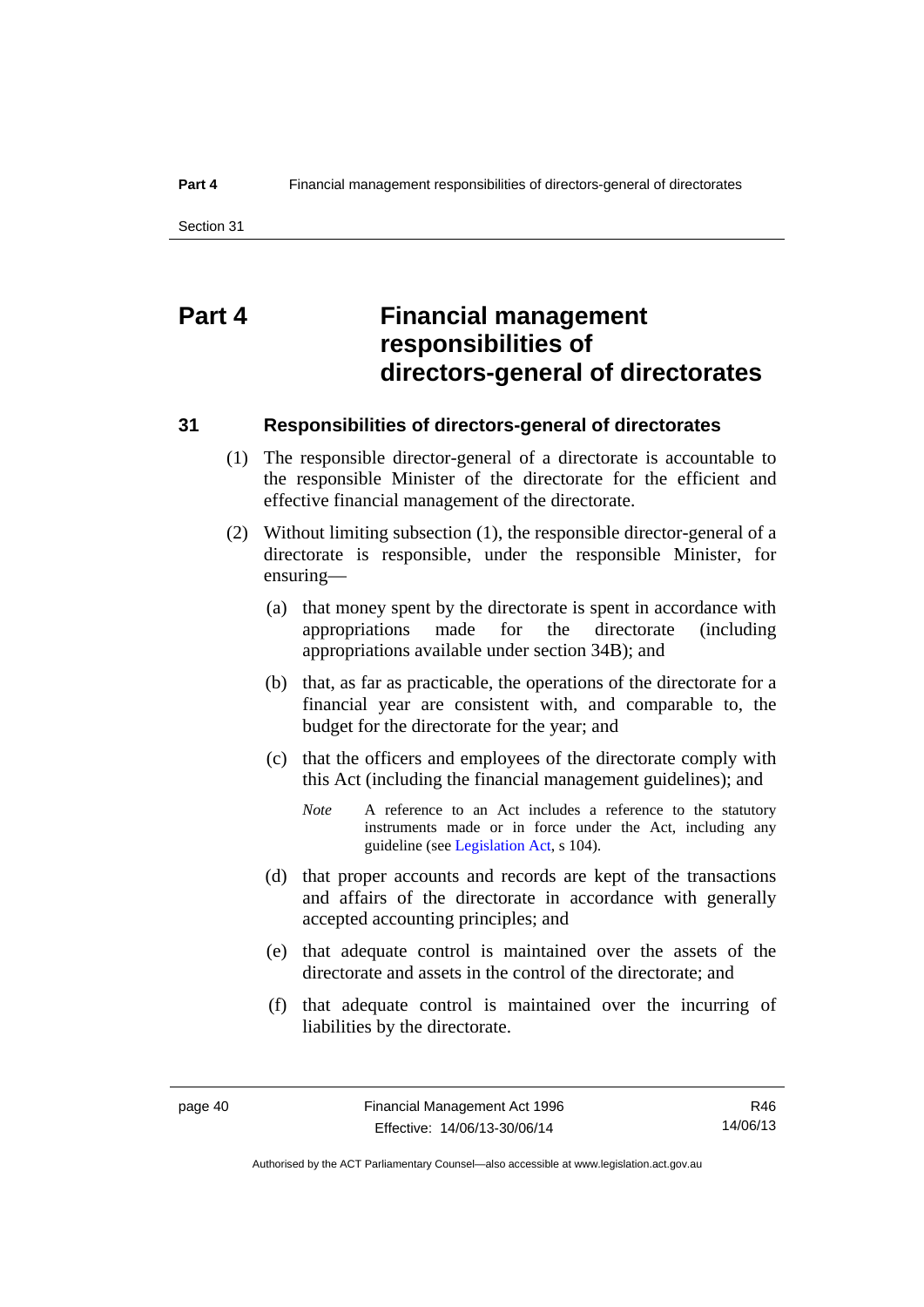- (3) A report prepared under the *[Annual Reports \(Government Agencies\)](http://www.legislation.act.gov.au/a/2004-8)  [Act 2004](http://www.legislation.act.gov.au/a/2004-8)* for a financial year by the responsible director-general of a directorate must include an explanation of material variations between the actual results of the directorate for the year and the budget for the directorate for the year.
- (4) In this section:

*budget*, for a directorate for a financial year, means the budget for the directorate for the year presented to the Legislative Assembly under section 10 (b) (Budget papers) and, if that budget has been amended under this Act, the budget as amended.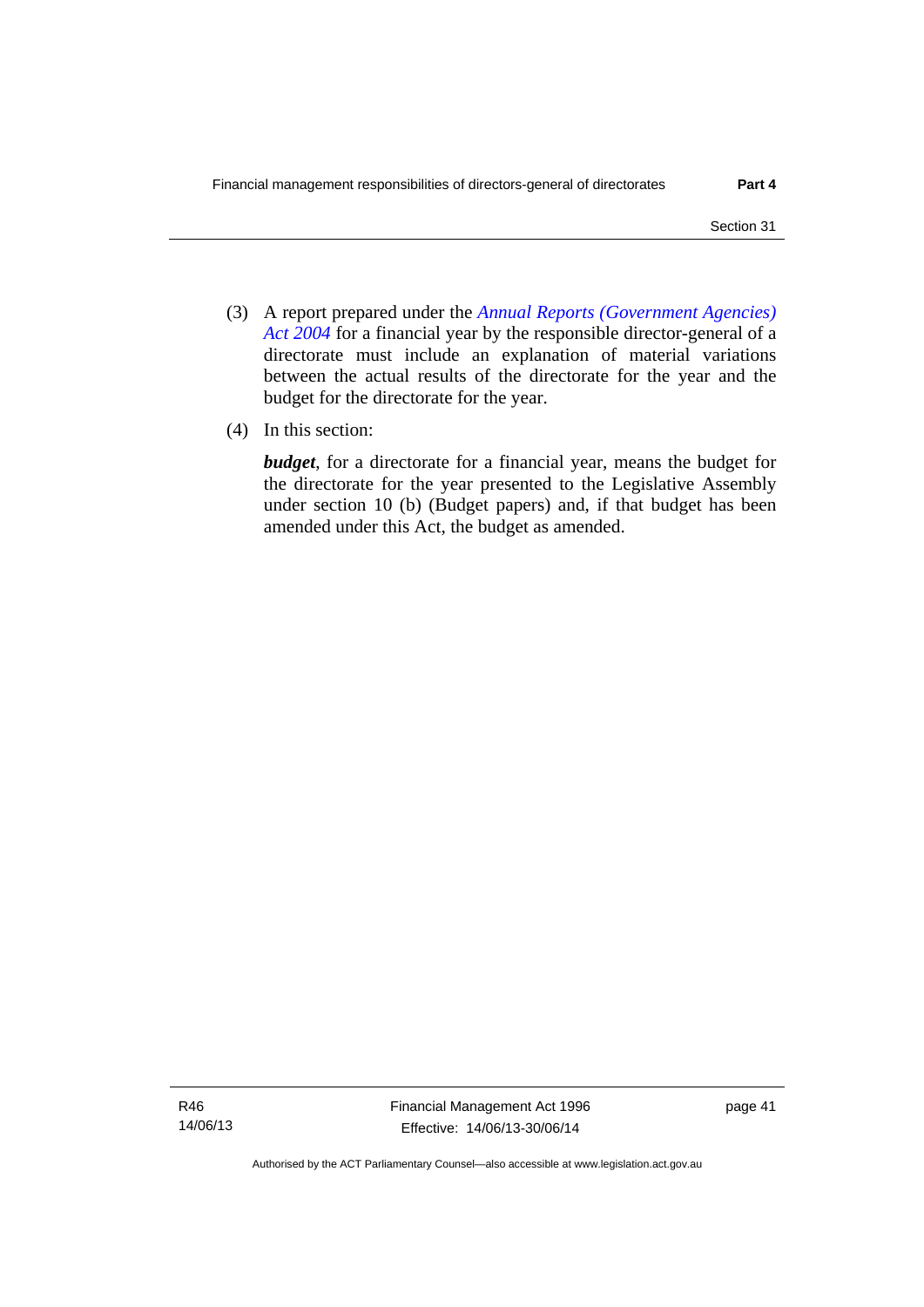#### **Part 5 Banking and investment**

Section 32

## **Part 5 Banking and investment**

### **32 Agreement for the conduct of banking for Territory**

- (1) The Treasurer may enter into an agreement with an authorised deposit-taking institution relating to the conduct of banking for the Territory.
- (2) An agreement must not be entered into unless it contains a provision to the effect that it may be terminated by the Territory at any time subject to the giving of written notice that specifies the date the termination is to take effect.

## **33 Territory banking account**

The Treasurer must open and maintain a banking account for the purposes of the Territory.

#### **34 Directorate banking accounts**

- (1) The responsible Minister or the responsible director-general may open 1 or more banking accounts for the purposes of the relevant directorate.
- (2) A directorate banking account must be maintained by the director-general.
- (3) A directorate banking account must not, without the Treasurer's written approval, be opened or maintained otherwise than with an authorised deposit-taking institution with which an agreement is in force under section 32.
- (4) The responsible Minister or the responsible director-general of a directorate may close a directorate banking account of the directorate.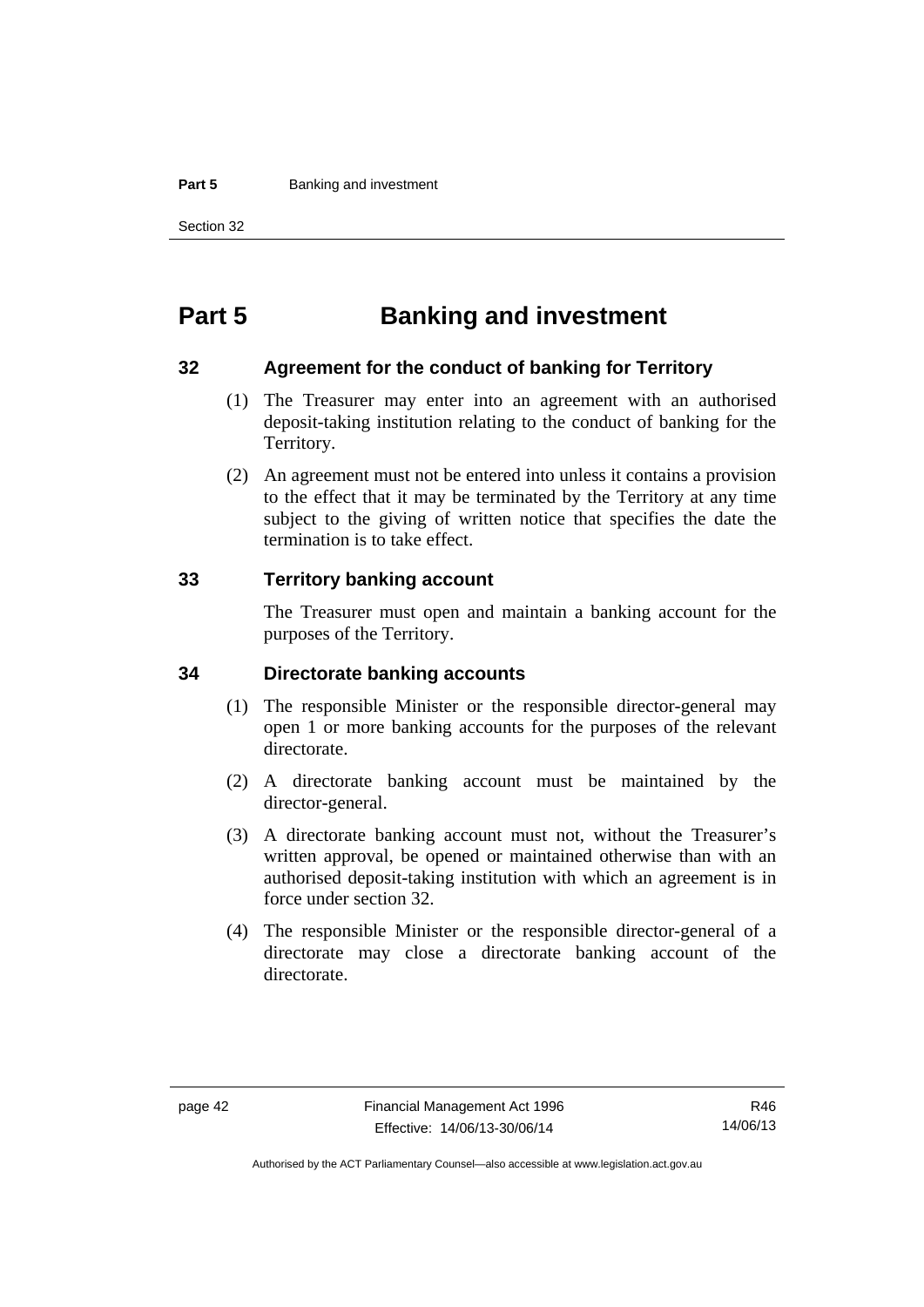- (5) If the responsible Minister or the responsible director-general of a directorate closes a directorate banking account under subsection (4), he or she must transfer any money standing to the credit of the account to another directorate banking account of the directorate or to the territory banking account.
- (6) The Treasurer may, at any time, after consultation with the responsible Minister, close or suspend the operation of a directorate banking account.
- (7) A Minister or a director-general must not open or operate a directorate banking account otherwise than in accordance with this Act.

## **34A Transfer of directorate banking account**

- (1) If, in the Treasurer's opinion, it is desirable, because of changes in directorate responsibilities, to transfer a directorate banking account from a directorate to another directorate, the Treasurer may, in writing, direct the responsible director-general of the directorate that holds the account to arrange for it to be transferred to another directorate nominated in the direction.
- (2) A director-general who receives a direction under subsection (1) must comply with the direction.
- (3) A directorate banking account transferred in accordance with a direction under subsection (1) becomes a directorate banking account of the directorate to which it is transferred.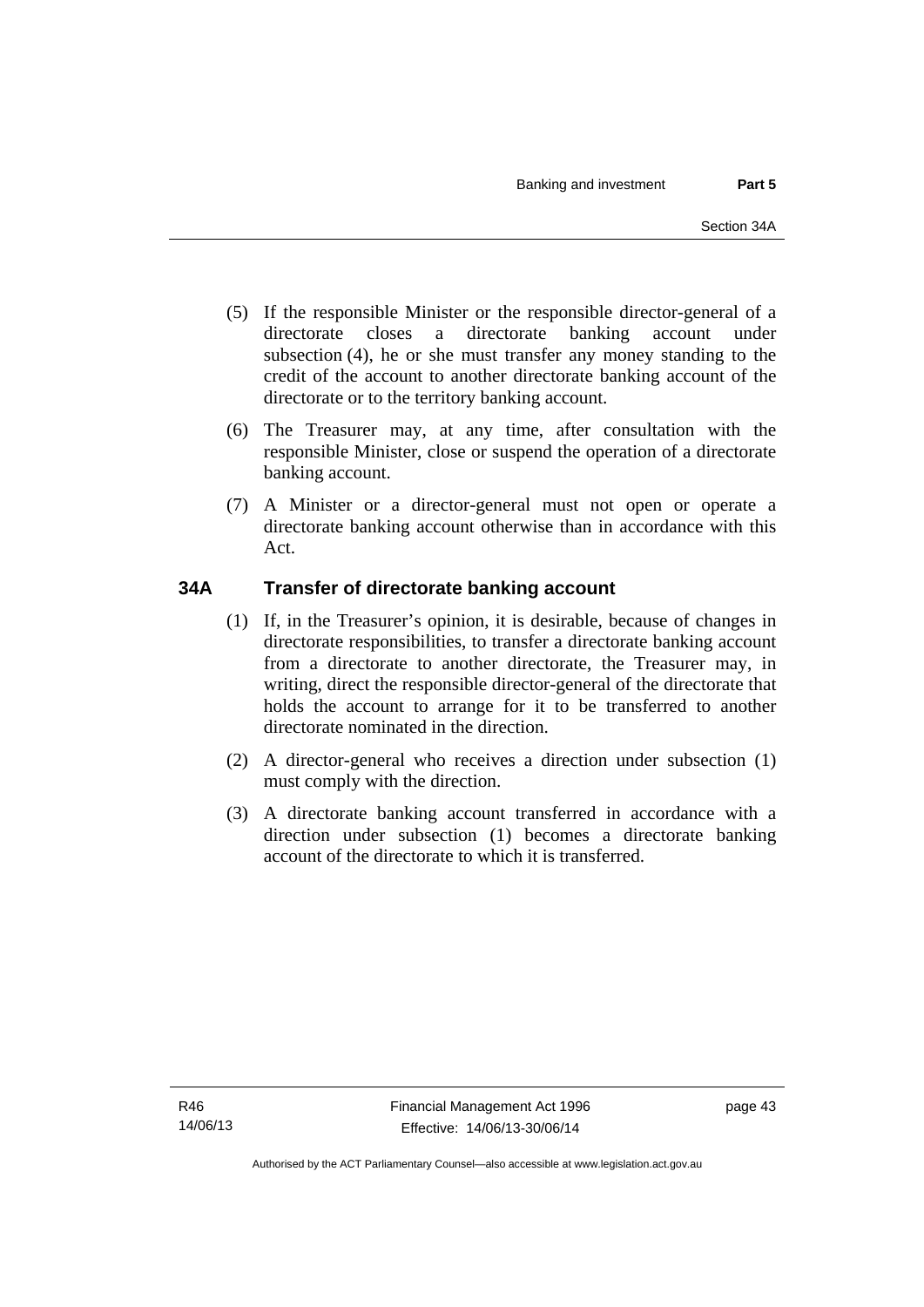#### **Part 5 Banking and investment**

#### **34B End of year balances of directorate banking accounts**

- (1) If at the end of a financial year amounts appropriated for a directorate for that financial year are held in a directorate banking account, the amounts may be applied after the end of that financial year for the purposes for which they were appropriated.
- (2) If at the end of a financial year a directorate banking account has a debit balance, the director-general of the directorate must devise and implement a scheme to recoup the amount of the deficit.

### **35 Payments into banking accounts**

- (1) All public money is the property of the Territory.
- (2) If public money is received by a person other than for the purpose of making a payment in the course of his or her duties, the person must take reasonable steps to safeguard the money until it is paid into a banking account in accordance with this section.
- (3) Money must be paid into a directorate banking account of a directorate if the money is—
	- (a) money that may be disbursed to the directorate as a consequence of an appropriation; or
	- (b) a receipt relating to the operations of the directorate; or
	- (c) a receipt relating to the sale or disposal of assets of the Territory held by the directorate.
- (4) All public money, except money payable into a directorate banking account, must be paid into the territory banking account.
- (5) The Treasurer may issue financial management guidelines regarding the banking of public money.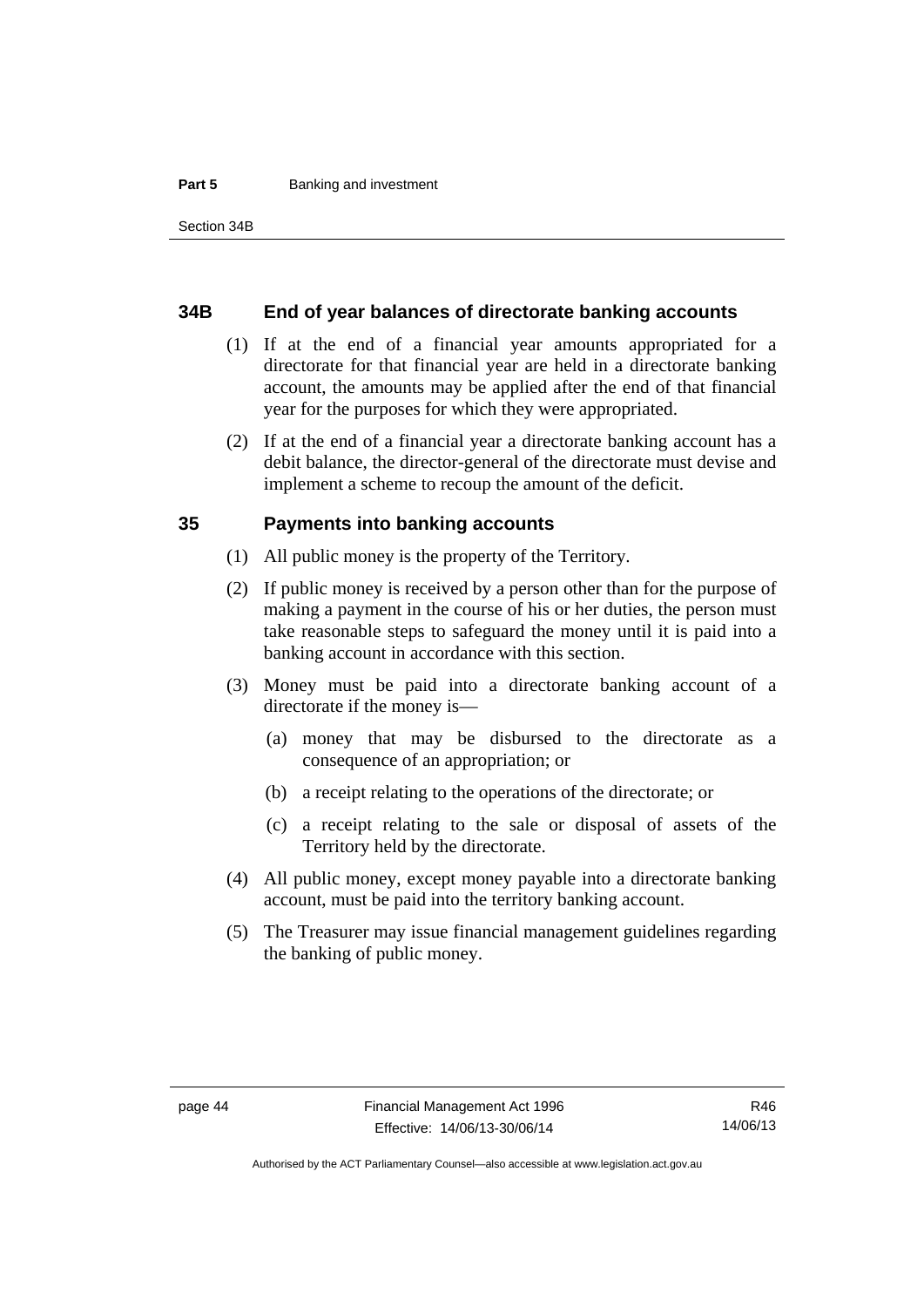## **36 Transfer following change in directorate responsibilities**

- (1) If, in the Treasurer's opinion, it is necessary as a consequence of changes in directorate responsibilities, to transfer to another account money held in the territory banking account or a directorate banking account, the Treasurer must decide the amount to be transferred and direct that the transfer be made.
- (2) The Treasurer must not exercise the powers under subsection (1) in relation to a directorate banking account except after consultation with the responsible Minister.

## **36A Transfers from directorate banking accounts to territory banking account**

If, in the Executive's opinion, it is desirable for the management of the public money of the Territory to transfer an amount held in a directorate banking account to the territory banking account, the Executive may direct that the transfer be made.

## **37 Payments from territory banking account**

- (1) An amount must not be paid out of the territory banking account except under an appropriation to a directorate banking account, a territory authority banking account or a territory-owned corporation banking account.
- (2) This section is subject to—
	- (a) the *[Territory Superannuation Provision Protection Act 2000](http://www.legislation.act.gov.au/a/2000-21)*, section 11 (2) (which is about transfers between the territory banking account and directorate banking accounts to facilitate investment of superannuation funds); and
	- (b) this Act, section 38 (3) (which is about transfers of public money to facilitate investment); and
	- (c) this Act, section 38 (7) (which is about the payment of interest on certain investments of public money); and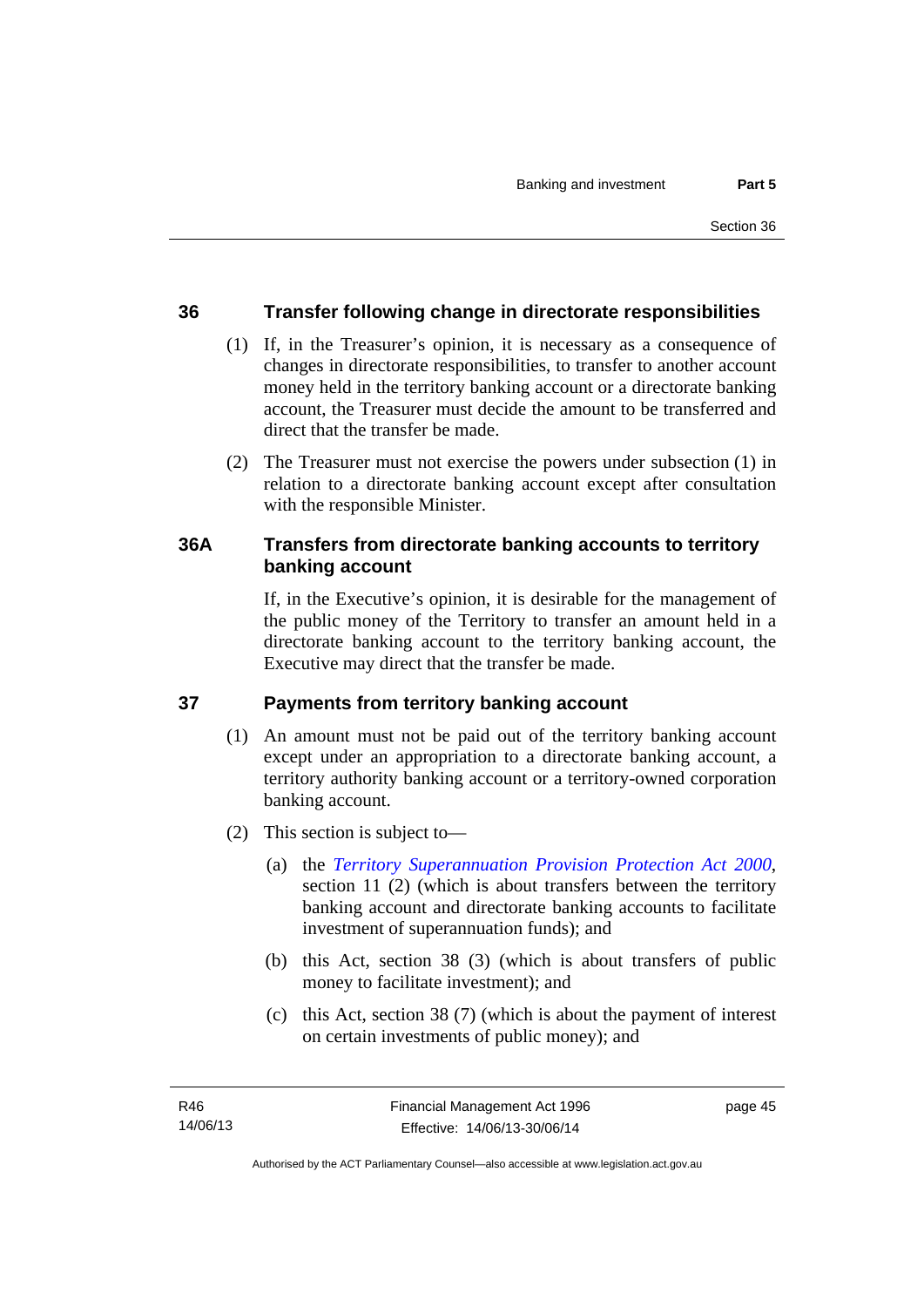#### **Part 5 Banking and investment**

Section 38

- (d) this Act, section 58 (7) (which is about transfers between the territory banking account and territory authorities of interest earned on certain investments for territory authorities).
- (3) This section does not apply to an overdraft or credit facility for a territory authority approved under section 59 (5).

#### **38 Investment of certain public money**

- (1) The Treasurer may invest any money held in the territory banking account or directorate banking accounts for the period and on the terms and conditions the Treasurer considers appropriate—
	- (a) on deposit with an authorised deposit-taking institution; or
	- (b) in the purchase of a bill of exchange that is drawn or accepted by an authorised deposit-taking institution; or
	- (c) in a loan to a person who is a dealer in the short-term money market; or
	- (d) in Territory, State or Commonwealth securities; or
	- (e) in any investment prescribed under the financial management guidelines for this paragraph.
- (2) However, an investment may be made under this section only to increase or protect the financial wealth of the Territory.
- (3) Transfers of money for investment, including transfers between the territory banking account and directorate banking accounts to facilitate investment, may be made without appropriation.
- (4) Interest received from the investment of public money under this section must be paid to the territory banking account.

Authorised by the ACT Parliamentary Counsel—also accessible at www.legislation.act.gov.au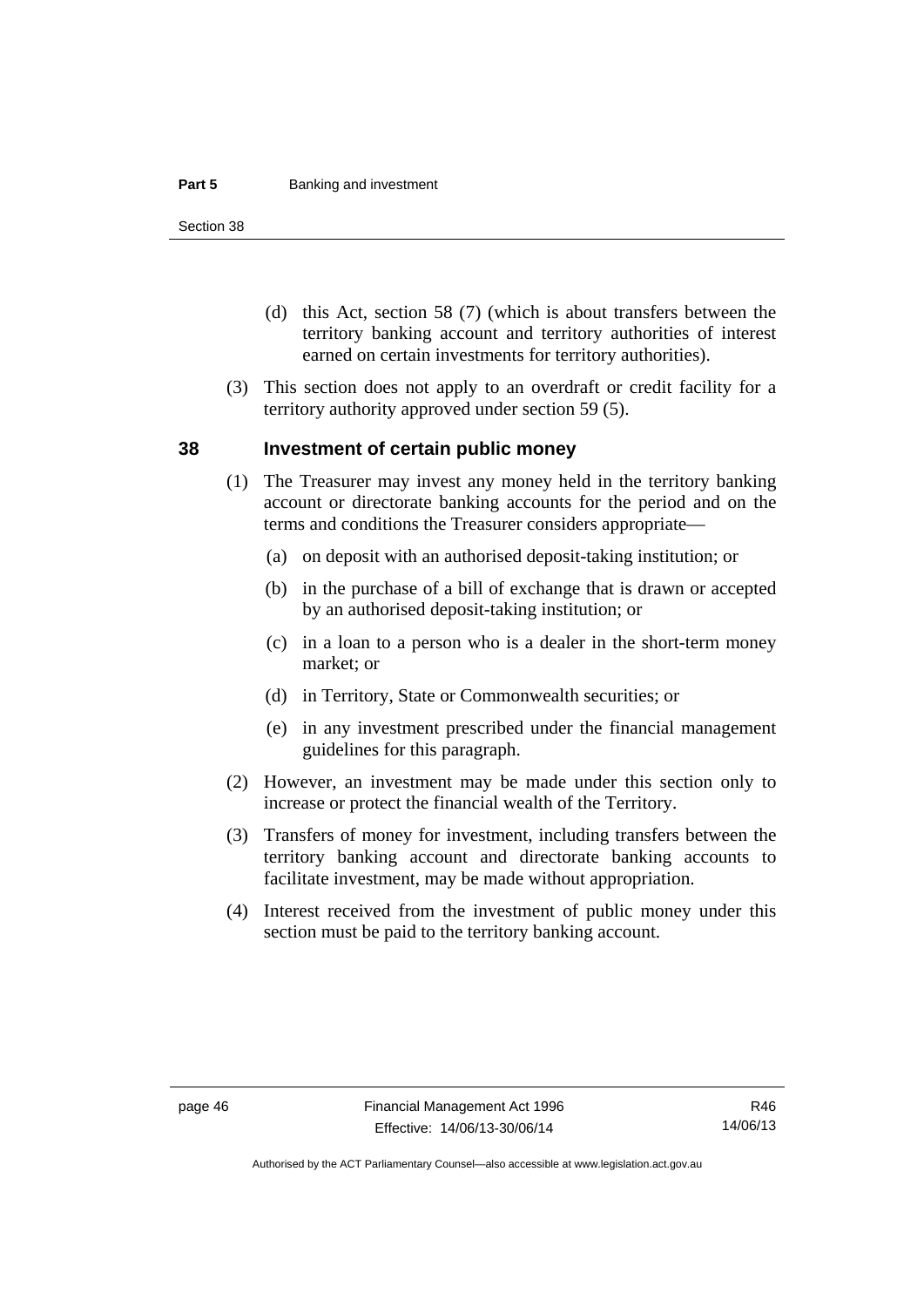- (5) However, if an investment of public money is made or managed for the Territory by an entity other than a directorate, the entity may deduct from the interest received by the entity for the investment—
	- (a) a fee charged by the entity for making or managing the investment; and
	- (b) expenses reasonably incurred by the entity in making or managing the investment.
- (6) The Treasurer may decide the amounts of interest from investments under this section that are to be credited to directorate banking accounts.
- (7) The amounts decided by the Treasurer may be paid from the territory banking account without further appropriation.
- (8) However, the total of the amounts paid under subsection (7) must not exceed the total of the interest received from investments under this section.
- (9) This section does not apply to money held in a superannuation banking account.
- (10) In this section:

*superannuation banking account*—see the *[Territory](http://www.legislation.act.gov.au/a/2000-21)  [Superannuation Provision Protection Act 2000](http://www.legislation.act.gov.au/a/2000-21)*, section 7.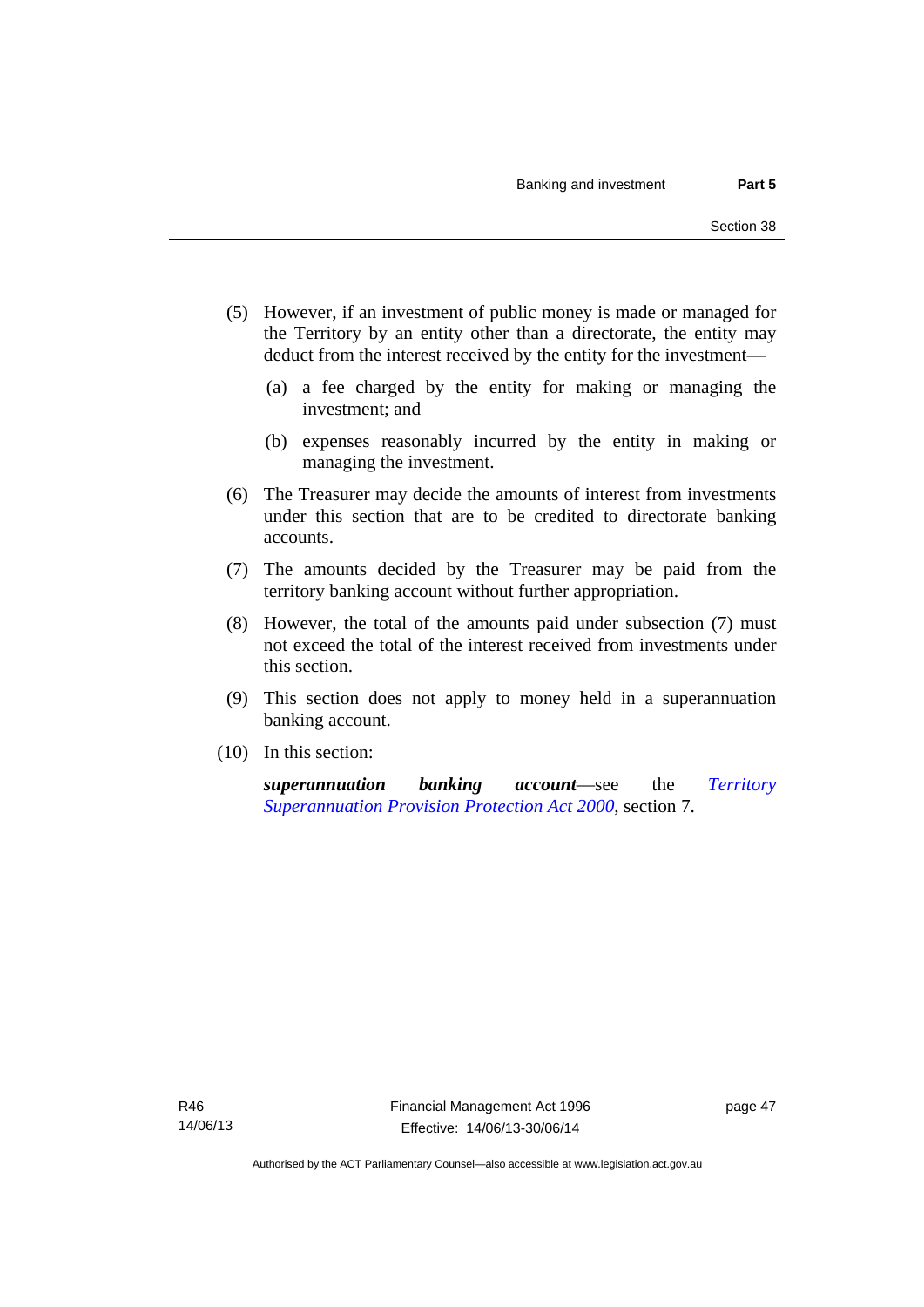#### **Part 6 Borrowing and guarantees**

Section 39

## **Part 6 Borrowing and guarantees**

### **39 Power of Territory to borrow**

The Territory may only borrow in accordance with this Act or another law of the Territory.

## **40 Treasurer may borrow on behalf of Territory**

The Treasurer may, on behalf of the Territory, if necessary or expedient in the public interest to do so—

- (a) borrow money; or
- (b) give security for the repayment of an amount borrowed or the payment of interest on an amount borrowed; or
- (c) enter into a financing lease.

## **41 Power of territory authorities to borrow**

Despite any other Act, a territory authority may only borrow (other than from the Territory) in accordance with this Act.

## **42 Borrowings by territory authorities to be approved**

- (1) A territory authority must not borrow unless—
	- (a) the borrowing is approved in writing by the Treasurer; and
	- (b) the terms and conditions of the borrowing include the terms and conditions (if any) specified in the approval and are otherwise consistent with the approval; and
	- (c) the borrowing is within the borrowing limits (if any) of the authority for the financial year in which the borrowing is entered into, that are approved in writing by the Treasurer.
- (2) However, subsection (1) (a) and (b) does not apply to a loan made to a territory authority under section 59 (1) (b).

R46 14/06/13

Authorised by the ACT Parliamentary Counsel—also accessible at www.legislation.act.gov.au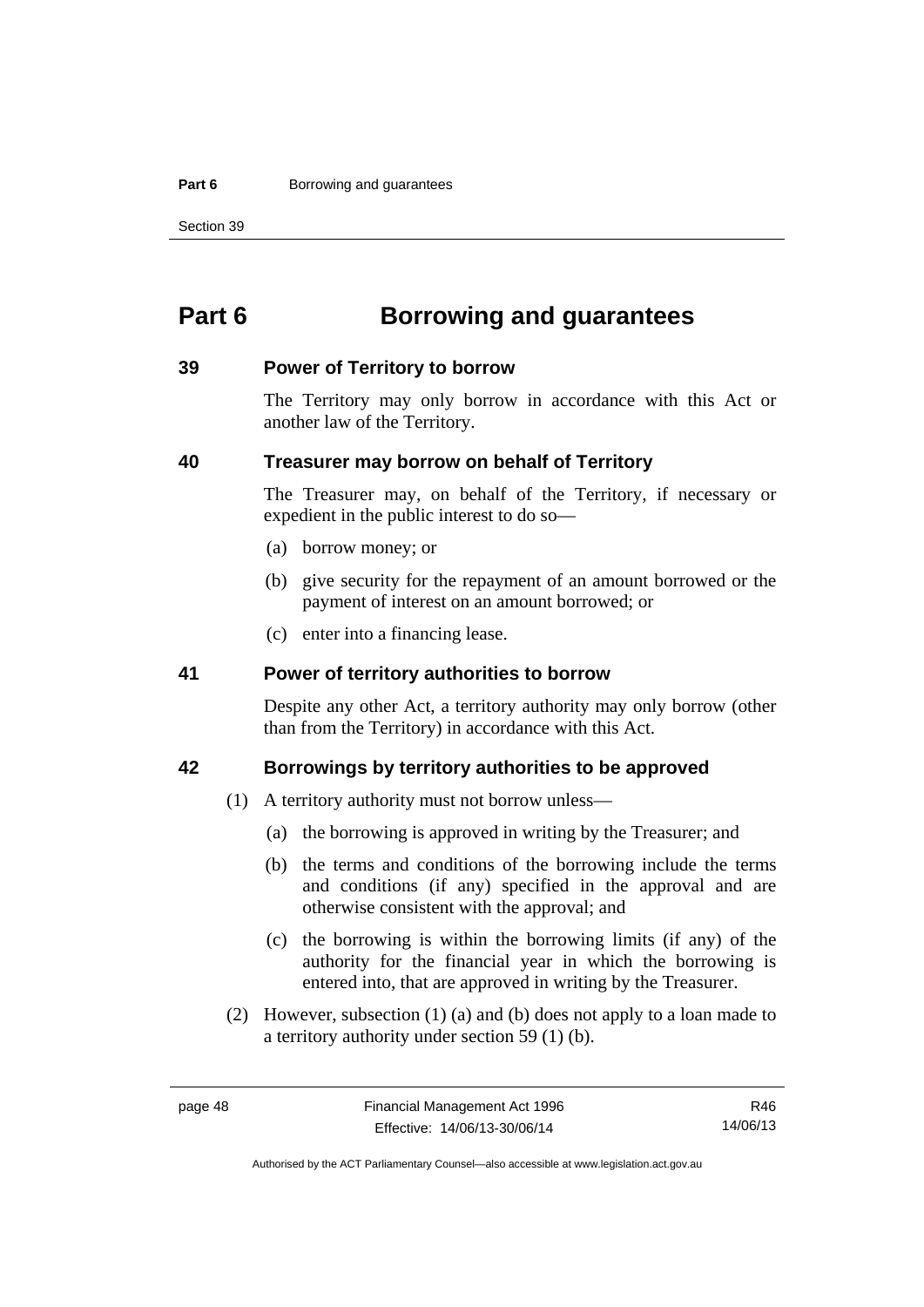## **43 Territory authorities may give security**

Subject to the Treasurer's approval of the borrowing under section 42 (1) (a), a territory authority may give security for the repayment of an amount borrowed, or for the payment of interest on that amount, by issuing securities.

## **44 Power to approve borrowings not delegable**

The Treasurer must not delegate to anyone the power under section 42 (1) (a) to approve borrowings by territory authorities.

## **45 Loans to be paid into territory banking account**

Subject to this Act and any other Act, the proceeds of a loan raised on behalf of the Territory must be paid into the territory banking account.

## **46 Payments by Treasurer**

The Treasurer may, without further appropriation, make payments needed for—

- (a) payment of interest on borrowings made for the Territory; or
- (b) repayment of borrowings made for the Territory; or
- (c) payment of the expenses of making or repaying borrowings for the Territory.

## **47 Guarantees by Territory**

- (1) The Territory may only give a guarantee for the payment of money or the performance of an obligation in accordance with this Act.
- (2) The Treasurer may approve in writing a guarantee by the Territory for the payment of money or the performance by any person of an obligation under a contract, subject to any conditions the Treasurer may specify in the approval.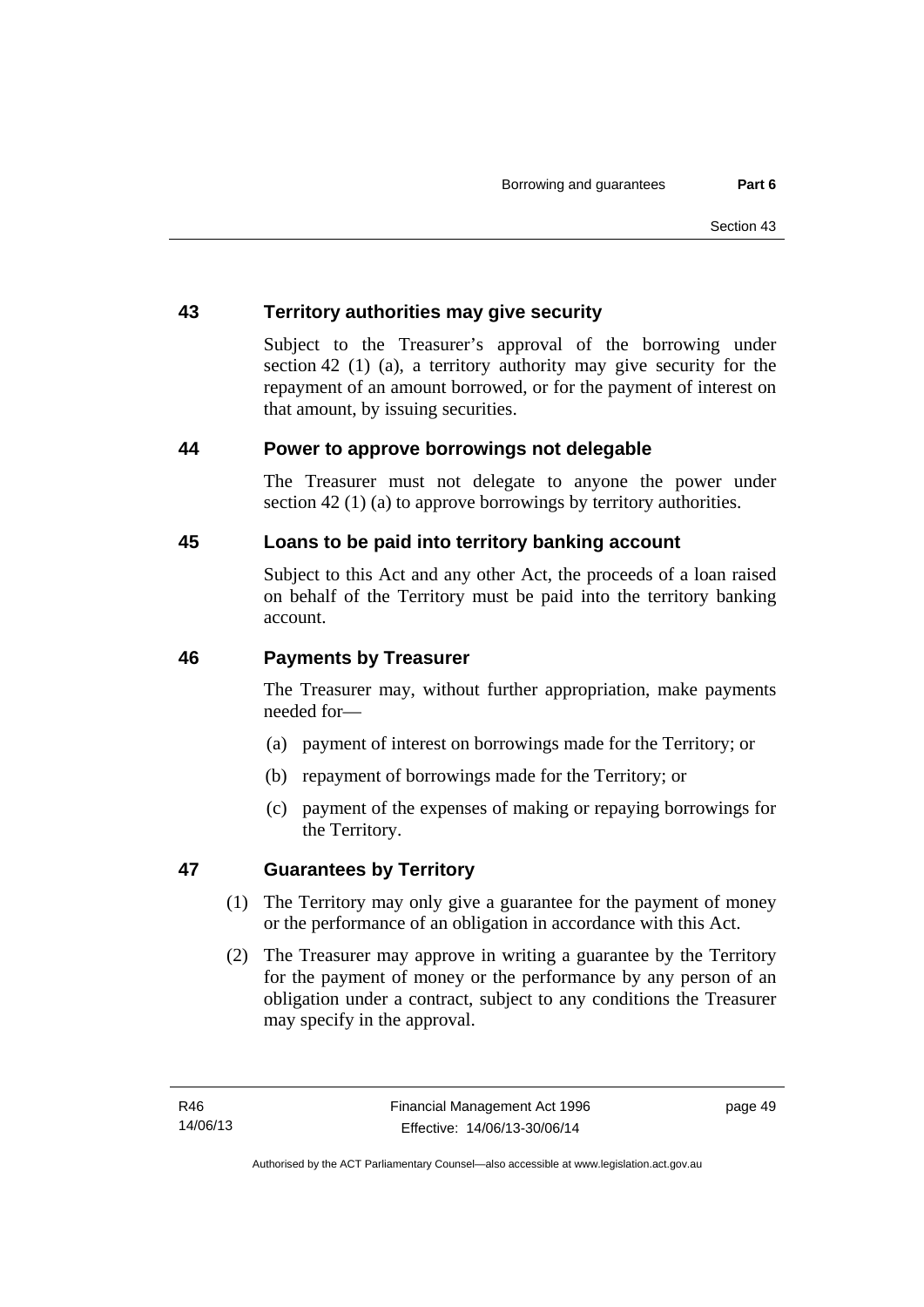#### **Part 6 Borrowing and guarantees**

Section 47

 (3) If the Treasurer approves a guarantee under subsection (2), the Treasurer must present a copy of the approval to the Legislative Assembly within 3 sitting days after the approval is given.

page 50 Financial Management Act 1996 Effective: 14/06/13-30/06/14

R46 14/06/13

Authorised by the ACT Parliamentary Counsel—also accessible at www.legislation.act.gov.au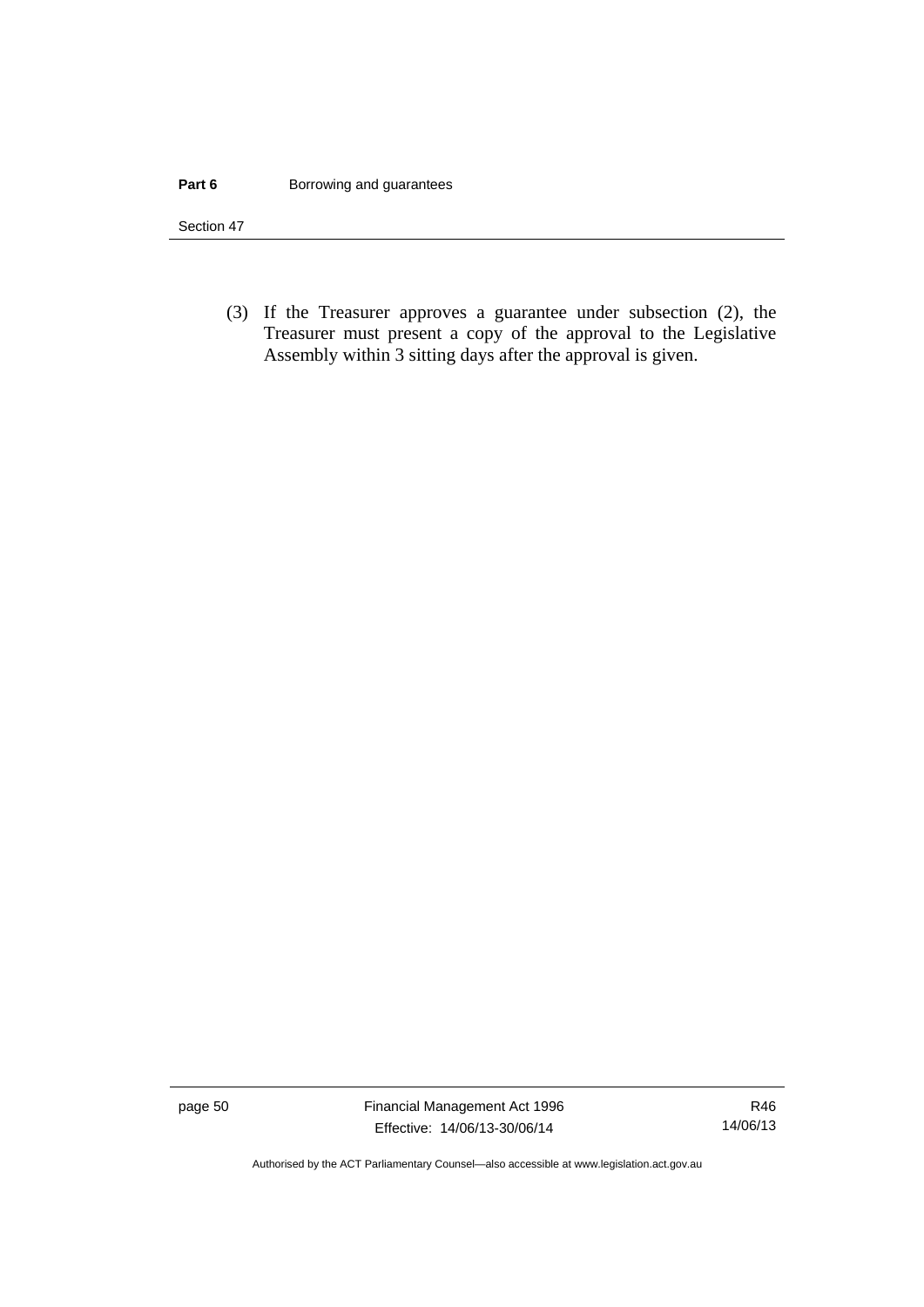# **Part 7 Trust money**

## **49 Identity of trust money**

All trust money held by the Territory must be accounted for separately from public money.

## **50 Administration of trust money**

- (1) Trust money must be administered by the appropriate directorate on behalf of the Territory.
- (2) The Treasurer may, in writing, specify a directorate as the appropriate directorate in relation to an amount of trust money.
- (3) In this section:

*appropriate directorate*, in relation to an amount of trust money, means—

- (a) except if paragraph (b) applies—the directorate responsible for matters or enactments that relate most closely to the purpose of the payment; or
- (b) the directorate specified under subsection (2).

## **51 Directorate trust banking accounts**

- (1) The responsible Minister or the responsible director-general may open a trust banking account for the purposes of the relevant directorate.
- (2) A trust banking account must be maintained by the director-general.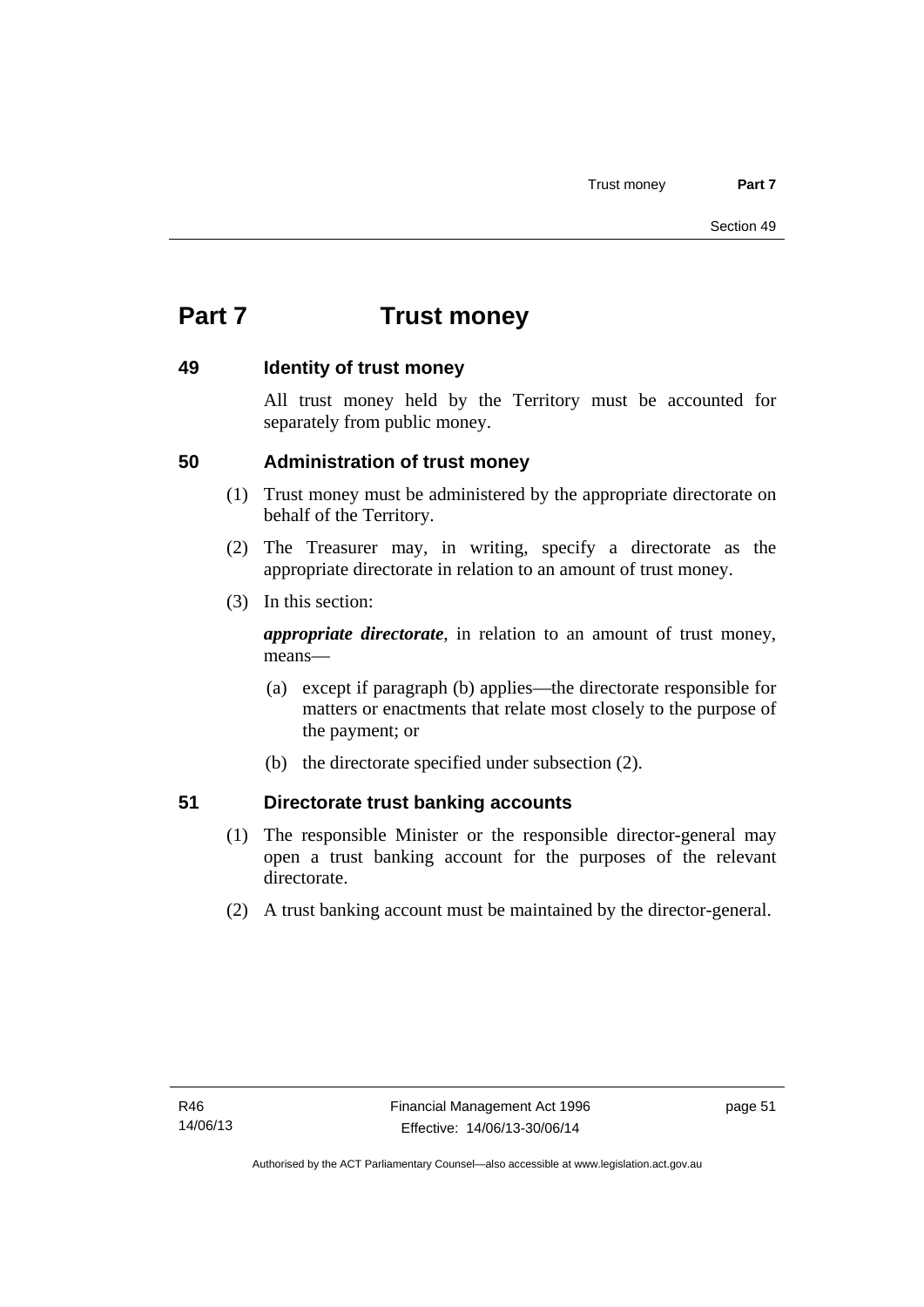- (3) A trust banking account must not, without the Treasurer's written approval, be opened or maintained otherwise than with an authorised deposit-taking institution with which an agreement is in force under section 32 (Agreement for the conduct of banking for Territory).
- (4) No money may be held in a trust banking account other than trust money.
- (5) A Minister or a director-general must not open or operate a trust banking account otherwise than in accordance with this Act.

## **51A Transfer of directorate trust banking accounts**

- (1) This section applies if the Treasurer believes that it is desirable, because of changes in directorate responsibilities, to transfer a directorate trust banking account from a directorate to another directorate.
- (2) The Treasurer may, in writing, direct the responsible director-general of the directorate that holds the account to arrange for it to be transferred to the other directorate.
- (3) If a director-general receives a direction under subsection (2), the director-general must comply with it.
- (4) An account transferred in accordance with the direction becomes a trust banking account of the directorate to which it is transferred.

## **51B Transfers between trust banking accounts—changes in directorate responsibilities**

 (1) This section applies if the Treasurer believes that it is necessary, because of changes in directorate responsibilities, to transfer an amount held in a directorate trust banking account (the *first account*) to a trust banking account of another directorate.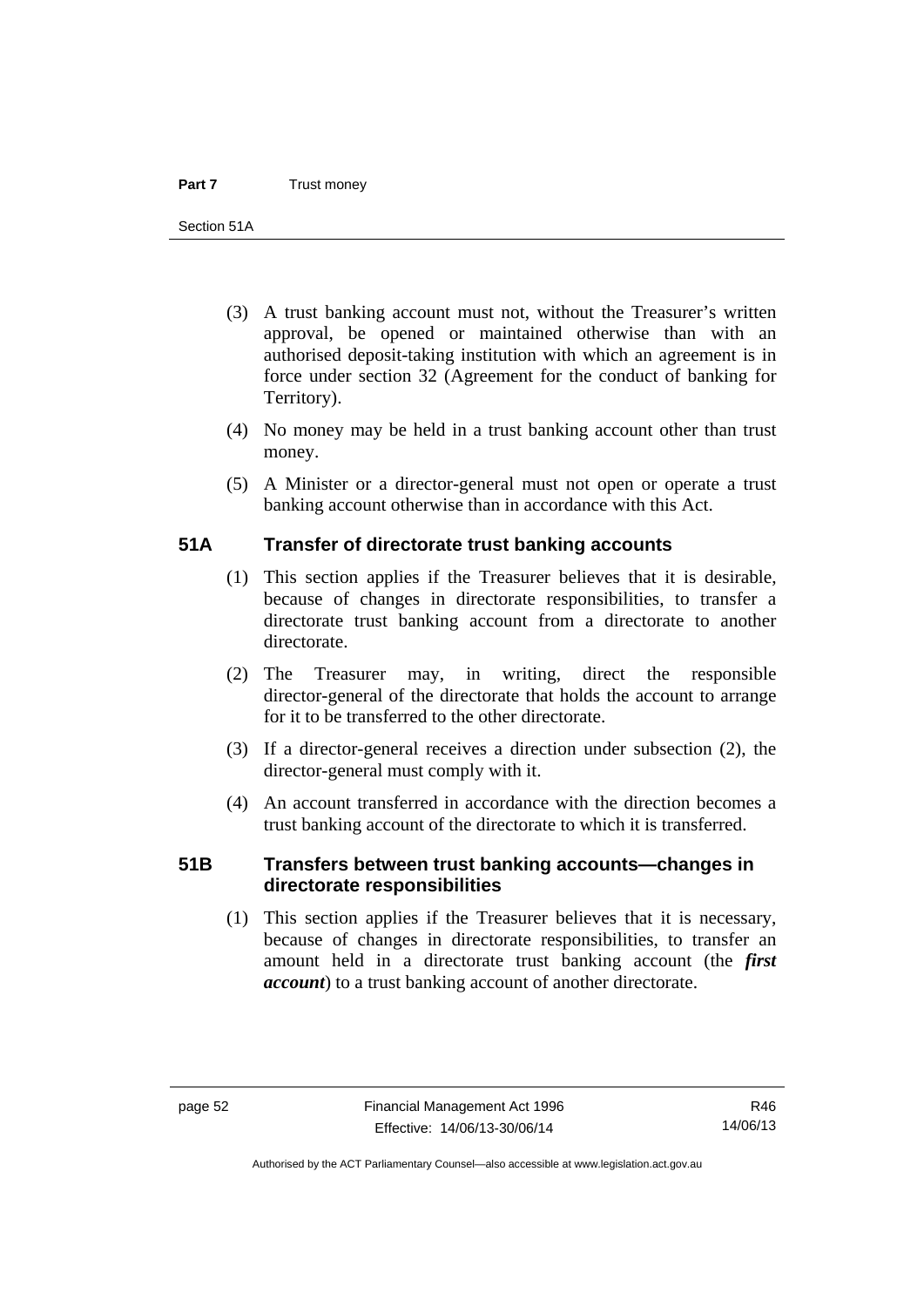- (2) The Treasurer may, in writing, direct the responsible director-general of the directorate that holds the first account to transfer the amount.
- (3) If a director-general receives a direction under subsection (2), the director-general must comply with it.

## **51C Transfers between trust banking accounts—investment**

Amounts may at any time be transferred between trust banking accounts to facilitate investment of trust money.

## **52 Transfers between trust banking account and territory banking account**

Amounts may only be transferred between a trust banking account and the territory banking account—

- (a) to facilitate investment of the trust money; or
- (b) to make a payment required by section 53A (6) (Unclaimed trust money).

## **53 Investment of trust money**

The Treasurer may invest trust money as if the Treasurer were a trustee under the *[Trustee Act 1925](http://www.legislation.act.gov.au/a/1925-14).*

## **53A Unclaimed trust money**

- (1) For this section, money held in a trust banking account is unclaimed trust money if—
	- (a) not less than 6 years has elapsed since the date the money became payable; and
	- (b) during that period, no-one entitled to the money has requested that the money be paid to him or her or according to his or her direction.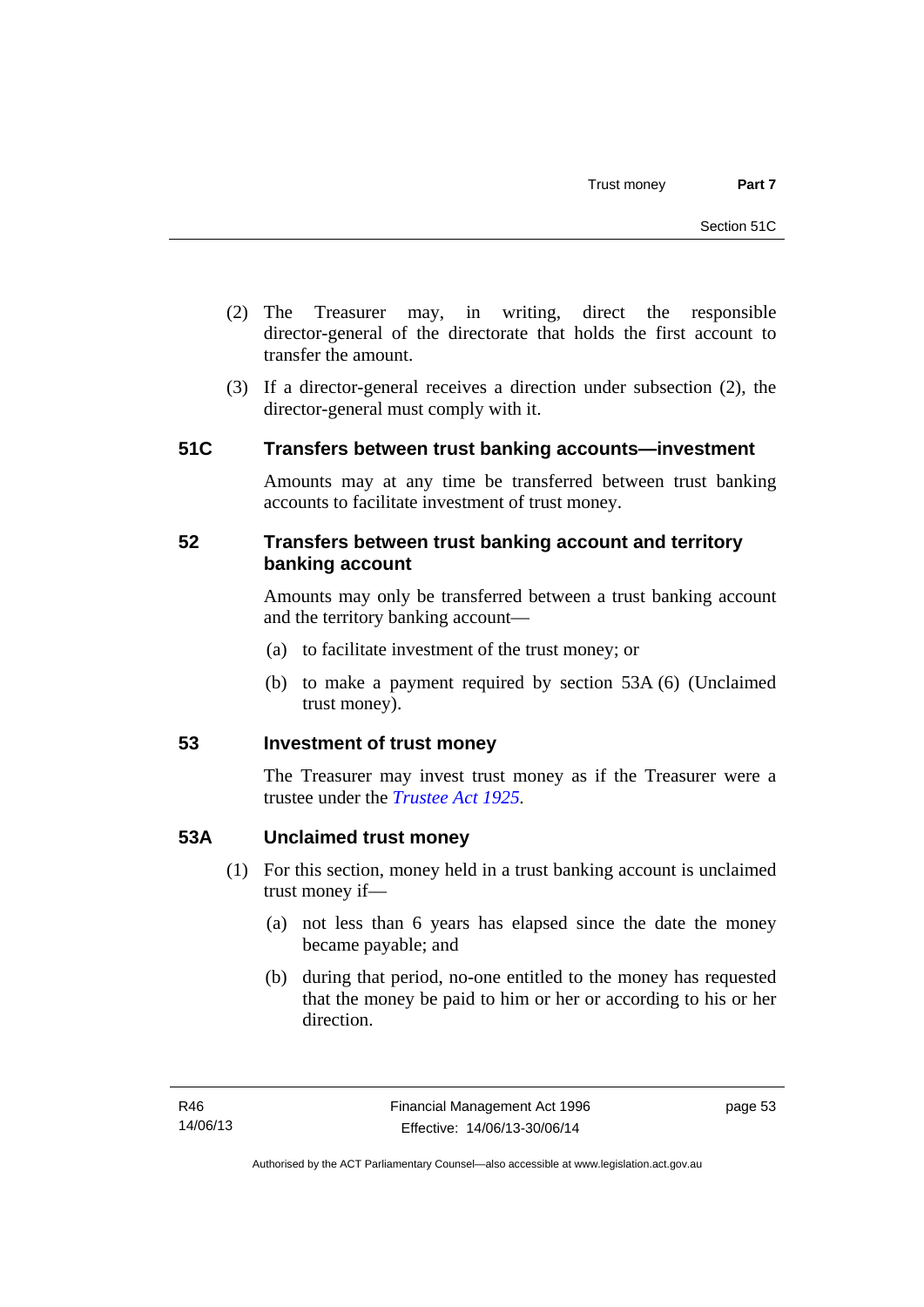Section 53A

- (2) If on 1 January in any year a trust banking account contains unclaimed trust money, the director-general responsible for maintaining the account must, on or before 31 January in the year, give to the Treasurer a statement of all unclaimed trust money held in the account.
- (3) The statement must set out—
	- (a) the name, and last-known address, of each person entitled to unclaimed trust money held in the account; and
	- (b) the amount of the trust money to which each of those people is entitled; and
	- (c) the authorised deposit-taking institution, and the branch of the institution, with which the trust money is held.
- (4) The statement is a notifiable instrument.

*Note* A notifiable instrument must be notified under the [Legislation Act](http://www.legislation.act.gov.au/a/2001-14).

- (5) The director-general must also publish the statement in a newspaper published in the ACT.
- (6) The total amount shown in the statement must be paid into the territory banking account when the statement is given to the Treasurer and, on being paid into that account, becomes public money of the Territory.
- (7) A person who claims to be entitled to any money paid into the territory banking account in accordance with subsection (6) may apply to the Treasurer for a payment of an amount equal to the money to which the person is entitled.
- (8) The Treasurer must consider each application and either refuse it or approve it completely or partly.
- (9) The Treasurer must give the applicant written notice of his or her decision.

R46 14/06/13

Authorised by the ACT Parliamentary Counsel—also accessible at www.legislation.act.gov.au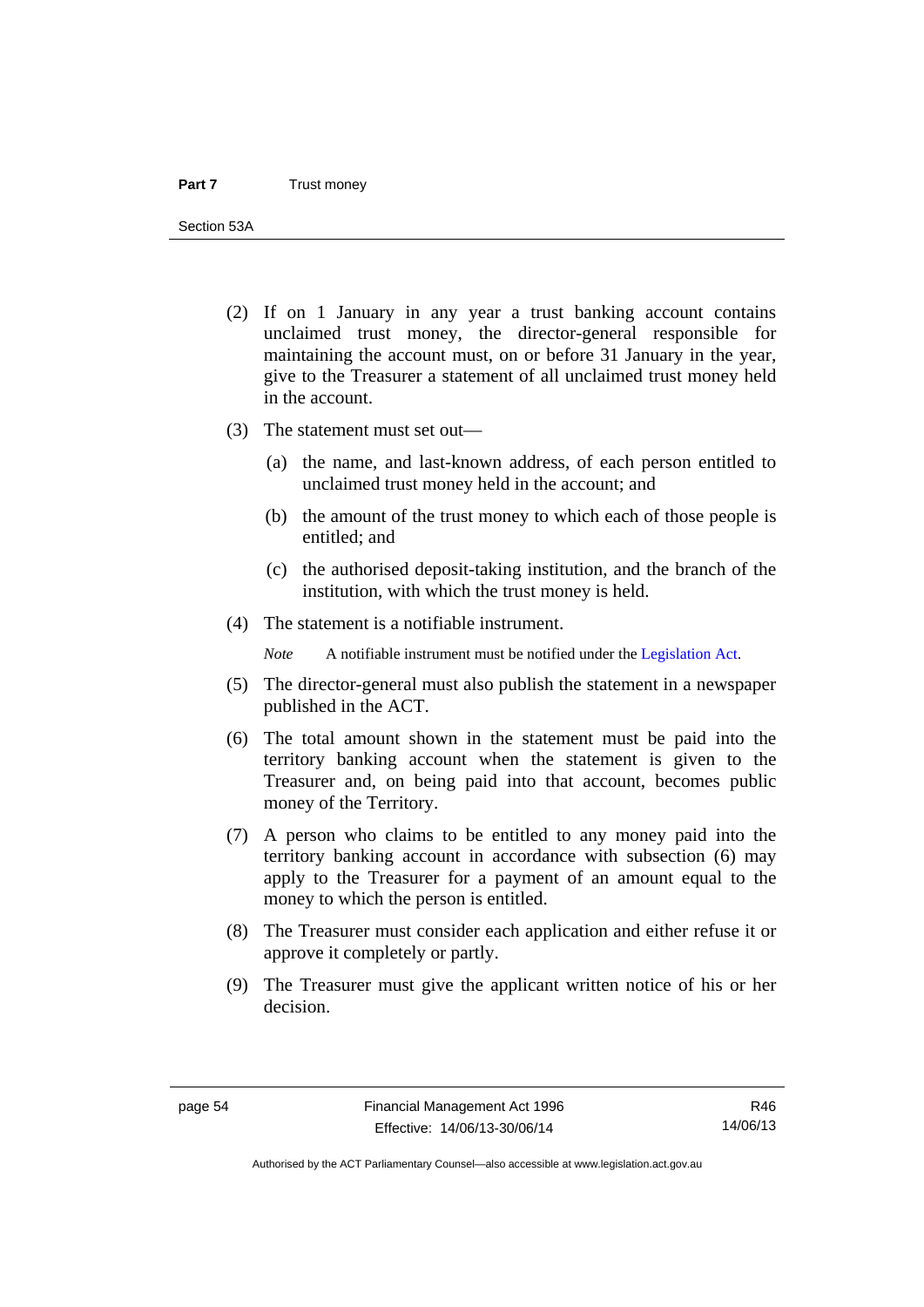(10) A payment approved by the Treasurer under subsection (8) may be made whether or not an appropriation is available for the purpose.

#### **53B Reviewable decision notices**

If the Treasurer refuses an application under section 53A (8), completely or partly, the Treasurer must give a reviewable decision notice to the applicant.

- *Note 1* The Treasurer must also take reasonable steps to give a reviewable decision notice to any other person whose interests are affected by the decision (see *[ACT Civil and Administrative Tribunal Act 2008](http://www.legislation.act.gov.au/a/2008-35)*, s 67A).
- *Note* 2 The requirements for reviewable decision notices are prescribed under the *[ACT Civil and Administrative Tribunal Act 2008](http://www.legislation.act.gov.au/a/2008-35)*.

#### **53C Applications for review**

The following may apply to the ACAT for review of a decision under section 53A (8):

- (a) an applicant for payment under section 53A (8);
- (b) any other person whose interests are affected by the decision.
- *Note* If a form is approved under the *[ACT Civil and Administrative Tribunal](http://www.legislation.act.gov.au/a/2008-35)  [Act 2008](http://www.legislation.act.gov.au/a/2008-35)* for the application, the form must be used.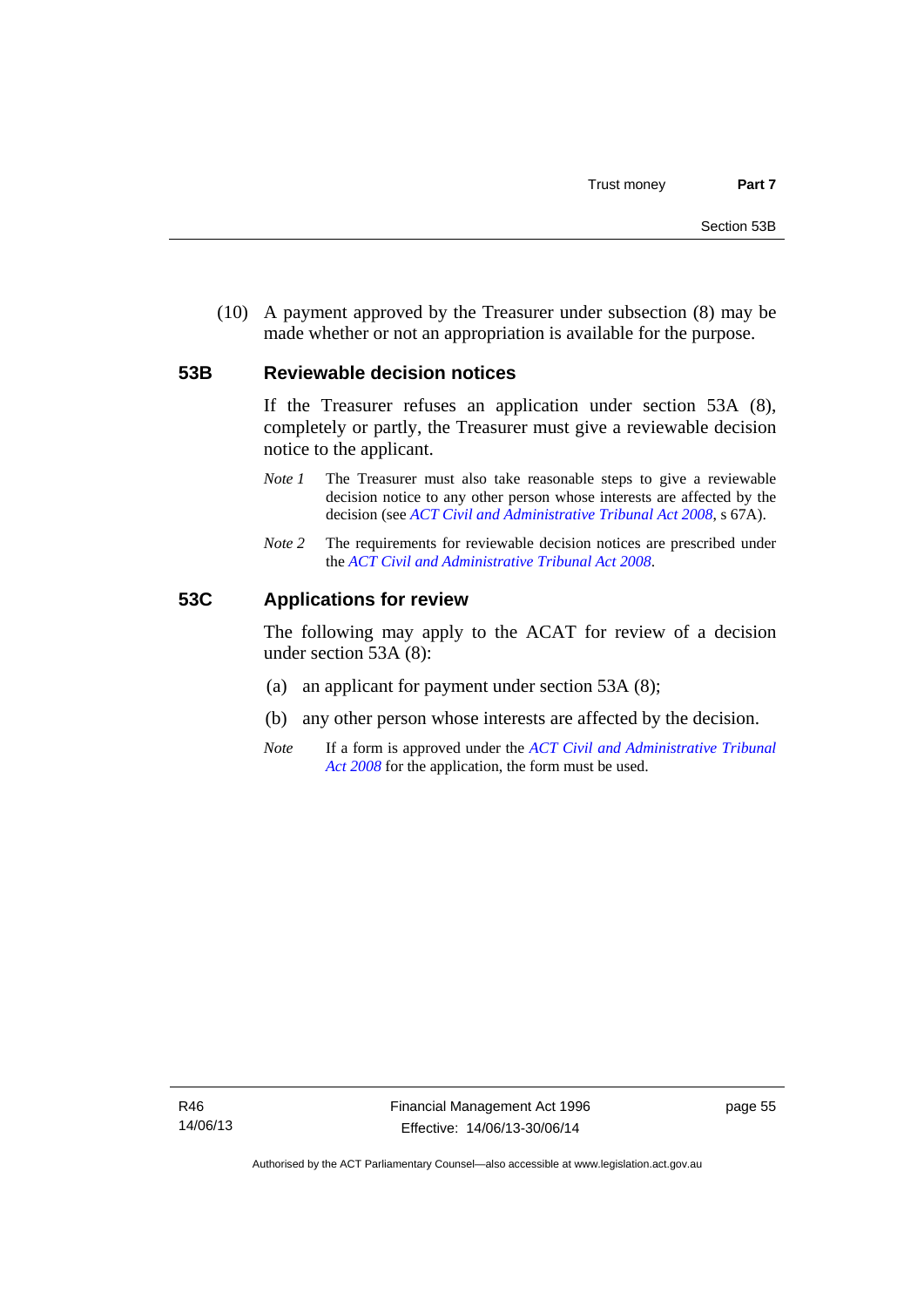Section 54

## **Part 8 Financial provisions for territory authorities**

**54 Application––pt 8** 

This part applies to a territory authority prescribed by the financial management guidelines for this part.

## **55 Responsibilities of chief executive officers of territory authorities**

- (1) This section applies to a territory authority if the authority does not have a governing board.
	- *Note* A territory authority has a governing board if the establishing Act for the authority establishes a governing board for the authority (see s 76).
- (2) The chief executive officer of the territory authority is responsible, under the responsible Minister, for the efficient and effective financial management of the authority.
- (3) Without limiting subsection (2), the chief executive officer of the territory authority is responsible, under the responsible Minister, for ensuring the following:
	- (a) that the expenses incurred by the authority are properly authorised;
	- (b) that, if an appropriation is made in relation to the authority, any amount of the appropriation spent by the authority is spent in accordance with the appropriation;
	- (c) that, as far as practicable, the operations of the authority during a financial year are consistent with, and comparable to, the estimates in the authority's statement of intent for the year.
	- (d) that payments made by the authority are properly authorised and correctly made;

R46 14/06/13

Authorised by the ACT Parliamentary Counsel—also accessible at www.legislation.act.gov.au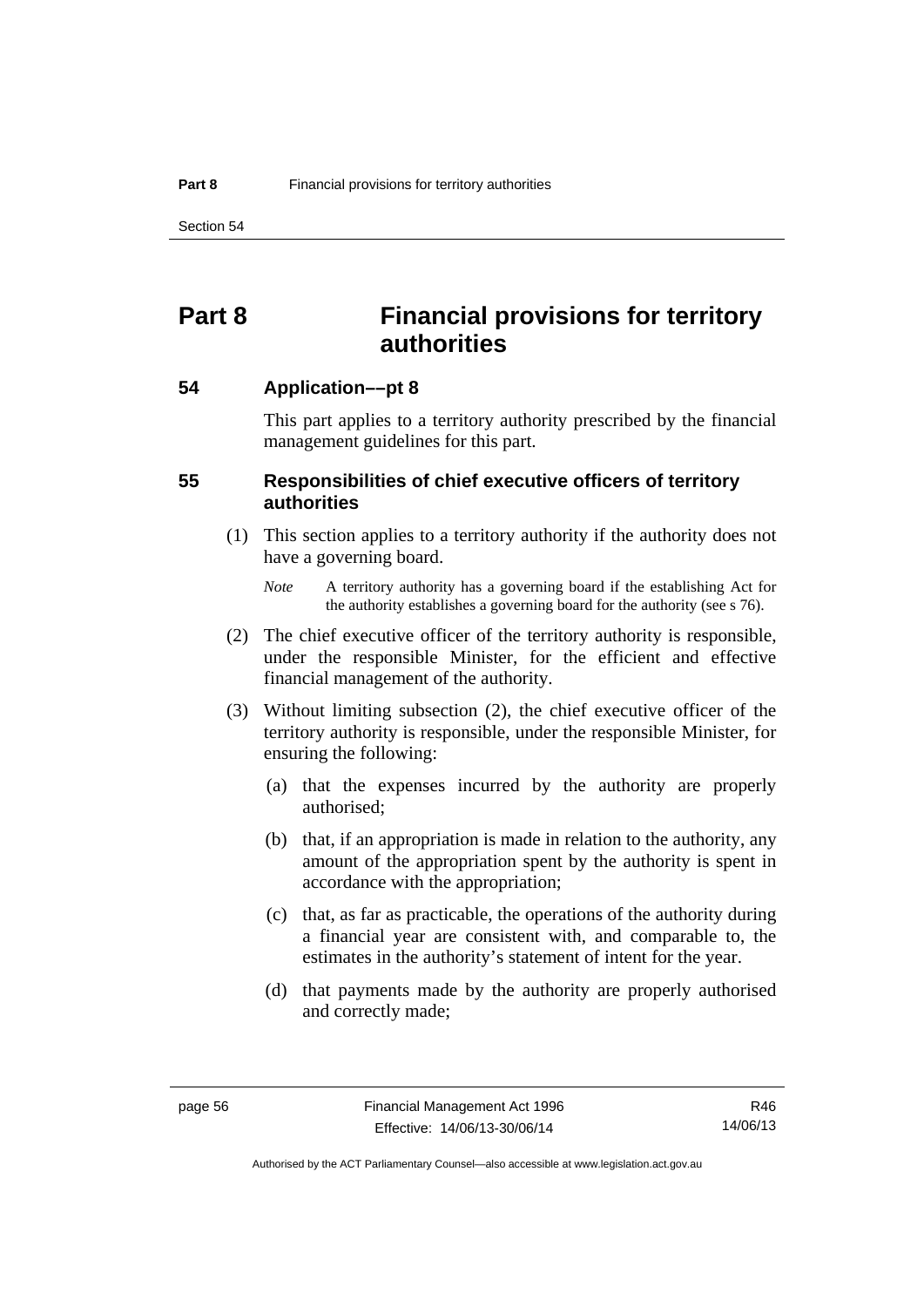- (e) that the staff of the authority comply with the requirements of this Act;
	- *Note* A reference to an Act includes a reference to the statutory instruments made or in force under the Act, including in this case the financial management guidelines (see [Legislation Act,](http://www.legislation.act.gov.au/a/2001-14) s 104).
- (f) that proper accounts and records are kept of the transactions and affairs of the authority in accordance with generally accepted accounting principles;
- (g) that adequate control is maintained over the assets of the authority and assets under the authority's control;
- (h) that adequate control is maintained over the incurring of liabilities by the authority.
- (4) A report prepared by the territory authority under the *[Annual](http://www.legislation.act.gov.au/a/2004-8)  [Reports \(Government Agencies\) Act 2004](http://www.legislation.act.gov.au/a/2004-8)* for a financial year must include an explanation of material variations between the actual results of the authority for the year and the estimates in the authority's statement of intent for the year.

## **56 Responsibilities of governing boards of territory authorities**

- (1) This section applies to a territory authority if the authority has a governing board.
	- *Note* A territory authority has a governing board if the establishing Act for the authority establishes a governing board for the authority (see s 76).
- (2) The governing board of the territory authority is responsible, under the responsible Minister, for the efficient and effective financial management of the authority.
- (3) Without limiting subsection (2), the governing board of the territory authority is responsible, under the responsible Minister, for ensuring the following:
	- (a) that expenses incurred by the authority are properly authorised;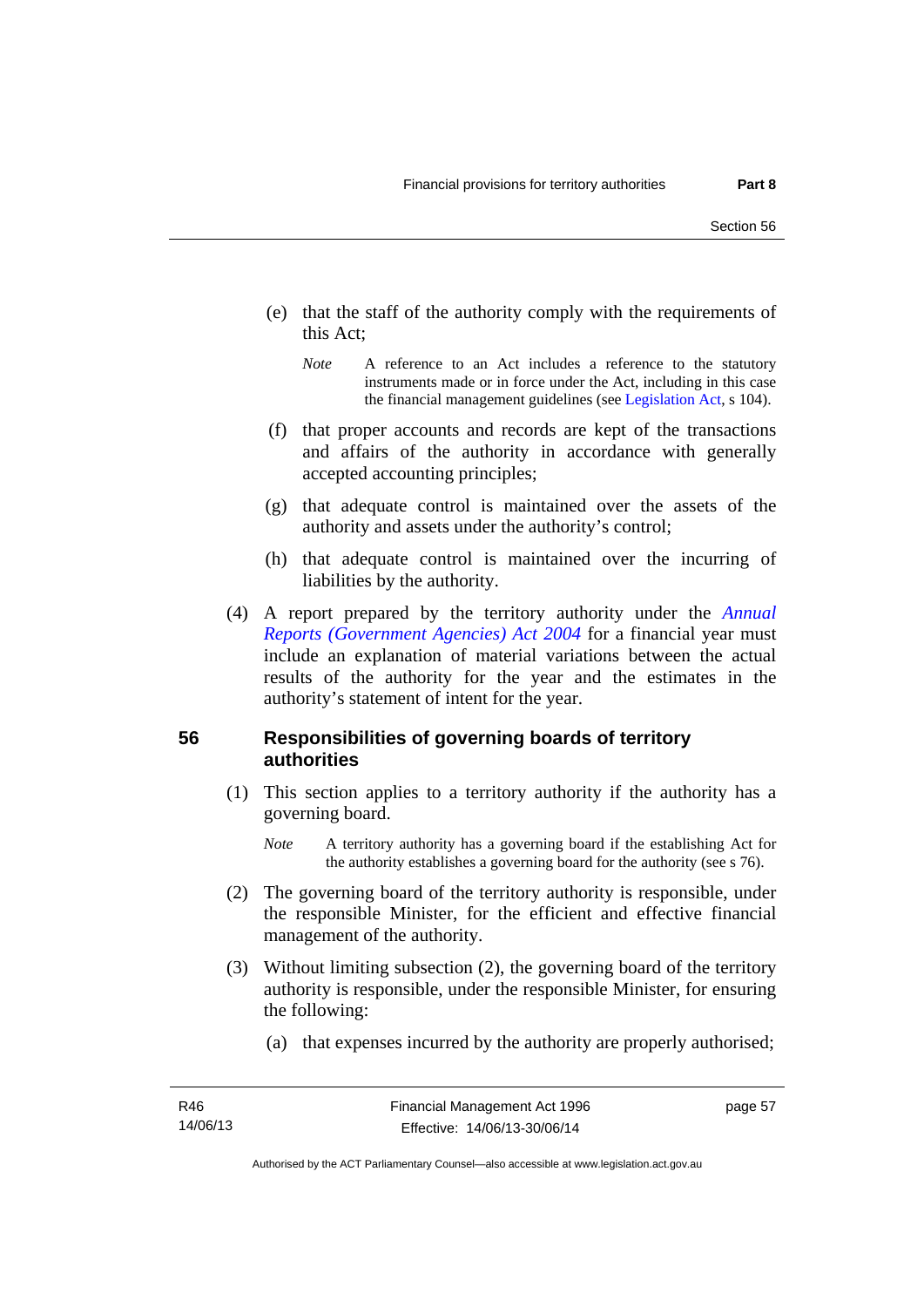Section 57

- (b) that, if an appropriation is made in relation to the authority, any amount of the appropriation spent by the authority is spent in accordance with the appropriation;
- (c) that, as far as practicable, the operations of the authority during a financial year are consistent with, and comparable to, the estimates in the authority's statement of intent for the year;
- (d) that payments made by the authority are properly authorised and correctly made;
- (e) that the staff of the authority comply with the requirements of this Act;
	- *Note* A reference to an Act includes a reference to the statutory instruments made or in force under the Act, including in this case the financial management guidelines (see [Legislation Act,](http://www.legislation.act.gov.au/a/2001-14) s 104).
- (f) that proper accounts and records are kept of the transactions and affairs of the authority in accordance with generally accepted accounting principles;
- (g) that adequate control is maintained over the assets of the authority and assets under the authority's control;
- (h) that adequate control is maintained over the incurring of liabilities by the authority.
- (4) A report prepared by the territory authority under the *[Annual](http://www.legislation.act.gov.au/a/2004-8)  [Reports \(Government Agencies\) Act 2004](http://www.legislation.act.gov.au/a/2004-8)* for a financial year must include an explanation of material variations between the actual results of the authority for the year and the estimates in the authority's statement of intent for the year.

### **57 Banking accounts of territory authorities**

- (1) A territory authority may open 1 or more banking accounts for the purposes of the authority.
- (2) A territory authority must at all times keep at least 1 banking account.

R46 14/06/13

Authorised by the ACT Parliamentary Counsel—also accessible at www.legislation.act.gov.au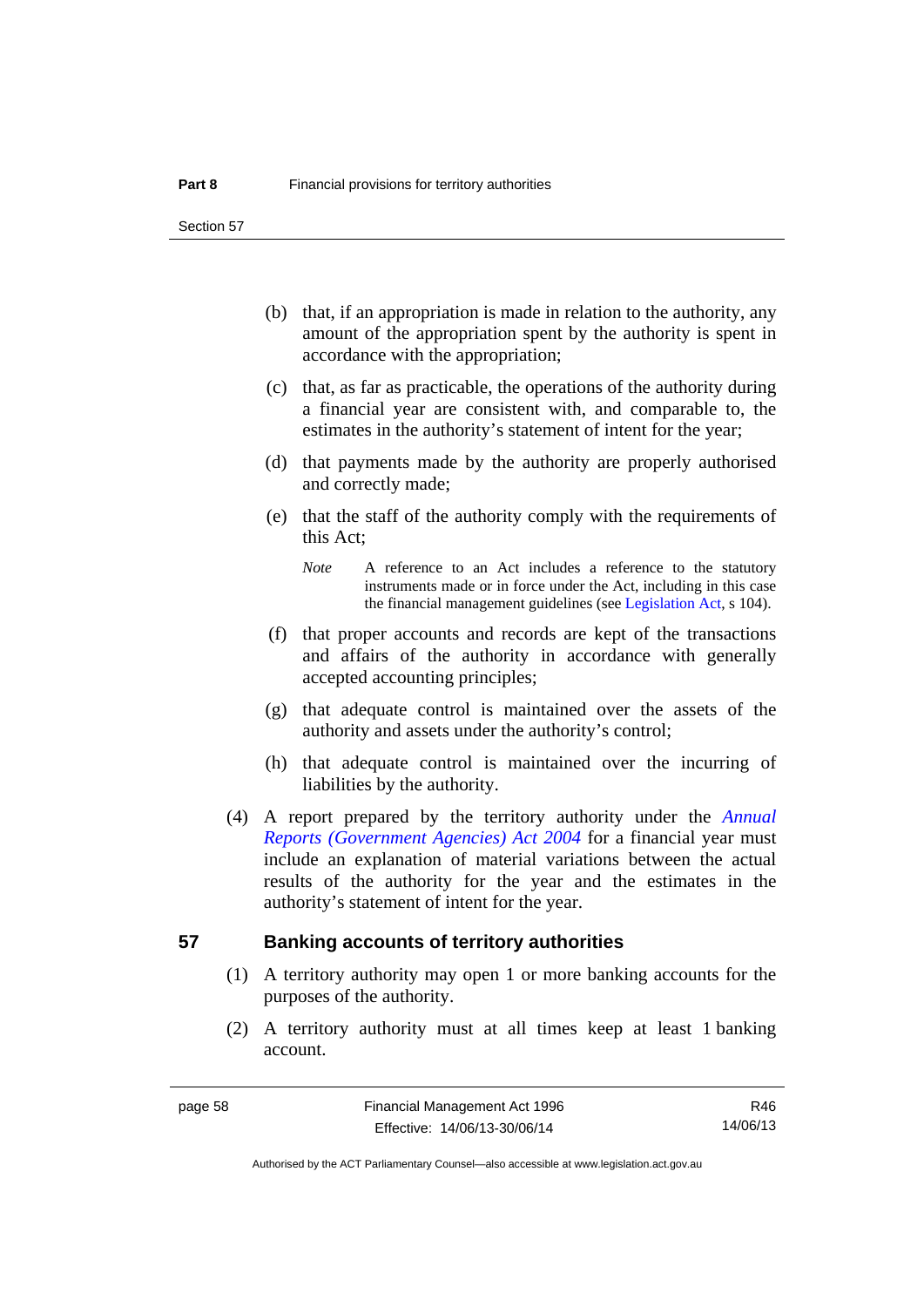(3) A banking account of a territory authority must not, without the Treasurer's written approval, be opened or kept otherwise than with an authorised deposit-taking institution with which an agreement is in force under section 32 (Agreement for the conduct of banking for Territory).

## **58 Investment by territory authorities**

- (1) Funds not immediately required for the purposes of a territory authority may be invested—
	- (a) on deposit with an authorised deposit-taking institution; or
	- (b) in Territory, State or Commonwealth securities; or
	- (c) by the Treasurer, for the territory authority, in an investment mentioned in section 38 (1) (a) to (e); or
	- (d) in an investment prescribed for this paragraph.
- (2) However, the funds of the territory authority may only be invested under this section to increase or protect the financial wealth of the authority.
- (3) Transfers between the territory banking account and the banking account of a territory authority to facilitate investments may be made without appropriation.
- (4) Interest received by the Treasurer for the investment of funds of a territory authority must be paid to the territory authority.
- (5) However, if an investment of funds of a territory authority is made or managed by a directorate, the directorate may deduct from the interest received by the directorate for the investment—
	- (a) a fee charged by the directorate for making or managing the investment; and
	- (b) expenses reasonably incurred by the directorate in making or managing the investment.

page 59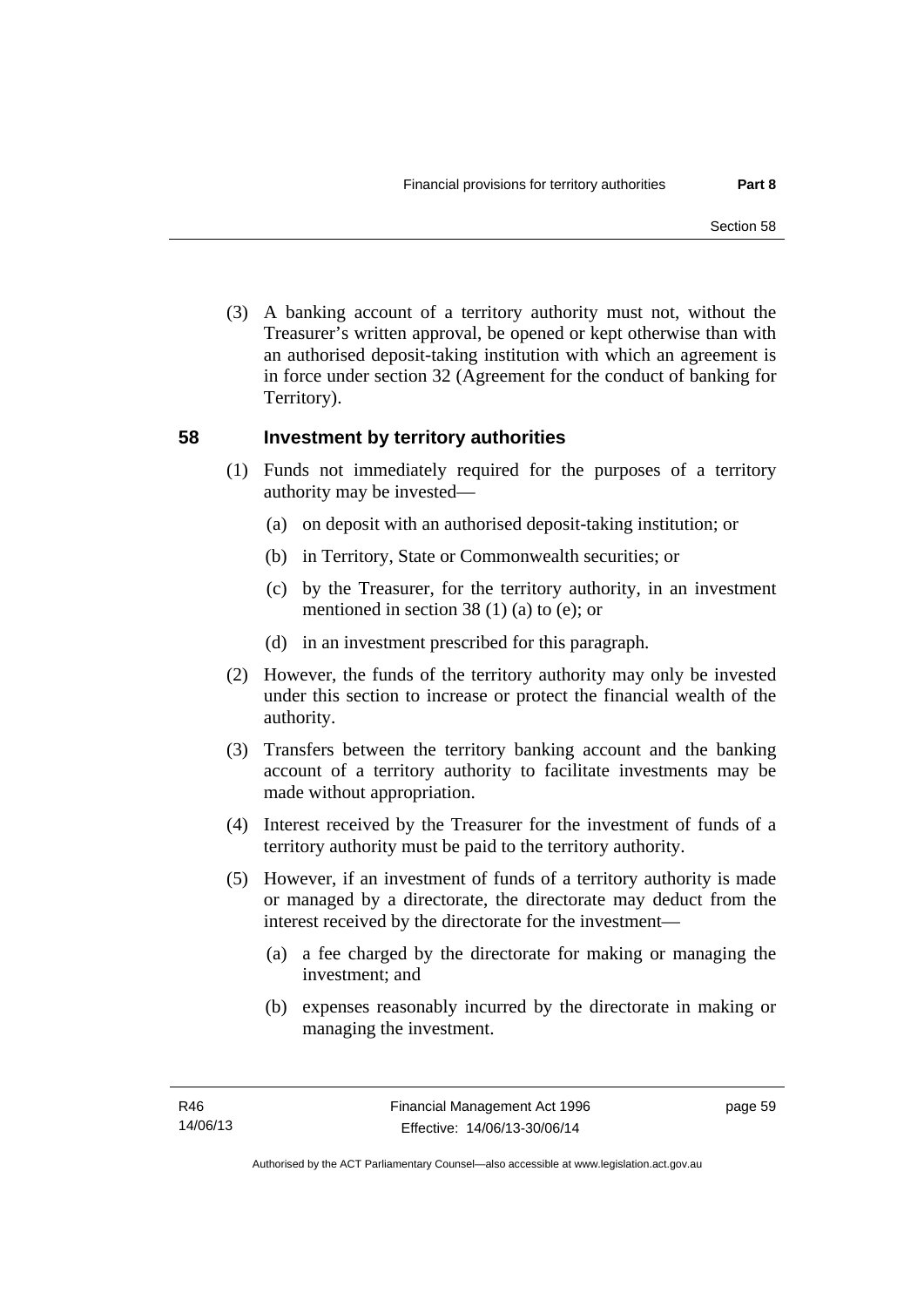- (6) Interest that is to be paid to a territory authority under subsection (4) may be paid direct to the territory authority or through the territory banking account.
- (7) If interest to be paid to a territory authority is paid into the territory banking account under subsection (6), the interest may be paid to the authority from that account without further appropriation.
- (8) This section does not apply to money held on trust by a territory authority.

## **59 Borrowing by territory authorities**

- (1) The Treasurer may, on the terms and conditions the Treasurer considers appropriate—
	- (a) borrow money for a territory authority; or
	- (b) lend public money to a territory authority.
- (2) A borrowing may be secured by the territory authority's assets approved by the Treasurer for this section.
- (3) A territory authority may arrange an overdraft or credit facility only with the written approval of the Treasurer.
- (4) A loan under subsection (1) (b) may be made only from—
	- (a) money appropriated for the purpose of making the loan; or
	- (b) money appropriated for purposes that include the purpose of making the loan.
- (5) However, subsection (4) does not apply to an overdraft or credit facility for a territory authority from the territory banking account that is approved by the Treasurer for the authority.
- (6) The Treasurer may approve an overdraft or credit facility for a territory authority under subsection (5) only if satisfied that it is for a purpose consistent with a function of the authority.

R46 14/06/13

Authorised by the ACT Parliamentary Counsel—also accessible at www.legislation.act.gov.au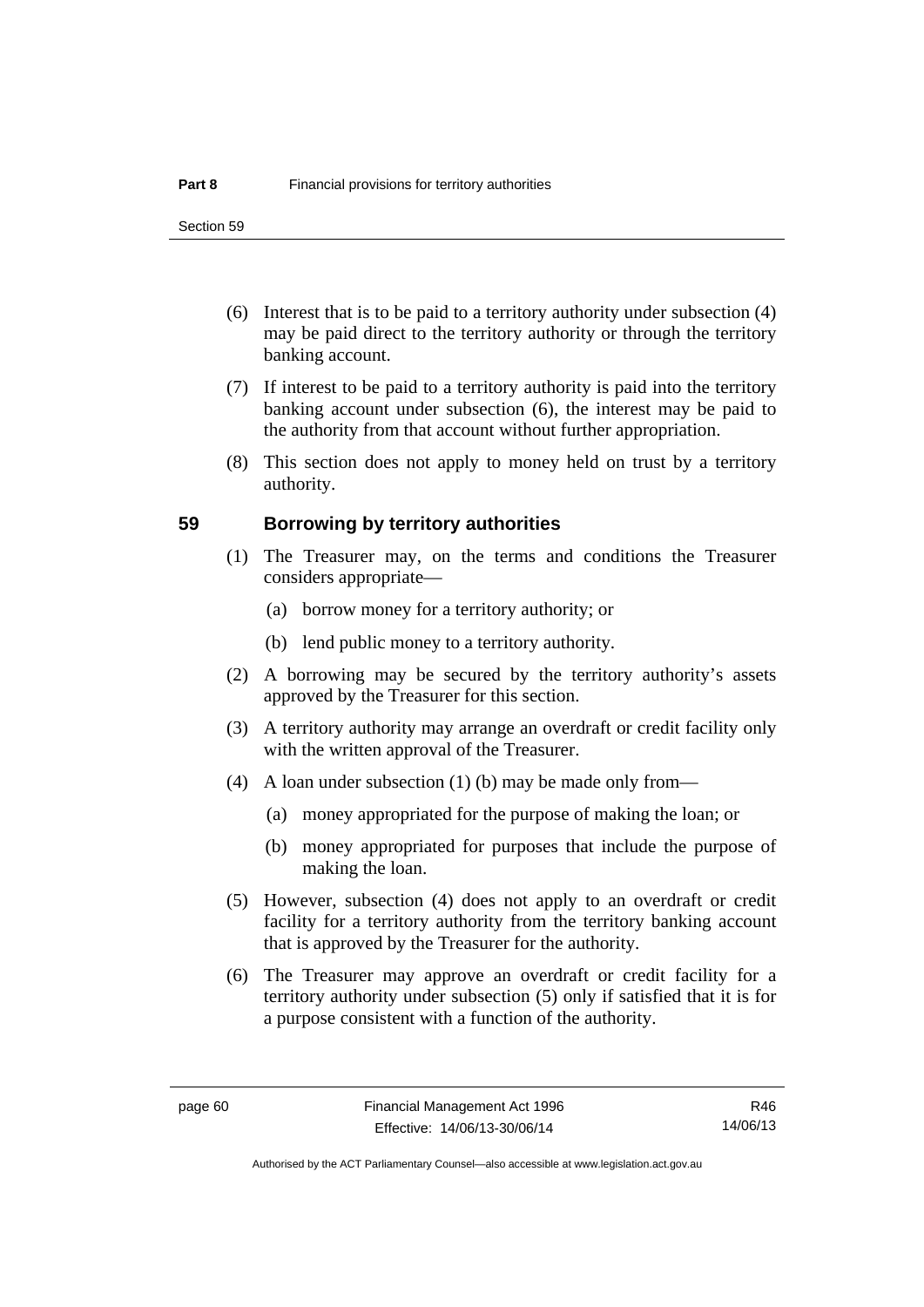- (7) An approval under subsection (5) must state, for the overdraft or credit facility—
	- (a) each purpose for which it may be used; and
	- (b) the maximum amount that may be outstanding at any time; and
	- (c) conditions about—
		- (i) the repayment of principal; and
		- (ii) the interest rate; and
		- (iii) the repayment of interest.
- (8) An approval under subsection (5) may also state any other condition that the Treasurer requires.
- (9) An approval under subsection (5) is a disallowable instrument.

 (10) An overdraft or credit facility approved under subsection (5) must be reviewed annually by the Treasurer.

## **60 Guarantees by territory authorities**

A territory authority may only give a guarantee with the written approval of the Treasurer.

## **61 Territory authority statements of intent**

- (1) A territory authority must give the Treasurer a statement (a *statement of intent*) for each financial year.
- (2) A territory authority must consult the responsible Minister in preparing a statement of intent.
- (3) A territory authority must show the responsible Minister a copy of the proposed statement of intent, and take into consideration any comment by the Minister, before giving it to the Treasurer.

*Note* A disallowable instrument must be notified, and presented to the Legislative Assembly, under the [Legislation Act.](http://www.legislation.act.gov.au/a/2001-14)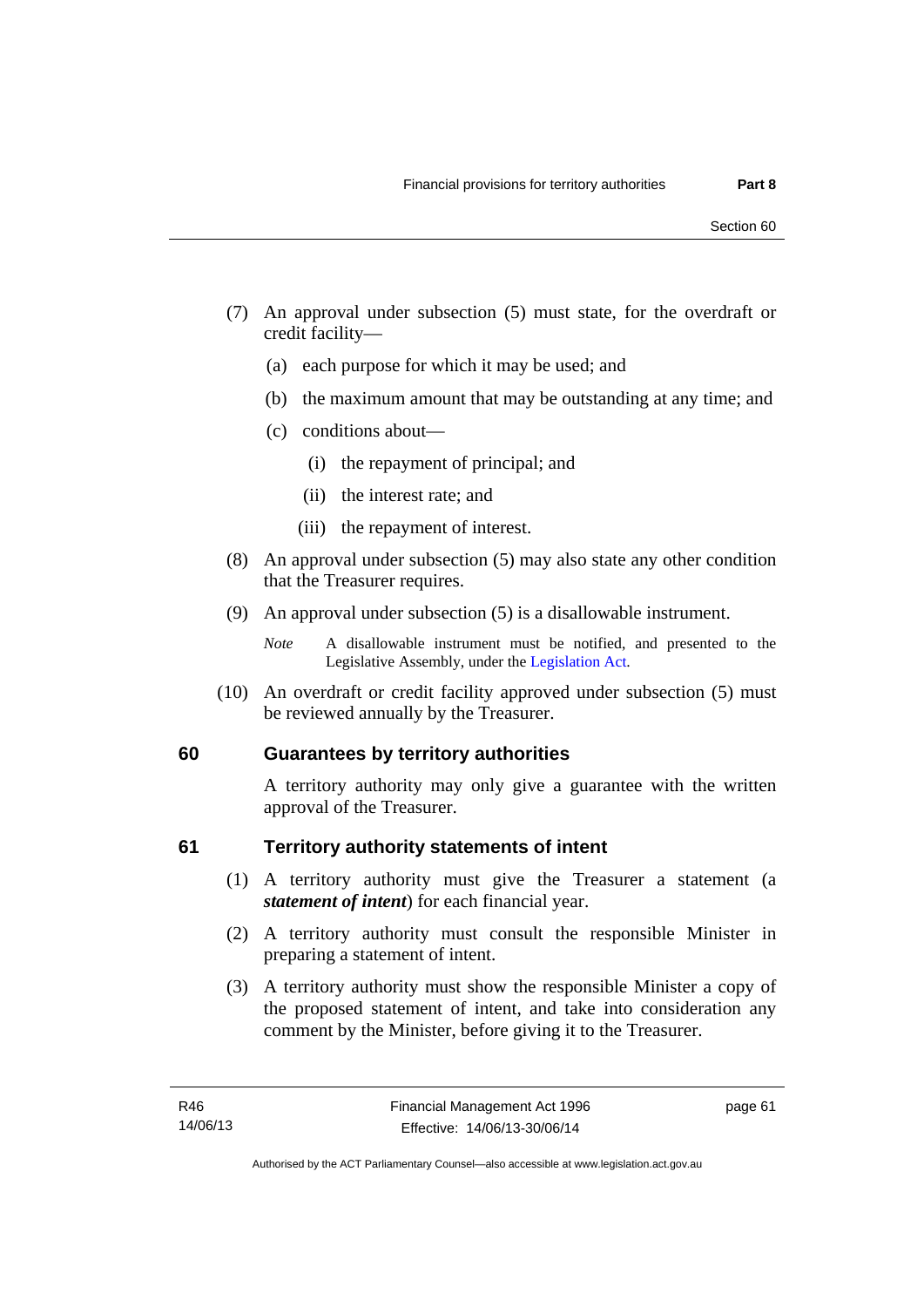- (4) A statement of intent must be—
	- (a) in the form the Treasurer requires; and
	- (b) as agreed between the relevant person for the authority and the Treasurer; and
	- (c) provided to the Treasurer within the period the Treasurer requires.
- (5) A statement of intent for a financial year must include the following:
	- (a) the financial statements required under the financial management guidelines;
	- (b) a statement of the objectives of the authority for the year, and each of the next 3 financial years;
	- (c) a statement of the nature and scope of the activities to be carried out by the authority during the year, and each of the next 3 financial years;
	- (d) the performance criteria and other measures by which the performance of the authority may be assessed against its objectives for the year, and each of the next 3 financial years;
	- (e) an assessment of the performance (or estimated performance) of the authority in the previous financial year against its objectives for that year;
	- (f) the results of any review under section 59 (10) in the previous financial year of an overdraft or credit facility approved for the authority;
	- (g) any other information the Treasurer directs.
- (6) In this section:

*relevant person*, for a territory authority, means—

 (a) if the authority has a governing board—the chair of the governing board; or

R46 14/06/13

Authorised by the ACT Parliamentary Counsel—also accessible at www.legislation.act.gov.au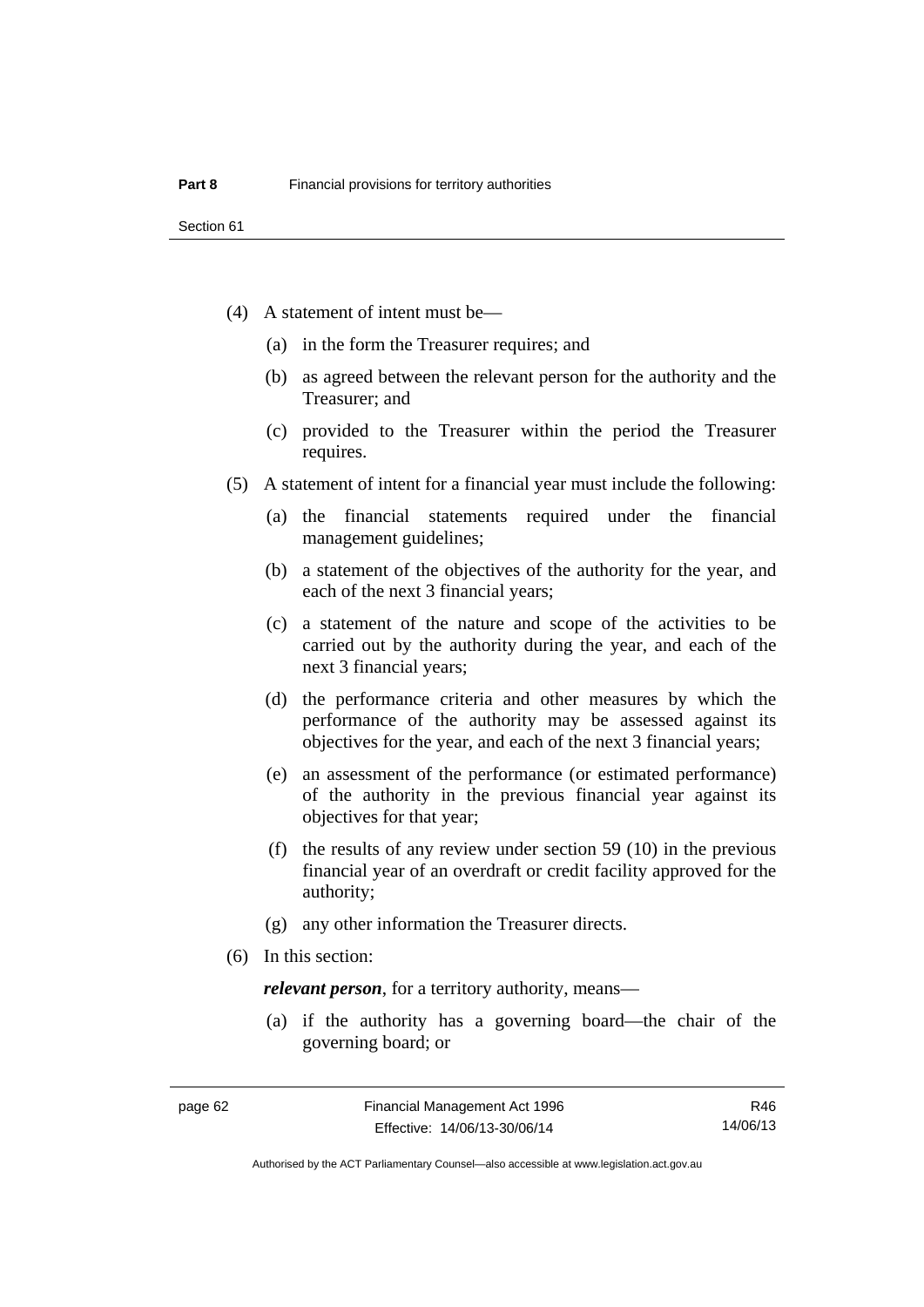(b) if the authority does not have a governing board—the chief executive officer.

## **62 Presentation of statements of intent of territory authorities**

- (1) The Treasurer must present to the Legislative Assembly, with the budget papers for a financial year, a statement of intent for each territory authority for the year.
- (2) If the Treasurer does not present to the Legislative Assembly, with the budget papers for a financial year, a statement of intent for a territory authority, the Treasurer must—
	- (a) as soon as practicable after the budget papers are presented, explain to the Legislative Assembly why the statement of intent was not presented; and
	- (b) present the statement of intent to the Legislative Assembly as soon as practicable after presenting the budget papers.

### **63 Annual financial statements of territory authorities**

- (1) As soon as practicable after the end of each financial year, each territory authority must prepare annual financial statements for its operations during the year.
- (2) The annual financial statements must be prepared in accordance with generally accepted accounting principles and in a form that facilitates a comparison between the financial operations of the territory authority during the financial year and the estimates of the operations in the authority's statement of intent for the year.
- (3) The annual financial statements must include—
	- (a) the financial statements required under the financial management guidelines; and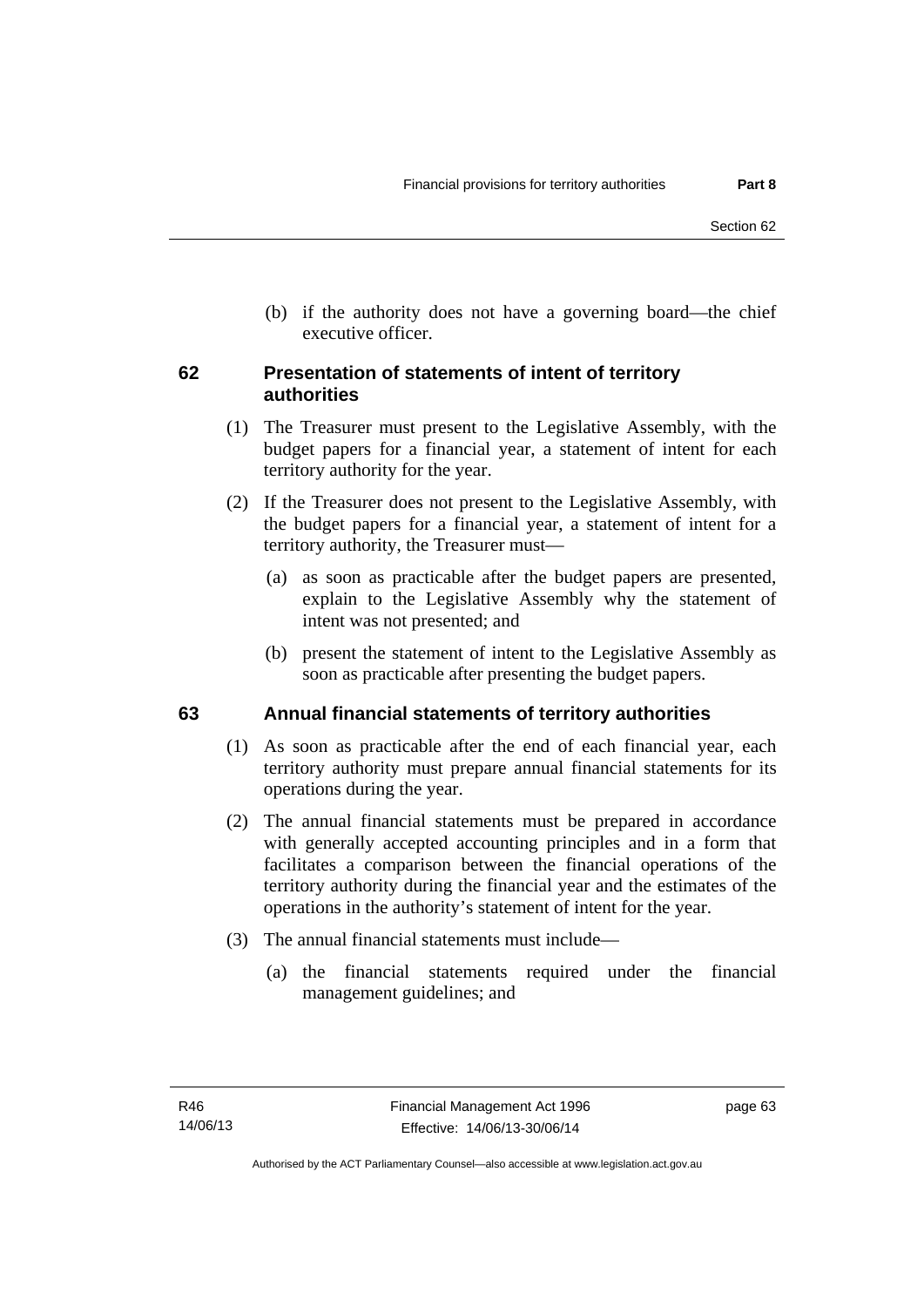- (b) if a change was made during the year to the conditions of a capital injection set out under section 12A (1) (c) (ii) (Territory authority and territory-owned corporation budgets) in a statement included in a proposed budget for the authority for a financial year—a statement of the change and the reasons for it: and
- (c) any other statement necessary to fairly reflect the financial operations of the authority during the year and its financial position at the end of the year.

### **64 Responsibility for annual financial statements of territory authorities**

- (1) The annual financial statements of a territory authority for a financial year must have endorsed on them, or attached to them, a statement of responsibility signed by the relevant person for the authority.
- (2) The statement of responsibility must—
	- (a) include a statement of the relevant person's responsibility for the preparation of the annual financial statements and the judgments exercised in preparing them; and
	- (b) state that, in the relevant person's opinion, the financial statements fairly reflect the financial operations of the authority during the financial year and the financial position of the authority at the end of the year.
- (3) In this section:

*relevant person*, for the territory authority, means—

- (a) if the authority has a governing board—the chair of the governing board; or
- (b) if the authority does not have a governing board—the chief executive officer.

R46 14/06/13

Authorised by the ACT Parliamentary Counsel—also accessible at www.legislation.act.gov.au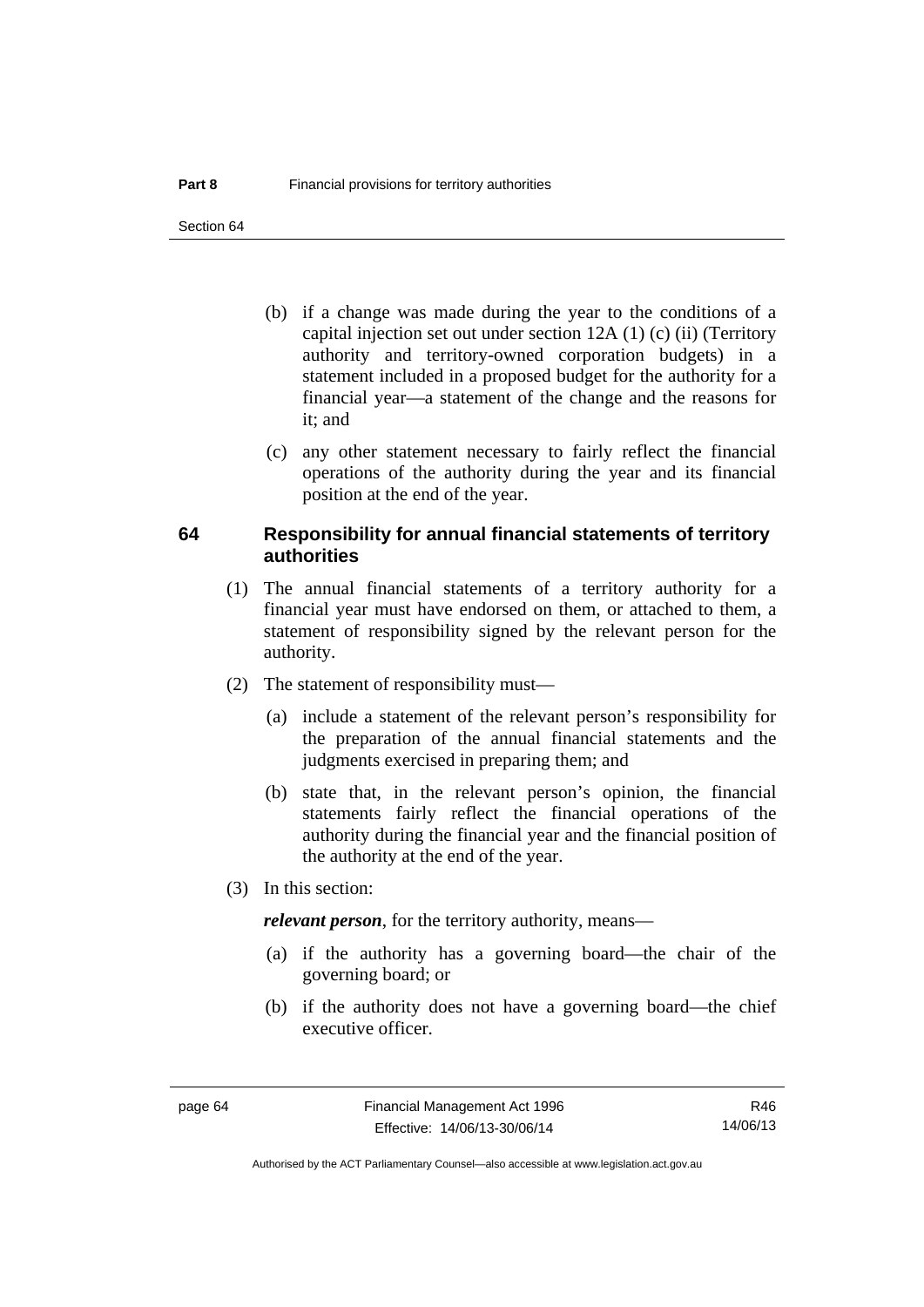## **65 Audit of annual financial statements of territory authorities**

- (1) The chief executive officer of a territory authority must give the auditor-general the annual financial statements of the authority for a financial year within the prescribed period after the end of the year.
- (2) The financial statements given to the auditor-general must have endorsed on them, or attached to them, the statement of responsibility made for them under section 64.
- (3) The auditor-general must give the chief executive officer an audit opinion about the financial statements as soon as practicable after the auditor-general receives them.

### **66 Annual financial statements of territory authorities to be included in annual reports etc**

A report prepared under the *[Annual Reports \(Government Agencies\)](http://www.legislation.act.gov.au/a/2004-8)  [Act 2004](http://www.legislation.act.gov.au/a/2004-8)* for a territory authority for a financial year must include, or have attached to it—

- (a) the authority's annual financial statements for the year; and
- (b) the audit opinion under section 65 (3) about the financial statements.

## **67 Treasurer may require interim financial statements etc for territory authorities**

- (1) The Treasurer may, in writing, direct the relevant person for a territory authority to give the responsible Minister of the authority and the Treasurer financial or other statements relating to the authority for each month, quarter or other stated period of the year.
- (2) The relevant person must prepare the statements required by the direction and give them to the responsible Minister and Treasurer within 1 month after the day the person receives the direction or, if a longer period for compliance is stated in the direction, within the longer period.

page 65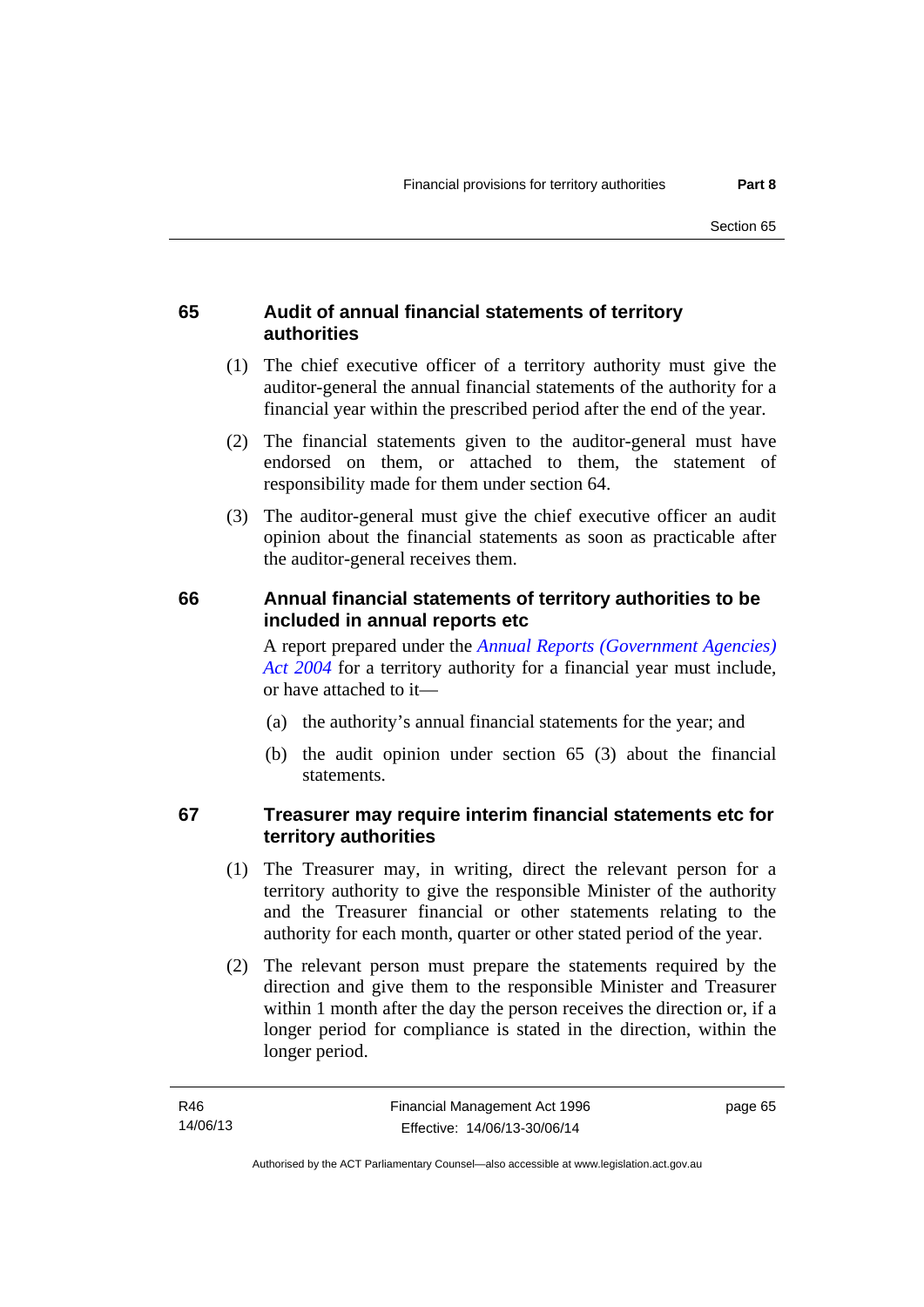(3) In this section:

*relevant person*, for a territory authority, means—

- (a) if the authority has a governing board—the chair of the governing board; or
- (b) if the authority does not have a governing board—the chief executive officer.

### **68 Statements of performance of territory authorities**

- (1) As soon as practicable after the end of each financial year, each territory authority must prepare a statement of the performance of the authority in meeting the objectives in the authority's statement of intent for the year.
- (2) The statement must assess the performance by reference to the performance criteria and other measures included in the statement of intent in accordance with section 61 (5) (d).
- (3) For a prescribed territory authority, the statement must also include a statement of the performance of the authority in providing each class of outputs provided by it during the year and, in particular—
	- (a) compare the performance of the territory authority in providing each class of the outputs with the forecast of the performance in the authority's budget for the year; and
	- (b) give particulars of the extent to which the performance criteria set out in the budget for the provision of the outputs were met.
- (4) In this section:

*budget*, for the territory authority, means the budget for the authority for the financial year presented to the Legislative Assembly under section 10 (c) (Budget papers) and, if that budget has been amended under this Act, the budget as amended.

R46 14/06/13

Authorised by the ACT Parliamentary Counsel—also accessible at www.legislation.act.gov.au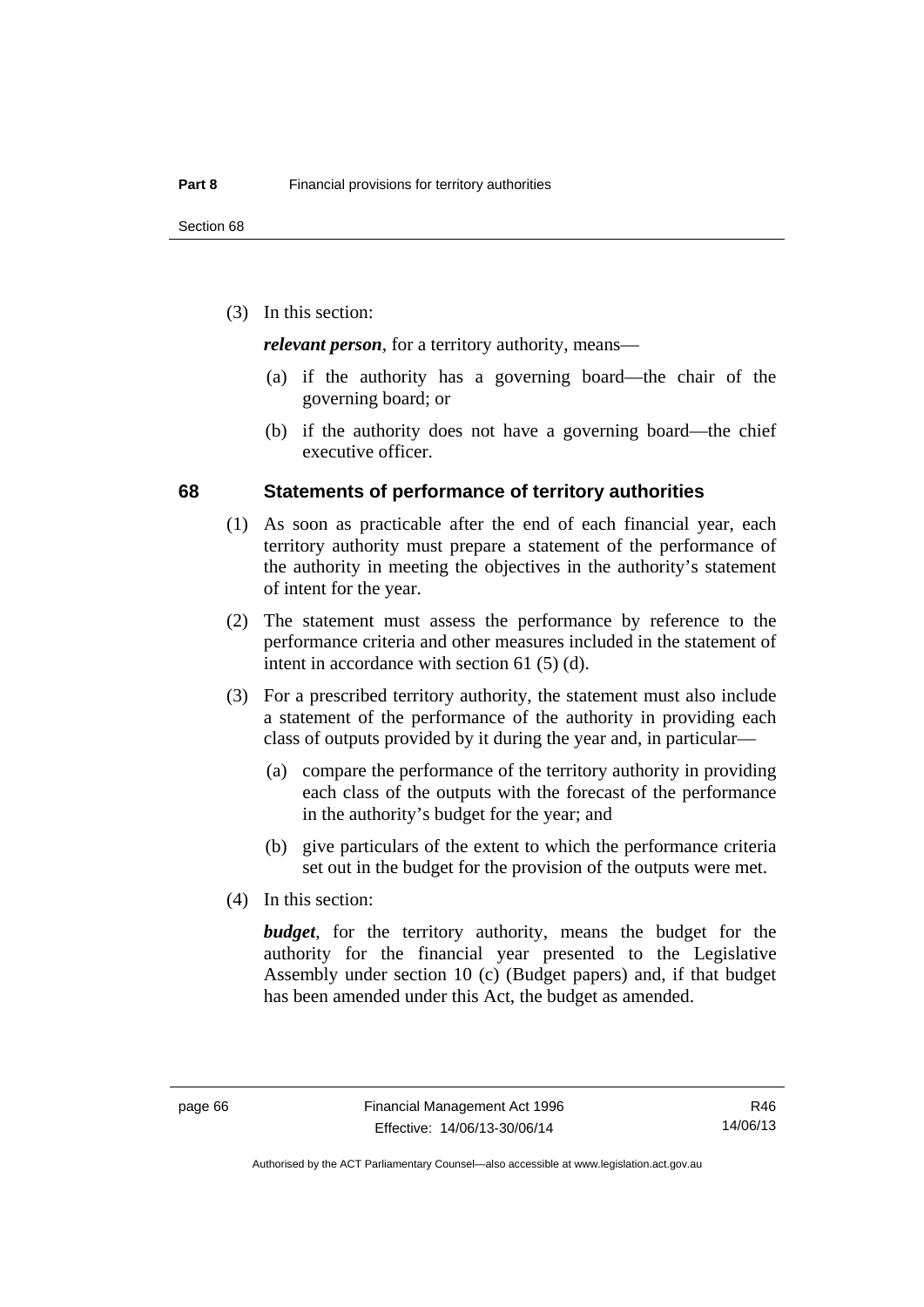*prescribed territory authority* means a territory authority prescribed for section 12A (1) (b) (Territory authority and territory-owned corporation budgets).

## **69 Responsibility for territory authority statements of performance**

- (1) A statement of performance of a territory authority for a financial year must have endorsed on it, or attached to it, a statement of responsibility signed by the relevant person for the authority.
- (2) The statement of responsibility must—
	- (a) include a statement of the relevant person's responsibility for the preparation of the statement of performance and the judgments exercised in preparing them; and
	- (b) state that, in the relevant person's opinion, the statement of performance fairly reflects the performance of the authority during the financial year.
- (3) In this section:

*relevant person*, for the territory authority, means—

- (a) if the authority has a governing board—the chair of the governing board; or
- (b) if the authority does not have a governing board—the chief executive officer.

## **70 Scrutiny of territory authority statements of performance**

- (1) The chief executive officer of a territory authority must give the auditor-general the authority's statement of performance for a financial year within the prescribed period after the end of the year.
- (2) The statement of performance given to the auditor-general must have endorsed on it, or attached to it, the statement of responsibility made for it under section 69.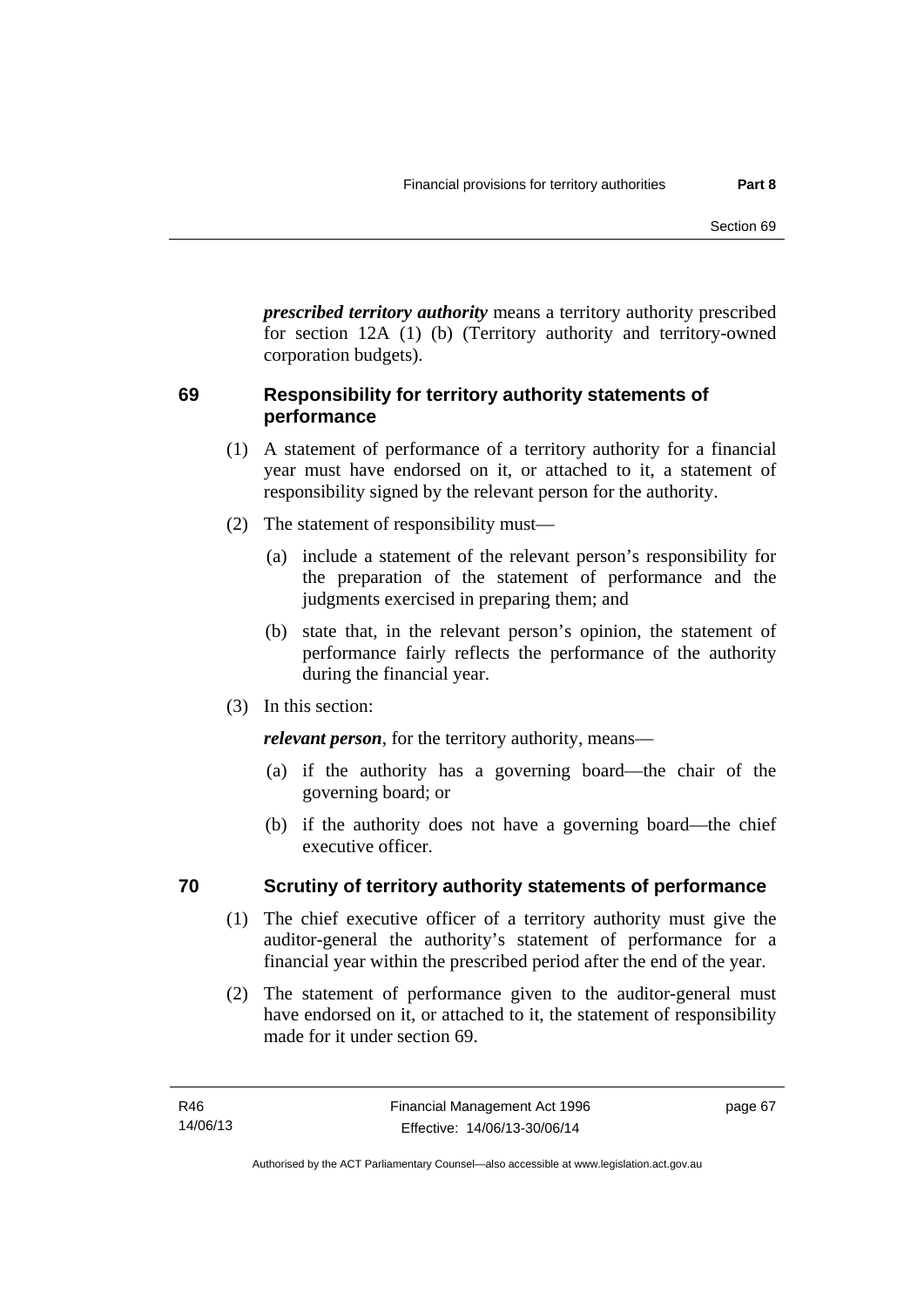- (3) The auditor-general must give the chief executive officer a report about the statement of performance as soon as practicable after the auditor-general receives it.
- (4) The report must be prepared in accordance with the financial management guidelines.

### **71 Territory authority statements of performance to be included in annual reports etc**

A report prepared under the *[Annual Reports \(Government Agencies\)](http://www.legislation.act.gov.au/a/2004-8)  [Act 2004](http://www.legislation.act.gov.au/a/2004-8)* for a territory authority for a financial year must include, or have attached to it—

- (a) the authority's statement of performance for the year; and
- (b) the auditor-general's report under section 70 (3) about the statement of performance.

page 68 Financial Management Act 1996 Effective: 14/06/13-30/06/14

Authorised by the ACT Parliamentary Counsel—also accessible at www.legislation.act.gov.au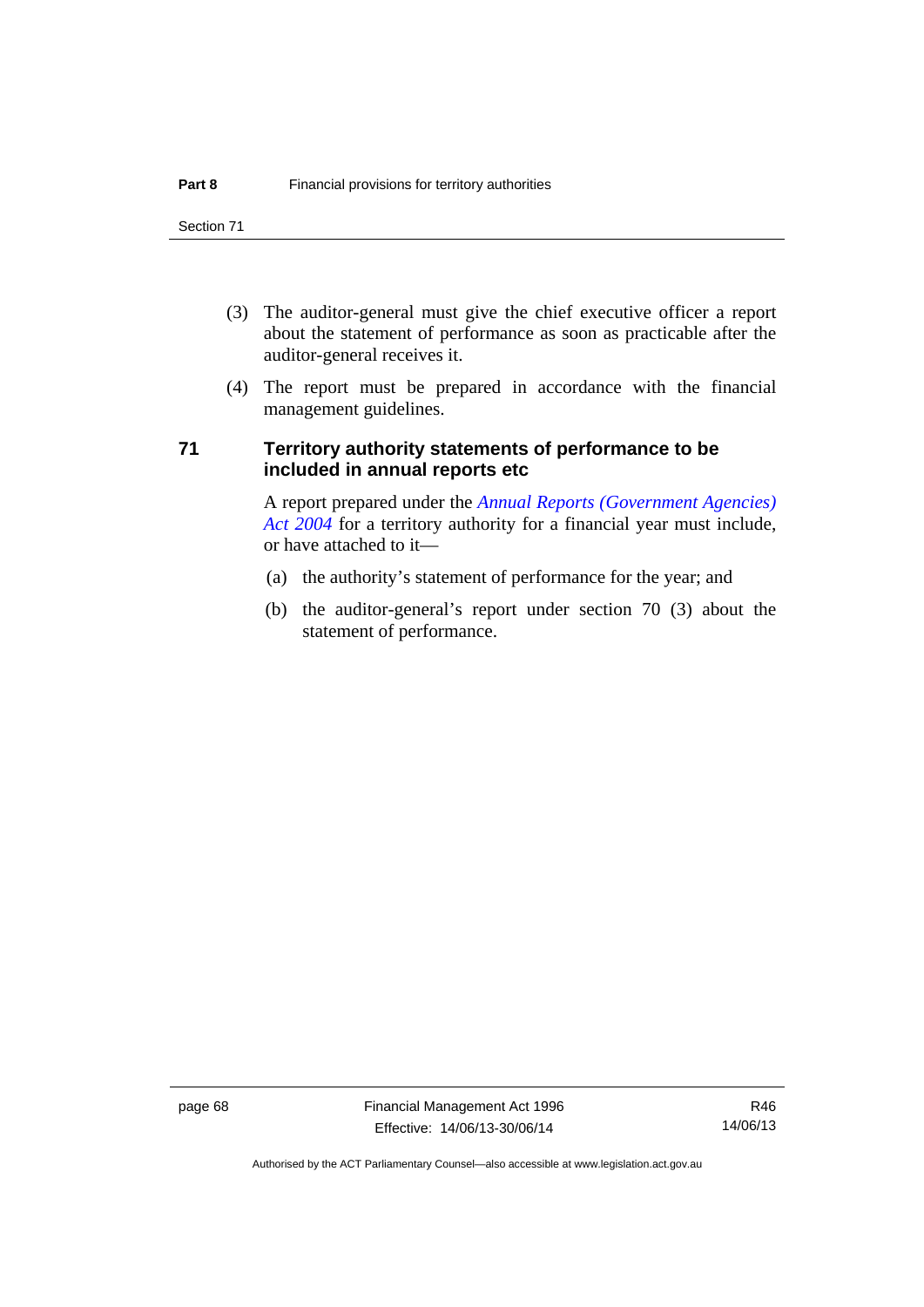# **Part 9 Governance of territory authorities**

### *Notes for pt 9*

- *Note 1* Div 9.1 and div 9.5 apply to a territory authority, whether or not it has a governing board, unless the establishing Act otherwise provides (see eg the *[Legal Aid Act 1977](http://www.legislation.act.gov.au/a/1977-31)*, s 94A).
- *Note 2* The [Legislation Act](http://www.legislation.act.gov.au/a/2001-14) contains provisions relevant to territory authorities, including the following:
	- making appointments (s 206, s 207)
	- consultation with a committee of the Legislative Assembly (div 19.3.3)
	- eligibility for reappointment (s 208 and dict, pt 1, def *appoint*)
	- acting appointments (s 209)
	- resignations (s 210)
	- effect of appointment irregularity or defect (s 212).
- *Note 3* The *[Remuneration Tribunal Act 1995](http://www.legislation.act.gov.au/a/1995-55)* allows terms and conditions for people appointed to be set by determination under that Act.

## **Division 9.1 Definitions and important concepts**

### **72 Definitions—pt 9**

In this part:

*applicable governmental policies*, for a territory authority—see section 103.

*establishing Act*, for a territory authority, governing board or governing board member, means the Act that establishes the authority or governing board.

*financial year*, for a territory authority, means—

(a) a period of 12 months beginning on 1 July; or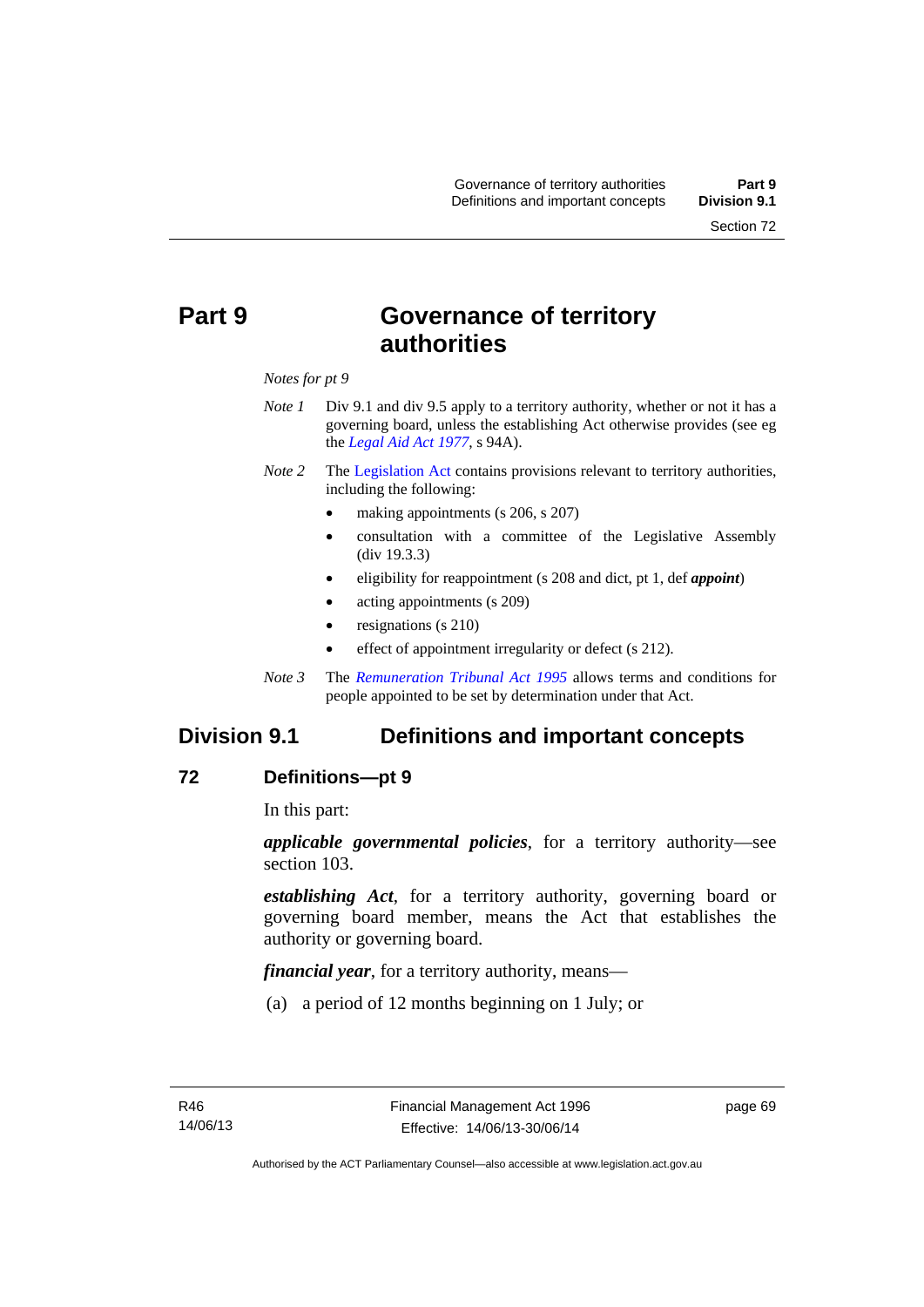(b) if the territory authority has, in writing, fixed another 12-month period as its financial year—the period fixed.

*governing board member*, for a territory authority with a governing board, includes the CEO.

*material interest*—see section 88 (4).

*relevant territory authority*—a territory authority to which part 8 applies is a *relevant territory authority*, unless the establishing Act for the authority provides otherwise.

### **73 Nature of relevant territory authorities**

- (1) A relevant territory authority—
	- (a) is a corporation; and
	- (b) may sue and be sued in its corporate name; and
	- (c) may have a seal.
- (2) A relevant territory authority represents the Territory when exercising its functions, unless the establishing Act for the authority or another territory law otherwise provides.
- (3) A relevant territory authority has the same status, privileges and immunities as the Territory so far as it represents the Territory.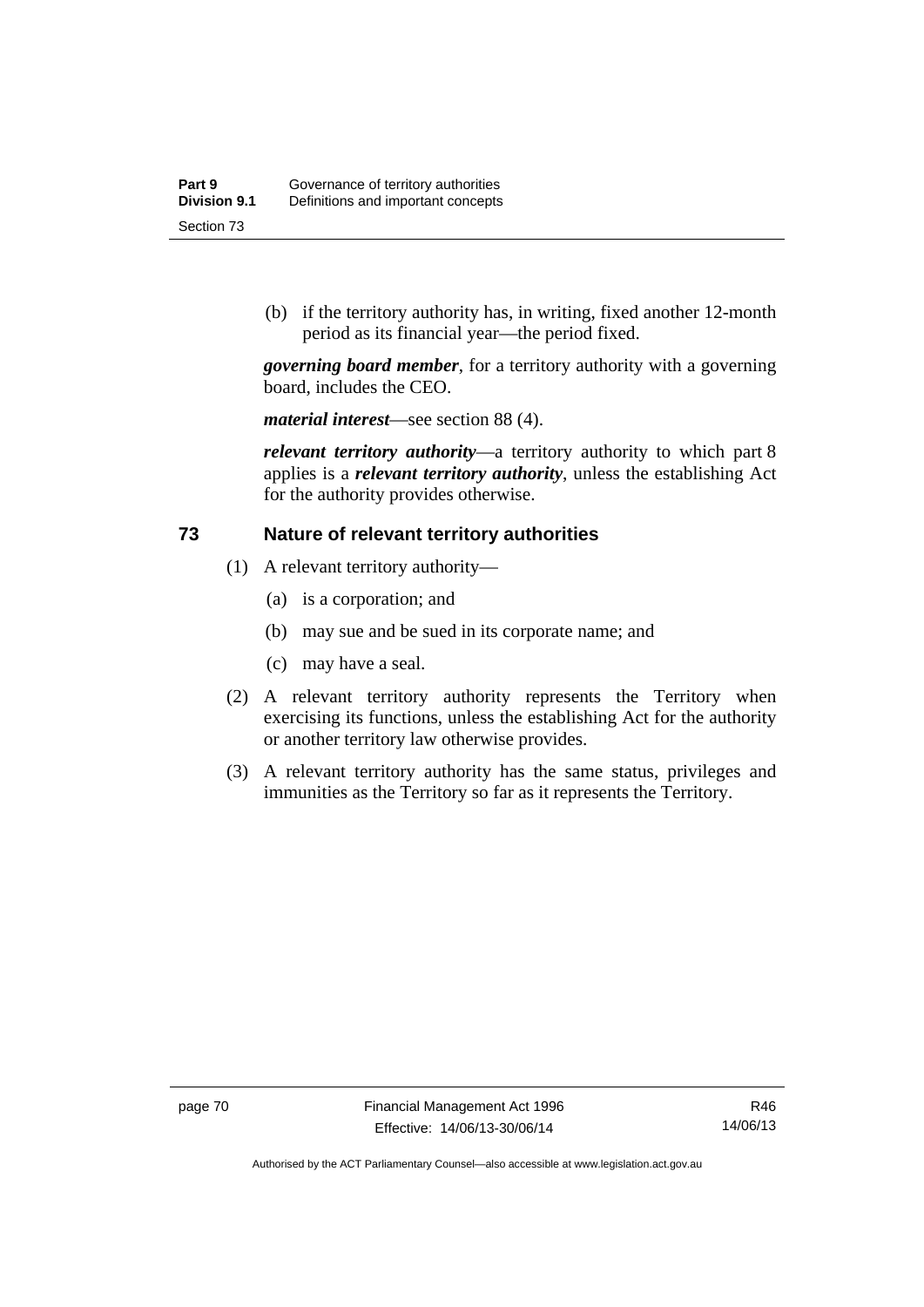## **74 Powers of territory authorities generally**

 (1) A relevant territory authority has the legal capacity and powers of an individual both in and outside the ACT (including outside Australia).

### **Examples**

- 1 to enter into a contract
- 2 to own, deal with and dispose of property
- 3 to act as trustee
- *Note* An example is part of the Act, is not exhaustive and may extend, but does not limit, the meaning of the provision in which it appears (see [Legislation Act,](http://www.legislation.act.gov.au/a/2001-14) s 126 and s 132).
- (2) Without limiting subsection (1), a relevant territory authority—
	- (a) has the powers given to it under this Act or another territory law; and
	- (b) may do anything that it is authorised to do by a territory law or a law of another jurisdiction; and
	- (c) may exercise its powers in and outside the ACT (including outside Australia).

### **Example for par (b)**

A territory authority may arrange for the authority to be registered or recognised under a law of another jurisdiction.

- (3) A relevant territory authority's legal capacity to do something is not affected by the fact that the authority's interests are not, or would not be, served by doing it.
- (4) To remove any doubt, this section does not—
	- (a) authorise a relevant territory authority to do anything that is prohibited by a territory law or a law of another jurisdiction; and
	- (b) give a relevant territory authority a right that a territory law or a law of another jurisdiction denies to the authority.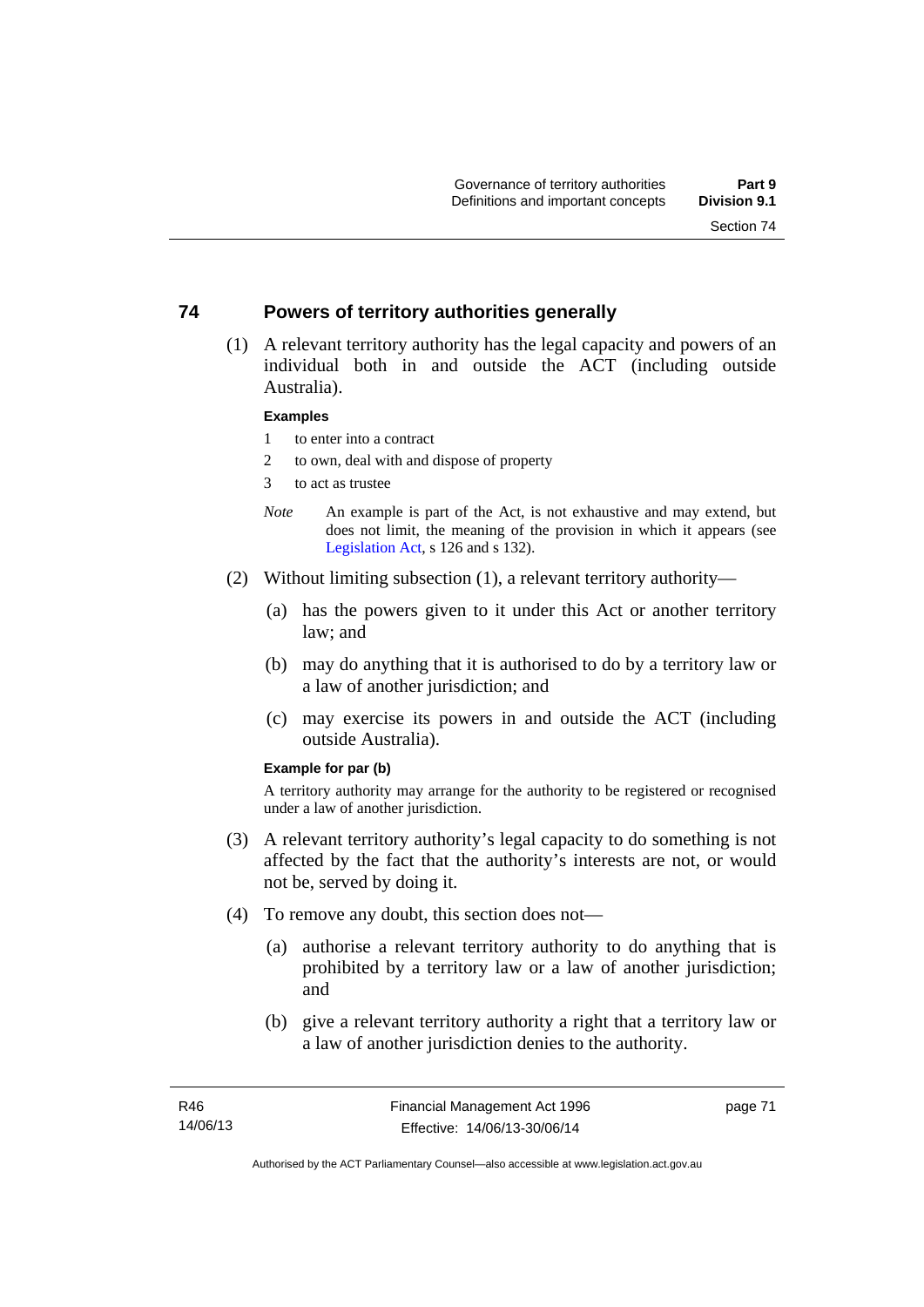(5) In this section:

*another jurisdiction* means the Commonwealth, a State, another Territory or a foreign country.

### **75 Execution of documents and assumptions people dealing with relevant territory authority may make**

(1) In this section:

*applied Corporations Act provisions* means the following provisions of the [Corporations Act:](http://www.comlaw.gov.au/Series/C2004A00818)

- (a) section 127 (which is about the execution of documents by a company);
- (b) section 128 (which is about a person's entitlement to make certain assumptions in dealing with a company);
- (c) section 129 (which is about the assumptions that may be made).
- (2) The applied [Corporations Act](http://www.comlaw.gov.au/Series/C2004A00818) provisions apply to a relevant territory authority as if—
	- (a) a reference to a *company* were a reference to the authority; and
	- (b) a reference to a *common seal* were a reference to any seal of the authority; and
	- (c) a reference to a *director* were a reference to a board member; and
	- (d) a reference to a company's *constitution* were a reference to this Act and the establishing Act; and
	- (e) a reference to an *officer* of a company were a reference to the chief executive officer and any member of staff of the authority; and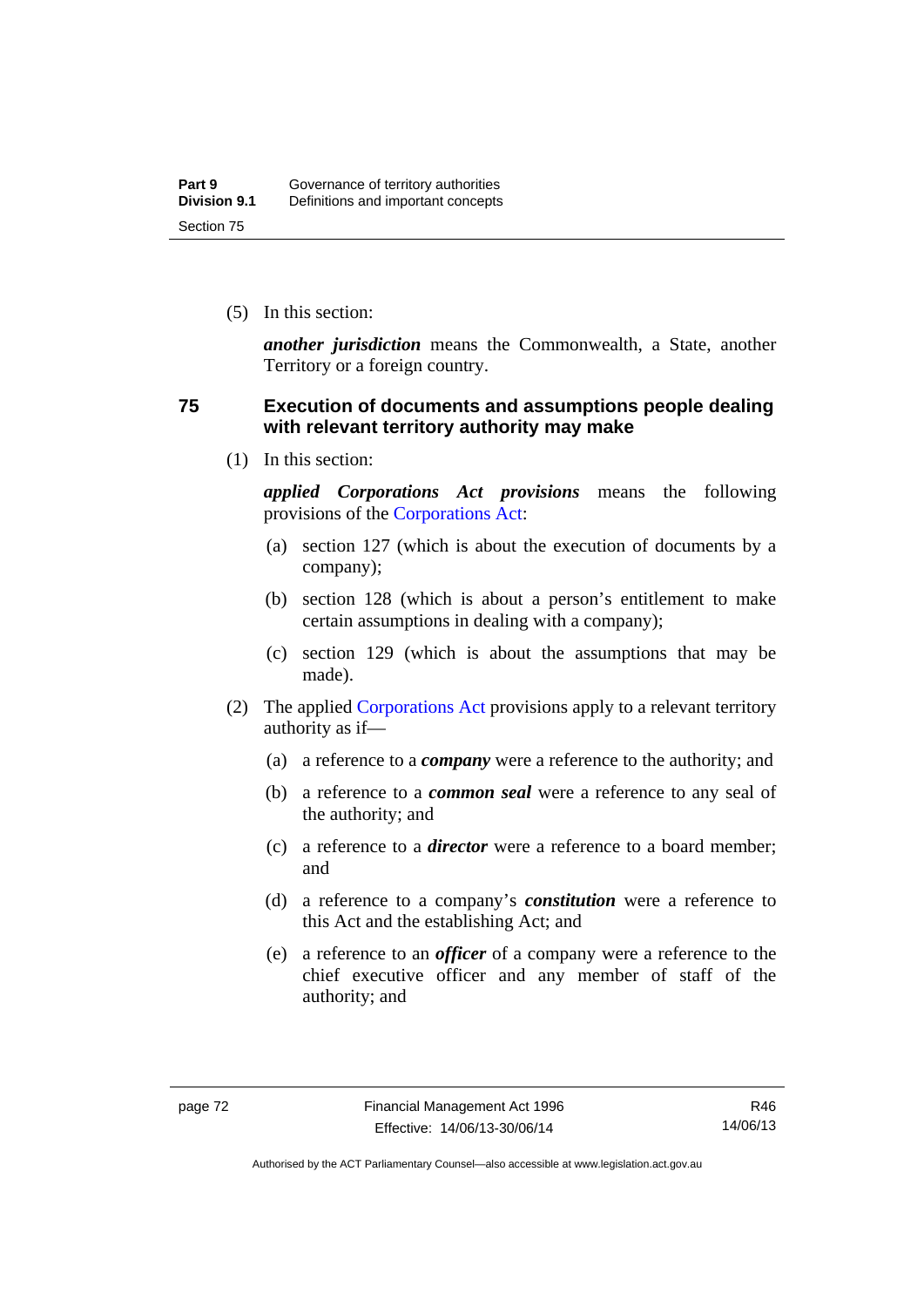- (f) a reference to *information available to the public from ASIC*  were a reference to information available to the public from the Territory; and
- (g) any other necessary changes, and any change prescribed by regulation, were made.

### **76 Governing board of territory authority**

A territory authority has a governing board if the establishing Act for the authority establishes a governing board for the authority.

### **77 Role of governing board**

- (1) If a territory authority has a governing board, the governing board has the following functions:
	- (a) setting the authority's policies and strategies;
	- (b) governing the authority consistently with the authority's establishing Act and other relevant legislation;
	- (c) ensuring, as far as practicable, that the authority operates in a proper, effective and efficient way;
	- (d) ensuring, as far as practicable, that the authority complies with applicable governmental policies (if any).

### **Examples of policies for par (a)**

- 1 risk management
- 2 communication with government
- 3 corporate planning
- *Note* An example is part of the Act, is not exhaustive and may extend, but does not limit, the meaning of the provision in which it appears (see [Legislation Act,](http://www.legislation.act.gov.au/a/2001-14) s 126 and s 132).
- (2) This section does not limit the functions of a governing board.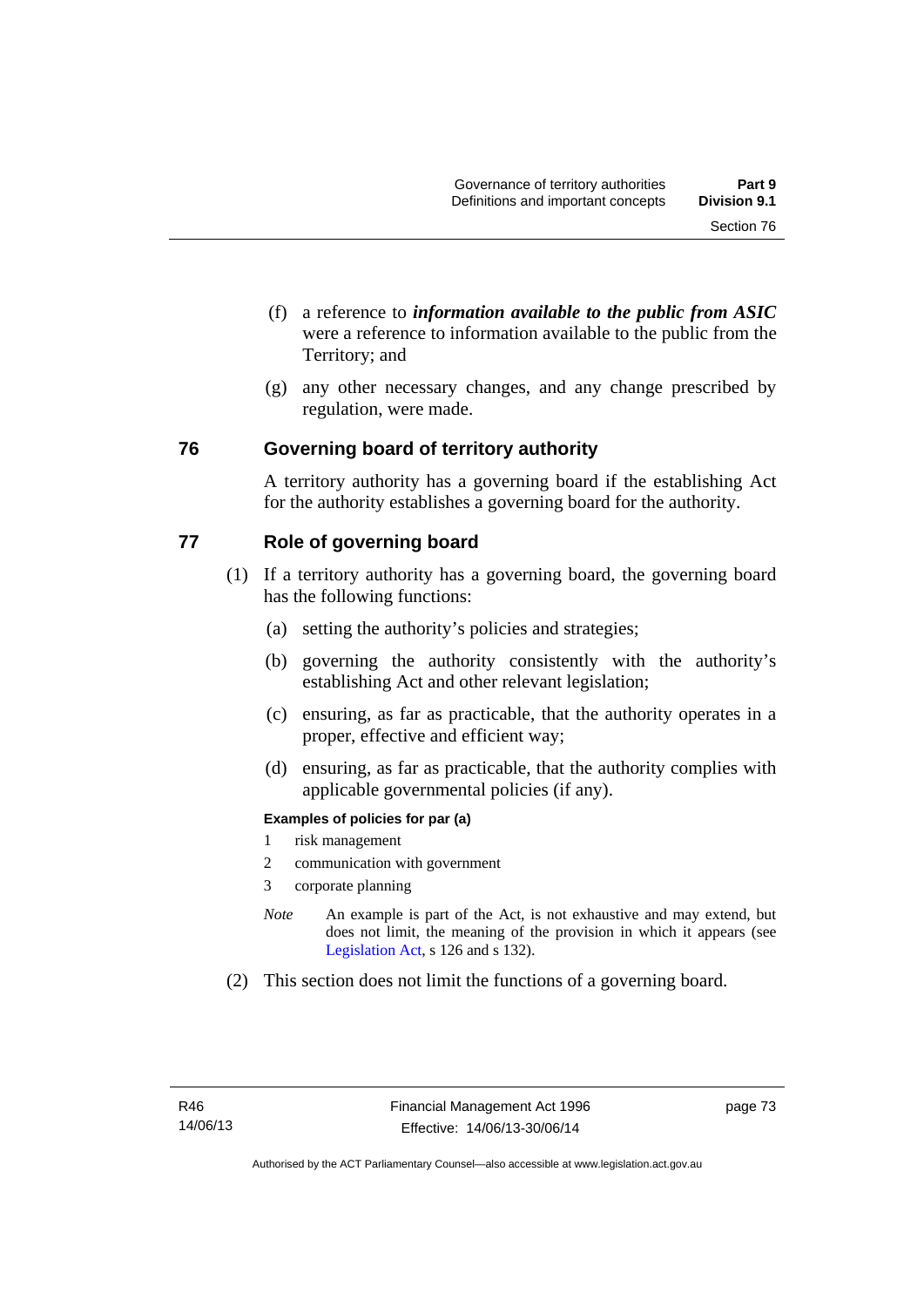# **Division 9.2 Governing board member appointments**

### **78 Appointment of governing board members generally**

- (1) This section applies to the appointment of the members of the governing board of a territory authority, other than the CEO.
- (2) The responsible Minister for the territory authority may appoint the members.
	- *Note 1* For the making of appointments (including acting appointments), see the [Legislation Act,](http://www.legislation.act.gov.au/a/2001-14) pt 19.3.
	- *Note 2* In particular, an appointment may be made by naming a person or nominating the occupant of a position (see s 207).
	- *Note 3* Certain Ministerial appointments require consultation with an Assembly committee and are disallowable (see [Legislation Act,](http://www.legislation.act.gov.au/a/2001-14) div 19.3.3).
- (3) The only criteria for deciding whether to appoint a person as a member are—
	- (a) the contribution the person can make to the goals and objectives of the governing board; and
	- (b) the criteria stated in applicable governmental policies (if any) relating to appointments.
- (4) However, the establishing Act may prescribe other criteria for deciding whether to appoint a person as a member.
- (5) Also, unless the establishing Act otherwise provides, a person must not be appointed as a member if—
	- (a) the person is a public servant; and
	- (b) if the governing board has a maximum of 6 members or less the appointment would result in more than 1 public servant being a member of the board; and

R46 14/06/13

Authorised by the ACT Parliamentary Counsel—also accessible at www.legislation.act.gov.au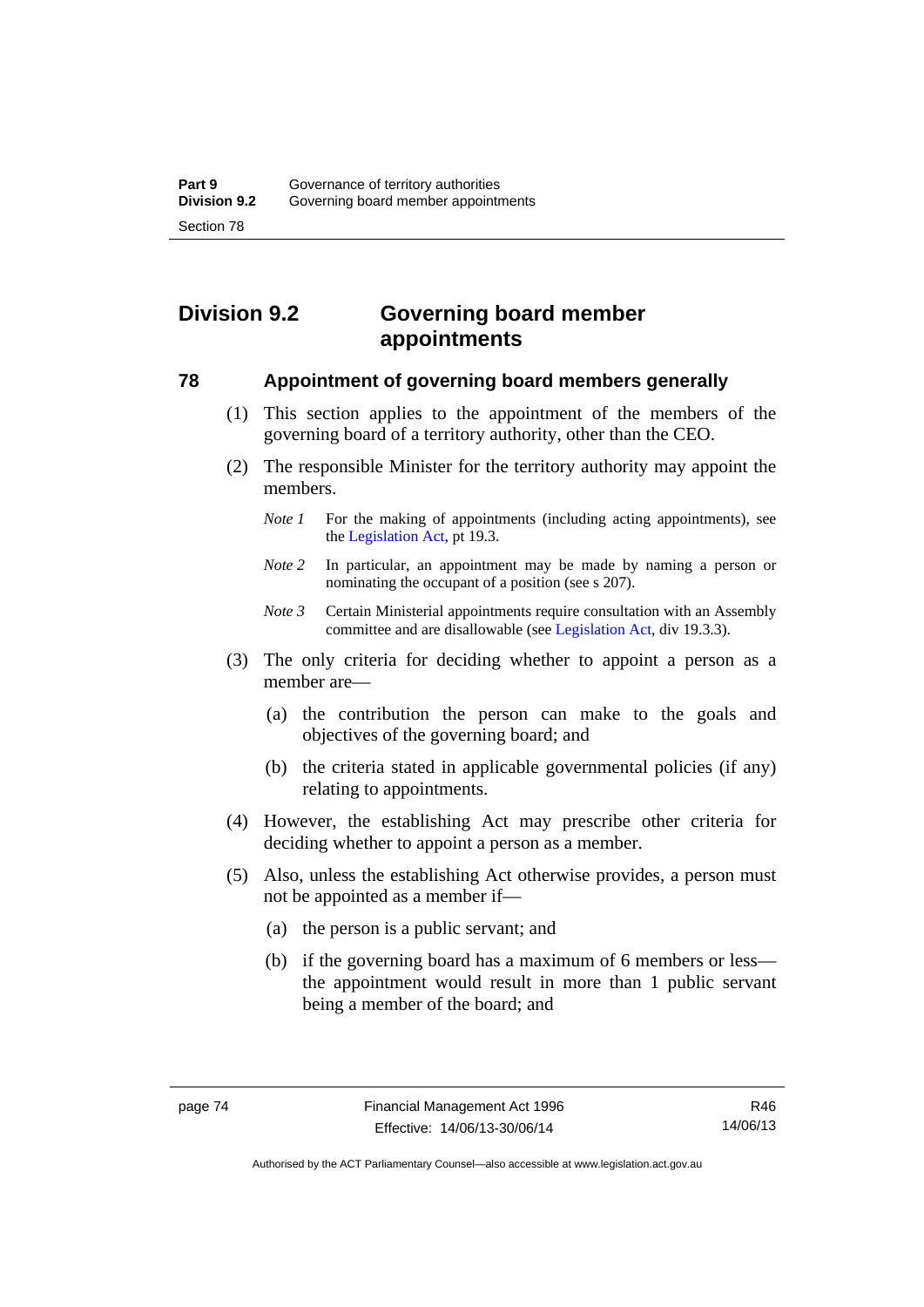- (c) if the governing board has a maximum of more than 6 members—the appointment would result in more than 2 public servants being members of the board.
- (6) Subsection (5) does not apply if—
	- (a) the Minister is satisfied that there are special circumstances justifying the appointment; and
	- (b) the Legislative Assembly approves, by resolution, the appointment.
- (7) An appointment of a member—
	- (a) must not be for longer than 3 years, unless the establishing Act allows a longer period; and
	- (b) is an appointment under the provision of the establishing Act that establishes the governing board.
- (8) The conditions of appointment of a member (other than a member required under the establishing Act to be a public servant or statutory office holder) are the conditions agreed between the Minister and the member, subject to any determination under the *[Remuneration Tribunal Act 1995](http://www.legislation.act.gov.au/a/1995-55)*.
	- *Note* The terms *public servant* and *statutory office holder* are defined in the [Legislation Act,](http://www.legislation.act.gov.au/a/2001-14) dict, pt 1.

### **79 Appointment of chair and deputy chair**

- (1) The responsible Minister for a territory authority with a governing board may appoint a chair for the board and, unless the establishing Act otherwise provides, a deputy chair for the board.
	- *Note 1* For the making of appointments (including acting appointments), see the [Legislation Act,](http://www.legislation.act.gov.au/a/2001-14) pt 19.3.
	- *Note 2* In particular, an appointment may be made by naming a person or nominating the occupant of a position (see s 207).
	- *Note 3* Certain Ministerial appointments require consultation with an Assembly committee and are disallowable (see [Legislation Act,](http://www.legislation.act.gov.au/a/2001-14) div 19.3.3).

| R46      | Financial Management Act 1996 | page 75 |
|----------|-------------------------------|---------|
| 14/06/13 | Effective: 14/06/13-30/06/14  |         |

Authorised by the ACT Parliamentary Counsel—also accessible at www.legislation.act.gov.au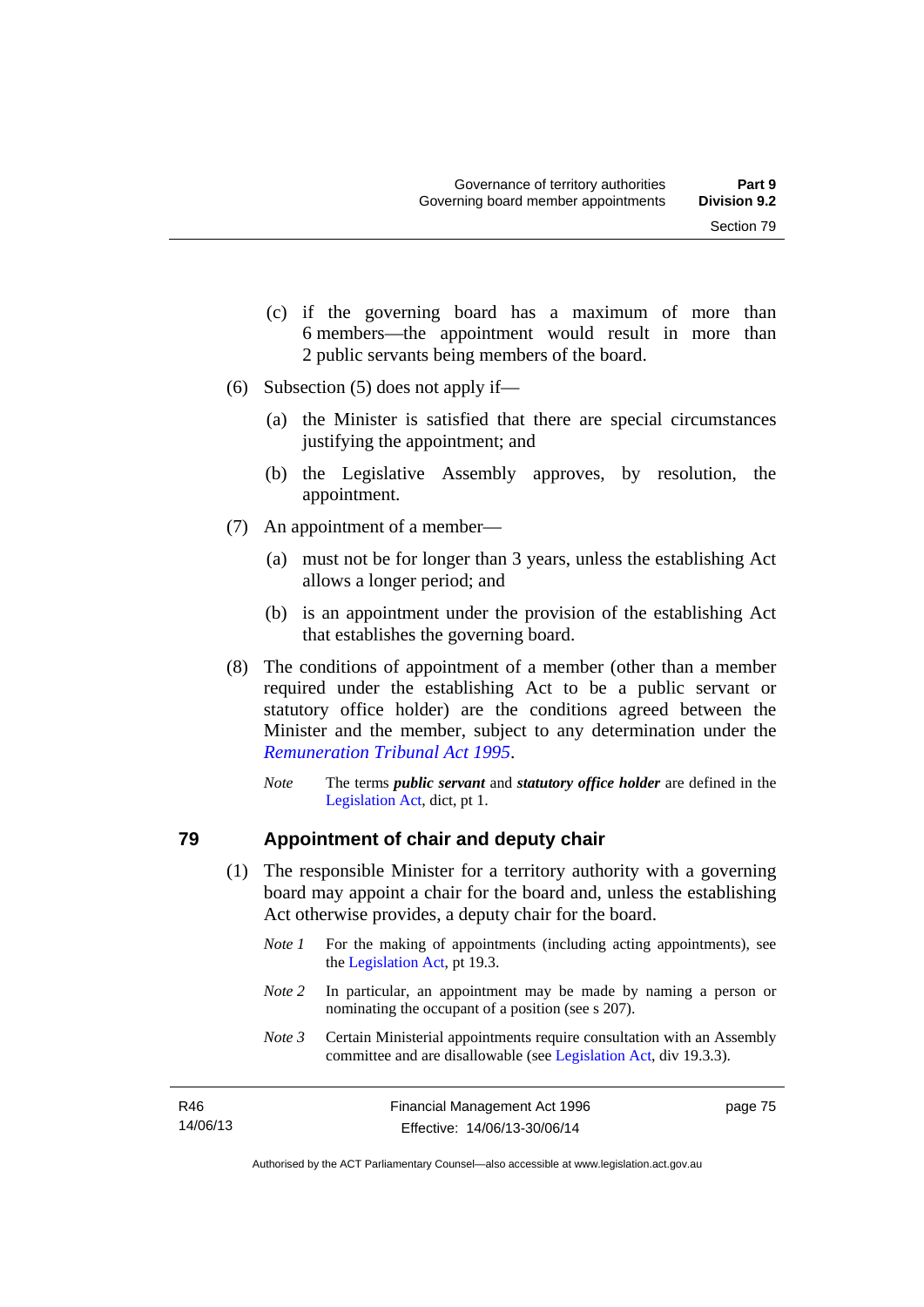- (2) However, the responsible Minister must not appoint the CEO of the territory authority as chair or deputy chair.
- (3) Also, the responsible Minister must not appoint a public servant as chair or deputy chair unless—
	- (a) there is no member of the board who—
		- (i) is not a public servant; and
		- (ii) is available to be appointed; and
	- (b) the Legislative Assembly approves, by resolution, the appointment.
- (4) The responsible Minister must try to ensure that the governing board of a territory authority always has a chair and, unless the establishing Act otherwise provides, deputy chair.

## **80 Appointment of CEO of authority with governing board**

- (1) This section applies to a territory authority with a governing board.
- (2) The governing board of the territory authority must, after consulting the responsible Minister, appoint a CEO for the authority.
	- *Note 1* For the making of appointments (including acting appointments), see the [Legislation Act,](http://www.legislation.act.gov.au/a/2001-14) pt 19.3.
	- *Note* 2 In particular, an appointment may be made by naming a person or nominating the occupant of a position (see s 207).
- (3) However, if the CEO is required under the establishing Act to be a public servant, the director-general of the administrative unit responsible for the establishing Act must, after consulting the governing board and the responsible Minister, appoint a CEO for the authority.
- (4) The CEO is a member of the governing board.

R46 14/06/13

Authorised by the ACT Parliamentary Counsel—also accessible at www.legislation.act.gov.au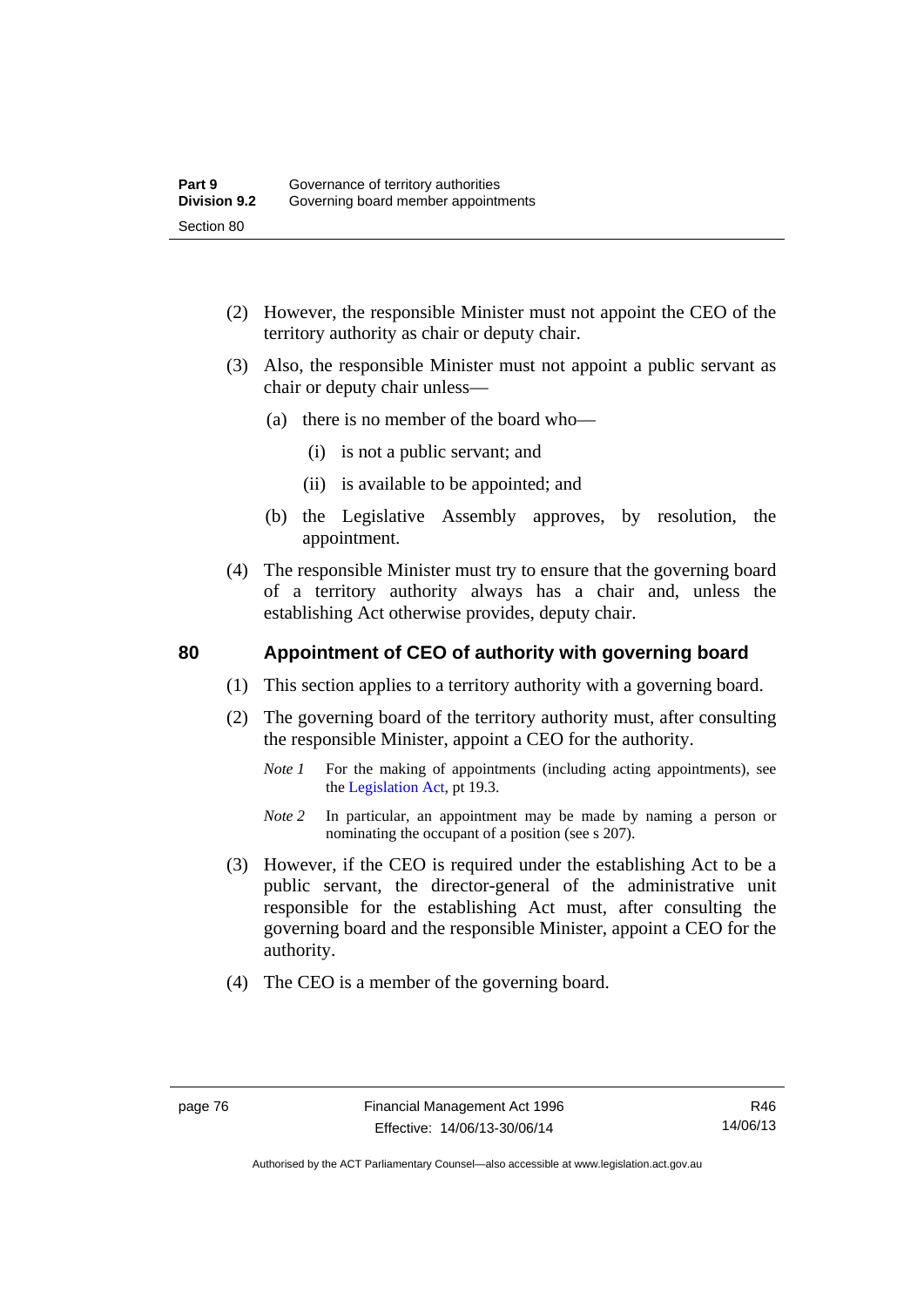- (5) However, the CEO is not a member of the governing board if it is considering or deciding—
	- (a) the appointment, or the ending of the appointment, of the CEO; or
	- (b) the CEO's conditions of appointment.
- (6) The conditions of appointment of a CEO (other than a CEO required under the establishing Act to be a public servant) are the conditions agreed between the governing board and the CEO, subject to any determination under the *[Remuneration Tribunal Act 1995](http://www.legislation.act.gov.au/a/1995-55)*.

## **81 Ending board member appointments**

- (1) This section applies to a governing board member other than the CEO.
- (2) The responsible Minister may end the member's appointment—
	- (a) if the member contravenes a territory law; or
	- (b) for misbehaviour; or
	- (c) if the member becomes bankrupt or personally insolvent; or
		- *Note Bankrupt or personally insolvent*—see the [Legislation Act,](http://www.legislation.act.gov.au/a/2001-14) dictionary, pt 1.
	- (d) if the member is convicted, or found guilty, in Australia of an offence punishable by imprisonment for at least 1 year; or
	- (e) if the member is convicted, or found guilty, outside Australia of an offence that, if it had been committed in the ACT, would be punishable by imprisonment for at least 1 year; or
	- (f) if the member exercises the member's functions other than in accordance with section 85 (Honesty, care and diligence of governing board members); or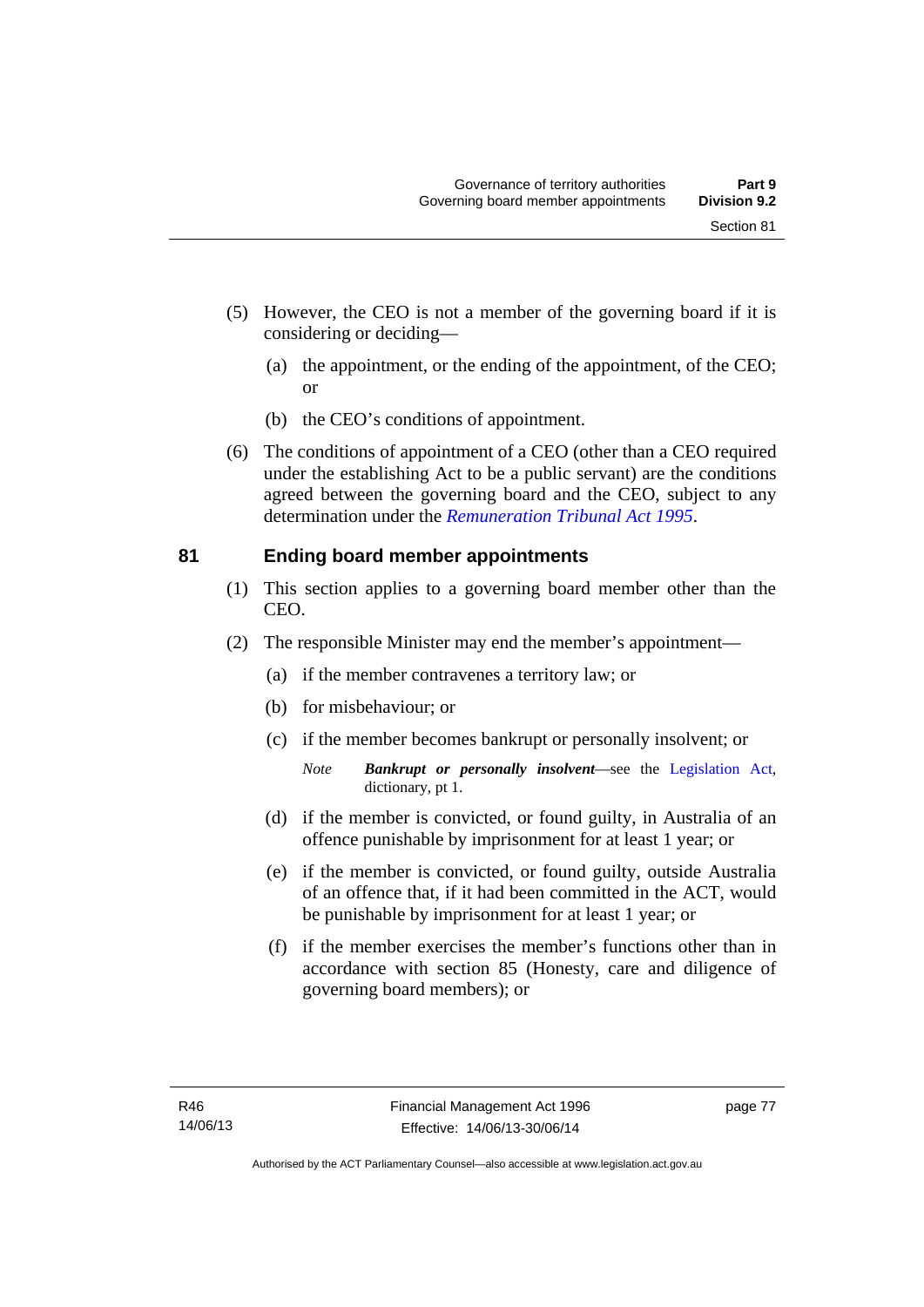- (g) if the member fails to take all reasonable steps to avoid being placed in a position where a conflict of interest arises during the exercise of the member's functions; or
- (h) if the member contravenes section 88 (Disclosure of interests by governing board members); or
- (i) if the member is absent from 3 consecutive meetings of the board, otherwise than on approved leave; or
- (j) for physical or mental incapacity, if the incapacity substantially affects the exercise of the member's functions.
- *Note* A person's appointment also ends if the person resigns (see Legislation [Act](http://www.legislation.act.gov.au/a/2001-14), s 210).
- (3) The Minister may also end the appointment of the member (the *member concerned*) if the board tells the Minister in writing that it has resolved, by a majority of at least  $\frac{2}{3}$  of the members, to recommend to the Minister that the member's appointment be ended.
- (4) The governing board may pass a resolution mentioned in subsection (3) only if—
	- (a) at least 3 weeks written notice of the intention to consider the proposed resolution has been given to the member concerned; and
	- (b) the member concerned has been given an opportunity to make submissions and present documents to a meeting of the board; and
	- (c) if the member concerned has used the opportunity mentioned in paragraph (b)—a summary of the member's submissions is recorded in the minutes of the board and a copy of any documents presented is included in the minutes.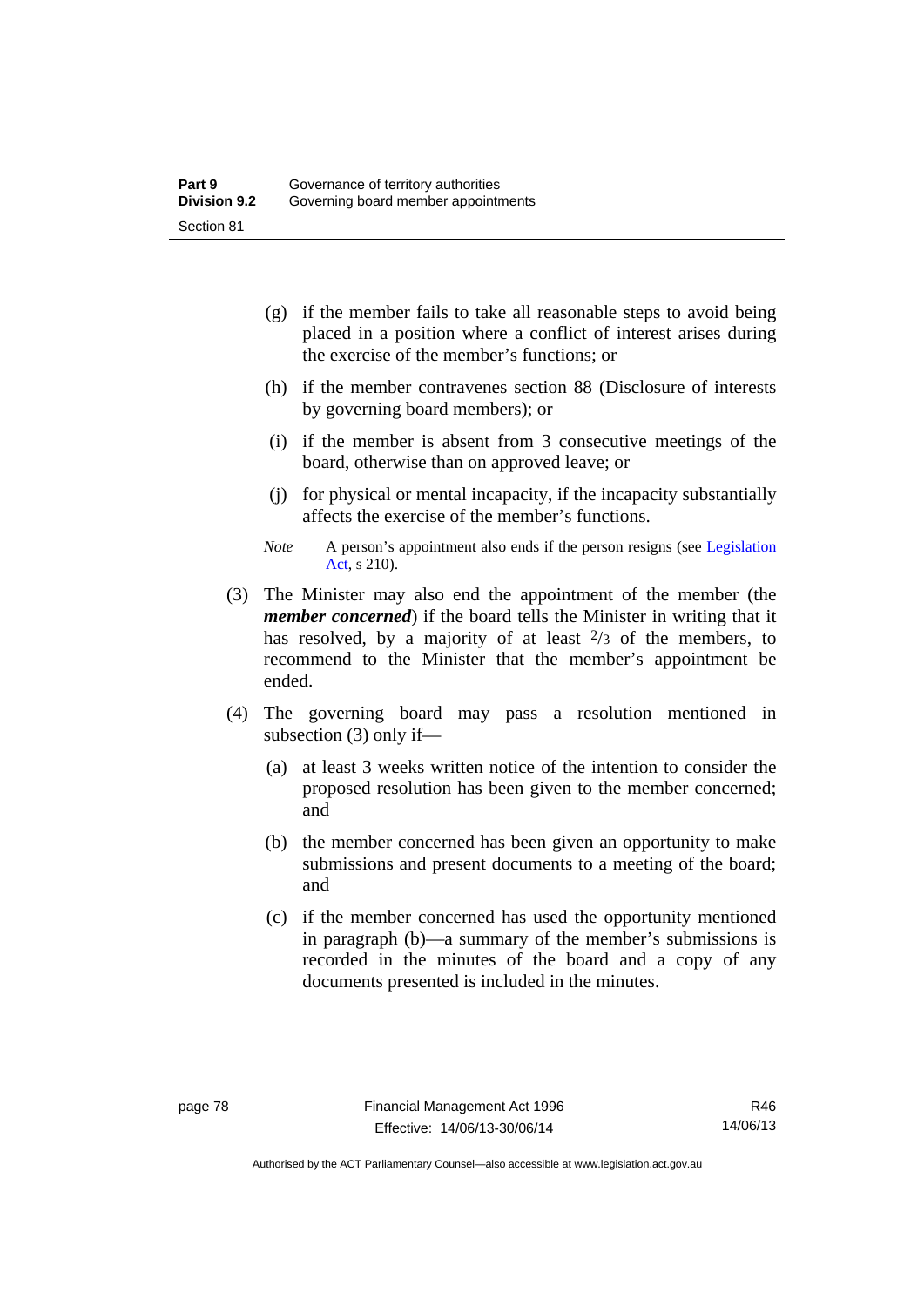# **Division 9.3 Functions of governing board members**

### **82 Chair's functions**

The chair of the governing board of a territory authority has the following functions:

- (a) managing the affairs of the governing board;
- (b) ensuring, as far as practicable, that there is a good working relationship between the governing board and management of the authority;
- (c) ensuring the responsible Minister is kept informed about the operations of the authority.

## **83 Deputy chair's functions**

- (1) If the chair of the governing board of a territory authority is absent or cannot for any reason exercise the functions of the chair, the deputy chair of the governing board must exercise the functions of the chair.
- (2) However, this section does not apply to a territory authority if the establishing Act for the authority provides that it need not have a deputy chair.

*Note* The [Legislation Act,](http://www.legislation.act.gov.au/a/2001-14) s 209 deals with acting appointments.

### **84 CEO's functions**

- (1) The CEO of a territory authority with a governing board has the following functions:
	- (a) ensuring, as far as practicable, that the authority's statement of intent is implemented effectively and efficiently;

### **Example of implementation of statement of intent**

achieving objectives in statement of intent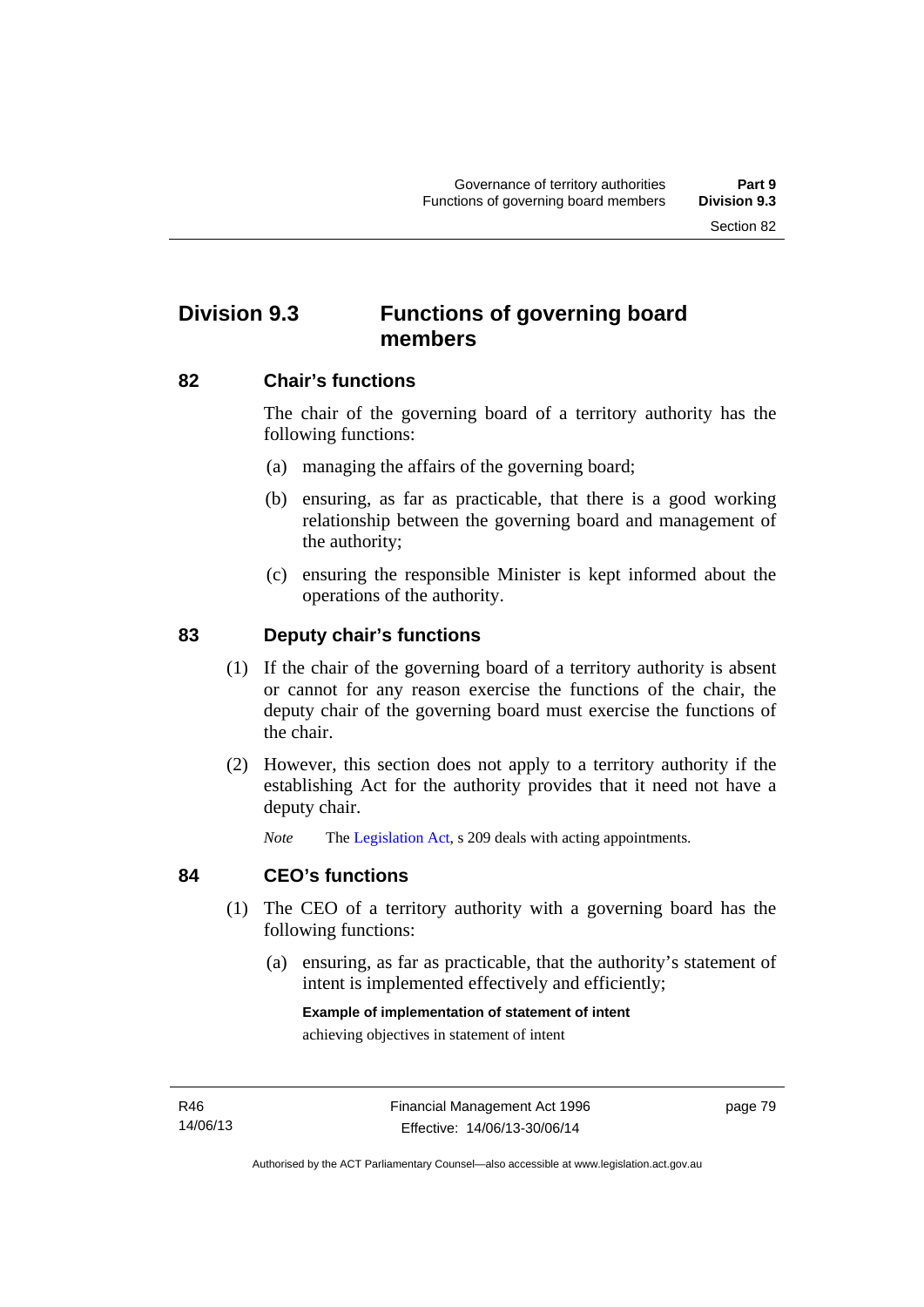- (b) managing the day-to-day operations of the authority in accordance with—
	- (i) applicable governmental policies (if any); and
	- (ii) the policies of the authority set by the board; and
	- (iii) each legal requirement that applies to the authority;

### **Example for par (iii)**

a direction by the independent competition and regulatory commission that relates to the authority

- (c) regularly advising the board about the operation and financial performance of the authority;
- (d) immediately advising the board about significant events.

(2) In this section:

*significant event*, for a territory authority, means an event that the authority is required to tell the responsible Minister about under section 101

### **85 Honesty, care and diligence of governing board members**

In exercising the functions of a governing board member, a member must exercise the degree of honesty, care and diligence required to be exercised by a director of a corporation in relation to the affairs of the corporation.

### **86 Conflicts of interest by governing board members**

A governing board member must take all reasonable steps to avoid being placed in a position where a conflict of interest arises during the exercise of the member's functions.

*Note* An example is part of the Act, is not exhaustive and may extend, but does not limit, the meaning of the provision in which it appears (see [Legislation Act,](http://www.legislation.act.gov.au/a/2001-14) s 126 and s 132).

R46 14/06/13

Authorised by the ACT Parliamentary Counsel—also accessible at www.legislation.act.gov.au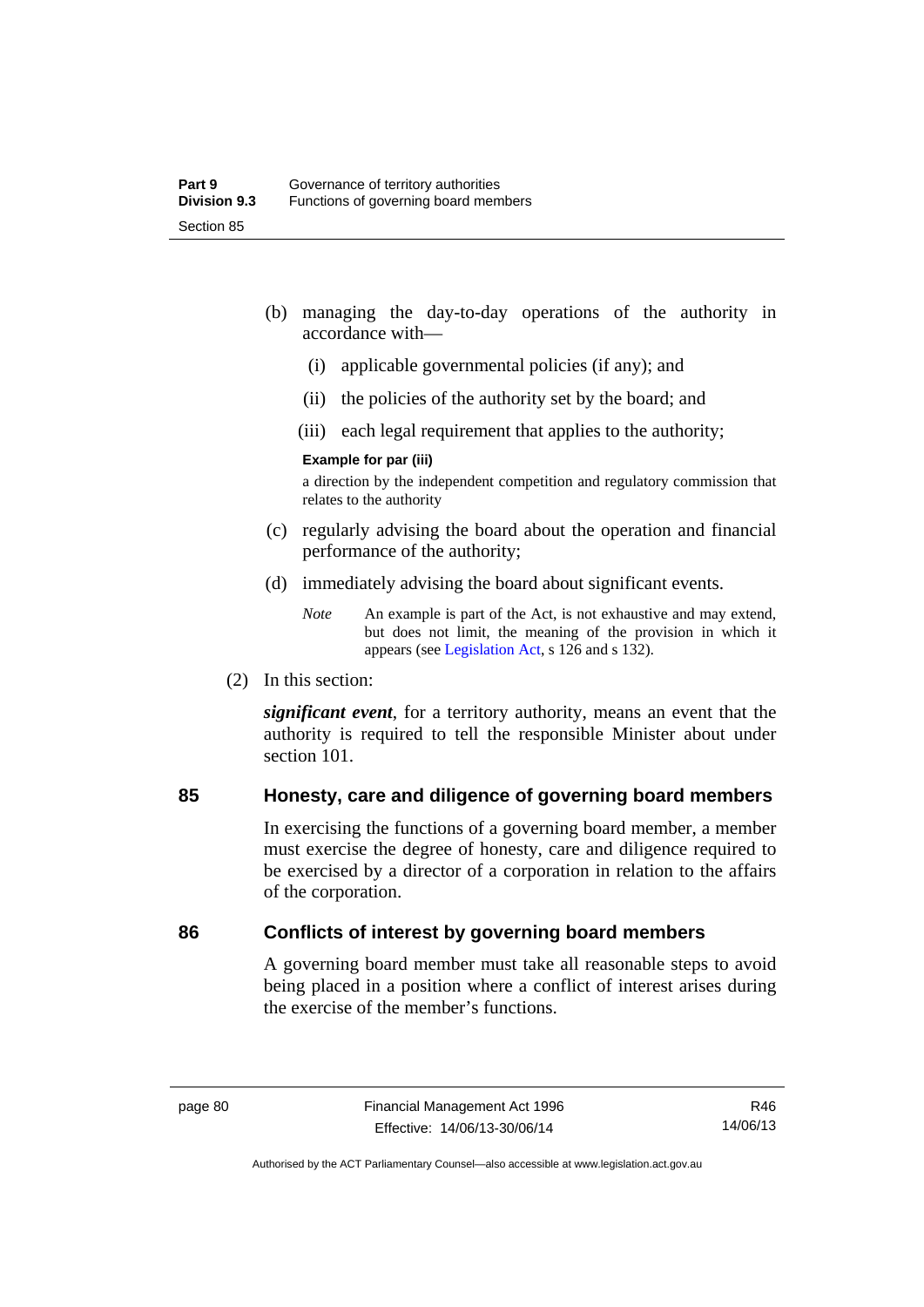### **87 Agenda to require disclosure of interest item**

The agenda for each meeting of a territory authority governing board must include an item requiring any material interest in an issue to be considered at the meeting to be disclosed to the meeting.

### **88 Disclosure of interests by governing board members**

(1) If a governing board member has a material interest in an issue being considered, or about to be considered, by the governing board, the member must disclose the nature of the interest at a board meeting as soon as practicable after the relevant facts come to the member's knowledge.

- (2) The disclosure must be recorded in the governing board's minutes and, unless the board otherwise decides, the member must not—
	- (a) be present when the board considers the issue; or
	- (b) take part in a decision of the board on the issue.

### **Example**

Albert, Boris and Chloe are members of a governing board. They have an interest in an issue being considered at a governing board meeting and they disclose the interest as soon as they become aware of it. Albert's and Boris's interests are minor but Chloe has a direct financial interest in the issue.

The governing board considers the disclosures and decides that because of the nature of the interests:

- Albert may be present when the board considers the issue but not take part in the decision
- Boris may be present for the consideration and take part in the decision.

The board does not make a decision allowing Chloe to be present or take part in the board's decision. Accordingly, since Chloe has a material interest she cannot be present for the consideration of the issue or take part in the decision.

*Note* An example is part of the Act, is not exhaustive and may extend, but does not limit, the meaning of the provision in which it appears (see [Legislation Act,](http://www.legislation.act.gov.au/a/2001-14) s 126 and s 132).

*Note Material interest* is defined in s (4). The definition of *indirect interest* in s (4) applies to the definition of *material interest*.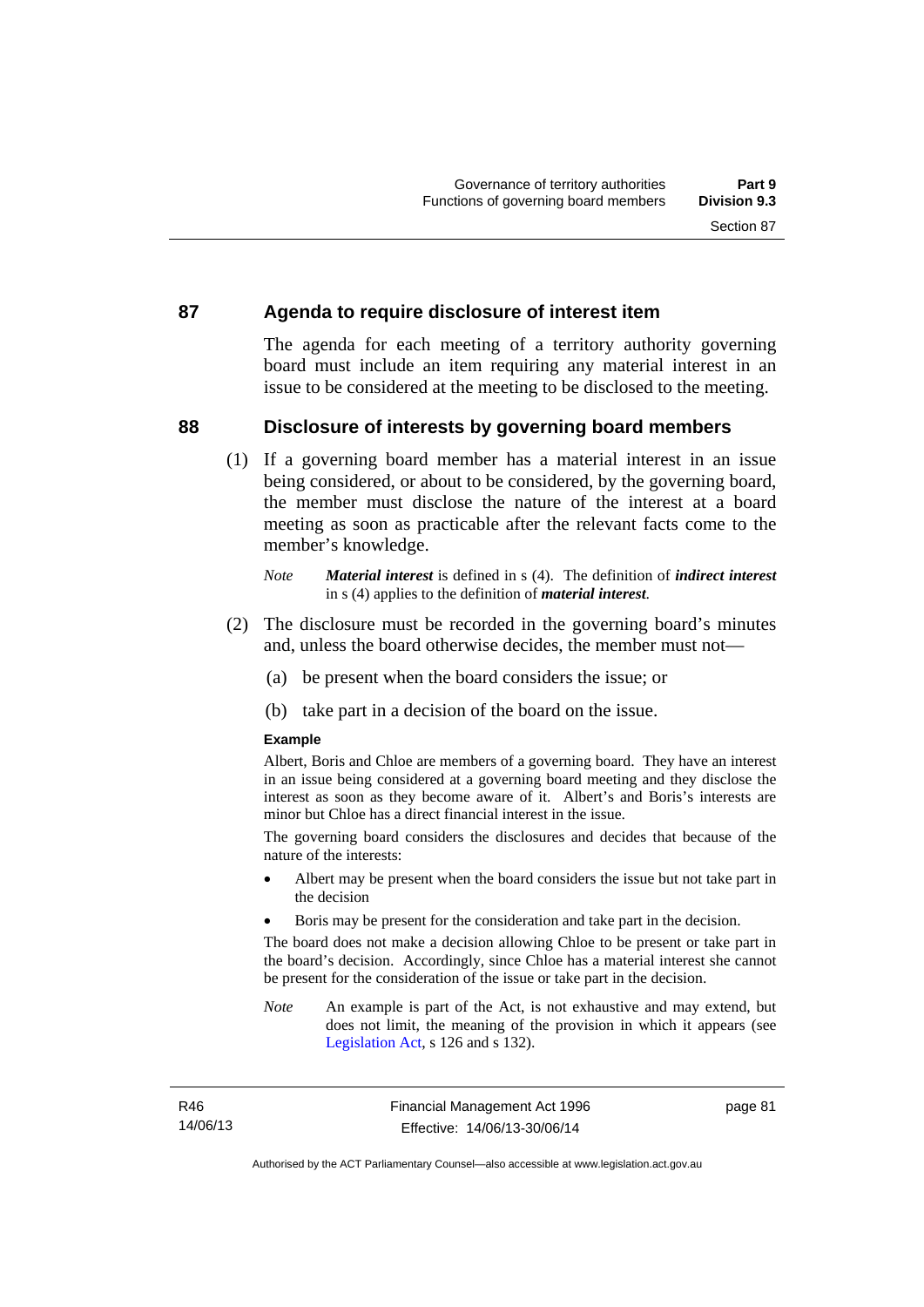- (3) Any other governing board member who also has a material interest in the issue must not be present when the board is considering its decision under subsection (2).
- (4) In this section:

*associate*, of a person, means—

- (a) the person's business partner; or
- (b) a close friend of the person; or
- (c) a family member of the person.

*executive officer*, of a corporation, means a person (however described) who is concerned with, or takes part in, the corporation's management, whether or not the person is a director of the corporation.

*indirect interest*—without limiting the kinds of indirect interests a person may have, a person has an *indirect interest* in an issue if any of the following has an interest in the issue:

- (a) an associate of the person;
- (b) a corporation if the corporation has not more than 100 members and the person, or an associate of the person, is a member of the corporation;
- (c) a subsidiary of a corporation mentioned in paragraph (b);
- (d) a corporation if the person, or an associate of the person, is an executive officer of the corporation;
- (e) the trustee of a trust if the person, or an associate of the person, is a beneficiary of the trust;
- (f) a member of a firm or partnership if the person, or an associate of the person, is a member of the firm or partnership;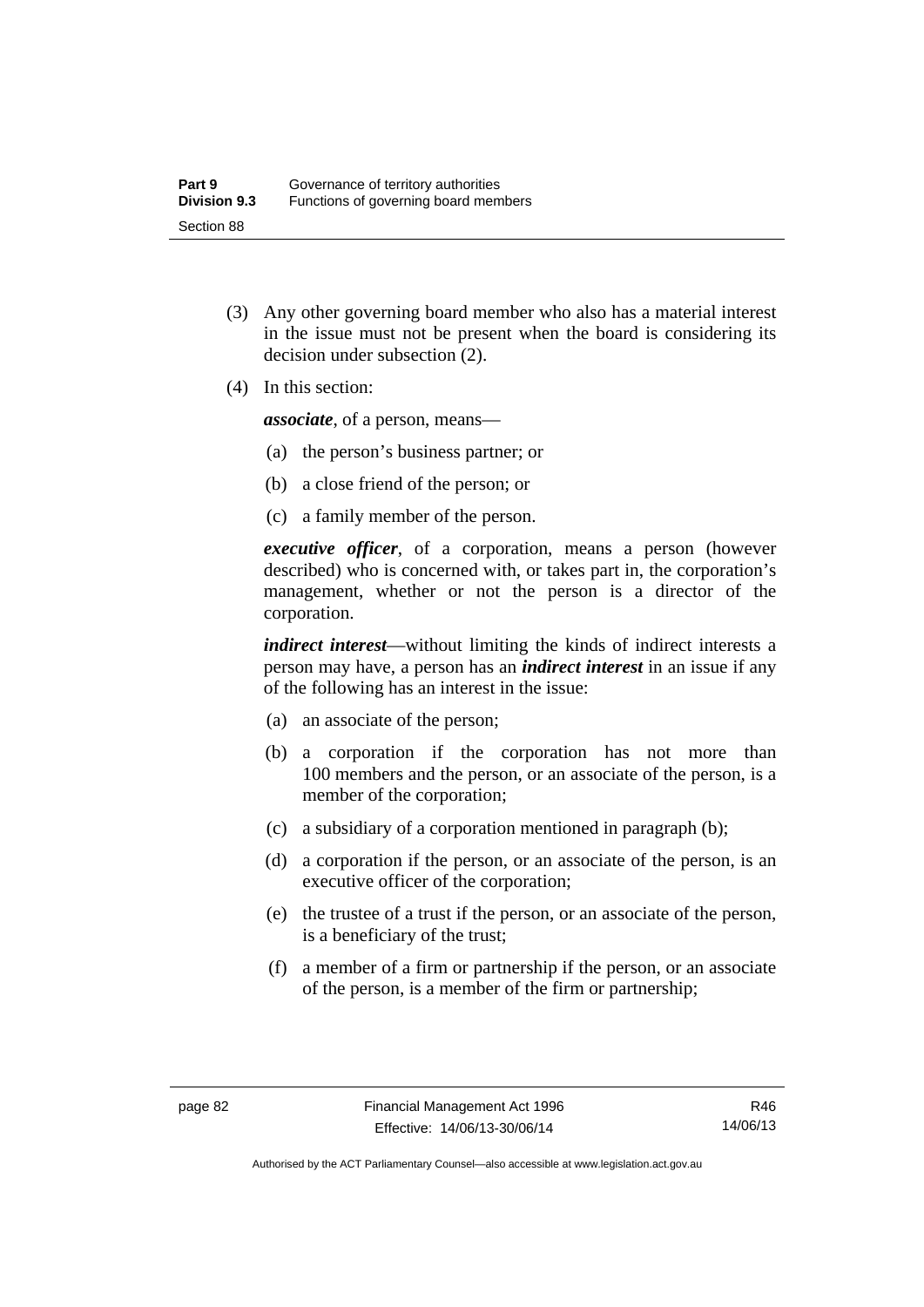(g) someone else carrying on a business if the person, or an associate of the person, has a direct or indirect right to participate in the profits of the business.

*material interest*—a governing board member has a *material interest* in an issue if the member has—

- (a) a direct or indirect financial interest in the issue; or
- (b) a direct or indirect interest of any other kind if the interest could conflict with the proper exercise of the member's functions in relation to the board's consideration of the issue.

## **89 Reporting of disclosed governing board interests to Minister**

- (1) Within 3 months after the day a material interest is disclosed under section 88 (1), the chair of the governing board must report to the responsible Minister in writing about—
	- (a) the disclosure; and
	- (b) the nature of the interest disclosed; and
	- (c) any decision by the board under section 88 (2).
- (2) The chair must also give the responsible Minister, not later than 31 days after the end of each financial year, a statement that sets out the information given to the Minister in reports under subsection (1) that relate to disclosures made during the previous financial year.
- (3) The responsible Minister must give a copy of the statement to the relevant committee of the Legislative Assembly within 31 days after the day the Minister receives the statement.
- (4) In this section:

### *relevant committee* means—

 (a) a standing committee of the Legislative Assembly nominated by the Speaker for subsection (3); or

page 83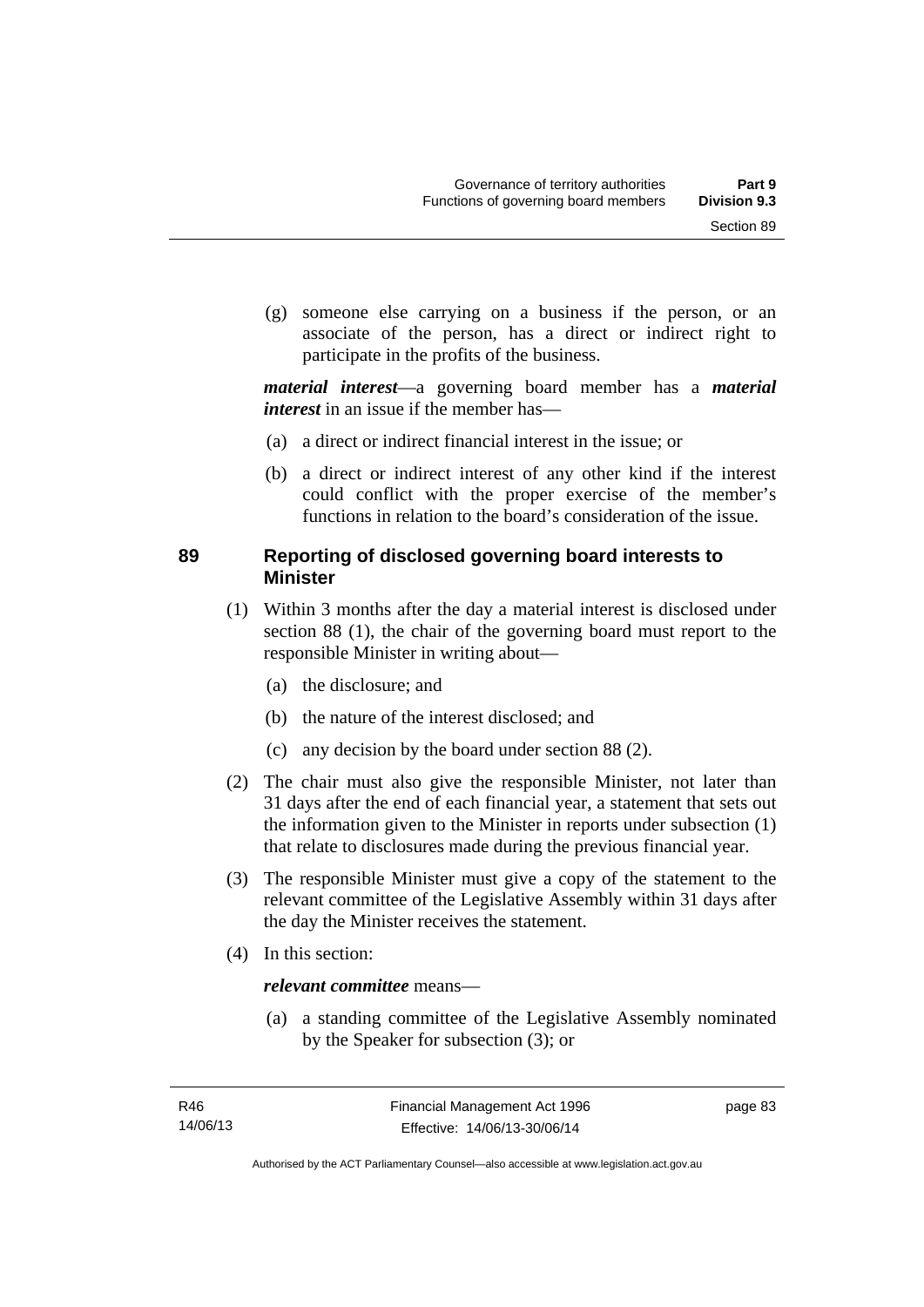(b) if no nomination under paragraph (a) is in effect—the standing committee of the Legislative Assembly responsible for public accounts.

# **90 Protection of governing board members from liability**

- (1) A governing board member is not civilly liable for anything done or omitted to be done honestly and without recklessness—
	- (a) in the exercise of a function under a territory law; or
	- (b) in the reasonable belief that the act or omission was in the exercise of a function under a territory law.
- (2) Any liability that would, apart from this section, attach to a governing board member of a territory authority attaches instead to the authority.

### **91 Indemnification and exemption of governing board members**

- (1) A territory authority must not exempt a governing board member (whether directly or through another entity) from liability to the authority.
- (2) A territory authority must not indemnify a governing board member (whether directly or through another entity and whether by agreement or by making a payment) against any of the following liabilities incurred as a board member:
	- (a) a liability owed to the authority;
	- (b) a liability owed to someone other than the authority that did not arise from honest conduct.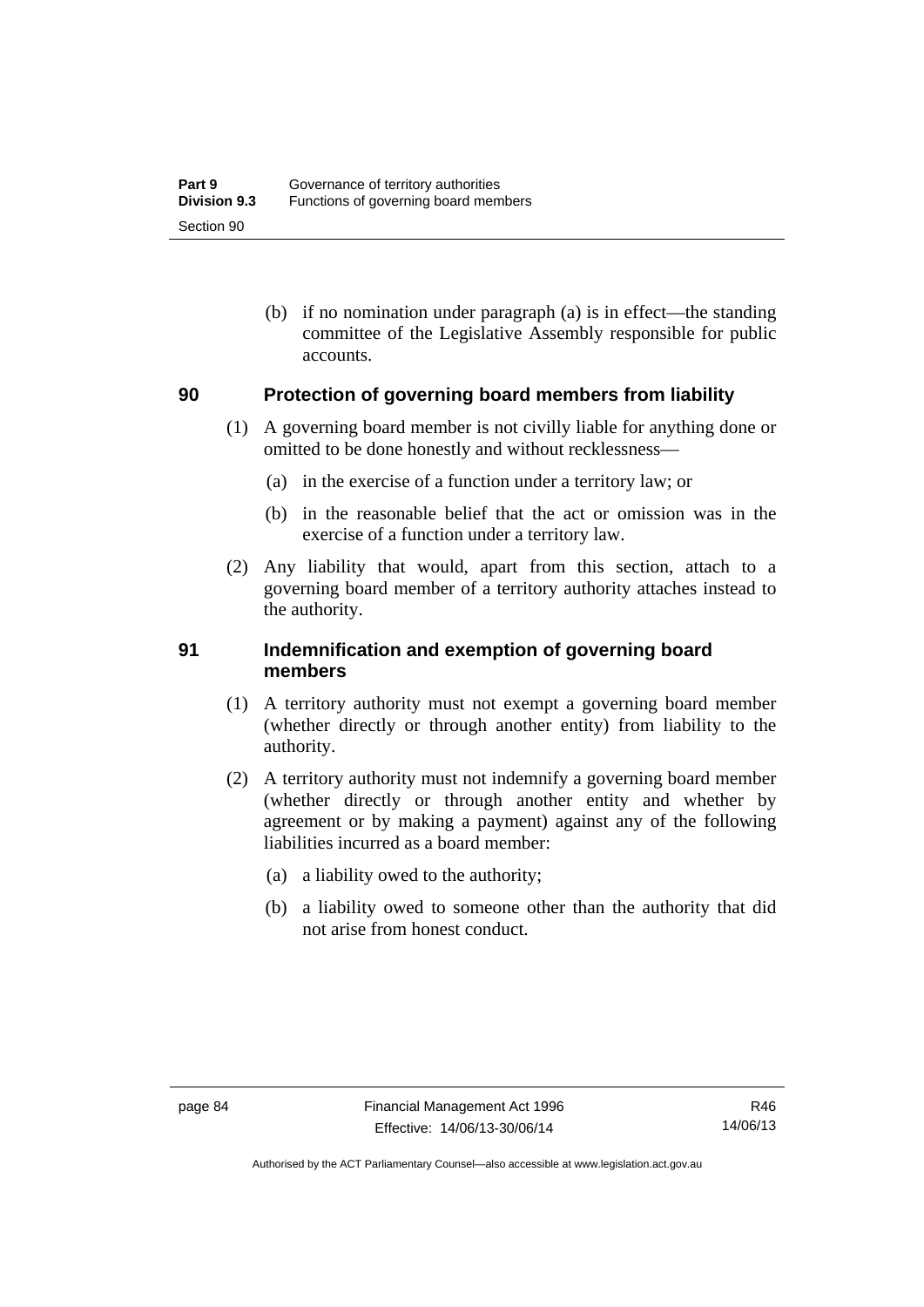- (3) A territory authority must not indemnify a governing board member (whether directly or through another entity and whether by agreement or by making a payment) against legal costs incurred as a member if the costs are incurred—
	- (a) in defending or resisting a proceeding if the person is found to have a liability for which the person could not be indemnified under subsection (2); or
		- *Note* A governing board member is not personally liable for certain acts done or omissions made honestly and without recklessness (see s 90).
	- (b) in defending or resisting a criminal proceeding in which the person is found guilty.
- (4) In this section:

*authority* includes a subsidiary (if any) of the authority.

## **92 Compensation for exercise of functions etc**

- (1) A person may claim compensation from the Territory if the person suffers loss because of the exercise, or purported exercise, of a function under this part or the establishing Act.
- (2) Compensation may be claimed and ordered in a proceeding for compensation brought in a court of competent jurisdiction.
- (3) A court may order the payment of reasonable compensation for the loss or expense only if it is satisfied it is just to make the order in the circumstances of the particular case.
- (4) A regulation may prescribe matters that may, must or must not be taken into account by the court in considering whether it is just to make the order.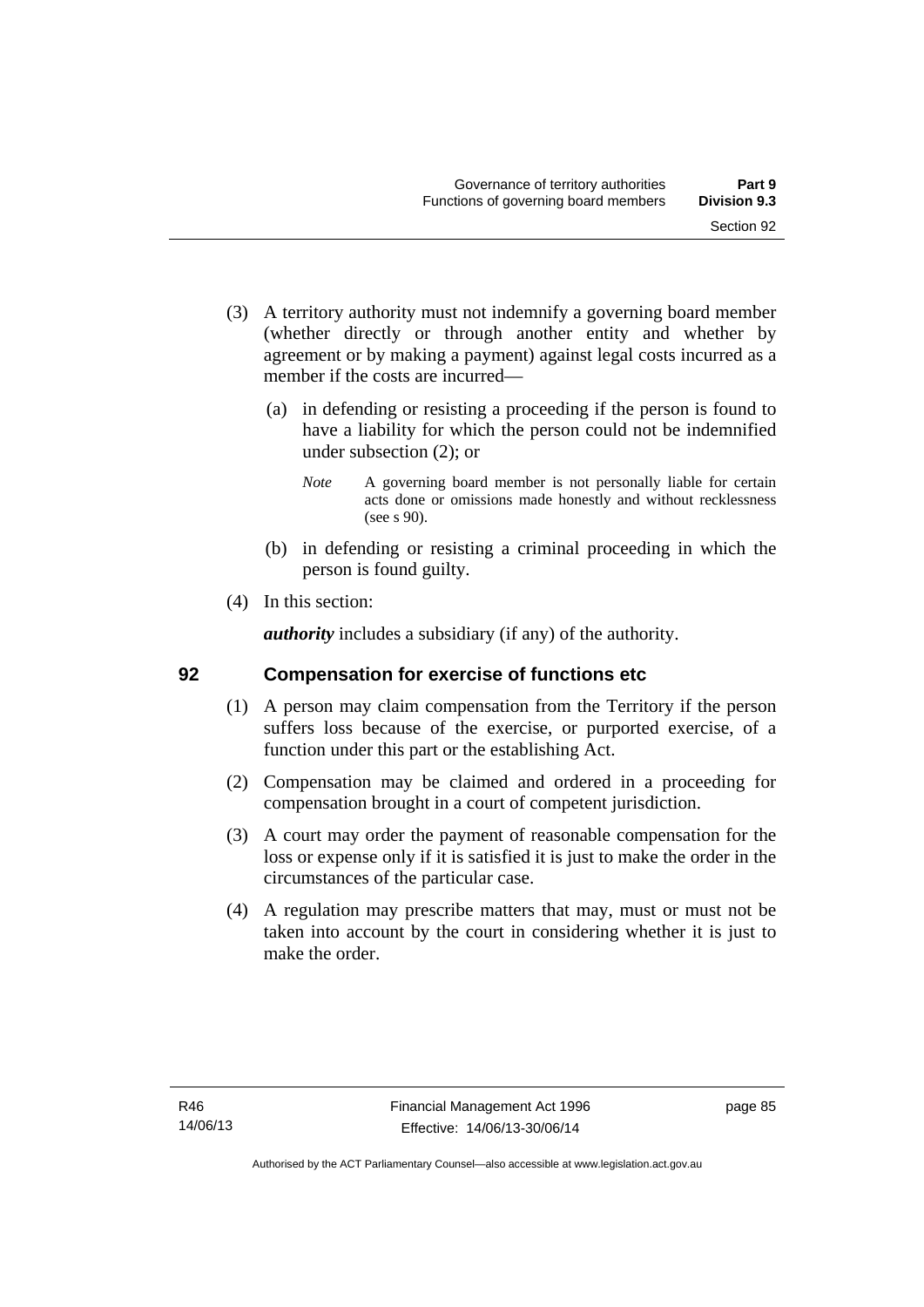# **Division 9.4 Governing board meetings**

### **93 Time and place of governing board meetings**

- (1) Meetings of the governing board of a territory authority are to be held when and where it decides.
- (2) However, the governing board must meet—
	- (a) at least once every 3 months; or
	- (b) if the establishing Act requires the governing board to meet more frequently—at the times required under the establishing Act.
- (3) The chair—
	- (a) may at any time call a meeting of the governing board; and
	- (b) must call a meeting if asked by the Minister or at least 2 members.
- (4) The chair must give the other members reasonable notice of the time and place of a meeting called by the chair.

## **94 Presiding member at governing board meetings**

- (1) The chair presides at all meetings at which the chair is present.
- (2) If the chair is absent and the governing board has a deputy chair, the deputy chair presides.
- (3) If the chair and the deputy chair are absent or the chair is absent and there is no deputy chair, the member chosen by the members present presides.
- (4) However, the members must not choose the CEO to preside.

### **95 Quorum at governing board meetings**

(1) Business may be carried on at a meeting of the governing board only if at least 1/2 the number of members appointed are present.

R46 14/06/13

Authorised by the ACT Parliamentary Counsel—also accessible at www.legislation.act.gov.au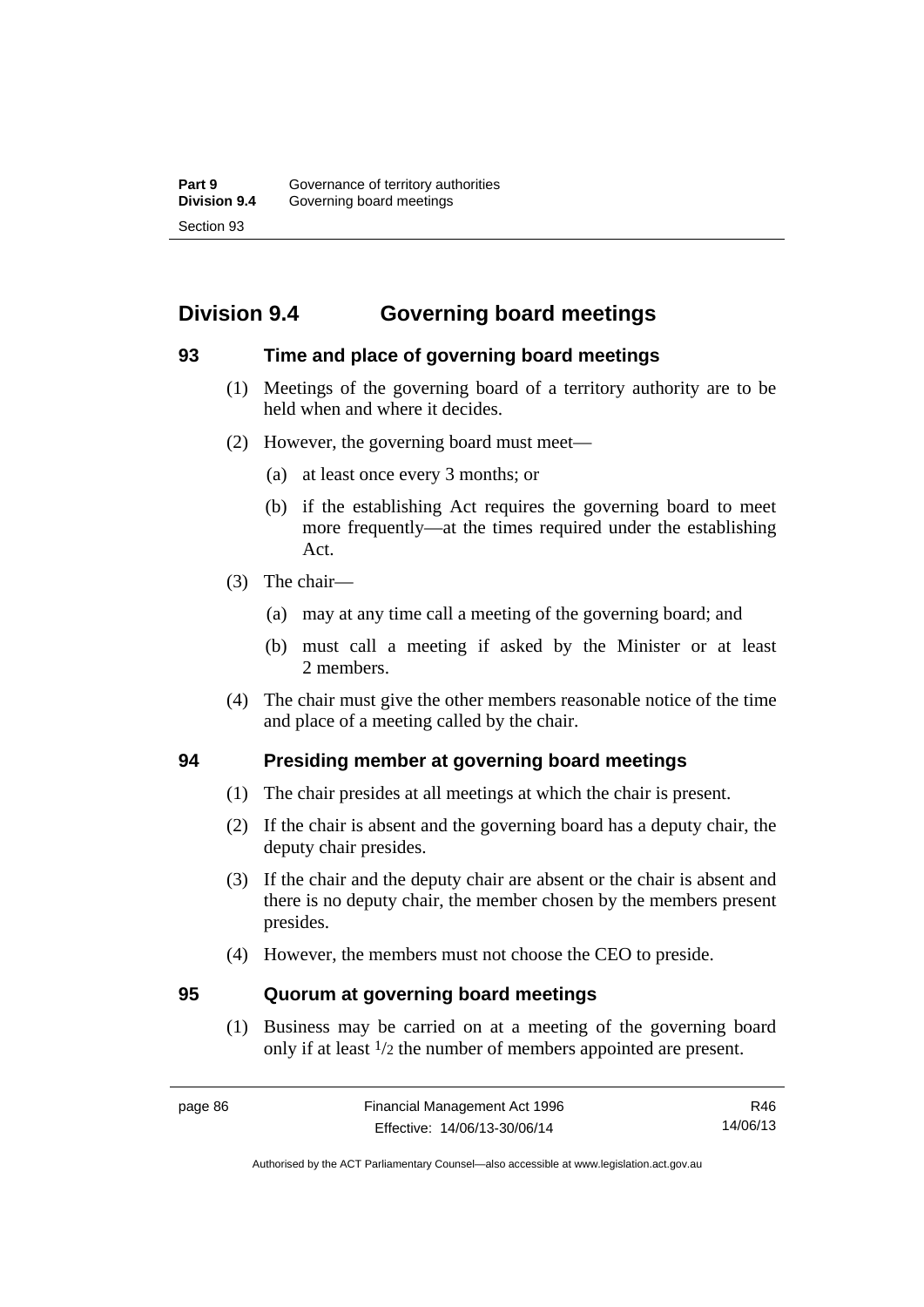(2) However, if the establishing Act for the governing board provides that a board member is a non-voting member, that board member is not counted as a member appointed or present for subsection (1).

### **96 Voting at governing board meetings**

- (1) At a meeting of the governing board each member has a vote on each question to be decided, unless the establishing Act for the board otherwise provides.
- (2) A question is decided by a majority of the votes of the members present and voting but, if the votes are equal, the member presiding has a deciding vote.

### **97 Conduct of governing board meetings etc**

- (1) The governing board may conduct its proceedings (including its meetings) as it considers appropriate.
- (2) A meeting may be held using a method of communication, or a combination of methods of communication, that allows a board member taking part to hear what each other member taking part says without the members being in each other's presence.

### **Examples**

a phone link, a satellite link, an internet or intranet link

- *Note* An example is part of the Act, is not exhaustive and may extend, but does not limit, the meaning of the provision in which it appears (see [Legislation Act,](http://www.legislation.act.gov.au/a/2001-14) s 126 and s 132).
- (3) A governing board member who takes part in a meeting conducted under subsection (2) is taken, for all purposes, to be present at the meeting.
- (4) A resolution is a valid resolution of the governing board, even if it is not passed at a meeting of the board, if all members agree to the proposed resolution in writing or by electronic communication.

# **Example of electronic communication**

email

page 87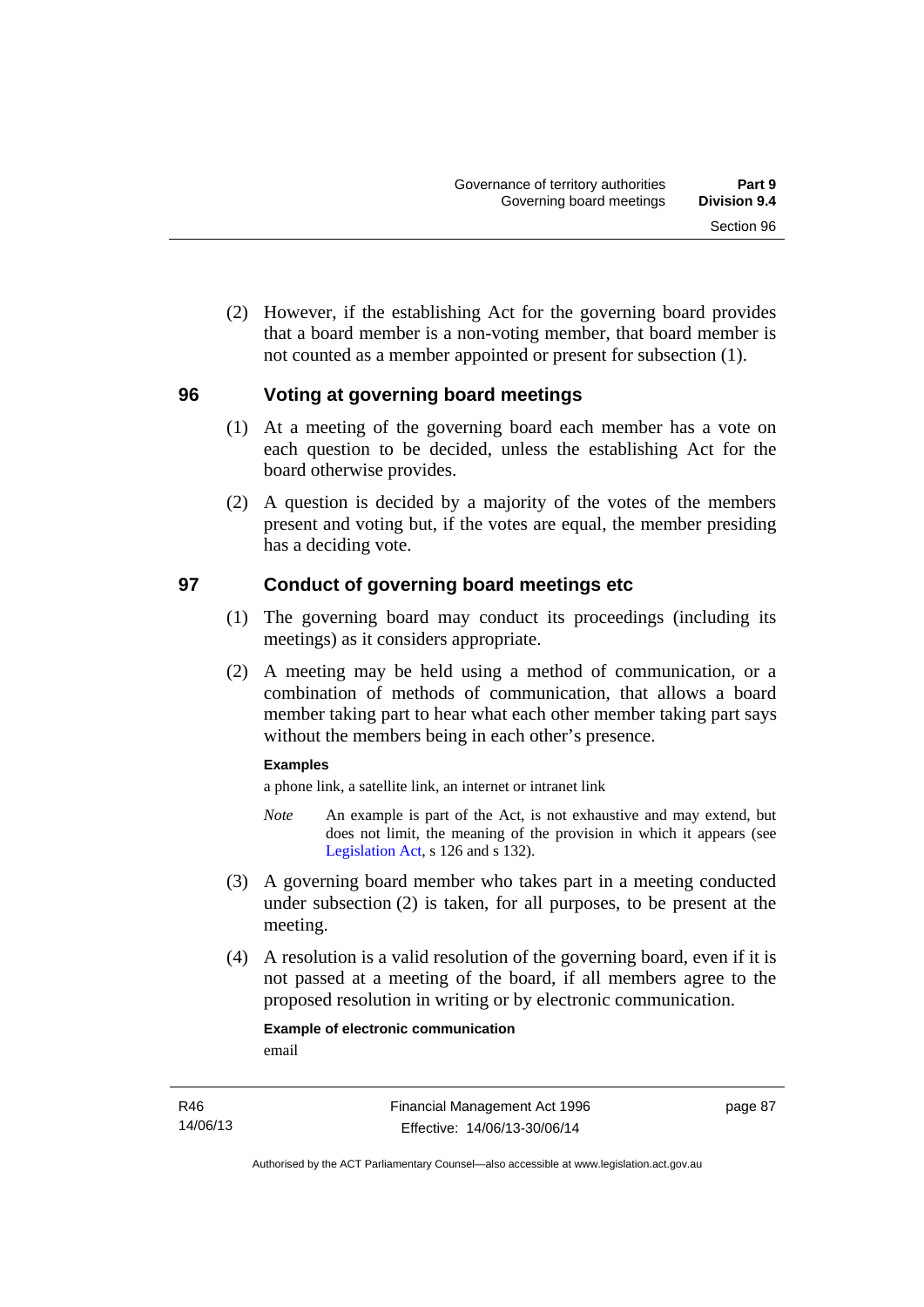(5) The board must keep minutes of its meetings.

# **Division 9.5 Requirements and obligations for territory authorities**

### **98 Limitations on authorities forming corporations etc**

- (1) A relevant territory authority must not do any of the following without the Treasurer's prior written approval:
	- (a) subscribe for, or purchase, shares in or debentures or other securities of, a corporation;
	- (b) form, or take part in the formation of, a corporation.
- (2) An approval under subsection (1)—
	- (a) must relate only to a particular corporation or proposed corporation; and
	- (b) may be given subject to the conditions or restrictions stated in the approval.
- (3) If a relevant territory authority does something mentioned in subsection (1), the authority must tell the responsible Minister within 2 weeks after the day the authority does the thing.
- (4) The responsible Minister must—
	- (a) prepare a written statement setting out details of, and reasons for, the relevant territory authority's action; and
	- (b) present the statement to the Legislative Assembly within 6 sitting days after the day the Minister is told about the action.
- (5) A statement need not include any material that is commercially sensitive.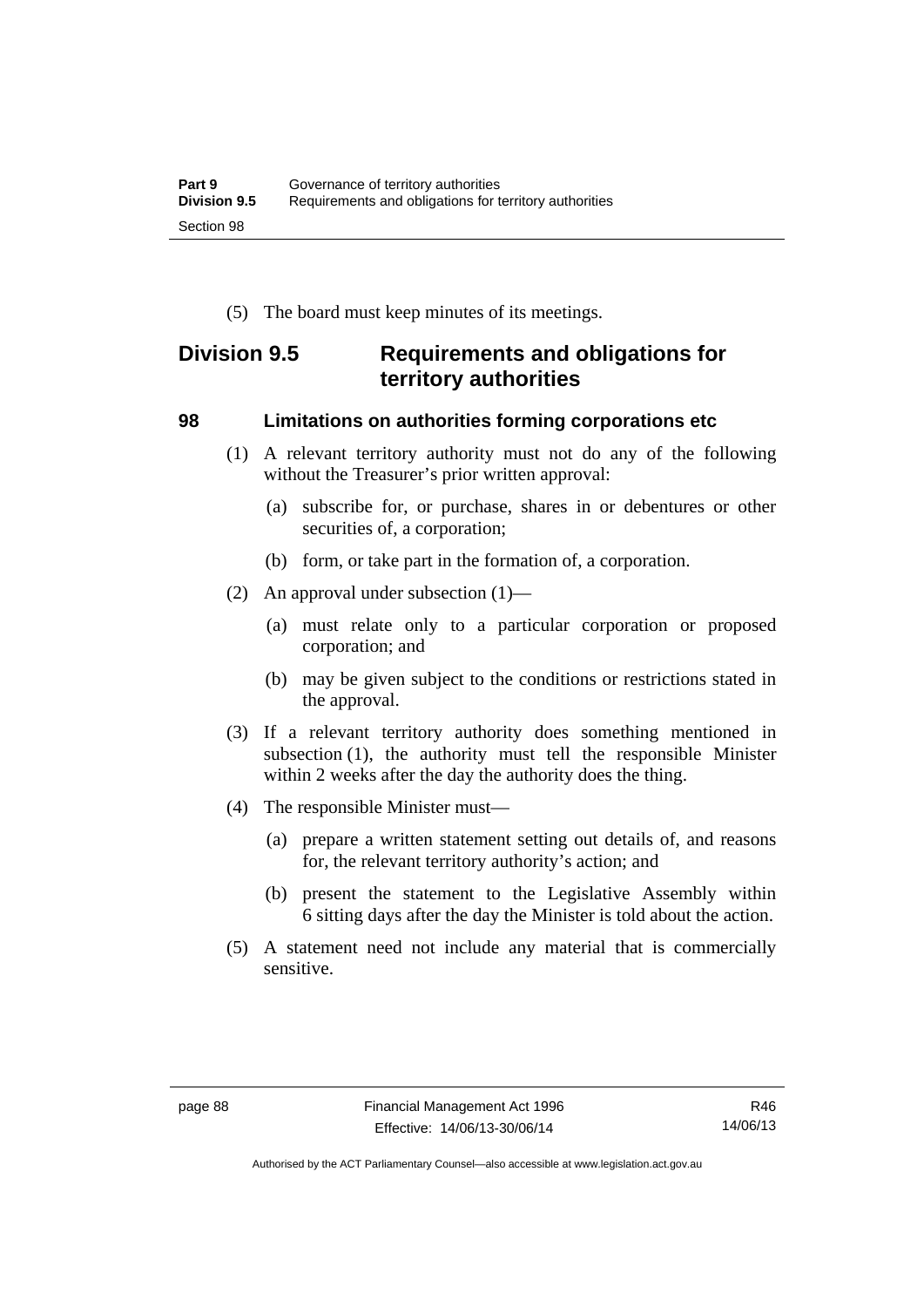(6) However, if commercially sensitive information is not included in the statement, the responsible Minister must, when presenting the statement to the Legislative Assembly, also present a further statement setting out the general nature of the information and the reason for its non-inclusion in the statement.

### **99 Limitations on authorities taking part in joint ventures and trusts**

- (1) A relevant territory authority must not take part in a joint venture or trust without the Treasurer's prior written approval.
- (2) An approval under subsection (1)—
	- (a) may apply generally or may relate to a particular proposed joint venture or trust; and
	- (b) may be given subject to the conditions or restrictions stated in the approval.
- (3) If a relevant territory authority enters into an agreement for a joint venture or trust, the authority must tell the responsible Minister within 2 weeks after the day the authority enters into the agreement.
- (4) The responsible Minister must—
	- (a) prepare a written statement setting out details of, and reasons for, the agreement; and
	- (b) present the statement to the Legislative Assembly within 6 sitting days after the day the Minister is told about the agreement.
- (5) A statement need not include any material that is commercially sensitive.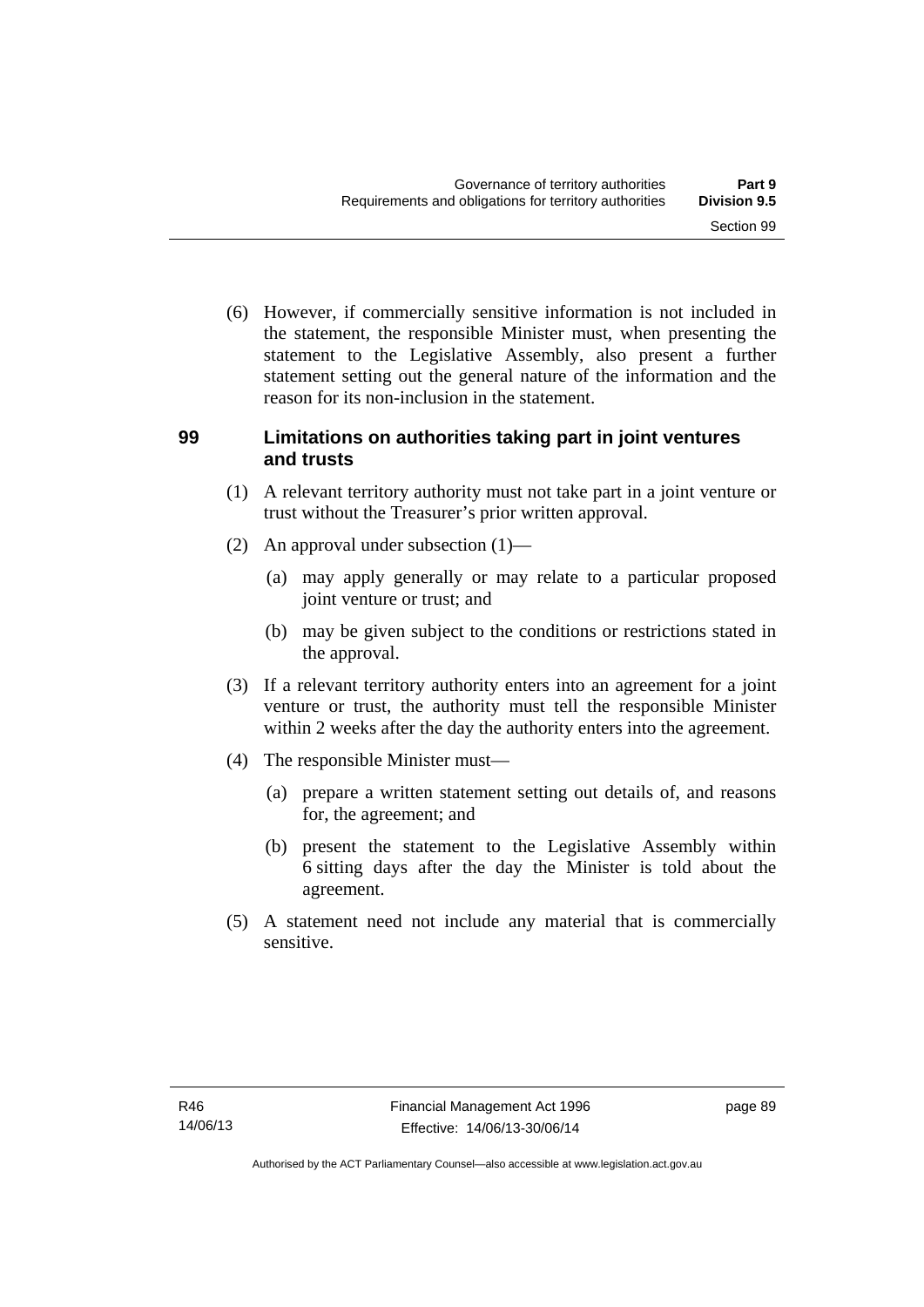(6) However, if commercially sensitive information is not included in the statement, the responsible Minister must, when presenting the statement to the Legislative Assembly, also present a further statement setting out the general nature of the information and the reason for its non-inclusion in the statement.

### **100 Corporations, joint ventures and trusts in which authority has interest**

- (1) If a relevant territory authority has a controlling interest in a corporation, joint venture or trust, the authority must ensure that—
	- (a) the auditor-general is appointed auditor for the corporation, joint venture or trust; and
	- (b) the corporation or joint venture, or a trustee for the trust, does not do anything that the authority itself could not do.
- (2) If a relevant territory authority has an interest, other than a controlling interest, in a corporation, joint venture or trust, the authority must try to ensure that the auditor-general is appointed auditor for the corporation, joint venture or trust.
	- *Note* The *[Auditor-General Act 1996](http://www.legislation.act.gov.au/a/1996-23)*, s 14 allows the auditor-general to require a person to give to the auditor-general information and documents.
- (3) In this section—

*controlling interest*—see the *[Auditor-General Act 1996](http://www.legislation.act.gov.au/a/1996-23)*, section 5.

### **101 Obligation of authorities to tell Minister about significant events**

- (1) A relevant territory authority must, as soon as practicable, tell the responsible Minister of any significant event that affects, or seems likely to affect—
	- (a) the value of the authority; or
	- (b) a significant part of the authority's assets; or

Authorised by the ACT Parliamentary Counsel—also accessible at www.legislation.act.gov.au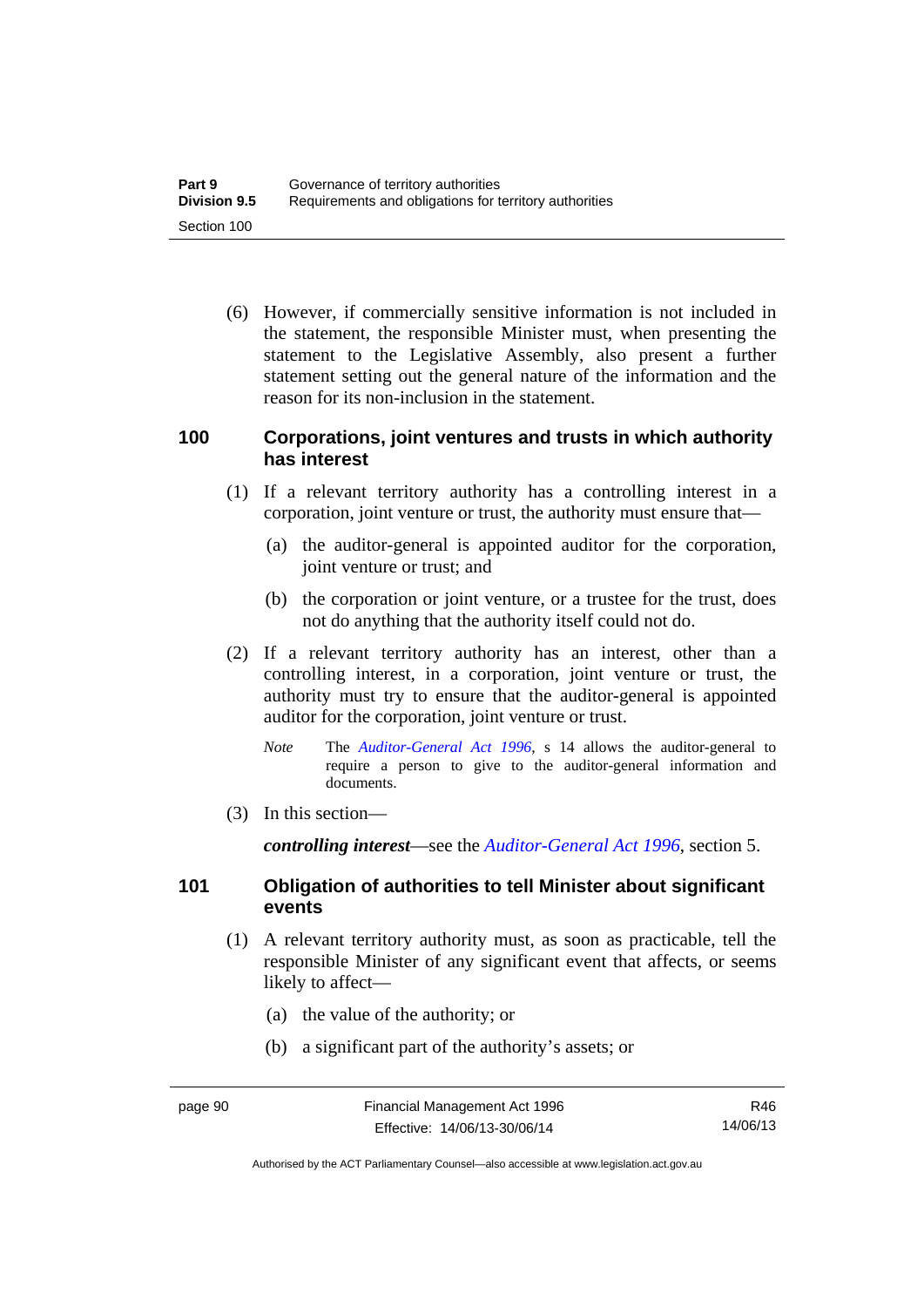- (c) the performance of the authority as a whole; or
- (d) the carrying out of a significant activity of the authority.
- (2) For this section, an event, part of assets or activity is *significant* for a relevant territory authority if—
	- (a) it is significant when interpreted in accordance with accounting standards relating to materiality ordinarily used in Australia when the decision about whether it is significant is made; or
	- (b) a document published by the authority identifies it as significant (however described); or
	- (c) a memorandum of understanding or other agreement between the responsible Minister or Treasurer and the authority identifies it as significant (however described); or
	- (d) it is prescribed under the financial management guidelines.

### **102 Ministerial directions to authorities about financial etc statements**

- (1) The responsible Minister for a relevant territory authority may, in writing, direct the relevant person for the authority to give the Minister financial or other statements relating to the authority.
- (2) Without limiting subsection (1), the direction may state the form in which the statements are to be given and the period to which they must relate.
- (3) A relevant person for a relevant territory authority who receives a direction under subsection (1) must prepare the statements required by the direction and give them to the responsible Minister within 1 month after the day the person receives the direction or, if a longer period is allowed by the Minister, within the longer period.
- (4) The responsible Minister must not allow a longer period under subsection (3) for complying with a direction unless satisfied that there are special circumstances that justify the longer period.

page 91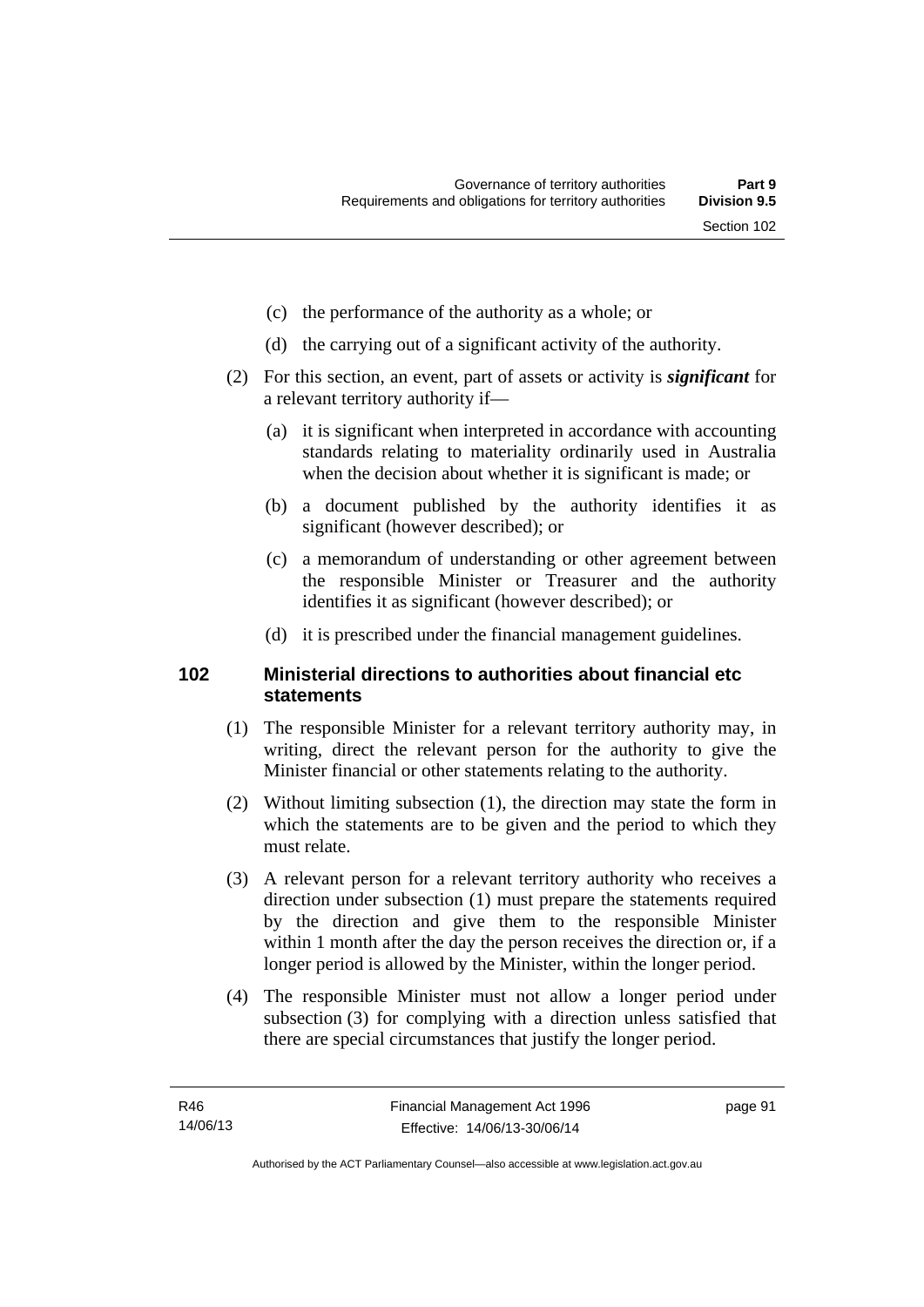(5) In this section:

*relevant person*, for a relevant territory authority, means—

- (a) if the authority has a governing board—the chair of the governing board; or
- (b) if the authority does not have a governing board—the chief executive officer.

### **103 Application of government policies to authorities**

- (1) The responsible Minister for a relevant territory authority may, after consulting the authority, tell the authority the general government policies (*applicable governmental policies*) that are to apply to the authority.
- (2) A relevant territory authority must ensure that the authority complies, as far as practicable, with the applicable governmental policies.
- (3) For the *[Competition and Consumer Act 2010](http://www.comlaw.gov.au/Series/C2004A00109)* (Cwlth), this Act authorises—
	- (a) the decision to apply applicable governmental policies to an authority; and
	- (b) the doing of, or the failure to do, anything by or in relation to the authority to comply with applicable governmental policies.
- (4) A notice under subsection (1) is a notifiable instrument.
	- *Note* A notifiable instrument must be notified under the [Legislation Act](http://www.legislation.act.gov.au/a/2001-14).

Authorised by the ACT Parliamentary Counsel—also accessible at www.legislation.act.gov.au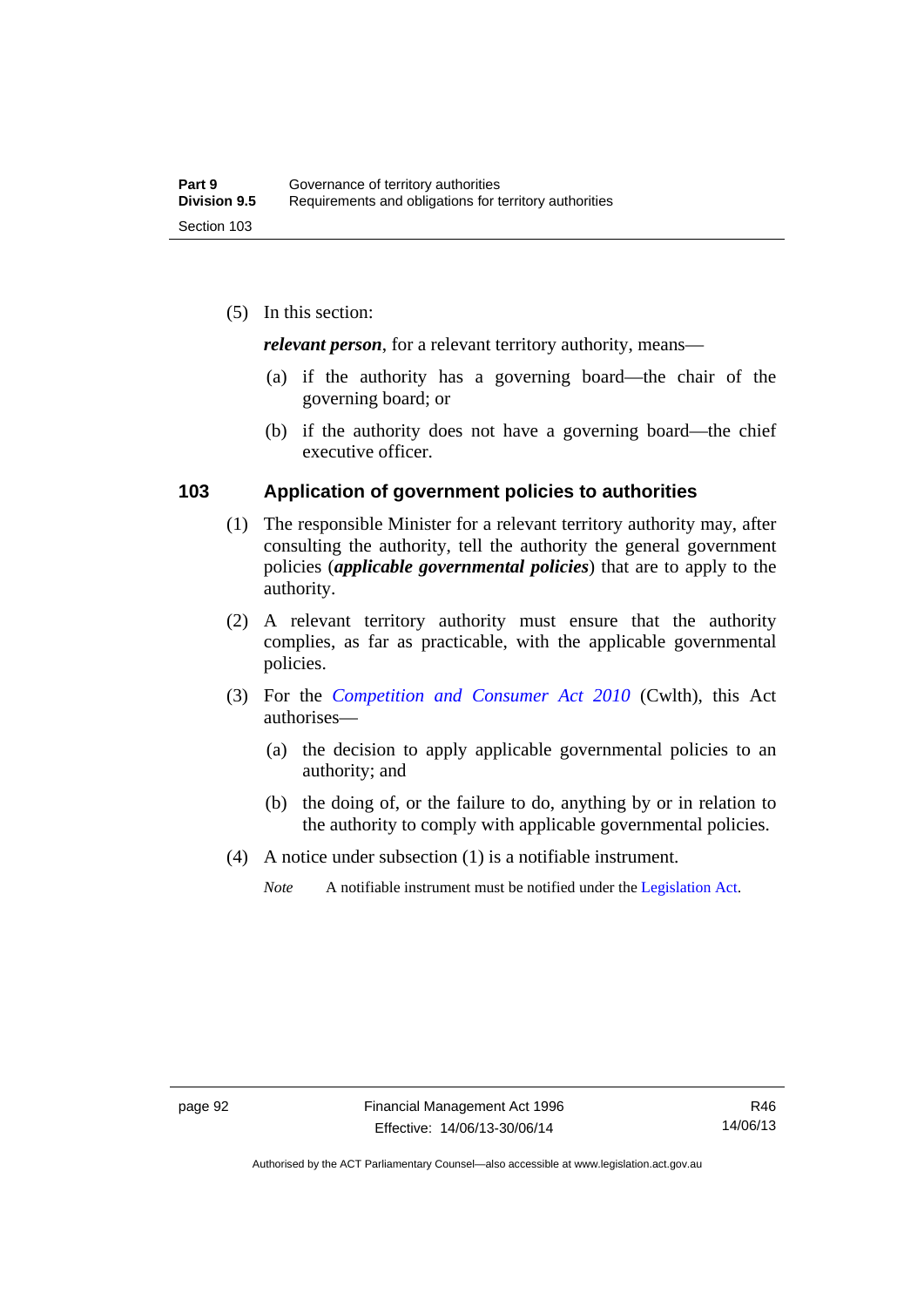# **Division 9.6 Restructuring of territory authorities**

### **104 Purpose of div 9.6**

The purpose of this division is to facilitate the transfer of assets, rights and liabilities of, or held by, territory authorities to which this division applies.

*Note 1* A *liability* includes an obligation (see [Legislation Act,](http://www.legislation.act.gov.au/a/2001-14) dict, pt 1).

*Note 2* See also the [Legislation Act](http://www.legislation.act.gov.au/a/2001-14), dict, def *asset*.

## **105 What territory authorities does div 9.6 apply to?**

- (1) This division applies to a territory authority if the authority is prescribed by regulation for this division.
- (2) A reference in this division to a *division 9.6 authority* is a reference to a territory authority to which this division applies.
- (3) To remove any doubt—
	- (a) nothing in this Act prevents a division 9.6 authority also being a division 9.7 authority; and
	- (b) a regulation may prescribe a territory authority for this division whether or not this part would otherwise apply to the authority.

### **106 Responsible Minister may direct div 9.6 authority to sell or transfer assets**

 (1) The responsible Minister for a division 9.6 authority may direct the authority to sell or transfer a stated asset of, or held by, the authority.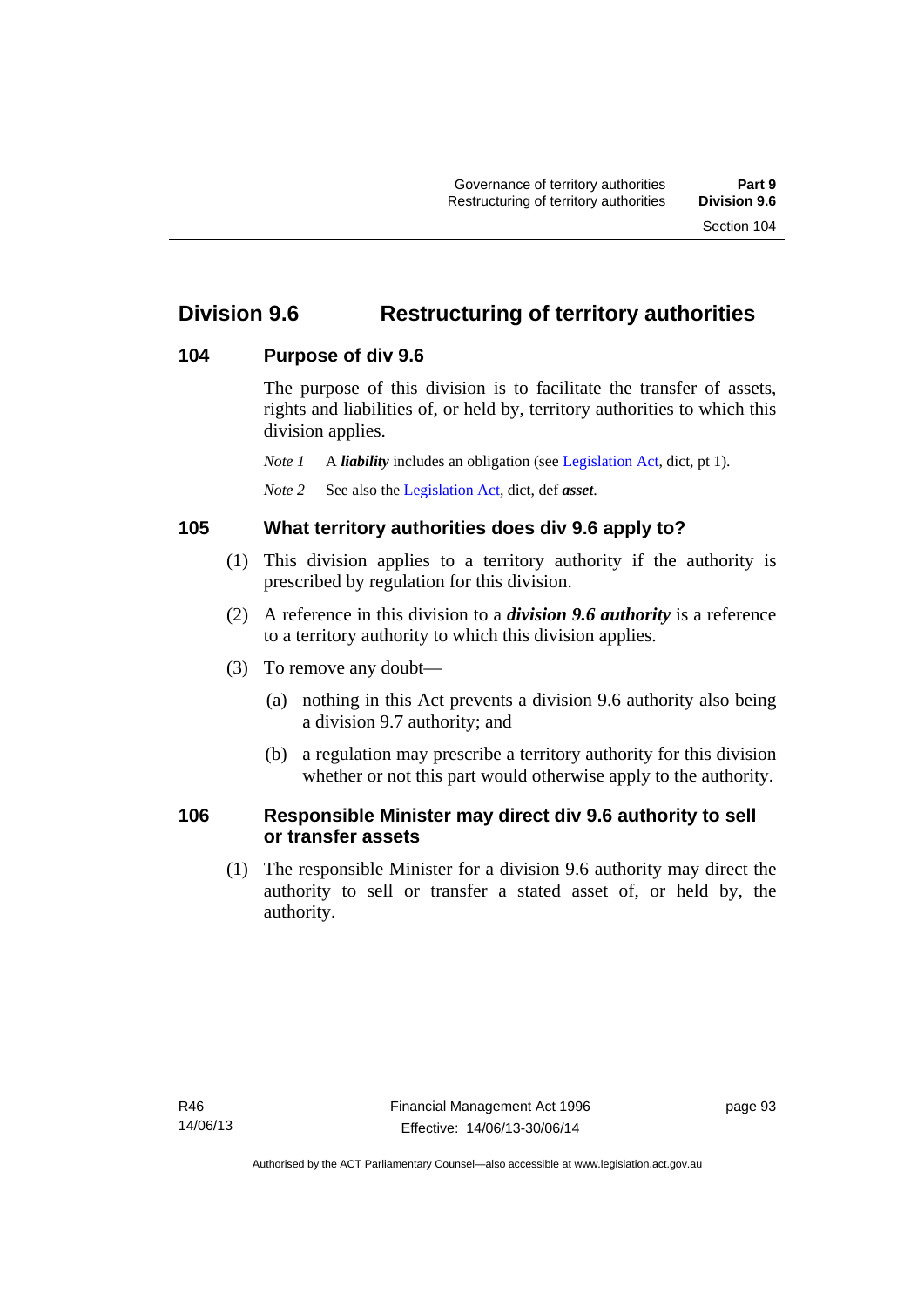(2) The direction may also impose on the division 9.6 authority requirements to assist or regulate, or otherwise in relation to, the sale or transfer.

### **Examples of other requirements**

- 1 that a sale or transfer must be to a stated entity
- 2 that a sale or transfer must be finished before a stated time
- 3 that a sale or transfer must be undertaken in a stated way
- 4 that an asset must be sold for a price within a stated price-range
- 5 that an asset must be marketed, and the sale undertaken, through a stated agent
- *Note* An example is part of the Act, is not exhaustive and may extend, but does not limit, the meaning of the provision in which it appears (see [Legislation Act,](http://www.legislation.act.gov.au/a/2001-14) s 126 and s 132).
- (3) The division 9.6 authority must comply with the direction.
- (4) A direction under subsection (1) is a notifiable instrument.

*Note* A notifiable instrument must be notified under the [Legislation Act](http://www.legislation.act.gov.au/a/2001-14).

 (5) To remove any doubt, this section is additional to, and does not limit, any other provision of this division.

### **107 Transfer of assets by declaration—div 9.6 authorities**

- (1) The responsible Minister for a division 9.6 authority may make 1 or more of the following declarations (a *transfer declaration*) in relation to an asset of, or held by, the authority:
	- (a) a declaration that the stated asset vests in a stated entity at a stated time without a conveyance, transfer or assignment;
	- (b) a declaration that a stated instrument relating to the asset continues to have effect after the asset vests in a stated entity as if a reference in the instrument to the authority were a reference to the entity;

Authorised by the ACT Parliamentary Counsel—also accessible at www.legislation.act.gov.au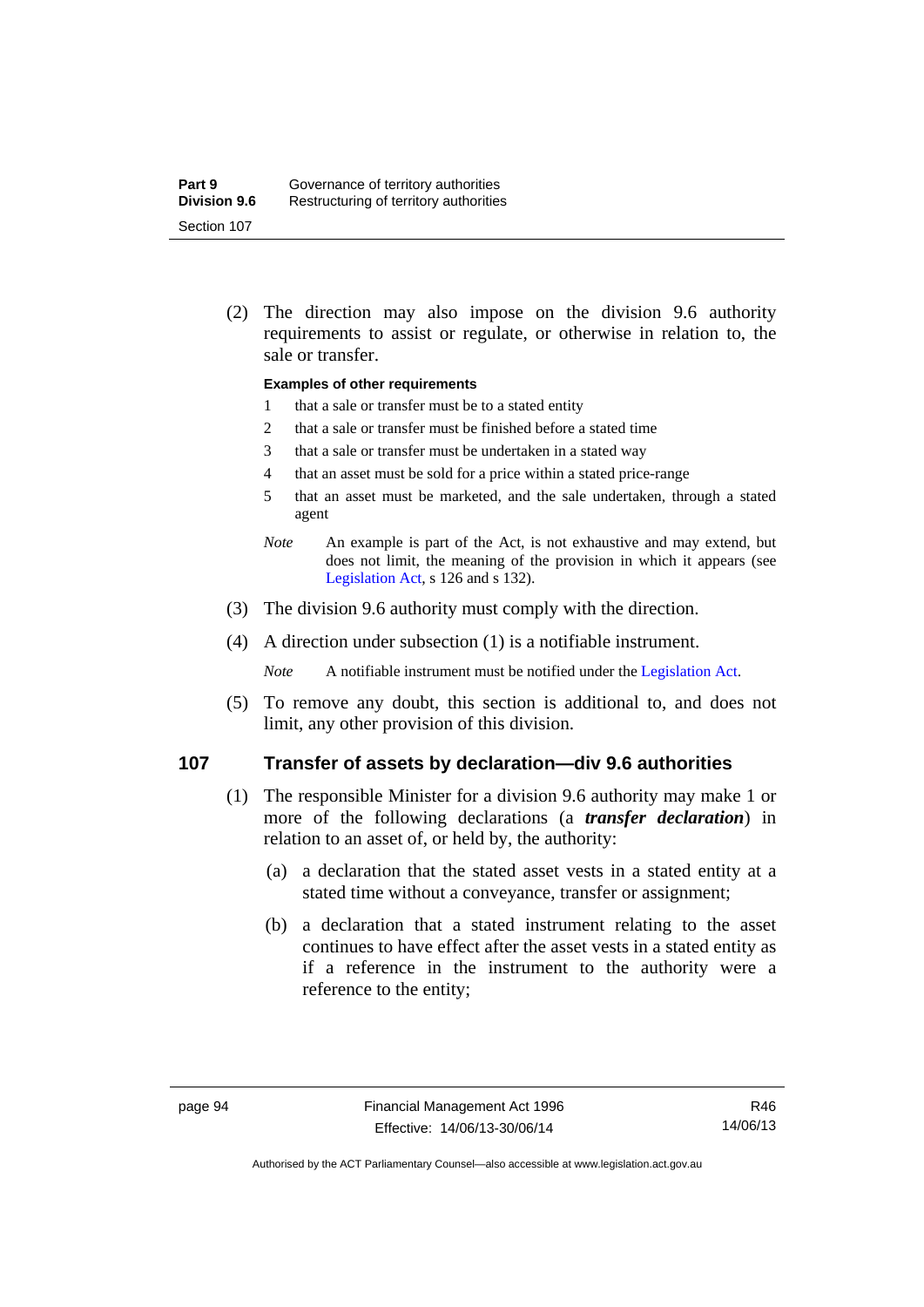- (c) a declaration that a stated entity becomes the authority's successor in law in relation to the asset after the asset vests in the entity.
- (2) A transfer declaration has effect in accordance with its terms.
- (3) A transfer declaration is a notifiable instrument.
	- *Note* A notifiable instrument must be notified under the [Legislation Act](http://www.legislation.act.gov.au/a/2001-14).
- (4) To remove any doubt, the making of a transfer declaration in relation to an asset of, or held by, a division 9.6 authority does not prevent the authority from transferring assets not dealt with in the declaration otherwise than in accordance with the declaration.
- (5) To remove any doubt, this section is additional to, and does not limit, any other provision of this division.

## **108 Transfer of contractual rights and liabilities by declaration—div 9.6 authorities**

- (1) The responsible Minister for a division 9.6 authority may declare that the authority's rights and liabilities under a stated contract to which the authority is party—
	- (a) stop being the rights and liabilities of the authority at a stated time; and
	- (b) become rights and liabilities of a stated entity at that time.
- (2) The responsible Minister for a division 9.6 authority may declare that a stated contract continues to have effect after a stated time as if a reference in the contract were a reference to a stated entity.
- (3) The responsible Minister for a division 9.6 authority may declare that a stated instrument relating to a stated contract continues to have effect after the authority's rights and liabilities under the contract become rights and liabilities of a stated entity as if a reference in the instrument to the authority were a reference to the entity.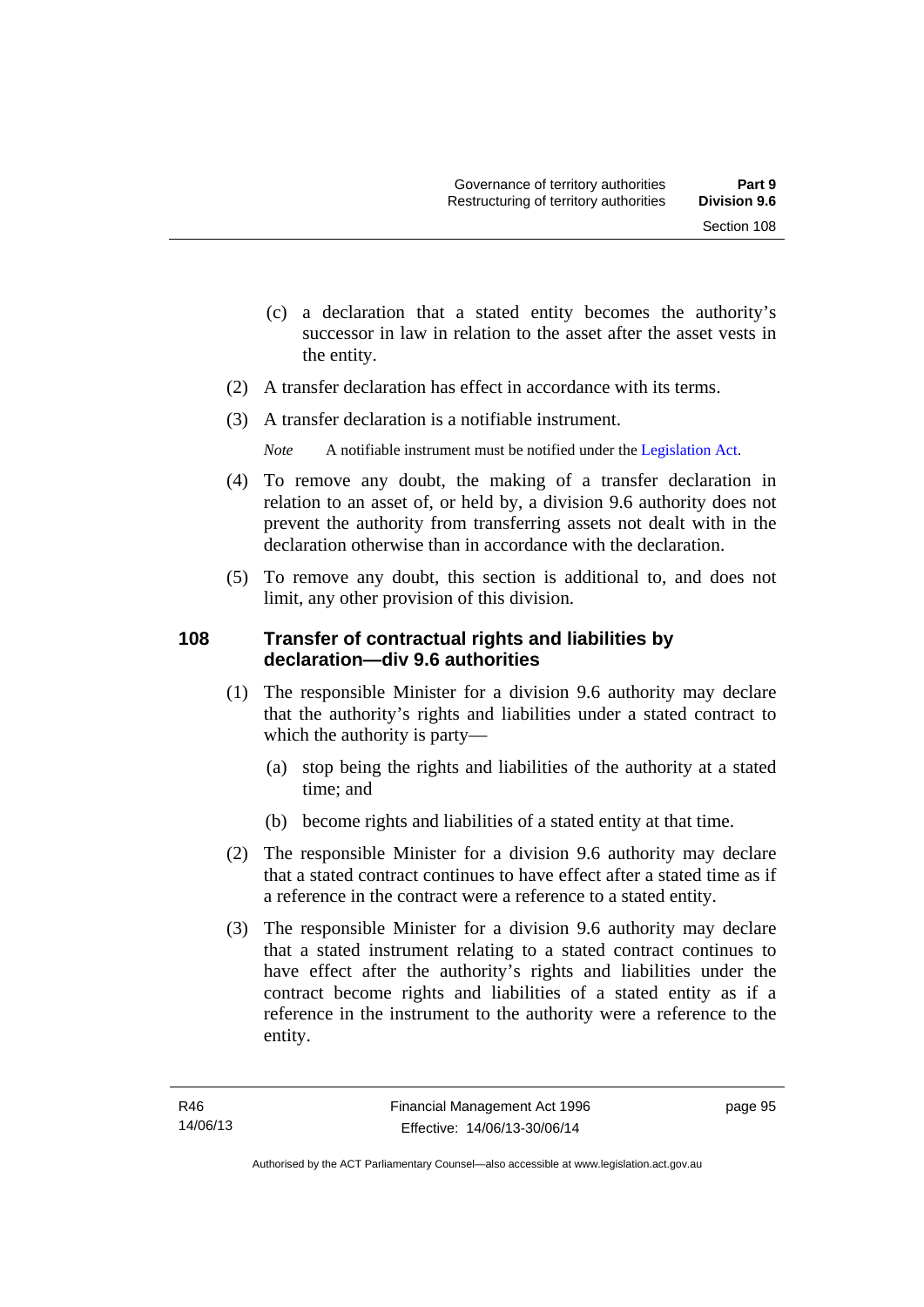- (4) The responsible Minister for a division 9.6 authority may declare that a stated person becomes the authority's successor in law, in relation to the authority's rights and liabilities under a stated contract, immediately after the authority's rights and liabilities under the contract become rights and liabilities of the entity.
- (5) A declaration under this section has effect according to its terms.
- (6) A declaration under this section is a notifiable instrument.

*Note* A notifiable instrument must be notified under the [Legislation Act](http://www.legislation.act.gov.au/a/2001-14).

 (7) To remove any doubt, this section is additional to, and does not limit, any other provision of this division.

### **109 Transfer of liabilities by declaration—div 9.6 authorities**

- (1) The responsible Minister for a division 9.6 authority may make 1 or more of the following declarations in relation to a liability of the authority:
	- (a) a declaration that a stated liability stops being a liability of the authority and becomes a liability of a stated entity at a stated time;
	- (b) a declaration that a stated instrument relating to a stated liability continues to have effect after the liability becomes a liability of a stated entity as if a reference in the instrument to the authority were a reference to the entity;
	- (c) a declaration that a stated entity becomes the authority's successor in law in relation to a stated liability immediately after the liability becomes a liability of the entity.
- (2) A declaration under subsection (1) has effect in accordance with its terms.
- (3) A declaration under subsection (1) is a notifiable instrument.

*Note* A notifiable instrument must be notified under the [Legislation Act](http://www.legislation.act.gov.au/a/2001-14).

Authorised by the ACT Parliamentary Counsel—also accessible at www.legislation.act.gov.au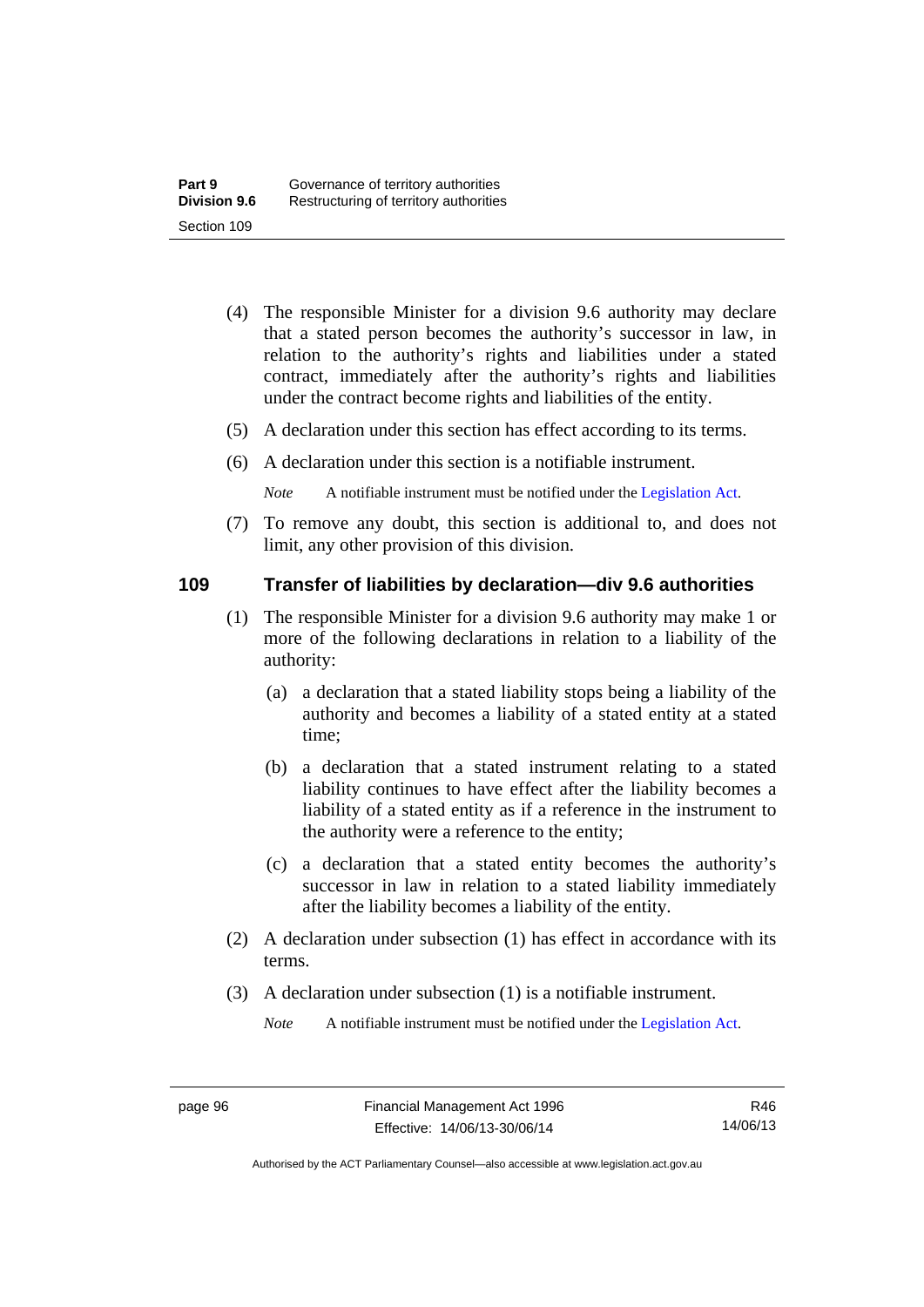(4) To remove any doubt, this section is additional to, and does not limit any other provision of this division.

### **110 Assistance given by authorities for div 9.6**

(1) A division 9.6 authority may, on the authority's own initiative, give the Territory assistance in relation to the transfer of the authority's assets.

### **Examples of forms of assistance**

- 1 giving information
- 2 giving financial assistance
- 3 giving a financial benefit to an entity
- 4 giving facilities, information and other assistance in relation to the conduct of a due diligence procedure or market briefing
- 5 entering into an agreement with the Territory
- *Note* An example is part of the Act, is not exhaustive and may extend, but does not limit, the meaning of the provision in which it appears (see [Legislation Act,](http://www.legislation.act.gov.au/a/2001-14) s 126 and s 132).
- (2) A division 9.6 authority must, if asked in writing by the responsible Minister for the authority, assist the Territory in relation to the transfer of the authority's assets.
- (3) If a division 9.6 authority must give assistance under subsection (2), the assistance must be given within the period, and in the way, stated in the request.
- (4) To remove any doubt, a division 9.6 authority that gives assistance under this section does not incur civil liability only because of the giving of assistance.
- (5) Any liability that would, apart from this section, attach to the division 9.6 authority attaches instead to the Territory.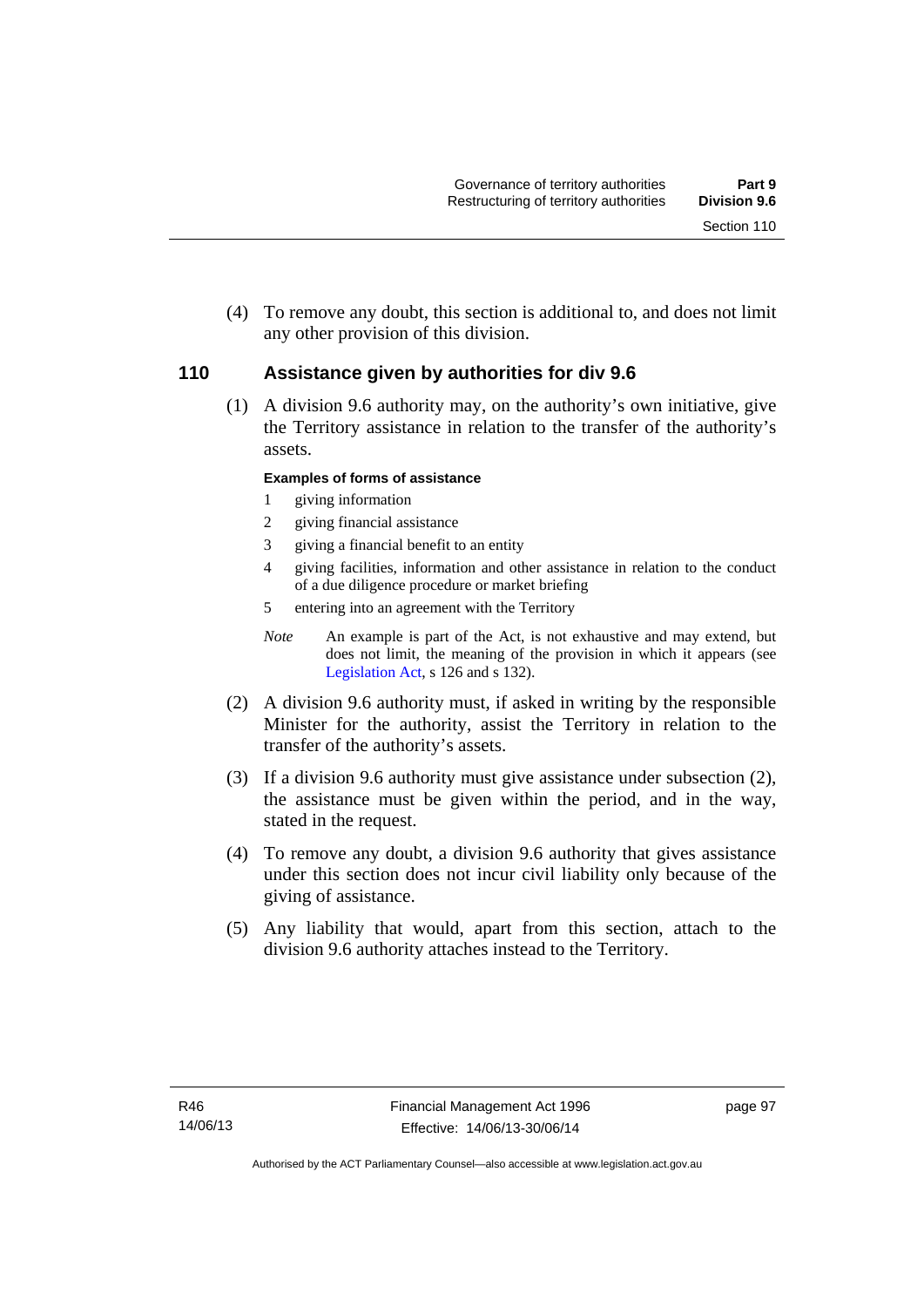### **111 Assistance given by governing board members for div 9.6**

 (1) The governing board, or a member of the governing board, of a division 9.6 authority may, on the board's or member's own initiative, give the Territory assistance in relation to the transfer of the authority's assets.

### **Examples of forms of assistance**

- 1 giving information
- 2 giving financial assistance
- 3 giving a financial benefit to an entity
- 4 giving facilities, information and other assistance in relation to the conduct of a due diligence procedure or market briefing
- 5 entering into an agreement with the Territory
- *Note* An example is part of the Act, is not exhaustive and may extend, but does not limit, the meaning of the provision in which it appears (see [Legislation Act,](http://www.legislation.act.gov.au/a/2001-14) s 126 and s 132).
- (2) The governing board, or a member of the governing board, of a division 9.6 authority must, if asked in writing by the responsible Minister for the authority, assist the Territory in relation to the transfer of the authority's assets.
- (3) If the governing board, or a member of the governing board, of a division 9.6 authority must give assistance under subsection (2), the assistance must be given within the period, and in the way, stated in the request.
- (4) To remove any doubt, a governing board or a member of a governing board who gives assistance under this section does not incur civil liability only because of the giving of assistance.
- (5) Any liability that would, apart from this section, attach to the members or member of the governing board attaches instead to the Territory.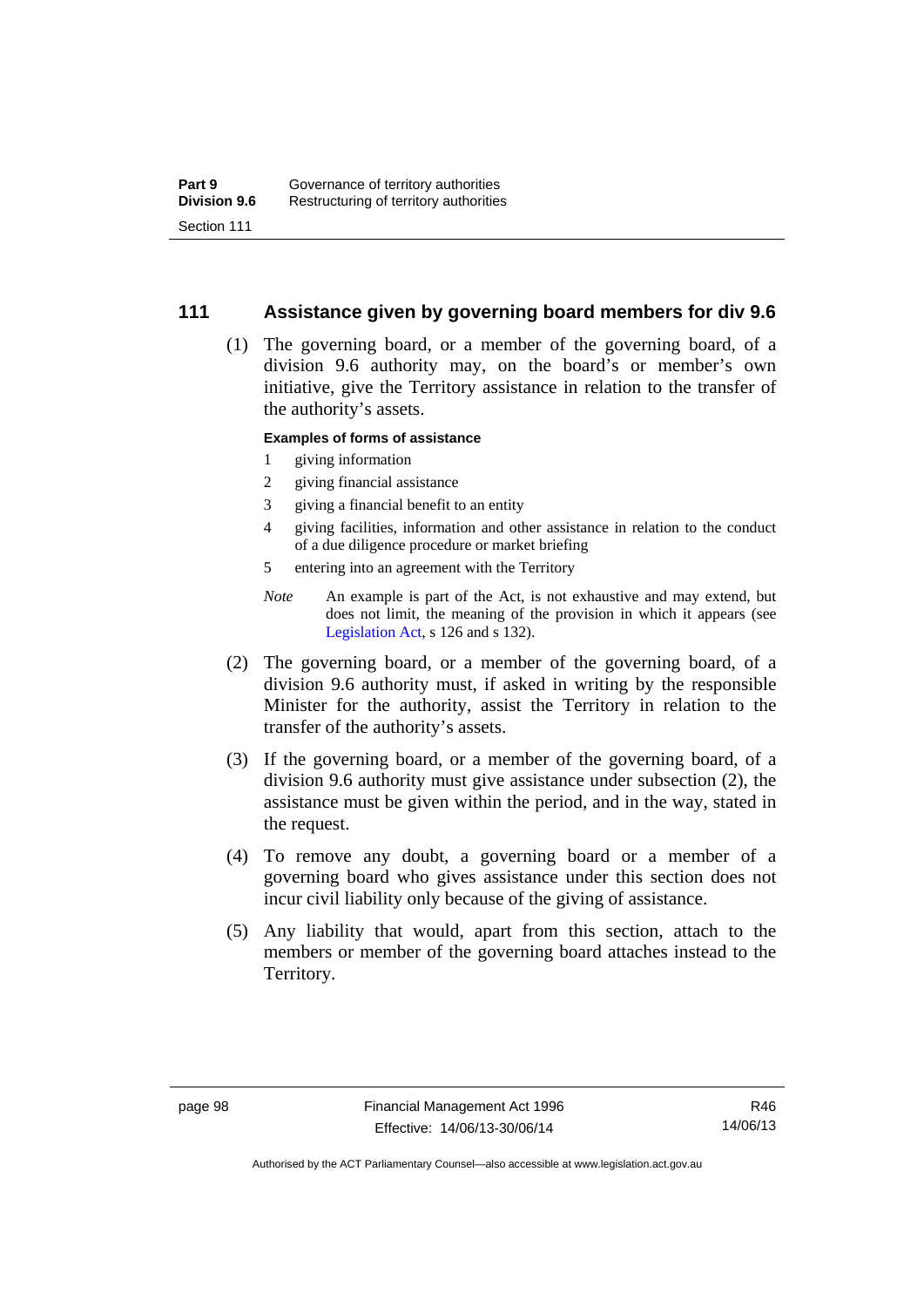# **112 Use of information by Territory and div 9.6 authorities**

- (1) This section applies to information provided under section 110 (Assistance given by authorities for div 9.6) or section 111 (Assistance given by governing board members for div 9.6) in relation to a division 9.6 authority.
- (2) The Territory, the division 9.6 authority or an associated person may use the information for a purpose related to, or consequent on, the transfer of the authority's assets.
- (3) The Territory, the territory authority or an associated person may give the information to someone else for a purpose related to, or consequent on, the transfer of the authority's assets.
- (4) If a person gives information or uses information under this section—
	- (a) the giving of the information is not—
		- (i) a breach of confidence; or
		- (ii) a breach of professional etiquette or ethics; or
		- (iii) a breach of a rule of professional conduct; and
	- (b) the person does not incur civil liability only because of the giving or using of the information.
- (5) In this section:

*associated person*—each of the following is an *associated person* in relation to a division 9.6 authority:

- (a) the responsible Minister for the authority;
- (b) a public employee;
- (c) a person who exercises a function for the Territory in relation to the transfer of the authority's assets;
- (d) a member of the governing board of the territory authority;

page 99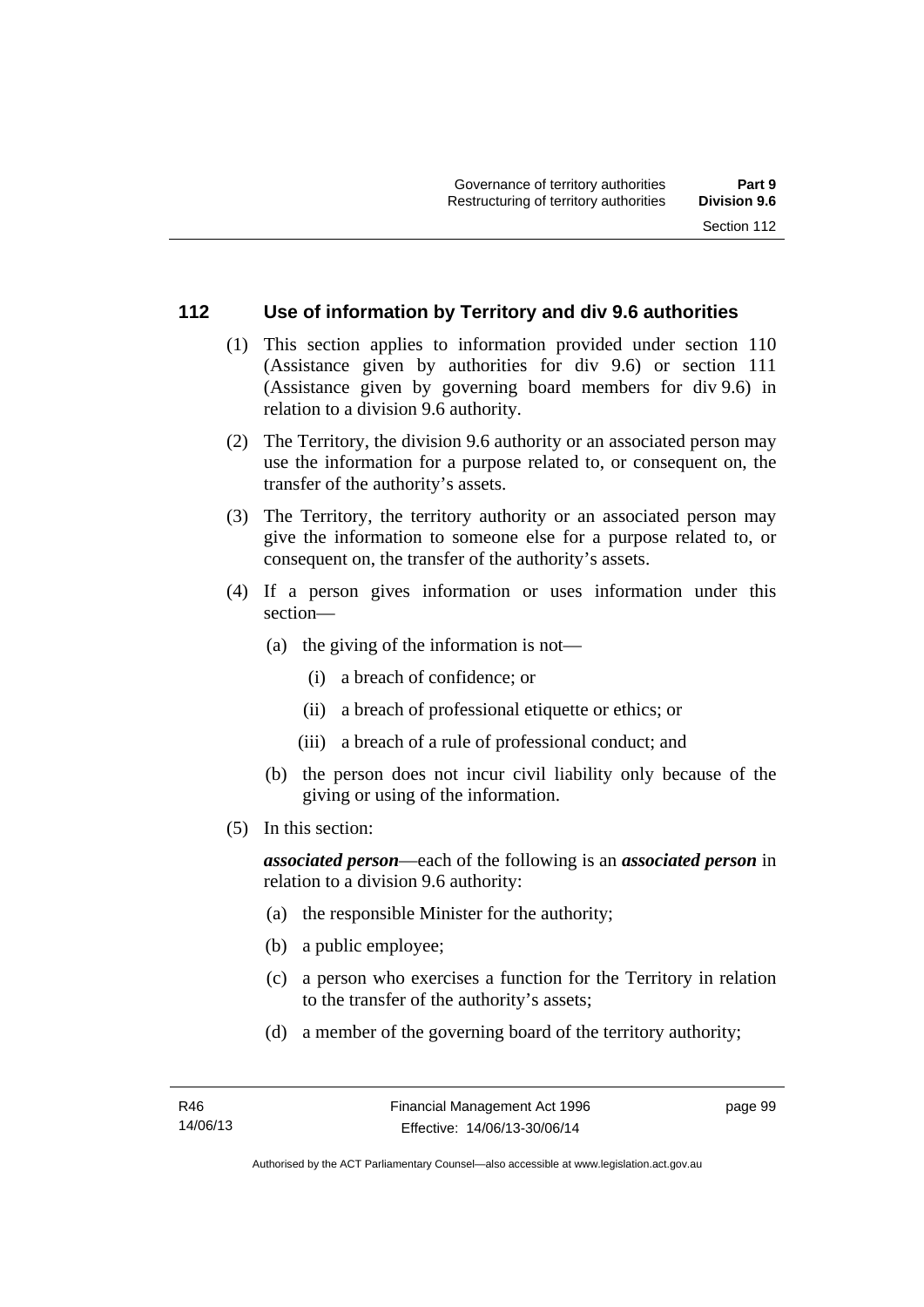- (e) an officer or employee of the authority;
- (f) a person who exercises a function for the authority in relation to the authority's assets.

# **113 Contracts relating to the protection of information responsible Minister for div 9.6 authority**

- (1) The responsible Minister for a division 9.6 authority may, on behalf of the Territory, enter into a contract with an entity relating to the protection of information if—
	- (a) the information is provided under section 110 (Assistance given by authorities for div 9.6) or section 111 (Assistance given by governing board members for div 9.6); and
	- (b) publication of the information might be expected to substantially prejudice the entity's commercial interests.
- (2) To remove any doubt, subsection (1) does not limit the power of the Territory to enter into contracts.

# **114 Contracts relating to the protection of information div 9.6 authority**

- (1) A division 9.6 authority may enter into a contract with an entity relating to the protection of information if—
	- (a) the information is provided under section 110 (Assistance given by authorities for div 9.6) or section 111 (Assistance given by governing board members for div 9.6); and
	- (b) publication of the information might be expected to substantially prejudice the entity's commercial interests.
- (2) To remove any doubt, subsection (1) does not limit the power of the division 9.6 authority to enter into contracts.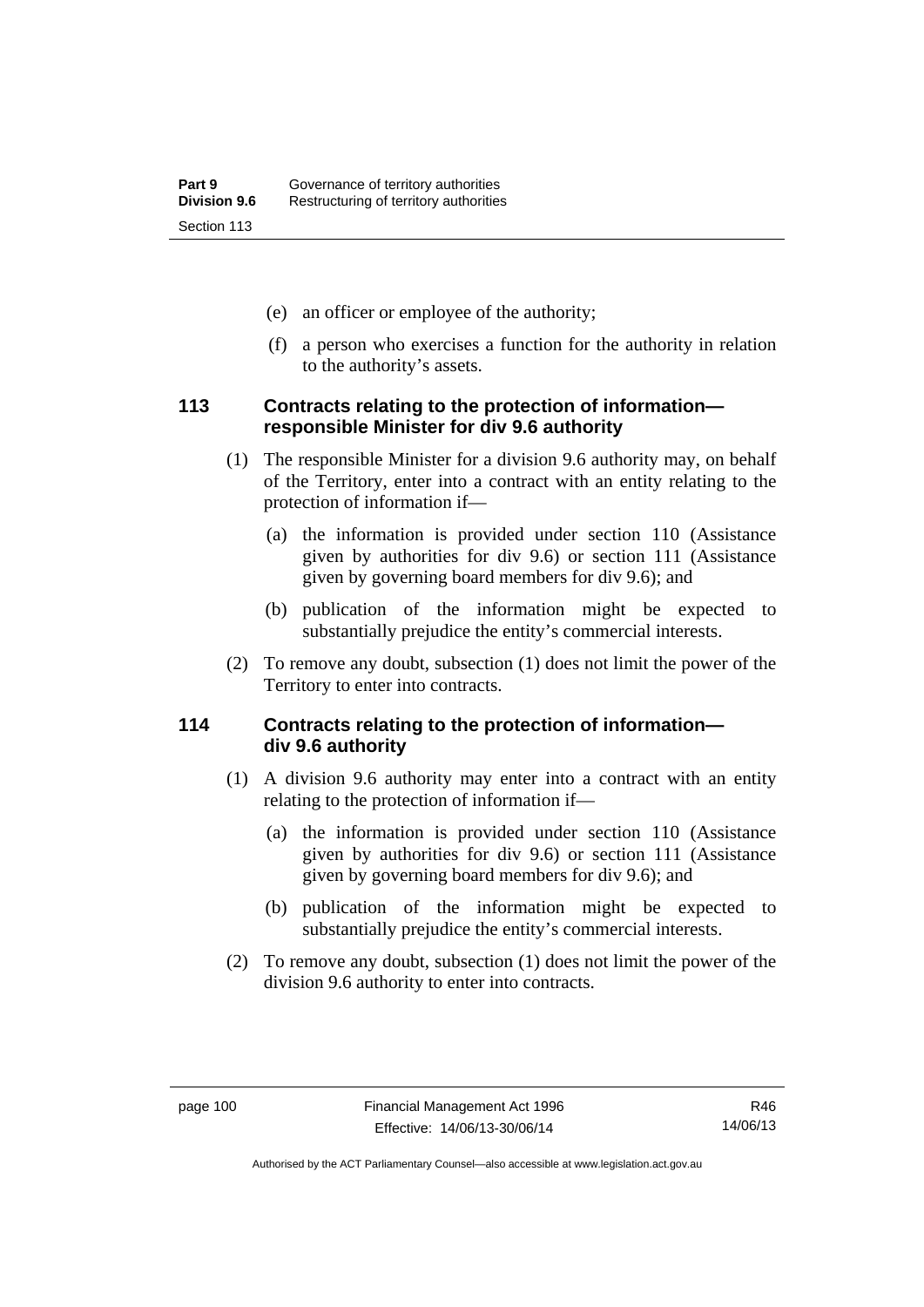# **115 Transfer of pending proceedings—div 9.6 authorities**

- (1) This section applies if—
	- (a) an entity (the *successor*) becomes the successor in law of someone else (the *original entity*) at a particular time (the *handover time*) in relation to a particular asset, right or liability because of a declaration made by a Minister under this division; and
	- (b) a proceeding to which the original entity was a party was pending in a court or other entity immediately before the handover time; and
	- (c) the proceeding related, completely or partly, to the asset, right or liability.
- (2) The successor is, by force of this subsection, substituted for the original entity as a party to the proceeding to the extent to which the proceeding relates to the asset, right or liability.
- (3) The court or other entity in which, or before which, a proceeding has been continued under this section may give directions about the proceeding.
- (4) However, subsection (2) does not apply if the responsible Minister for the original entity determines otherwise.
- (5) A determination under subsection (3) is a notifiable instrument.

*Note* A notifiable instrument must be notified under the [Legislation Act](http://www.legislation.act.gov.au/a/2001-14).

# **116 Proceedings and evidence—div 9.6 authorities**

 (1) This section applies if an entity (the *successor*) becomes the successor in law of someone else (the *original entity*) at a particular time (the *handover time*) in relation to a particular asset, right or liability because of a declaration made by a Minister under this division.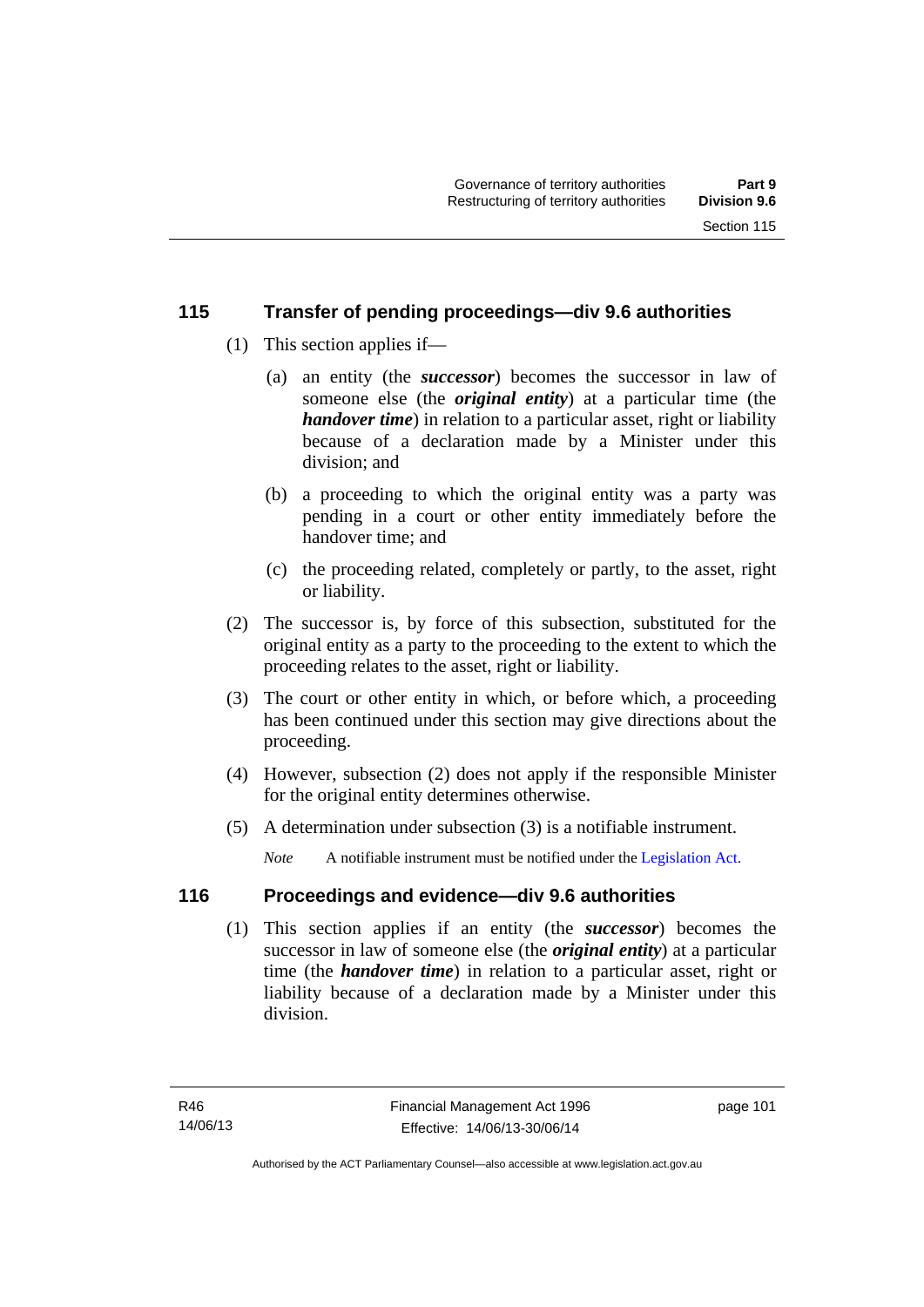- (2) A proceeding for a cause of action may be brought against the successor in relation to the asset, right or liability if, before handover time—
	- (a) the cause of action had accrued against the original entity in relation to the asset, right or liability; and
	- (b) a proceeding had not started in relation to the cause of action; and
	- (c) the limitation period for the cause of action had not ended.
- (3) The *[Limitation Act 1985](http://www.legislation.act.gov.au/a/1985-66),* part 3 (Postponement of bar) applies to the starting of a proceeding that may be brought by or against the successor under this section as if the cause of action had been accrued by, or had accrued against, the successor.
- (4) The court or other entity in which, or before which, a proceeding has been or may be started under this section may give directions about the proceeding.
- (5) Any evidence that, before handover time, would have been admissible for or against the original entity in relation to the asset, right or liability is admissible for or against the successor.
- (6) An order made in a proceeding by or against the original entity in relation to the asset, right or liability before handover time may be enforced by or against the successor.
- (7) In this section:

*proceeding* includes a proceeding by way of appeal or review (including review under the *[Ombudsman Act 1989](http://www.legislation.act.gov.au/a/alt_a1989-45co)*).

# **117 Operation of div 9.6 not breach of contract etc**

To remove any doubt, the operation of this division must not be taken to—

(a) place a person in breach of contract or confidence; or

R46 14/06/13

Authorised by the ACT Parliamentary Counsel—also accessible at www.legislation.act.gov.au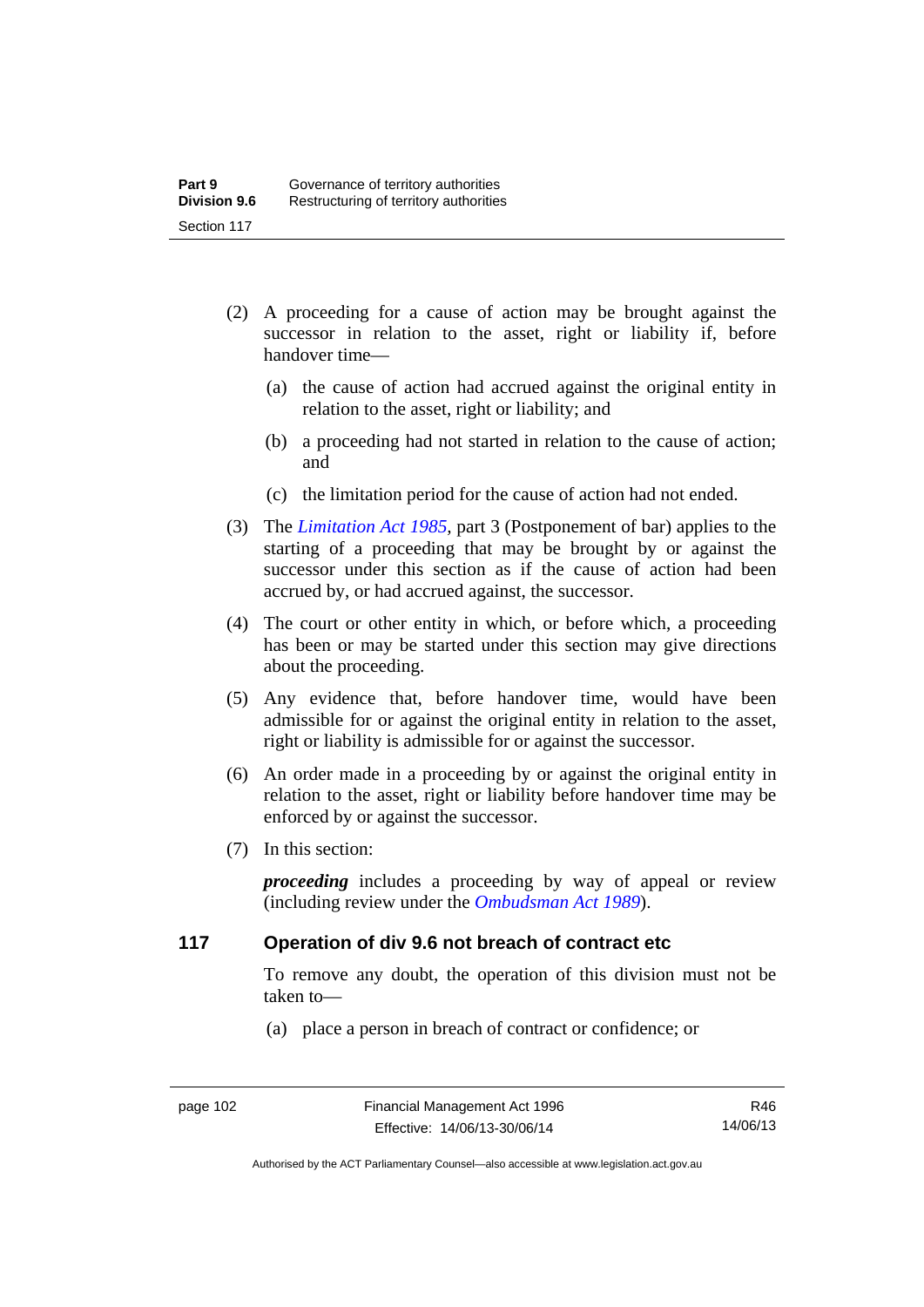- (b) otherwise make a person guilty of a civil wrong; or
- (c) place a person in breach of, or create a default under, any territory law or provision in an agreement, arrangement or understanding, including, for example, a contractual provision prohibiting, restricting or regulating the following:
	- (i) the assignment or transfer of an asset, right or liability;
	- (ii) the disclosure of information; or
- (d) release a surety from any of surety's liabilities in relation to a liability that is transferred under a declaration made by a Minister under this division; or
- (e) fulfil a condition that—
	- (i) allows an entity to terminate an agreement or liability; or
	- (ii) alters the operation or effect of an agreement; or
	- (iii) requires an amount to be paid before its stated maturity.
- *Note* An example is part of the Act, is not exhaustive and may extend, but does not limit, the meaning of the provision in which it appears (see [Legislation Act,](http://www.legislation.act.gov.au/a/2001-14) s 126 and s 132).

# **118 Transfer of assets etc not otherwise disposed of—div 9.6 authorities**

- (1) This section applies in relation to an asset, right or liability of a division 9.6 authority if—
	- (a) the authority ceases to exist; and
	- (b) apart from this section, division 9.7 would not apply in relation to the authority; and
	- (c) the asset, right or liability has not been disposed of after the authority ceases to exist.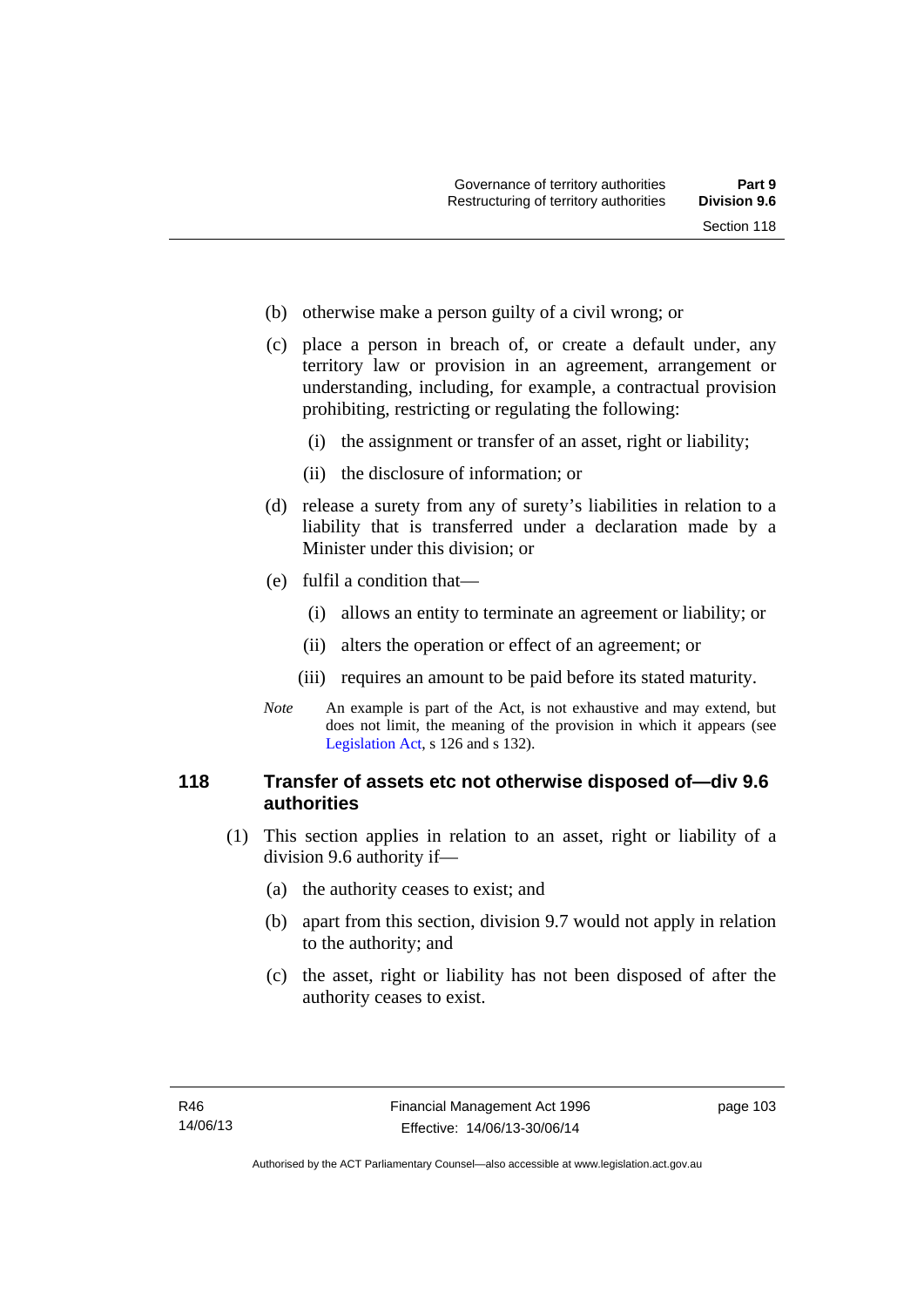(2) Division 9.7 applies in relation to the division 9.6 authority as if it were a division 9.7 authority, but only in relation to the asset, right or liability that has not been disposed of.

# **119 Annual reports etc for div 9.6 authorities**

(1) In this section:

*division 9.6 authority* means a division 9.6 authority that has ceased to exist and is not also a division 9.7 authority.

*financial year*––see the *[Annual Reports \(Government Agencies\)](http://www.legislation.act.gov.au/a/2004-8)  [Act 2004](http://www.legislation.act.gov.au/a/2004-8)*, section 6 (3).

*handover day*, in relation to a division 9.6 authority, means the day the authority ceases to exist.

*relevant financial year*, for a division 9.6 authority, means a financial year—

- (a) beginning before the handover day for the authority; and
- (b) for which a report had not been presented by the authority under the *[Annual Reports \(Government Agencies\) Act 2004](http://www.legislation.act.gov.au/a/2004-8)*, section 6 (Annual report of public authority) before the handover day.

*responsible Minister*, for a division 9.6 authority, means the Minister who was the responsible Minister for the authority immediately before it ceased to exist.

- (2) The responsible Minister for a division 9.6 authority must present an annual report for the authority for each relevant financial year.
- (3) An annual report under subsection (2) must include anything that the annual report would have been required to include before handover day for the division 9.6 authority.

R46 14/06/13

Authorised by the ACT Parliamentary Counsel—also accessible at www.legislation.act.gov.au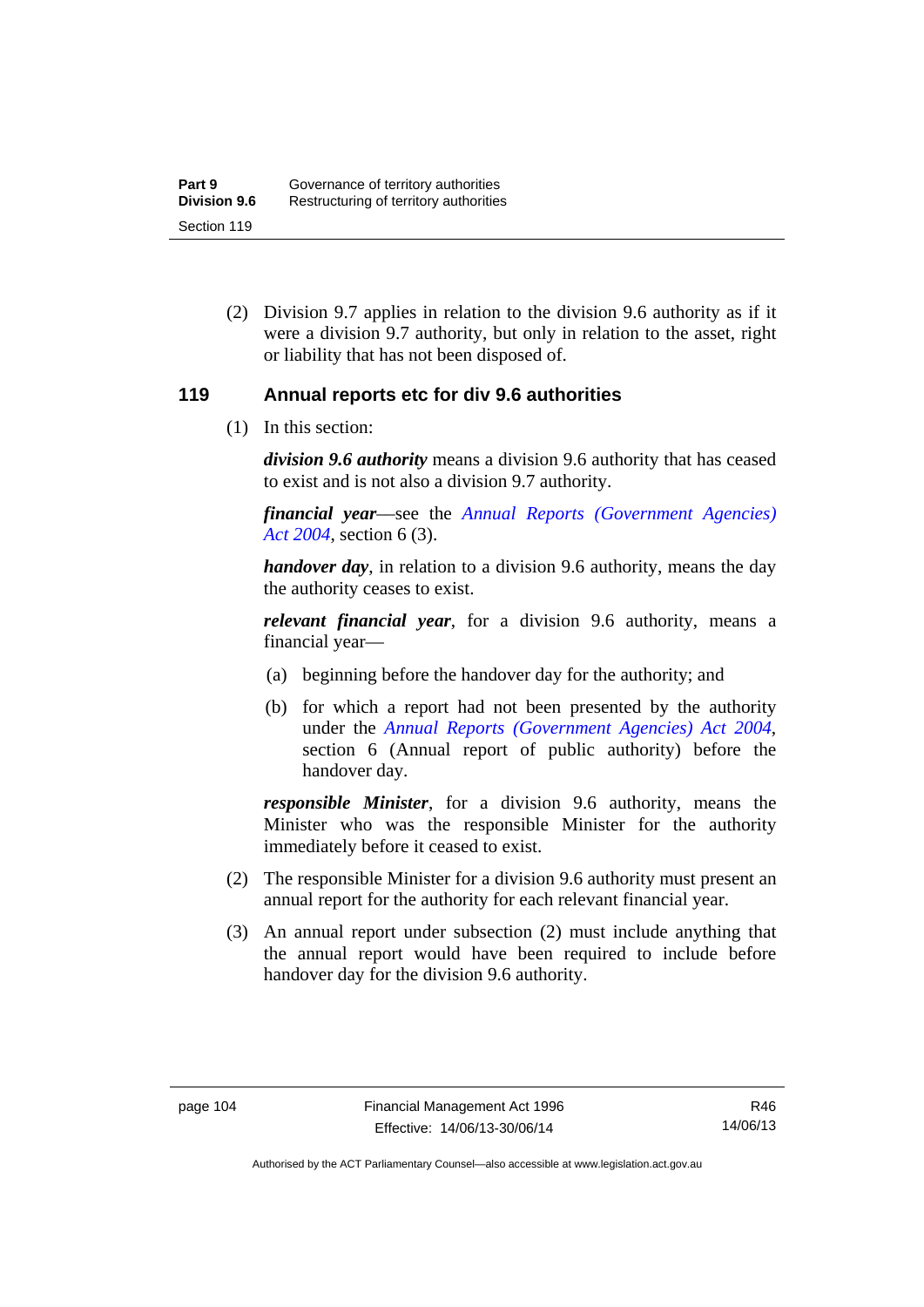- (4) The applied provisions of part 8 (Financial provisions for territory authorities) apply in relation to a division 9.6 authority in relation to any period before the handover day as if—
	- (a) the authority had not ceased to exist; and
	- (b) a reference in section 63 and section 68 to the authority included a reference to the responsible Minister for the authority; and
	- (c) a reference in section 64 and section 69 to the relevant person for the authority included a reference to the responsible Minister for the authority; and
	- (d) a reference in section 65 and section 70 to the chief executive officer of the authority included a reference to the responsible Minister for the authority; and
	- (e) all other necessary changes were made; and
	- (f) any changes prescribed by regulation were made.
- (5) For subsection (4), the *applied provisions of part 8* are the following:
	- section 63 (Annual financial statements of territory authorities)
	- section 64 (Responsibility for annual financial statements of territory authorities)
	- section 65 (Audit of annual financial statements of territory authorities)
	- section 66 (Annual financial statements of territory authorities to be included in annual reports etc)
	- section 68 (Statements of performance of territory authorities)
	- section 69 (Responsibility for territory authority statements of performance)
	- section 70 (Scrutiny of territory authority statements of performance)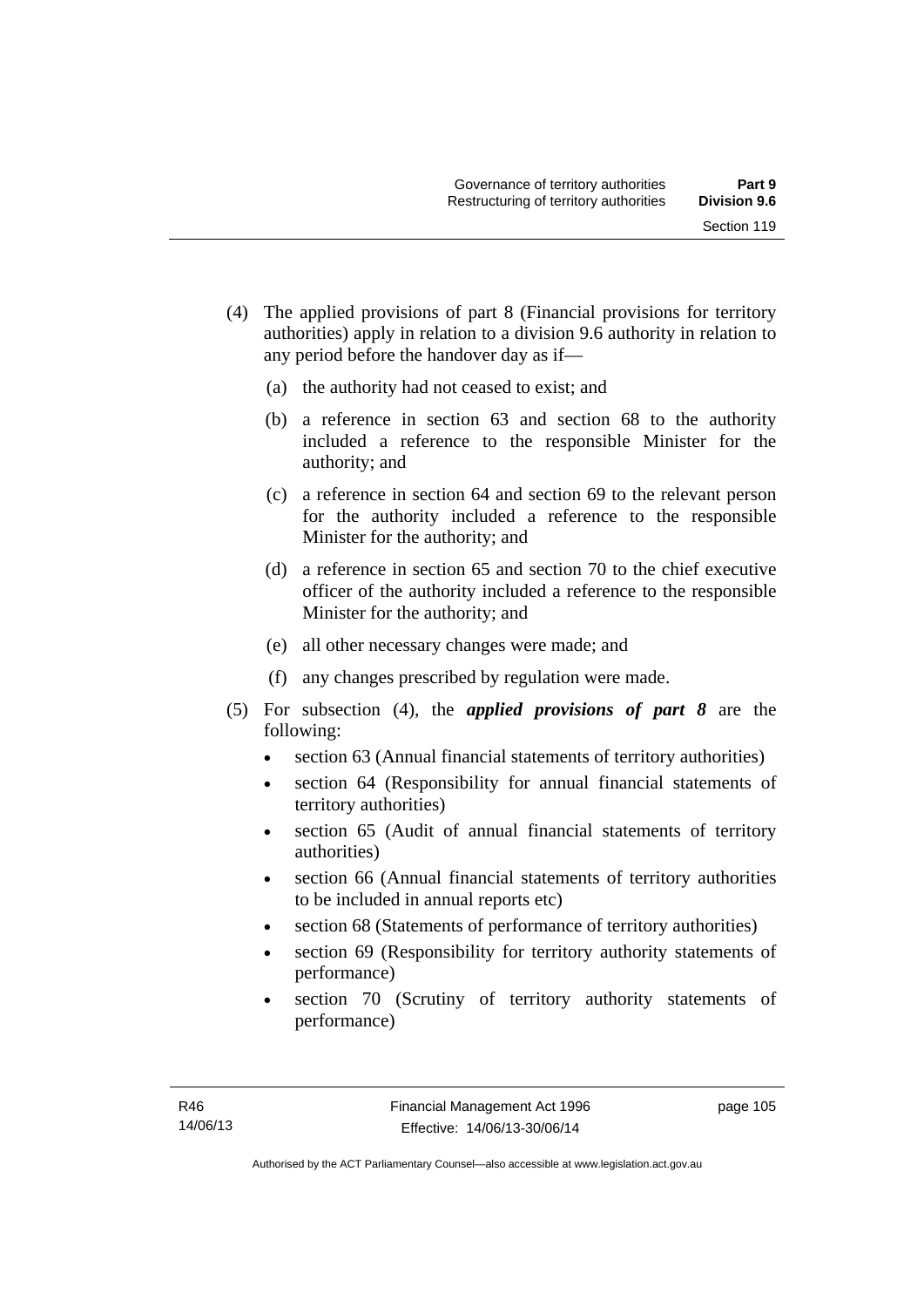section 71 (Territory authority statements of performance to be included in annual reports).

# **Division 9.7 Additional provisions for restructuring of certain territory authorities**

# **120 What territory authorities does div 9.7 apply to?**

 (1) This division applies to a territory authority if the authority is prescribed by regulation for this division.

- (2) A reference in this division to a *division 9.7 authority* is a reference to a territory authority to which this division applies.
- (3) To remove any doubt, a regulation may prescribe a territory authority for this division whether or not this part would otherwise apply to the authority.

# **121 Definitions—div 9.7**

In this division:

*handover day*, in relation to a division 9.7 authority, means the day the authority ceases to exist.

*territory authority* includes a territory authority that has ceased to exist.

# **122 Vesting of assets, rights and liabilities—div 9.7 authorities**

 (1) All assets, rights and liabilities of a division 9.7 authority immediately before handover day vest in the Territory on handover day.

*Note* This division also applies in relation to territory authorities in relation to certain assets, rights and liabilities (see s 118).

Authorised by the ACT Parliamentary Counsel—also accessible at www.legislation.act.gov.au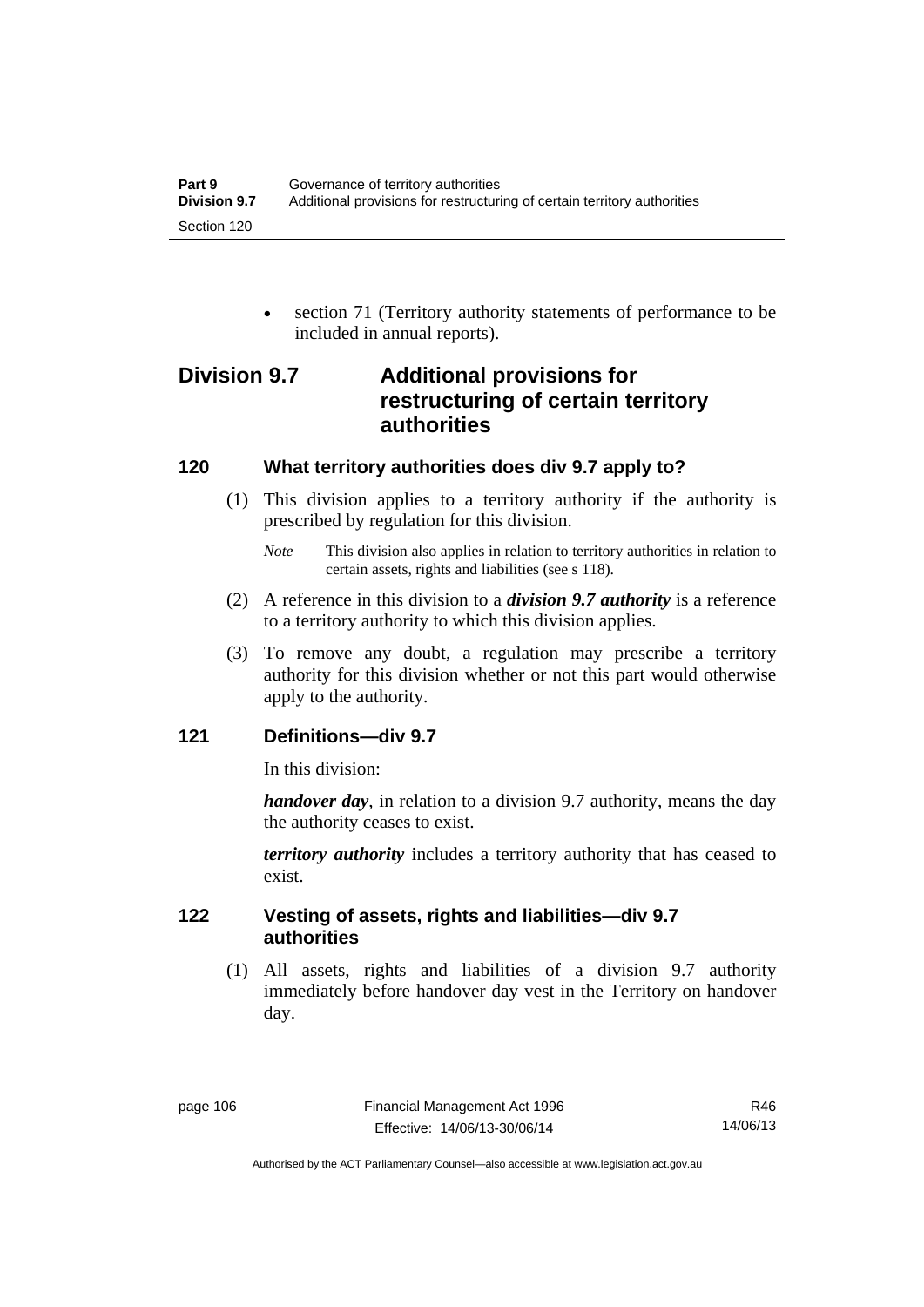(2) To remove any doubt, all records of the territory authority, including applications made to the authority, become the records of the Territory on handover day.

# **123 Proceedings and evidence—div 9.7 authorities**

- (1) For a proceeding started before handover day and to which a division 9.7 authority is a party, the Territory is substituted as a party on the handover day.
- (2) A proceeding for a cause of action in relation to a division 9.7 authority may be brought against the Territory if, before handover day—
	- (a) the cause of action had accrued against the authority; and
	- (b) a proceeding had not started in relation to the cause of action; and
	- (c) the limitation period for the cause of action had not ended.
- (3) The *[Limitation Act 1985](http://www.legislation.act.gov.au/a/1985-66),* part 3 (Postponement of bar) applies to the starting of a proceeding that may be brought by or against the Territory under this section as if the cause of action had been accrued by, or had accrued against, the Territory.
- (4) The court or other entity in which, or before which, a proceeding may be or has been started or continued under this section may give directions about the proceeding.
- (5) Any evidence that would, before a division 9.7 authority ceased to exist, have been admissible for or against the authority is admissible for or against the Territory.
- (6) An order made in a proceeding by or against a division 9.7 authority before the handover day may, after the handover day, be enforced by or against the Territory.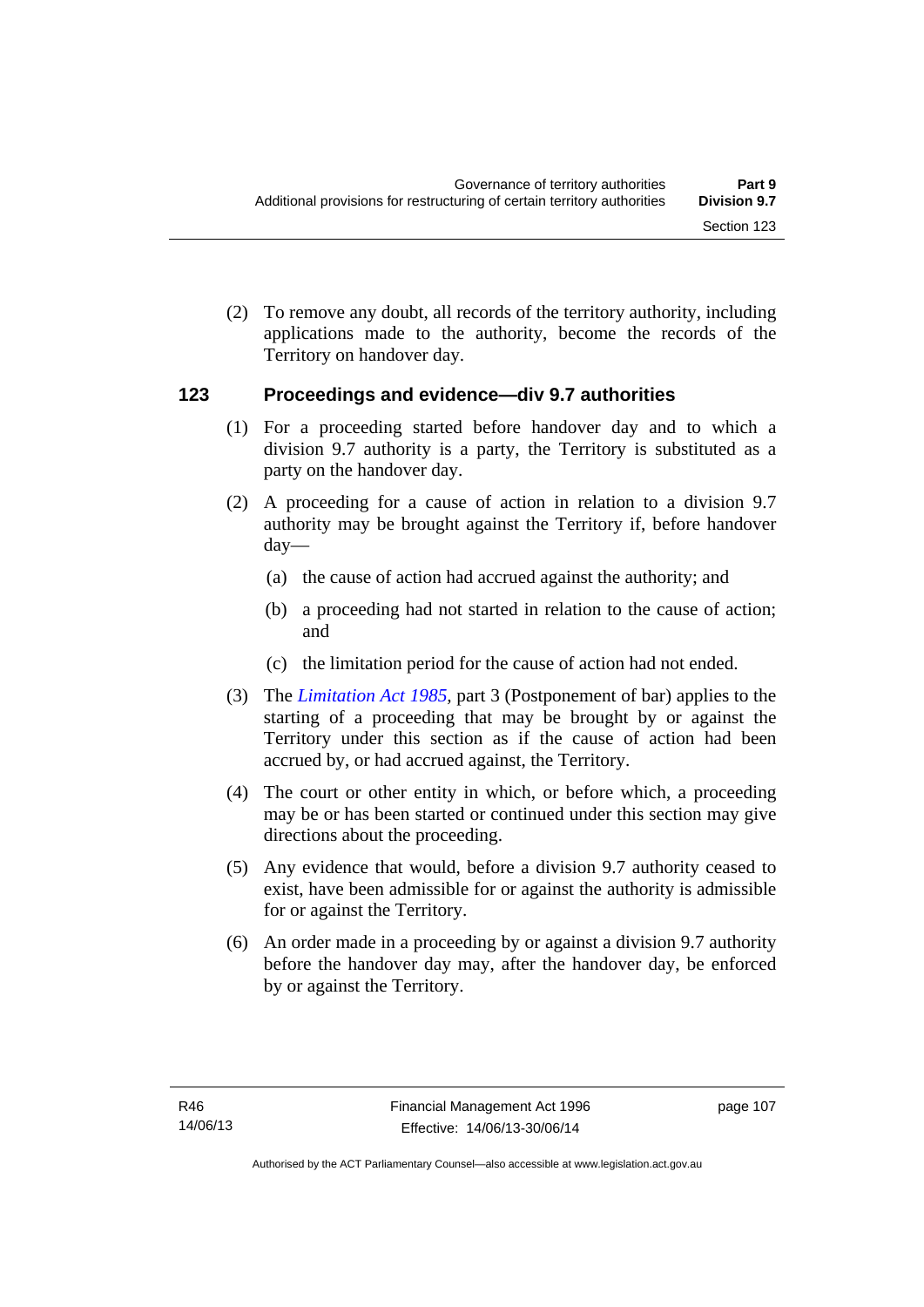(7) In this section:

*proceeding* includes a proceeding by way of appeal or review (including review under the *[Ombudsman Act 1989](http://www.legislation.act.gov.au/a/alt_a1989-45co)*).

# **124 Annual reports and financial statements for div 9.7 authorities**

(1) In this section:

*division 9.7 authority* means a division 9.7 authority that has ceased to exist.

*financial year*––see the *[Annual Reports \(Government Agencies\)](http://www.legislation.act.gov.au/a/2004-8)  [Act 2004](http://www.legislation.act.gov.au/a/2004-8)*, section 6 (3).

*relevant financial year*, for a division 9.7 authority, means a financial year—

- (a) beginning before the handover day for the authority; and
- (b) for which a report had not been presented by the authority under the *[Annual Reports \(Government Agencies\) Act 2004](http://www.legislation.act.gov.au/a/2004-8)*, section 6 (Annual report of public authority) before the handover day.

*responsible Minister*, for a division 9.7 authority, means the Minister who was the responsible Minister for the authority immediately before it ceased to exist.

- (2) The responsible Minister for a division 9.7 authority must present an annual report for the authority for each relevant financial year.
- (3) An annual report under subsection (2) must include anything that the annual report would have been required to include before handover day for the division 9.7 authority.

Authorised by the ACT Parliamentary Counsel—also accessible at www.legislation.act.gov.au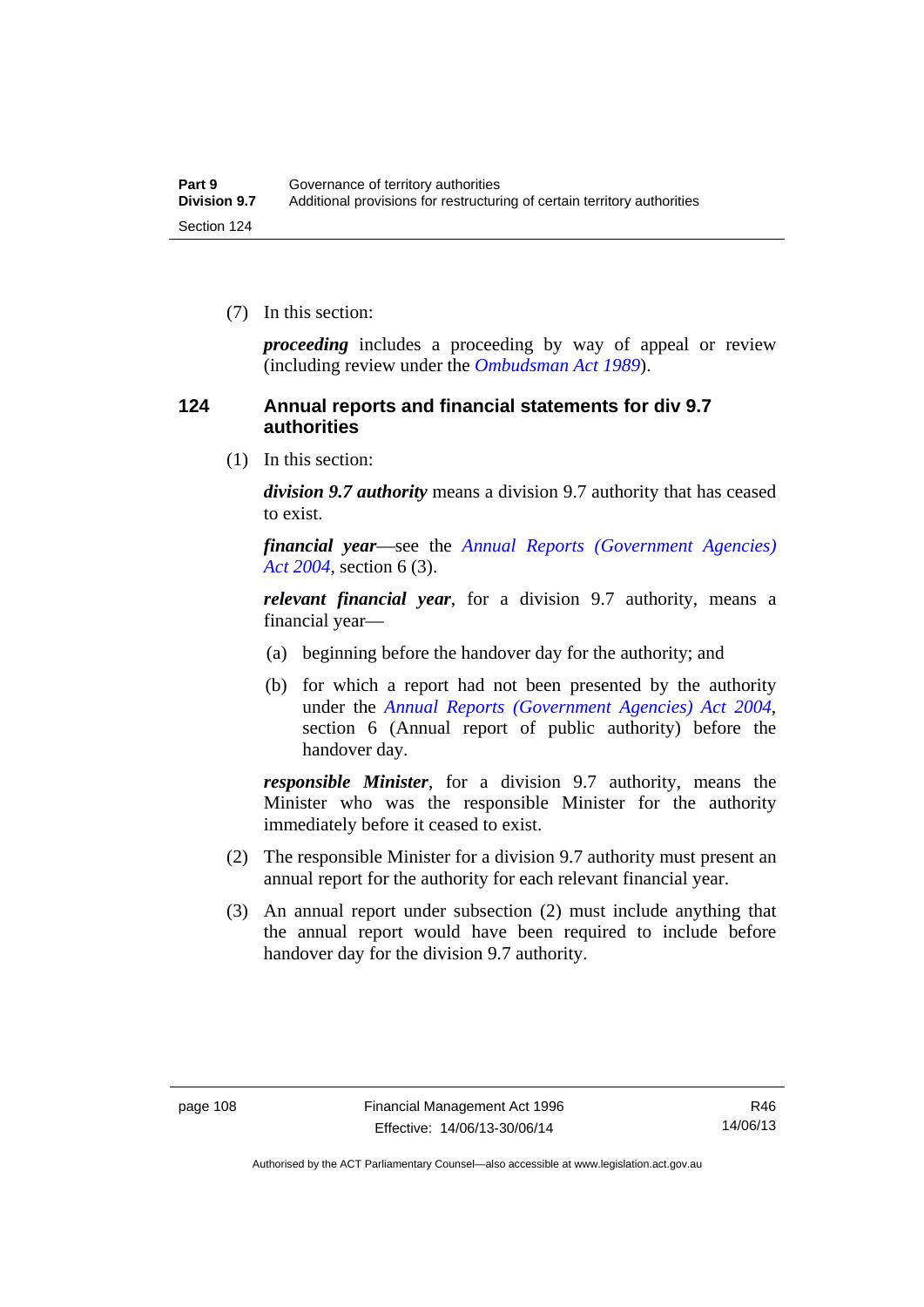- (4) The applied provisions of part 8 (Financial provisions for territory authorities) apply in relation to a division 9.7 authority in relation to any period before the handover day as if—
	- (a) the authority had not ceased to exist; and
	- (b) a reference in section 63 and section 68 to the authority included a reference to the responsible Minister for the authority; and
	- (c) a reference in section 64 and section 69 to the relevant person for the authority included a reference to the responsible Minister for the authority; and
	- (d) a reference in section 65 and section 70 to the chief executive officer of the authority included a reference to the responsible Minister for the authority; and
	- (e) all other necessary changes were made; and
	- (f) any changes prescribed by regulation were made.
- (5) For subsection (4), the *applied provisions of part 8* are the following:
	- section 63 (Annual financial statements of territory authorities)
	- section 64 (Responsibility for annual financial statements of territory authorities)
	- section 65 (Audit of annual financial statements of territory authorities)
	- section 66 (Annual financial statements of territory authorities to be included in annual reports etc)
	- section 68 (Statements of performance of territory authorities)
	- section 69 (Responsibility for territory authority statements of performance)
	- section 70 (Scrutiny of territory authority statements of performance)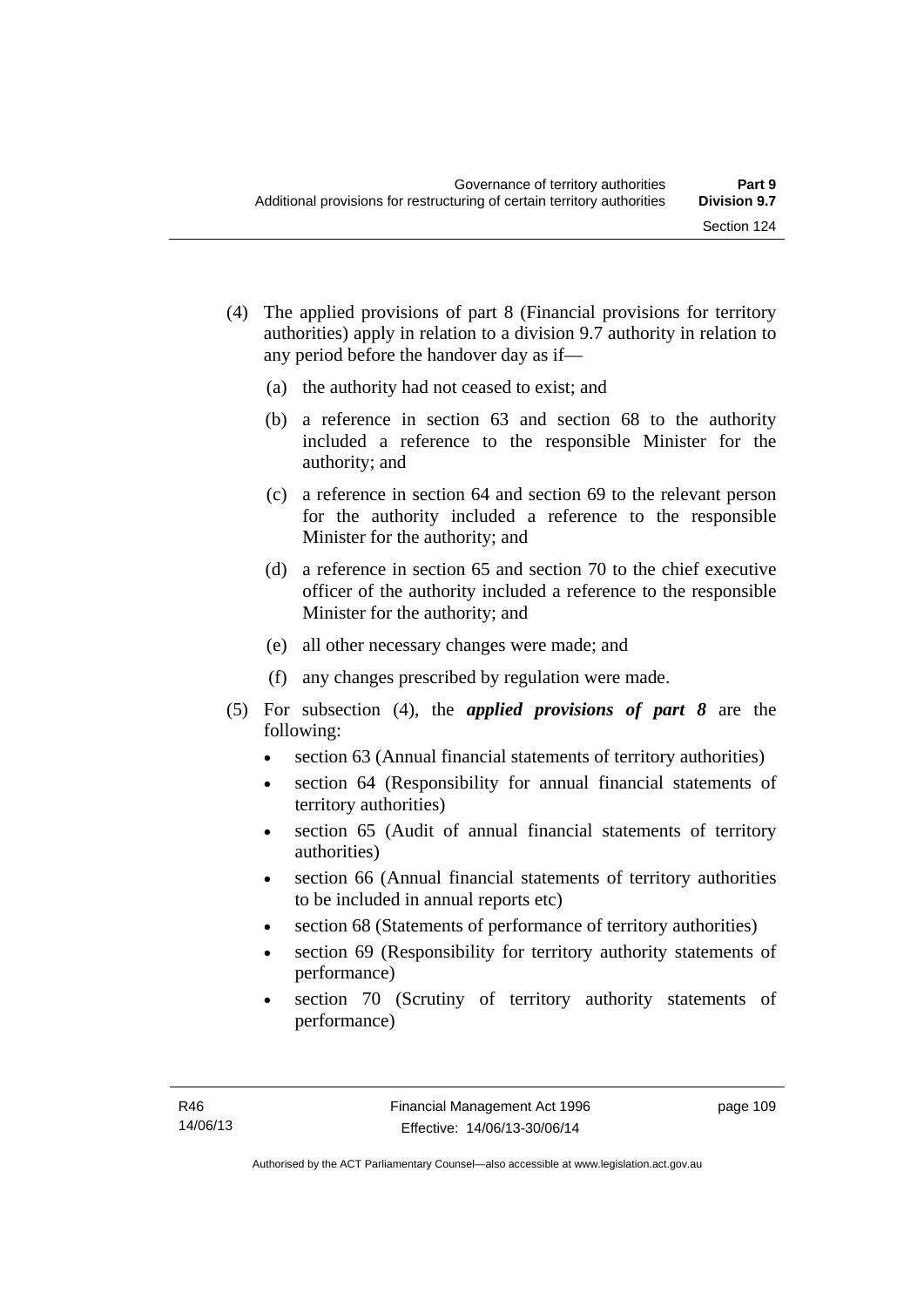section 71 (Territory authority statements of performance to be included in annual reports).

# **125 References to div 9.7 authority**

In any contract, agreement or arrangement, a reference to a division 9.7 authority is, for the application of the contract, agreement or arrangement on or after the handover day, a reference to the Territory.

page 110 Financial Management Act 1996 Effective: 14/06/13-30/06/14

R46 14/06/13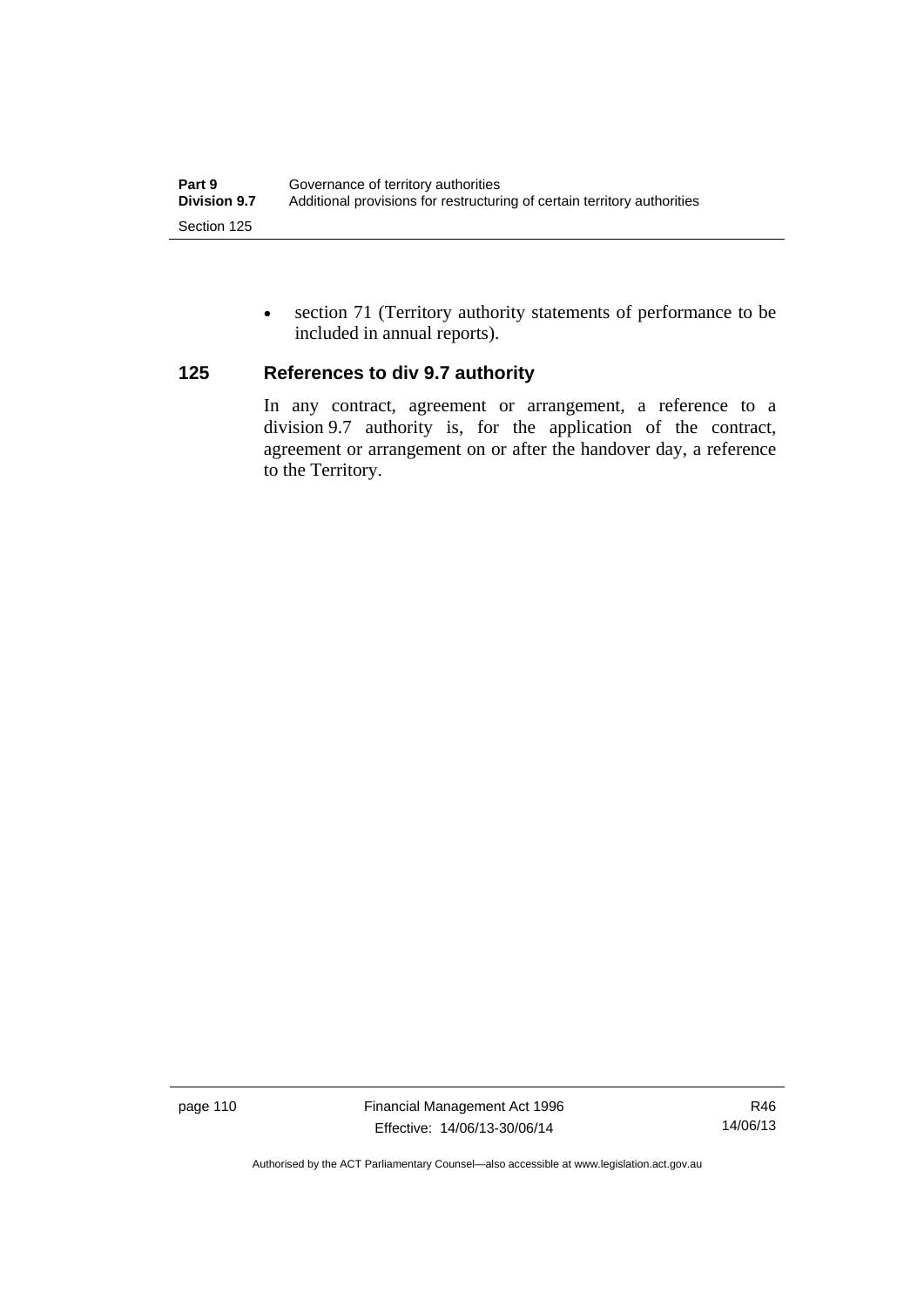# **Part 10 Miscellaneous**

# **130 Act of grace payments**

- (1) If the Treasurer considers it appropriate to do so because of special circumstances, the Treasurer may authorise the payment by a directorate of an amount to a person (the *payee*) although the payment of that amount (the *relevant amount*) would not otherwise be authorised by law or required to meet a legal liability.
- (2) The authorisation may provide for the relevant amount to be paid  $by-$ 
	- (a) more than 1 instalment and on the dates specified in the authorisation; or
	- (b) periodical payments of an amount, and for the period, specified in the authorisation.
- (3) An authorisation may be expressed to be subject to conditions to be complied with by the payee.
- (4) If a condition is contravened, the Treasurer may by written notice addressed to the last-known address of the payee require the payee, within 30 days of receipt of the notice, to pay an amount equal to all or part of the relevant amount.
- (5) If the payee does not pay the amount specified in the notice under subsection (4), the amount may be recovered by the Territory as a debt.
- (6) If the payment of an amount by a directorate is authorised under this section, the Treasurer must —
	- (a) direct that the amount be paid from an appropriate appropriation for the directorate specified by the Treasurer; or
	- (b) authorise payment of the amount under section 18; or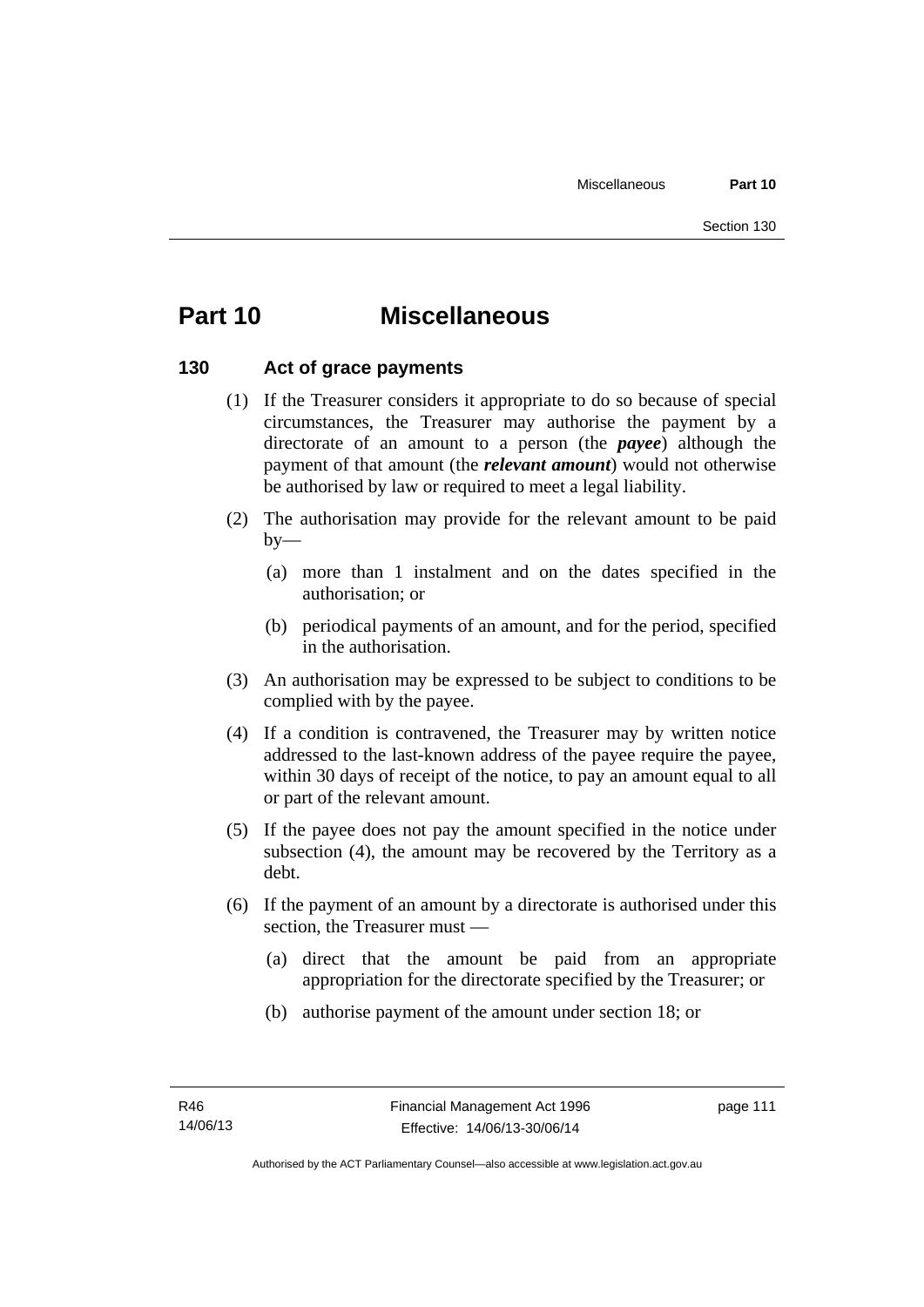#### **Part 10** Miscellaneous

Section 131

- (c) authorise payment of the amount out of the public money of the Territory.
- (7) The public money of the Territory is appropriated for subsection (6) (c).
- (8) A payment made by a directorate under this section must be reported in notes to the financial statements of the directorate that relate to the financial year when the payment was made.
- (9) The notes must indicate in relation to each payment under this section the amount and grounds for the payment.
- (10) The notes relating to a payment under this section must not disclose the identity of the payee unless disclosure was agreed to by the payee as a condition of authorising the payment.

# **131 Waiver of debts etc**

- (1) The Treasurer may, in writing, on behalf of the Territory—
	- (a) waive the Territory's right to payment of an amount payable to the Territory; or
	- (b) postpone any right of the Territory to be paid a debt in priority to another debt; or
	- (c) allow the payment by instalments of an amount payable to the Territory; or
	- (d) defer the time for payment of an amount payable to the Territory.
- (2) A waiver relating to an amount payable to the Territory by a person may be expressed to be subject to a condition that the person agrees to pay an amount to the Territory in circumstances specified in the waiver.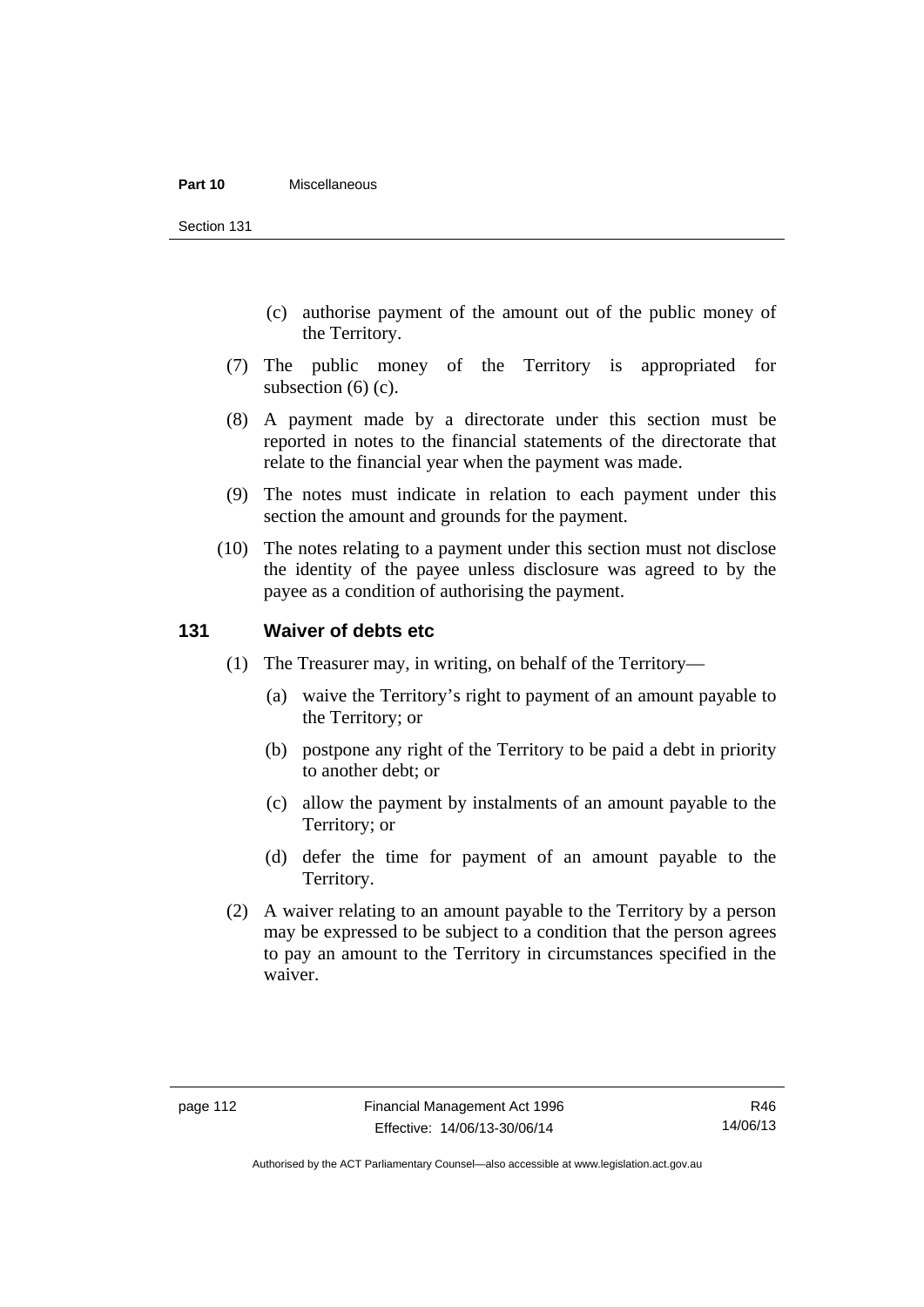(3) A waiver relating to an amount payable to the Territory must be reported in the notes to the financial statements of the relevant directorate that relate to the year in which the right to payment was waived.

# **132 Payments in relation to deceased estates**

- (1) If, at the time of a person's death (whether before or after the commencement of this section), the Territory owed an amount to the person, the Treasurer may pay that amount to the person who the Treasurer considers should receive the payment.
- (2) In deciding who should be paid, the Treasurer must have regard to—
	- (a) the provisions of any will of the deceased person that identify the persons entitled to property under the will; and
	- (b) the law relating to the disposition of the property of deceased people.
- (3) Before making a payment to a person, the Treasurer may require the person to produce any documents and other evidence relating to—
	- (a) the disposition of the deceased person's estate; or
	- (b) the family of the deceased person and any other people apparently entitled to share in the estate of the deceased person.
- (4) Subject to subsection (3), the Treasurer may make the payment without requiring production of probate of the will, or letters of administration of the estate, of the deceased person.
- (5) If a payment is made in relation to an amount owing to a deceased person, the Territory is discharged from any further liability in relation to that amount.
- (6) This section does not relieve the recipient of a payment from liability to deal with the money in accordance with law.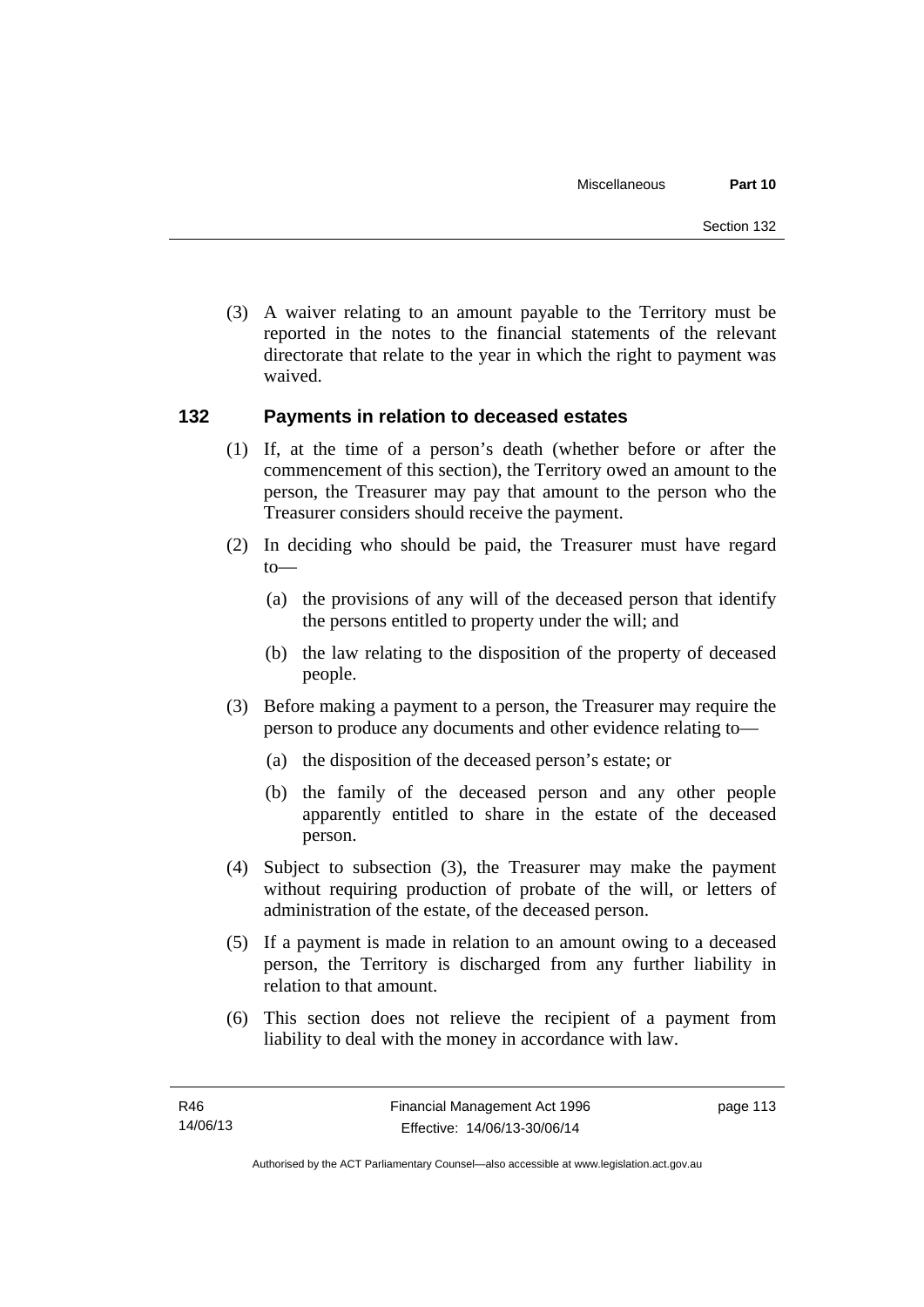# **Part 10** Miscellaneous

Section 133

# **133 Guideline-making power**

- (1) The Treasurer may make financial management guidelines for this Act.
- (2) A financial management guideline is a disallowable instrument.
	- *Note* A disallowable instrument must be notified, and presented to the Legislative Assembly, under the [Legislation Act.](http://www.legislation.act.gov.au/a/2001-14)

# **134 Regulation-making power**

The Executive may make regulations for this Act.

*Note* A regulation must be notified, and presented to the Legislative Assembly, under the [Legislation Act](http://www.legislation.act.gov.au/a/2001-14).

page 114 Financial Management Act 1996 Effective: 14/06/13-30/06/14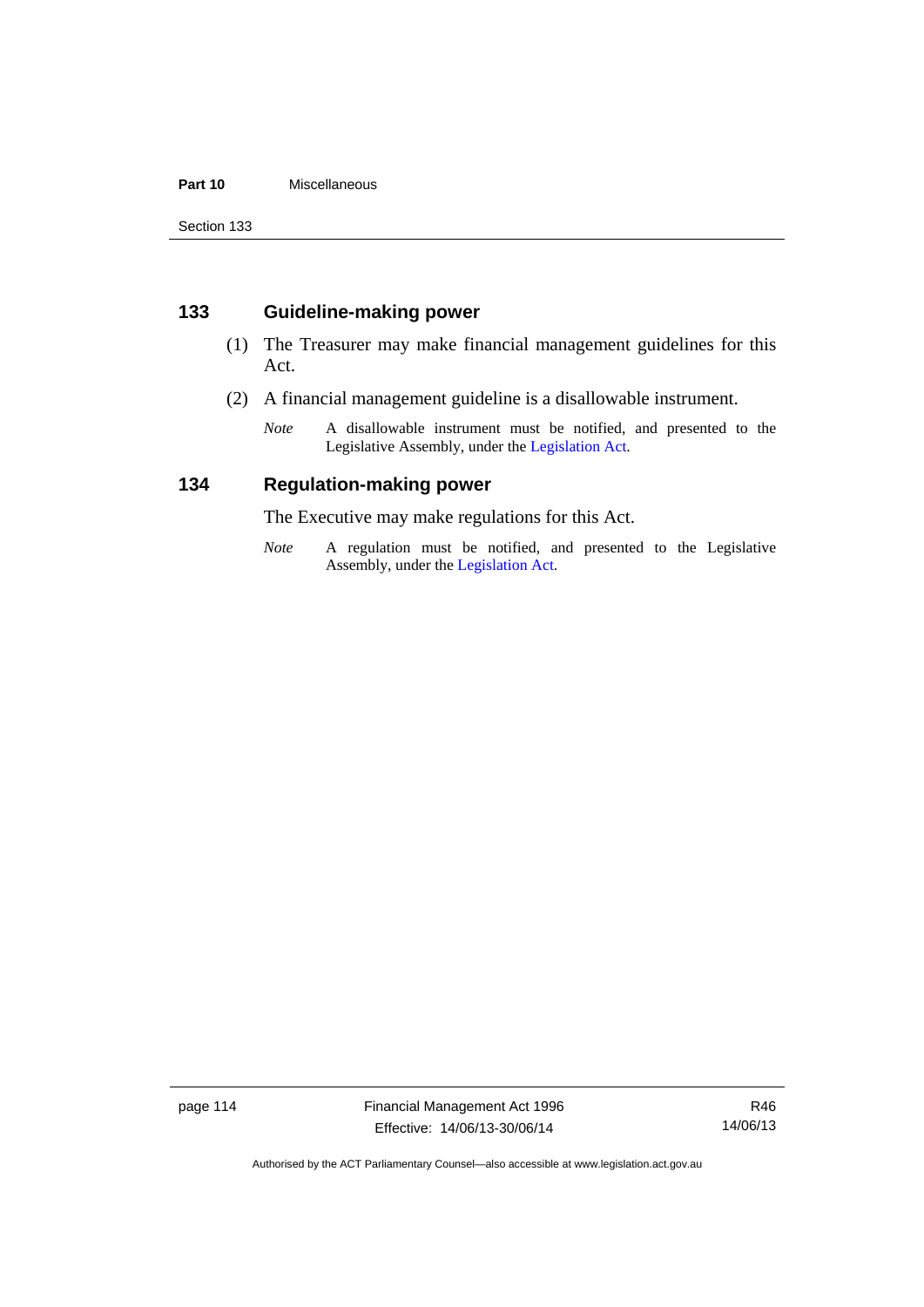# **Dictionary**

(see s 3)

- *Note 1* The [Legislation Act](http://www.legislation.act.gov.au/a/2001-14) contains definitions and other provisions relevant to this Act.
- *Note 2* For example, the [Legislation Act,](http://www.legislation.act.gov.au/a/2001-14) dict, pt 1, defines the following terms:
	- $\bullet$  ACAT
	- Act
	- administrative unit
	- auditor-general
	- authorised deposit-taking institution
	- bankrupt or personally insolvent
	- director-general (see s 163)
	- exercise
	- found guilty
	- function
	- **GST**
	- may (see s 146)
	- Minister (see s 162)
	- must (see s 146)
	- Office of the Legislative Assembly
	- person
	- reviewable decision notice
	- Self-Government Act
	- territory-owned corporation.

*applicable governmental policies*, for a territory authority, for part 9 (Governance of territory authorities)—see section 103.

*appropriation* means an appropriation of public money by any Act including this Act.

*Appropriation Act* means an Act that makes appropriations in relation to a financial year for purposes mentioned in section 8.

page 115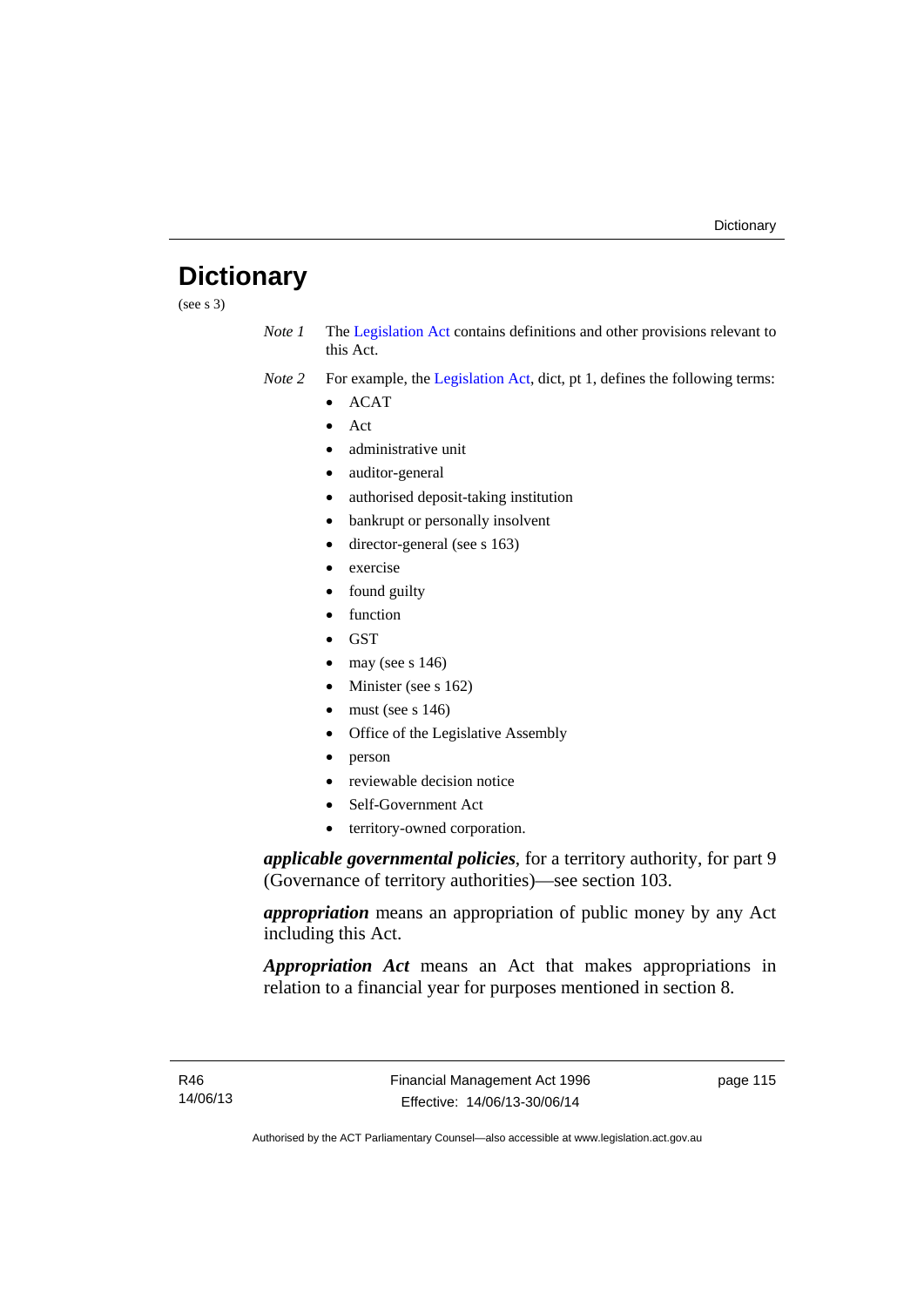*banking account* means an account with an authorised deposit-taking institution that is, or is substantially the same as, a bank account.

*borrowing* includes—

- (a) raising money or obtaining credit, whether by dealing in securities or otherwise; and
- (b) entering into a financing lease;

but does not include using a credit card or overdraft facility, or otherwise obtaining credit, in a transaction forming part of the day-to-day operations of the Territory or a territory authority.

*budget papers* means documents presented to the Legislative Assembly under section 10 or section 13 (1).

*capital injection* means an amount provided, or to be provided, to a directorate, a territory authority or a territory-owned corporation for—

- (a) the purchase of assets to be held by the directorate or to be owned by the authority or corporation; or
- (b) the development of assets held by the directorate or owned by the authority or corporation; or
- (c) augmenting the assets held by the directorate or owned by the authority or corporation; or
- (d) reducing the liabilities of the directorate, the authority or the corporation;

but does not include an amount provided from an appropriation for a purpose mentioned in section  $8(1)(a)$  or (c) or  $(2)(a)$ .

# *CEO*—see *chief executive officer*.

*chief executive officer* (or *CEO*), of a territory authority, means the person (however described) who is responsible for managing the affairs of the authority.

R46 14/06/13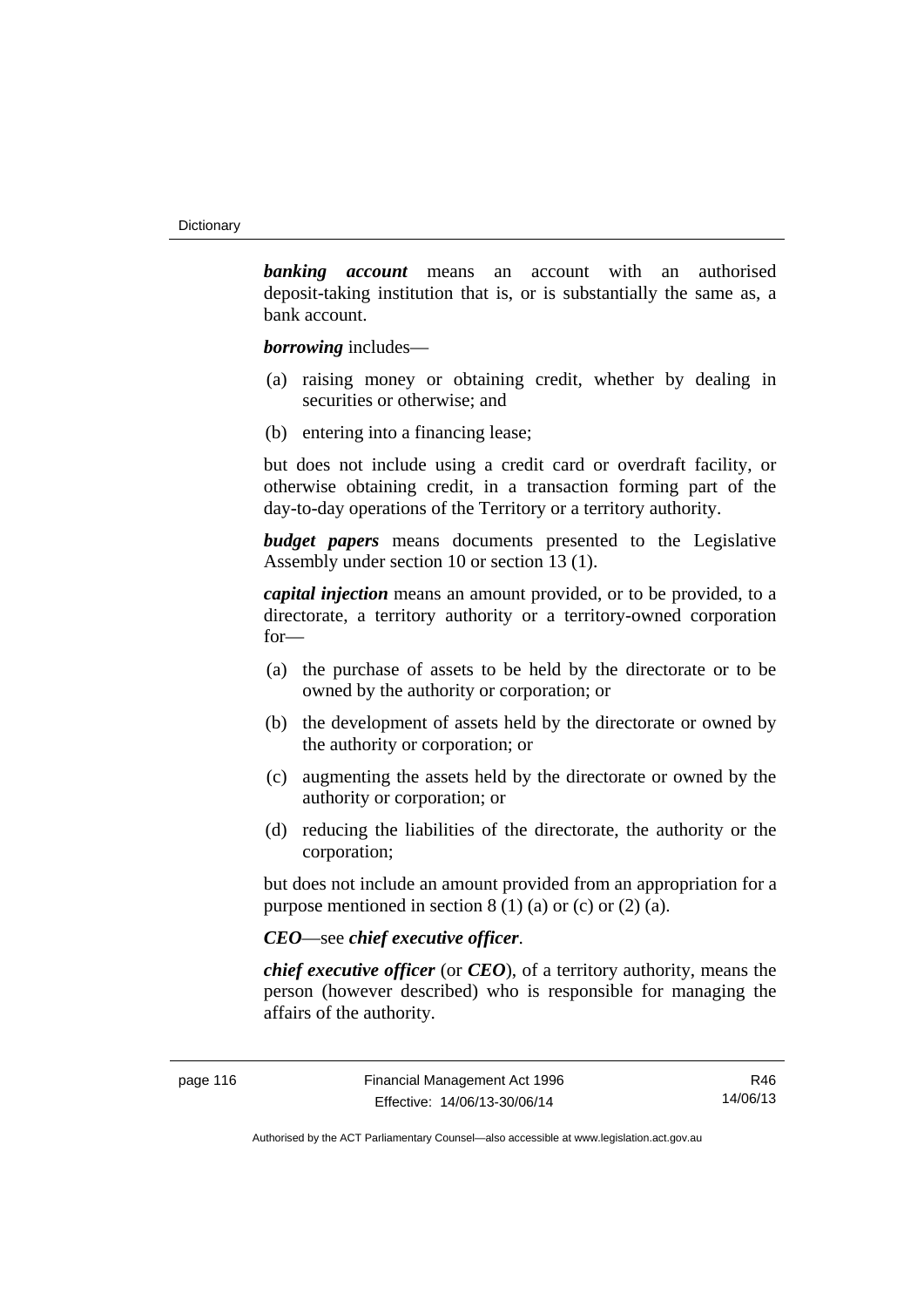*class of outputs* means a group of outputs identified as a class by an Appropriation Act.

*contract* includes an agreement or arrangement.

*directorate* means––

- (a) an administrative unit (excluding any part of an administrative unit prescribed for paragraph (b) and any administrative unit forming part of a group of administrative units prescribed for paragraph (c)); or
- (b) a part of an administrative unit prescribed for this paragraph; or
- (c) a group of 2 or more administrative units prescribed for this paragraph.

*directorate banking account* means a banking account mentioned in section 34 (1).

*division 9.6 authority* means a territory authority to which division 9.6 applies (see s 105).

*division 9.7 authority* means a territory authority to which division 9.7 applies (see s 120).

*establishing Act*, for a territory authority, governing board or governing board member, for part 9 (Governance of territory authorities)—see section 72.

*expenses*, in relation to an output, means the expenses incurred in providing the output quantified on an accrual accounting basis and includes the overhead expenses properly attributable to the output.

*financial management guidelines* means the financial management guidelines under this Act.

*financial year*, for a territory authority, for part 9 (Governance of territory authorities)—see section 72.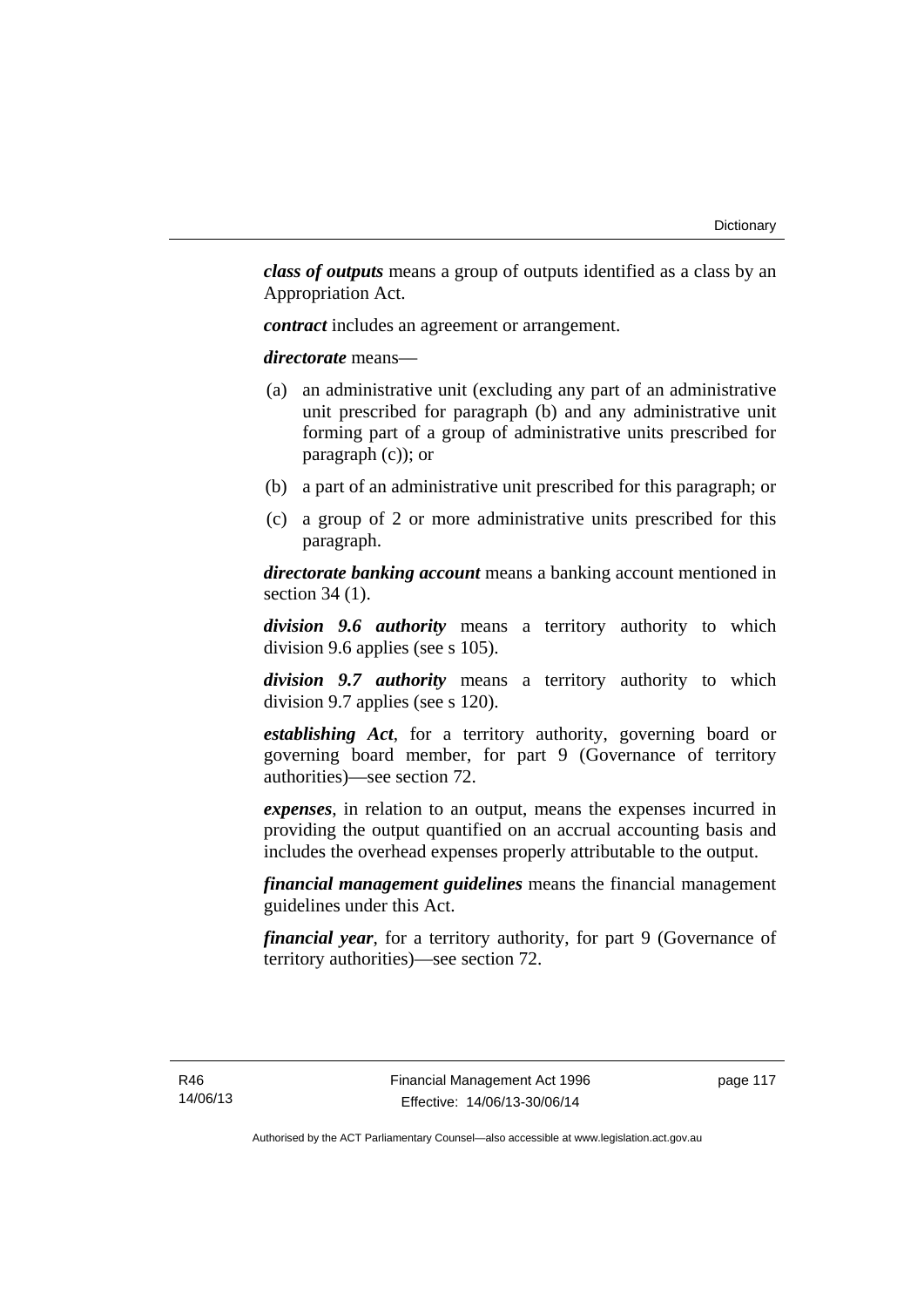# *general government sector* means—

- (a) those organisations whose primary function is to provide services that are mainly not market orientated, are mainly for the consumption of the community generally, involve the transfer or redistribution of income, and are financed mainly through appropriation; and
- (b) those organisations that are controlled by the Territory and provide investment or other financial services.

*generally accepted accounting principles* means accounting principles and procedures that are—

- (a) recognised by the accounting profession as appropriate for reporting financial information relating to government, a directorate or a territory authority; and
- (b) consistent with this Act and any relevant Appropriation Act.

*governing board*, for a territory authority, means the governing board established under the Act that establishes the authority.

*governing board member*, for a territory authority with a governing board for part 9 (Governance of territory authorities)—see section 72.

*handover day*, for division 9.7 (Additional provisions for restructuring of certain territory authorities)—see section 121.

*input tax credit*—see the *[A New Tax System \(Goods and Services](http://www.comlaw.gov.au/Series/C2004A00446)  [Tax\) Act 1999](http://www.comlaw.gov.au/Series/C2004A00446)* (Cwlth), dictionary.

*interest* includes a dividend and any other financial return on a deposit, loan or other investment.

*invest* includes enter into a transaction or arrangement for the protection or enhancement of investments.

*material interest*, for part 9 (Governance of territory authorities) see section 88 (4).

R46 14/06/13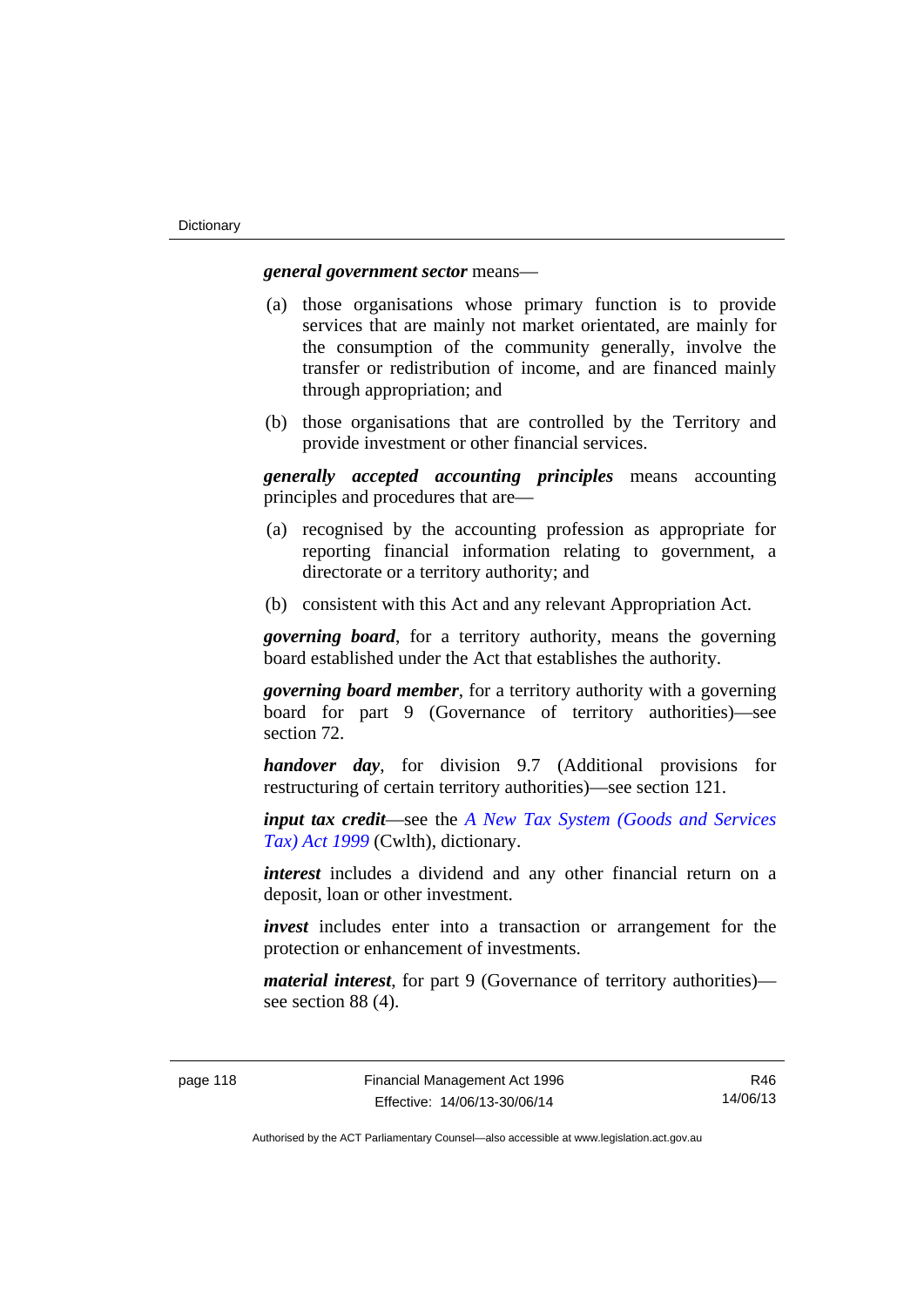*outputs* means goods produced or services provided by a directorate or territory authority or a person producing goods or providing services on behalf of a directorate or territory authority.

*prescribed* means prescribed by the financial management guidelines.

*public money* means all money received by the Territory, including the proceeds of all loans raised on behalf of the Territory, but does not include—

- (a) money held by the Territory as trust money; or
- (b) money received by a territory-owned corporation or subsidiary of a territory-owned corporation; or
- (c) money received by the Territory from a territory-owned corporation or subsidiary of a territory-owned corporation for investment for the corporation or subsidiary; or
- (d) money received by a territory authority; or
- (e) money received by the Territory from a territory authority for investment for the authority; or
- (f) money received by the Territory—
	- (i) in repayment of an investment made by the Territory for a territory authority; or
	- (ii) as interest on such an investment.

*public trading enterprise sector* means those organisations whose primary function is to provide goods and services that are mainly market orientated and non-regulatory in nature and who may recover a significant part of their costs from individual consumers.

*relevant territory authority*, for part 9 (Governance of territory authorities)—see section 72.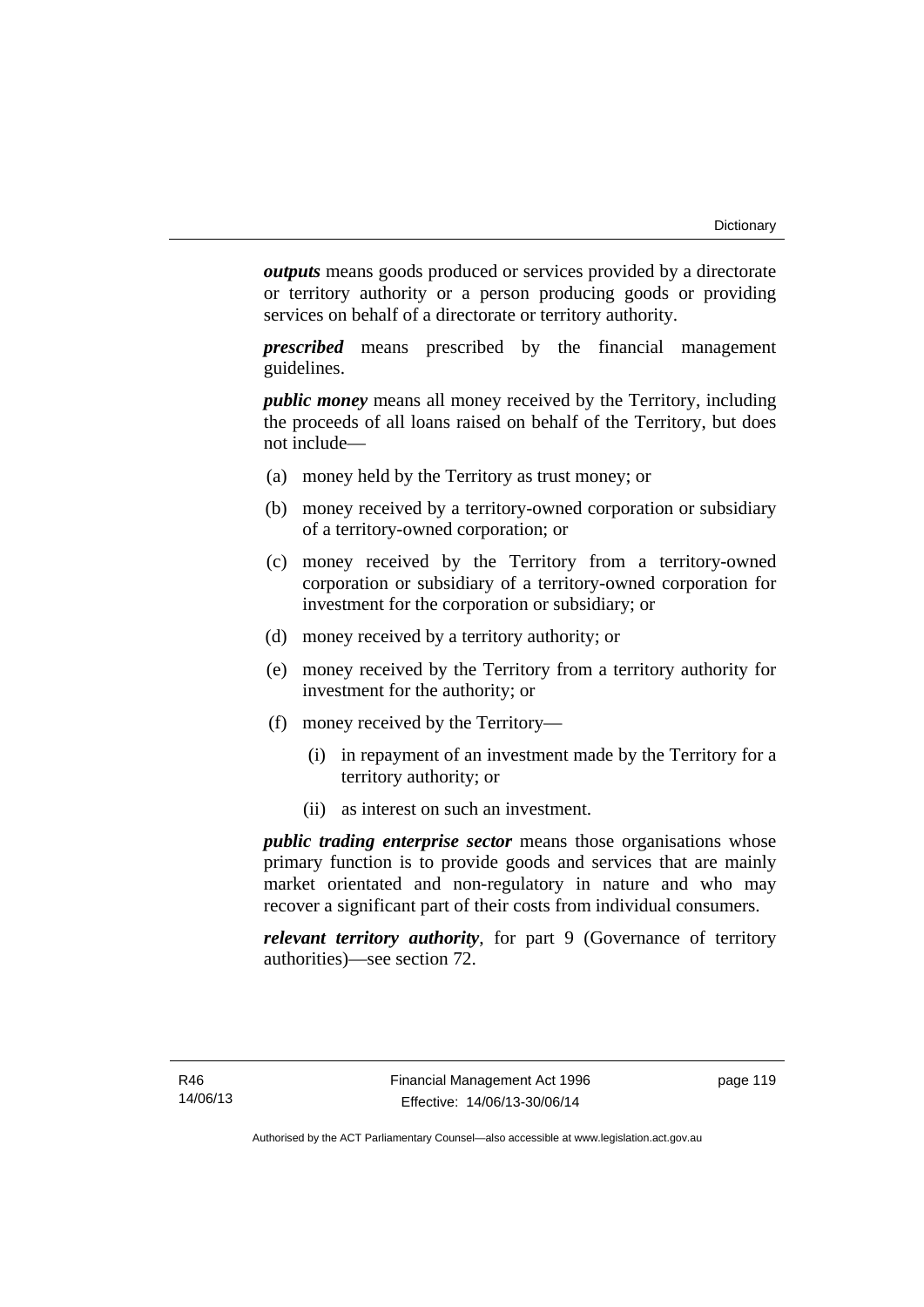*responsible director-general*, in relation to a directorate, means—

- (a) if the directorate is constituted by an administrative unit or a part of an administrative unit—the director-general of that administrative unit; or
- (b) if the directorate is constituted by a group of 2 or more administrative units—the person prescribed as the responsible director-general in relation to the directorate.

# *responsible Minister* means—

- (a) in relation to a directorate that is constituted by an administrative unit or a part of an administrative unit—the Minister to whom responsibility for that administrative unit has been allocated under the *[Public Sector Management Act 1994](http://www.legislation.act.gov.au/a/1994-37)*, section 14; and
- (b) in relation to a directorate that is constituted by a group of 2 or more administrative units—the Minister prescribed as the responsible Minister in relation to the directorate; and
- (c) in relation to a territory authority—the Minister administering the Act under which the authority is established; and
- (d) in relation to a territory-owned corporation—the Minister administering the *[Territory-owned Corporations Act 1990](http://www.legislation.act.gov.au/a/1990-53)*.

*securities* includes stocks, debentures, notes, bonds, promissory notes, bills of exchange, and any other securities approved in writing by the Treasurer.

*statement of intent*, for a territory authority—see section 61 (1).

*subsidiary*—see the *[Territory-owned Corporations Act 1990](http://www.legislation.act.gov.au/a/1990-53)*, dictionary.

*superannuation appropriation*—see the *[Territory Superannuation](http://www.legislation.act.gov.au/a/2000-21)  [Provision Protection Act 2000](http://www.legislation.act.gov.au/a/2000-21)*, dictionary.

*taxable supply*—see the *[A New Tax System \(Goods and Services](http://www.comlaw.gov.au/Series/C2004A00446)  [Tax\) Act 1999](http://www.comlaw.gov.au/Series/C2004A00446)* (Cwlth), dictionary.

R46 14/06/13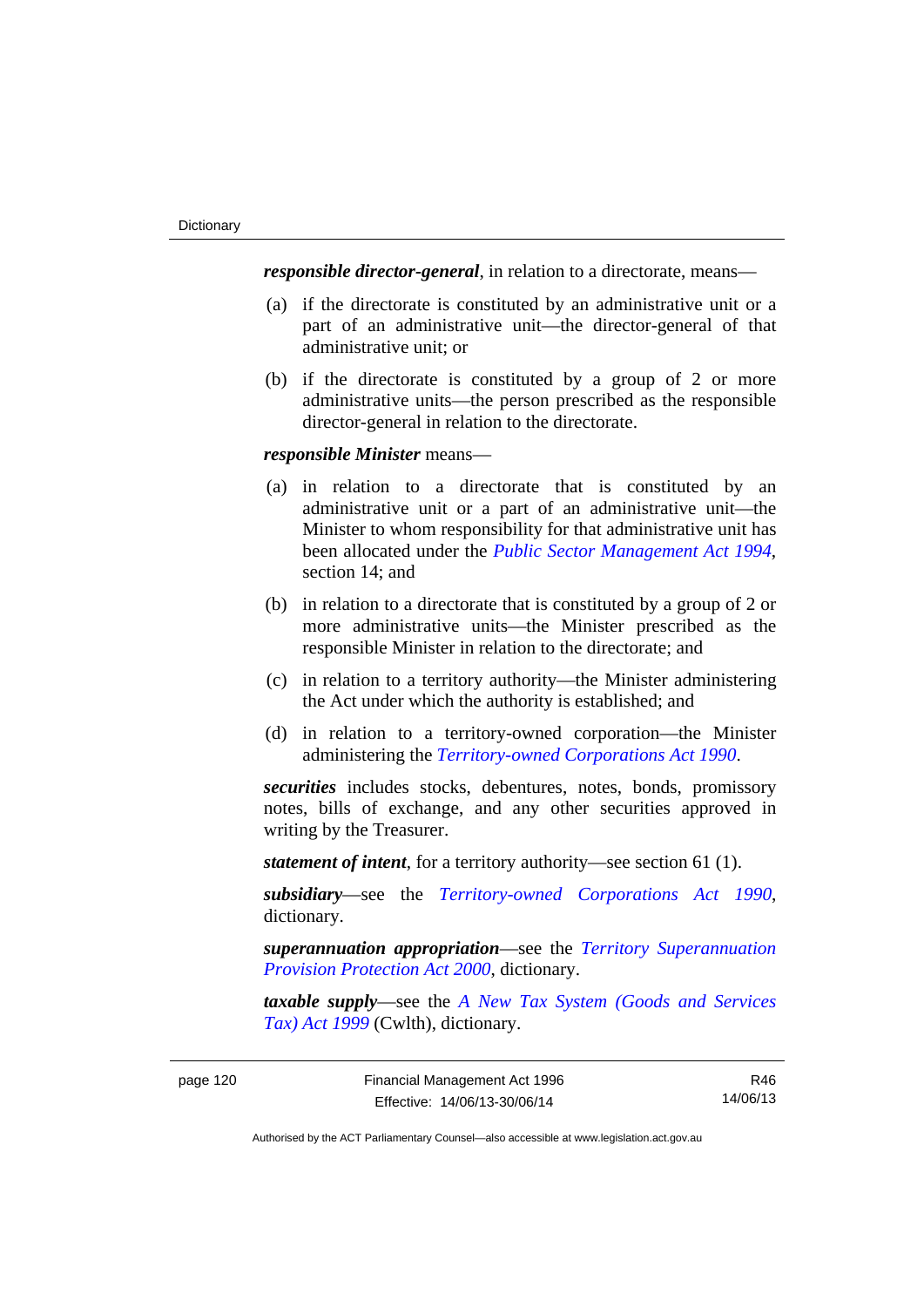# *territory authority*—

- (a) means a body corporate established by an Act; and
- (b) to remove any doubt, includes an entity to which part 8 applies; and
- (c) for division 9.7 (Additional provisions for restructuring of certain territory authorities)—includes a territory authority that has ceased to exist; but
- (d) does not include a body declared under section 3B not to be a territory authority.

*territory banking account* means the banking account mentioned in section 33.

*the Territory*, for division 3.1 (Financial reports of the Territory) see section 21.

*trust money* means—

- (a) money deposited with the Territory pending the completion of a transaction or the determination of a dispute and that may become repayable to the depositor or payable to the Territory or anyone else; or
- (b) all money that is paid into a territory court for possible repayment to the payee or a third party because of any Act, order, instruction or authority; or
- (c) money that belongs to or is owing to any person and is collected by the Territory because of an agreement between the Territory and that person; or
- (d) unclaimed money that is owing to or belongs to anyone and is deposited with the Territory; or
- (e) money that is paid to the Territory in trust for any other lawful purpose including interest on trust money.

page 121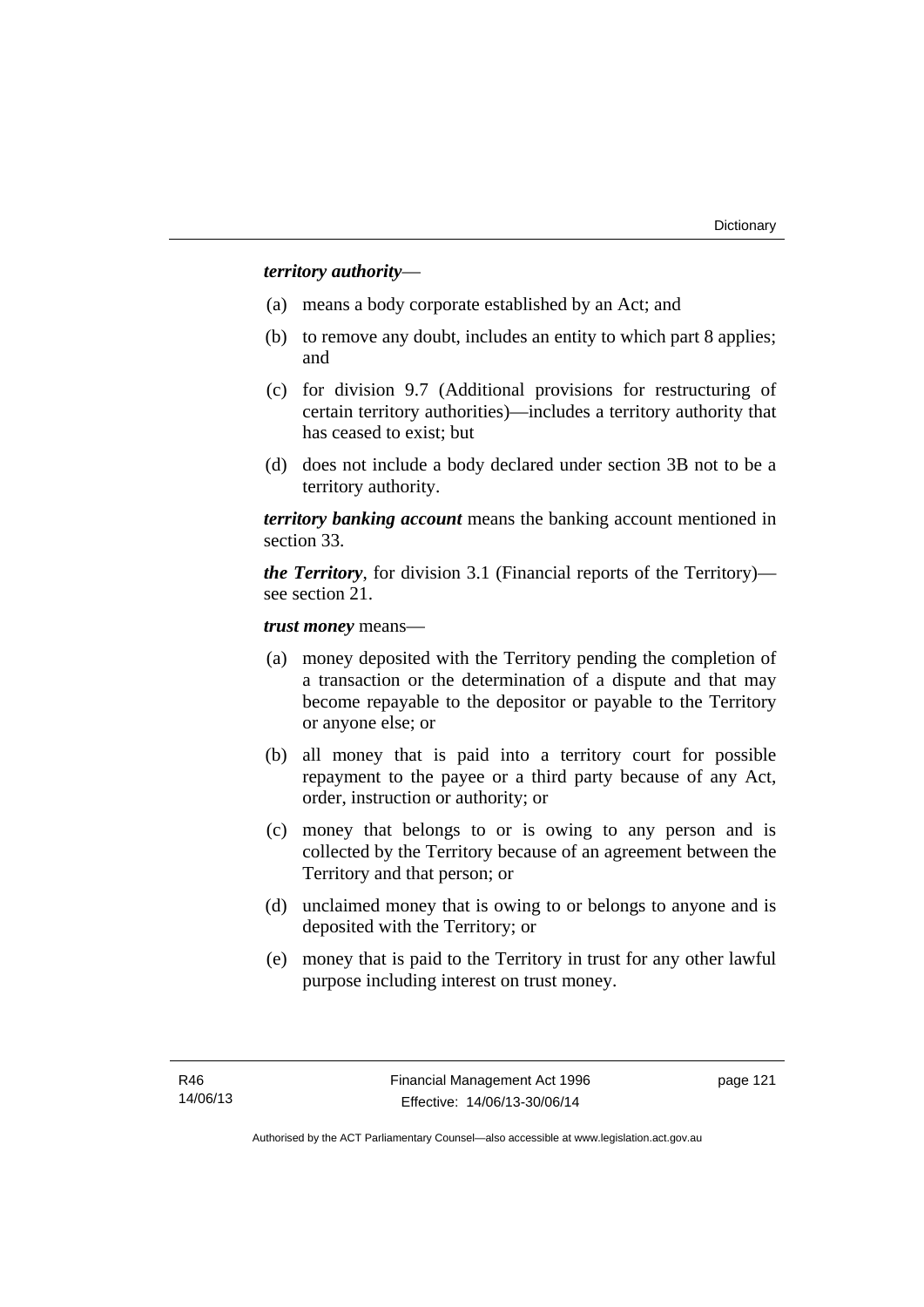1 About the endnotes

# **Endnotes**

# **1 About the endnotes**

Amending and modifying laws are annotated in the legislation history and the amendment history. Current modifications are not included in the republished law but are set out in the endnotes.

Not all editorial amendments made under the *[Legislation Act 2001](http://www.legislation.act.gov.au/a/2001-14)*, part 11.3 are annotated in the amendment history. Full details of any amendments can be obtained from the Parliamentary Counsel's Office.

Uncommenced amending laws are not included in the republished law. The details of these laws are underlined in the legislation history. Uncommenced expiries are underlined in the legislation history and amendment history.

If all the provisions of the law have been renumbered, a table of renumbered provisions gives details of previous and current numbering.

The endnotes also include a table of earlier republications.

| $AF =$ Approved form                         | $o = order$                                 |
|----------------------------------------------|---------------------------------------------|
| $am = amended$                               | $om = omitted/repealed$                     |
| $amdt = amendment$                           | $ord = ordinance$                           |
| $AR = Assembly resolution$                   | $orig = original$                           |
| $ch = chapter$                               | par = paragraph/subparagraph                |
| $CN =$ Commencement notice                   | $pres = present$                            |
| $def = definition$                           | $prev = previous$                           |
| $DI = Disallowable instrument$               | $(\text{prev}) = \text{previously}$         |
| $dict = dictionary$                          | $pt = part$                                 |
| $disallowed = disallowed by the Legislative$ | $r = rule/subrule$                          |
| Assembly                                     | $reloc = relocated$                         |
| $div = division$                             | $renum = renumbered$                        |
| $exp = expires/expired$                      | $R[X]$ = Republication No                   |
| $Gaz = gazette$                              | $RI = reissue$                              |
| $hdg = heading$                              | $s = section/subsection$                    |
| $IA = Interpretation Act 1967$               | $sch = schedule$                            |
| ins = inserted/added                         | $sdiv = subdivision$                        |
| $LA =$ Legislation Act 2001                  | $SL = Subordinate$ law                      |
| $LR =$ legislation register                  | $sub =$ substituted                         |
| LRA = Legislation (Republication) Act 1996   | underlining $=$ whole or part not commenced |
| $mod = modified/modification$                | or to be expired                            |

# **2 Abbreviation key**

page 122 Financial Management Act 1996 Effective: 14/06/13-30/06/14

R46 14/06/13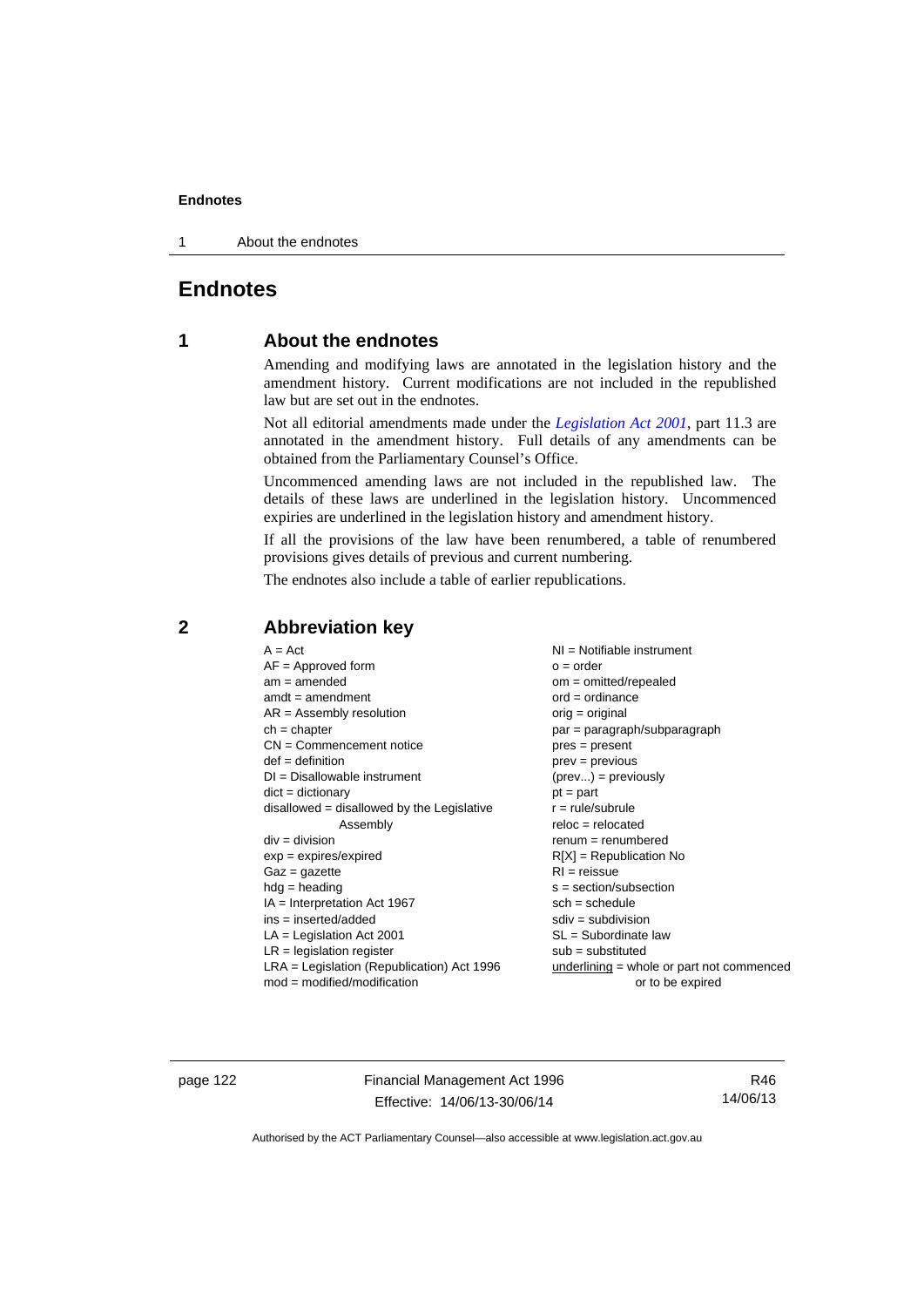# **3 Legislation history Financial Management Act 1996 A1996-22**  notified 4 June 1996 [\(Gaz 1996 No 101\)](http://www.legislation.act.gov.au/gaz/1996-101/default.asp) commenced 1 July 1996 (s 2) as amended by **[Financial Management \(Amendment\) Act 1997](http://www.legislation.act.gov.au/a/1997-39) A1997-39**  notified 1 September 1997 [\(Gaz 1997 No S257\)](http://www.legislation.act.gov.au/gaz/1997-S257/default.asp) commenced 1 September 1997 (s 2) **[Financial Management \(Amendment\) Act \(No 2\) 1997](http://www.legislation.act.gov.au/a/1997-102) A1997-102**  notified 24 December 1997 [\(Gaz 1997 No S420](http://www.legislation.act.gov.au/gaz/1997-S420/default.asp)) ss 1-3 commenced 24 December 1997 (s 2 (1)) remainder commenced 14 January 1998 (s 2 (2) and [Gaz 1998](http://www.legislation.act.gov.au/gaz/1998-S24/default.asp)  [No S24](http://www.legislation.act.gov.au/gaz/1998-S24/default.asp)) **[Financial Management \(Amendment\) Act \(No 3\) 1997](http://www.legislation.act.gov.au/a/1997-124) A1997-124**  notified 24 December 1997 [\(Gaz 1997 No S420](http://www.legislation.act.gov.au/gaz/1997-S420/default.asp)) commenced 24 December 1997 (s 2) **[Trustee \(Amendment\) Act 1999](http://www.legislation.act.gov.au/a/1999-28) A1999-28 sch**  notified 21 May 1999 ([Gaz 1999 No S24](http://www.legislation.act.gov.au/gaz/1999-S24/default.asp)) sch commenced 21 May 1999 (s 2) **[Financial Sector Reform \(ACT\) Act 1999](http://www.legislation.act.gov.au/a/1999-33) A1999-33 sch**  notified 25 June 1999 ([Gaz 1999 No S34](http://www.legislation.act.gov.au/gaz/1999-S34/default.asp)) s 1, s 2 and dict commenced 25 June 1999 (s 2 (1)) sch commenced 1 July 1999 (s 2 (2) and Cwlth Gaz 1999 No S289) **[Appropriation Act 1999-2000](http://www.legislation.act.gov.au/a/1999-36/default.asp) A1999-36 s 9**  notified 12 July 1999 ([Gaz 1999 No S44](http://www.legislation.act.gov.au/gaz/1999-S44/default.asp)) s 9 commenced 12 July 1999 (s 2) **[Financial Management Amendment Act 1999](http://www.legislation.act.gov.au/a/1999-58) A1999-58**  notified 10 November 1999 [\(Gaz 1999 No 45](http://www.legislation.act.gov.au/gaz/1999-45/default.asp))

commenced 10 November 1999 (s 2)

R46 14/06/13 Financial Management Act 1996 Effective: 14/06/13-30/06/14

page 123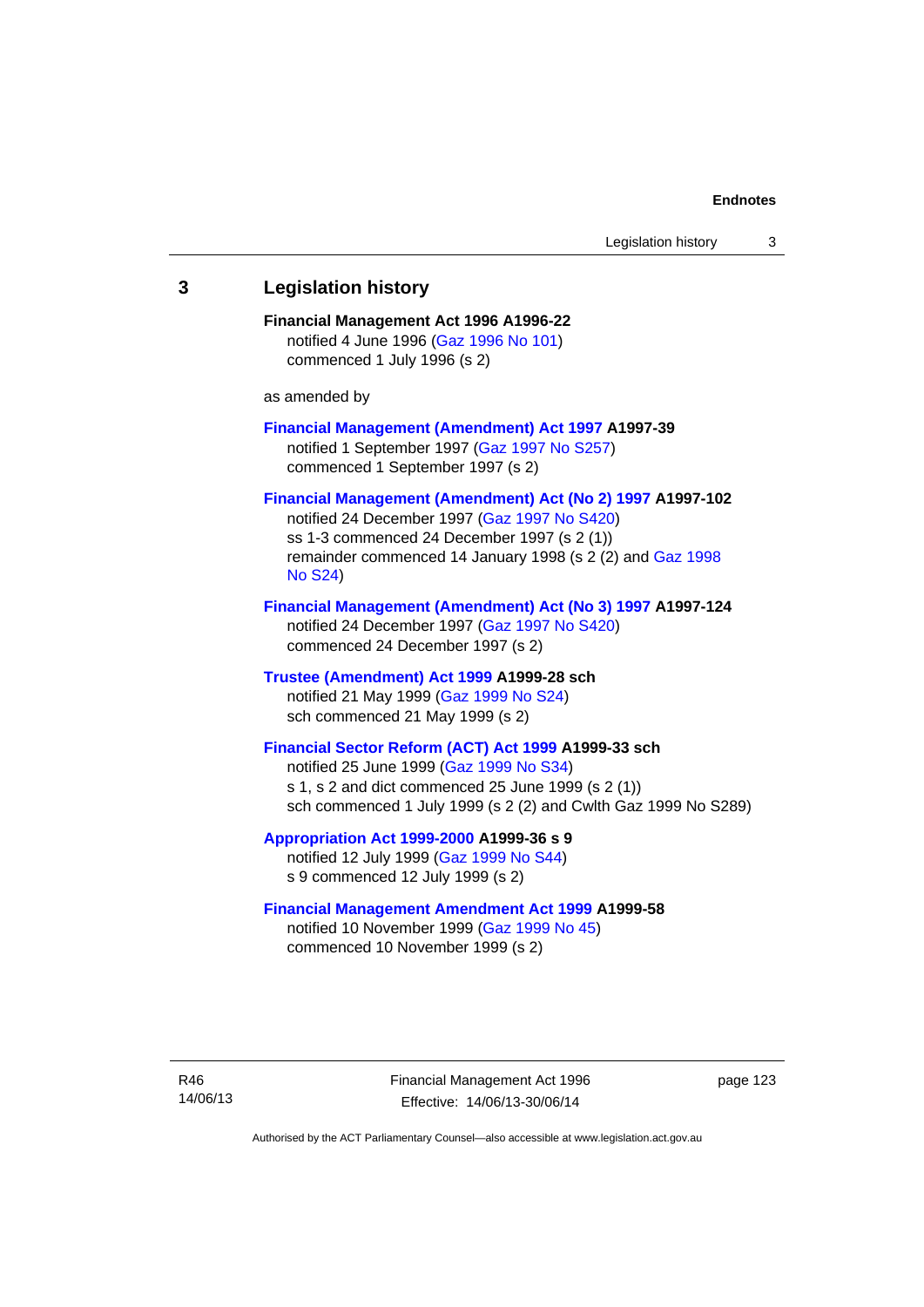| -3 | Legislation history |  |
|----|---------------------|--|
|    |                     |  |

## **[Territory Superannuation Provision Protection Act 2000](http://www.legislation.act.gov.au/a/2000-21) A2000-21 sch**

notified 15 June 2000 ([Gaz 2000 No 24\)](http://www.legislation.act.gov.au/gaz/2000-24/default.asp) s 1, s 2 commenced 15 June 2000 (IA s 10B) sch commenced 1 July 2000 (s 2)

## **[Financial Management Amendment Act 2000](http://www.legislation.act.gov.au/a/2000-27) A2000-27**

notified 30 June 2000 ([Gaz 2000 No S30](http://www.legislation.act.gov.au/gaz/2000-S30/default.asp)) s 1, s 2 commenced 30 June 2000 (IA s 10B) remainder commenced 30 June 2000 (s 2)

### **[Financial Management Amendment Act 2001](http://www.legislation.act.gov.au/a/2001-4) A2001-4**

notified 8 March 2001 [\(Gaz 2001 No 10](http://www.legislation.act.gov.au/gaz/2001-10/default.asp)) s 1, s 2 commenced 8 March 2001 (IA s 10B) s 3 commenced 8 March 2001 (s 2) remainder commenced 8 September 2001 (IA s 10E)

# **[Statute Law Amendment Act 2001](http://www.legislation.act.gov.au/a/2001-11) A2001-11 sch 3**

notified 29 March 2001 ([Gaz 2001 No 13\)](http://www.legislation.act.gov.au/gaz/2001-13/default.asp) commenced 29 March 2001 (s 2)

# **[Financial Management Amendment Act 2001 \(No 2\)](http://www.legislation.act.gov.au/a/2001-42) A2001-42**

notified 29 June 2001 ([Gaz 2001 No S36](http://www.legislation.act.gov.au/gaz/2001-S36/default.asp)) s 1, s 2 commenced 29 June 2001 (IA s 10B) s 3, s 4, s 6, s 7 commenced 29 June 2001 (s 2 (1)) s 5 commenced 1 July 2001 (s 2 (2))

## **[Appropriation Act 2001-2002](http://www.legislation.act.gov.au/a/2001-43/default.asp) A2001-43 s 12**

notified 29 June 2001 ([Gaz 2001 No S36](http://www.legislation.act.gov.au/gaz/2001-S36/default.asp)) s 1, s 2 commenced 29 June 2001 (IA s 10B) s 12 commenced 1 July 2001 (s 2)

# **[Legislation \(Consequential Amendments\) Act 2001](http://www.legislation.act.gov.au/a/2001-44) A2001-44 pt 146**  notified 26 July 2001 ([Gaz 2001 No 30\)](http://www.legislation.act.gov.au/gaz/2001-30/default.asp)

s 1, s 2 commenced 26 July 2001 (IA s 10B) pt 146 commenced 12 September 2001 (s 2 and see [Gaz 2001](http://www.legislation.act.gov.au/gaz/2001-S65/default.asp)  [No S65](http://www.legislation.act.gov.au/gaz/2001-S65/default.asp))

page 124 Financial Management Act 1996 Effective: 14/06/13-30/06/14

R46 14/06/13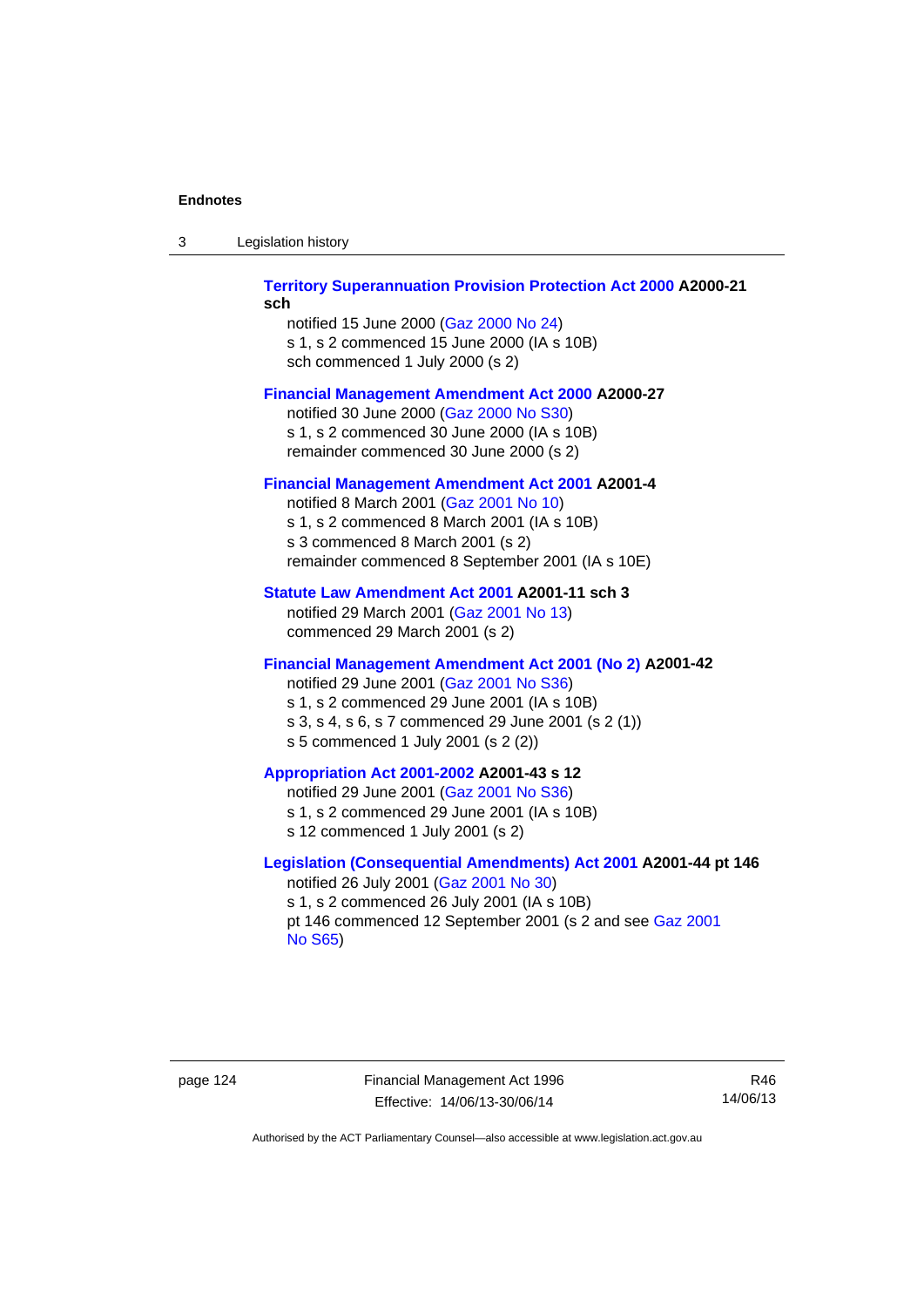# **[Financial Management Legislation Amendment Act 2001](http://www.legislation.act.gov.au/a/2001-45) A2001-45 pt 2 (as am by 2002 No 30 pt 3.26)**

notified 12 July 2001 ([Gaz 2001 No 28\)](http://www.legislation.act.gov.au/gaz/2001-28/default.asp) s 1, s 2 commenced 12 July 2001 (IA s 10B) s 4 commenced 12 January 2002 (s 2 (3) and see [A2002-30](http://www.legislation.act.gov.au/a/2002-30/default.asp) amdt 3.370) pt 2 remainder commenced 12 January 2002 (LA s 79)

**[Statute Law Amendment Act 2001](http://www.legislation.act.gov.au/a/2001-11) A2001-11 pt 3.20** 

notified 5 September 2001 [\(Gaz 2001 No S65\)](http://www.legislation.act.gov.au/gaz/2001-S65/default.asp) commenced 5 September 2001 (s 2)

# **[Financial Management Amendment Act 2001 \(No 3\)](http://www.legislation.act.gov.au/a/2001-95) A2001-95**

notified 10 September 2001 [\(Gaz 2001 No S66\)](http://www.legislation.act.gov.au/gaz/2001-S66/default.asp) s 1, s 2 commenced 10 September 2001 (LA s 75) remainder commenced 1 January 2002 [\(CN2001-6\)](http://www.legislation.act.gov.au/cn/2001-6/default.asp)

## **[Financial Management Amendment Act 2001 \(No 4\)](http://www.legislation.act.gov.au/a/2001-97) A2001-97**

notified LR 20 December 2001 commenced 20 December 2001 (s 2)

## **[Appropriation Act 2002-2003](http://www.legislation.act.gov.au/a/2002-29/default.asp) A2002-29 s 12**

notified LR 9 September 2002 taken to have commenced 30 June 2002 (s 2)

# **[Statute Law Amendment Act 2002](http://www.legislation.act.gov.au/a/2002-30) A2002-30 pt 3.25**

notified LR 16 September 2002 s 1, s 2 taken to have commenced 19 May 1997 (LA s 75 (2)) amdt 3.369 taken to have commenced 31 December 2001 (s 2 (2)) pt 3.25 remainder commenced 17 September 2002 (s 2 (1))

# **[Financial Management Amendment Act 2002](http://www.legislation.act.gov.au/a/2002-38) A2002-38**

notified LR 8 October 2002 s 1, s 2 commenced 8 October 2002 (LA s 75 (1)) remainder commenced 1 November 2002 (s 2 and [CN2002-12](http://www.legislation.act.gov.au/cn/2002-12/default.asp))

### **[Appropriation Act 2002-2003 \(No 2\)](http://www.legislation.act.gov.au/a/2003-9/default.asp) A2003-9 s 9**

notified LR 7 March 2003

s 1, s 2 commenced 7 March 2003 (LA s 75 (1))

s 9 commenced 8 March 2003 (s 2)

R46 14/06/13 page 125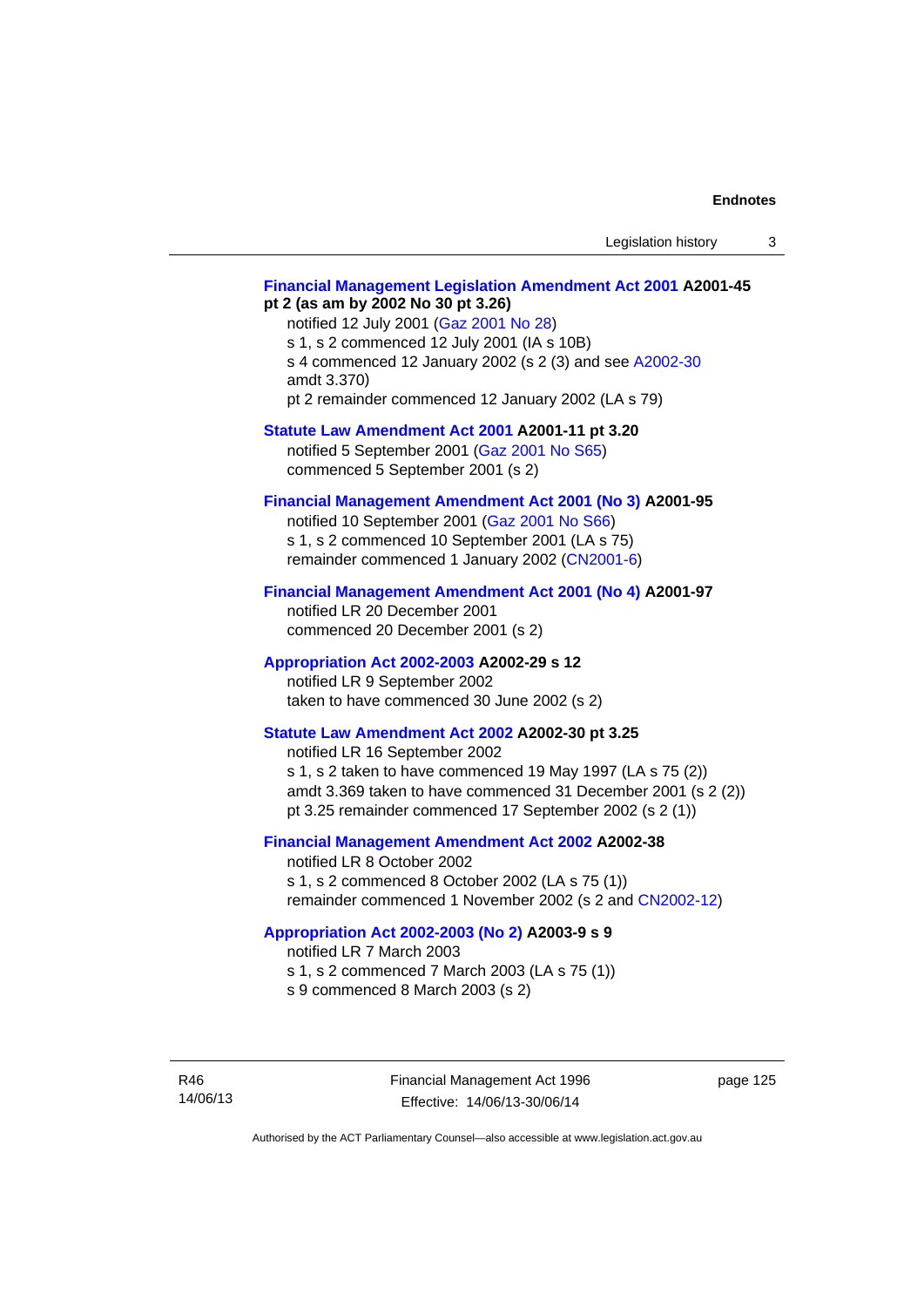| -3 | Legislation history |  |
|----|---------------------|--|
|----|---------------------|--|

### **[Financial Management Amendment Act 2003](http://www.legislation.act.gov.au/a/2003-21) A2003-21**

notified LR 19 May 2003 s 1, s 2 commenced 19 May 2003 (LA s 75 (1)) remainder commenced 20 May 2003 (s 2)

**[Appropriation Act 2003-2004](http://www.legislation.act.gov.au/a/2003-27/default.asp) A2003-27**  notified LR 30 June 2003 commenced 30 June 2003 (s 2)

#### **[Financial Management Amendment Act 2003 \(No 2\)](http://www.legislation.act.gov.au/a/2003-46) A2003-46**

notified LR 31 October 2003 s 1, s 2 commenced 31 October 2003 (LA s 75 (1)) remainder commenced 1 November 2003 (s 2)

# **[Statute Law Amendment Act 2003 \(No 2\)](http://www.legislation.act.gov.au/a/2003-56) A2003-56 sch 3 pt 3.9**

notified LR 5 December 2003 s 1, s 2 commenced 5 December 2003 (LA s 75 (1)) sch 3 pt 3.9 commenced 19 December 2003 (s 2)

#### **[Financial Management Amendment Act 2004](http://www.legislation.act.gov.au/a/2004-19) A2004-19**

notified LR 6 April 2004 s 1, s 2 commenced 6 April 2004 (LA s 75 (1)) remainder commenced 7 April 2004 (s 2)

# **[Financial Management Amendment Act 2004 \(No 2\)](http://www.legislation.act.gov.au/a/2004-33) A2004-33**

notified LR 30 June 2004 s 1, s 2 commenced 30 June 2004 (LA s 75 (1)) remainder commenced 1 July 2004 (s 2)

#### **[Appropriation Act 2004-2005](http://www.legislation.act.gov.au/a/2004-35/default.asp) A2004-35 s 12**

notified LR 30 June 2004 commenced 30 June 2004 (s 2)

#### **[Territory Owned Corporations Amendment Act 2004](http://www.legislation.act.gov.au/a/2004-53) A2004-53 sch 1**  notified LR 16 August 2004

s 1, s 2 commenced 16 August 2004 (LA s 75 (1)) sch 1 commenced 17 August 2004 (s 2)

# **[Statute Law Amendment Act 2005](http://www.legislation.act.gov.au/a/2005-20) A2005-20 sch 3 pt 3.22**

notified LR 12 May 2005

- s 1, s 2 taken to have commenced 8 March 2005 (LA s 75 (2))
- sch 3 pt 3.22 commenced 2 June 2005 (s 2 (1))

page 126 Financial Management Act 1996 Effective: 14/06/13-30/06/14

R46 14/06/13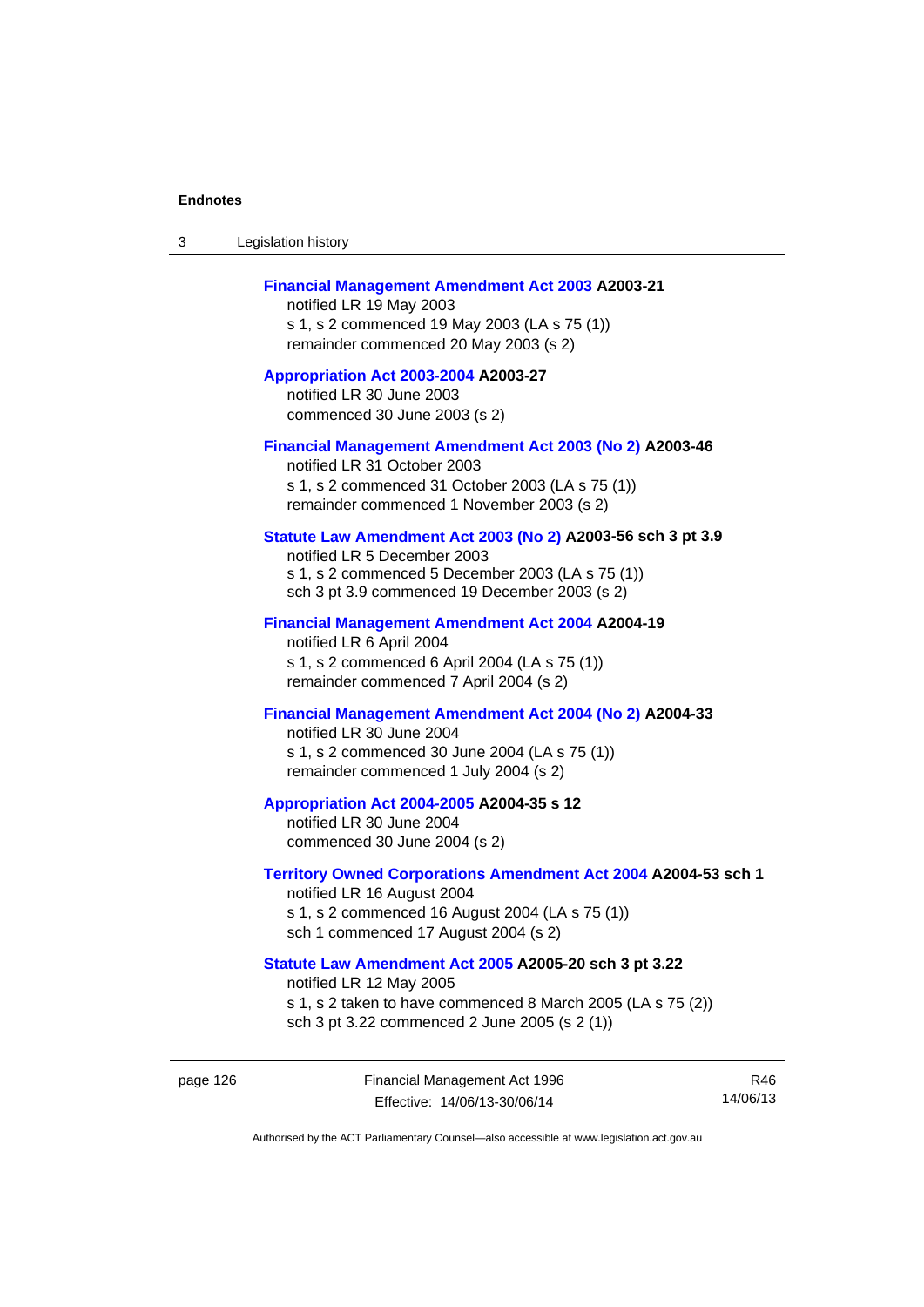### **[Appropriation Act 2005-2006](http://www.legislation.act.gov.au/a/2005-32/default.asp) A2005-32 s 12, s 13**

notified LR 1 July 2005

s 1, s 2 taken to have commenced 30 June 2005 (LA s 75 (2))

s 12, s 13 taken to have commenced 30 June 2005 (s 2)

# **[Public Sector Management Amendment Act 2005](http://www.legislation.act.gov.au/a/2005-42/default.asp) A2005-42 sch 1 pt 1.1**

notified LR 31 August 2005 s 1, s 2 commenced 31 August 2005 (LA s 75 (1)) sch 1 pt 1.1 commenced 1 September 2005 (s 2)

#### **[Financial Management Legislation Amendment Act 2005](http://www.legislation.act.gov.au/a/2005-52) A2005-52**

notified LR 26 October 2005

s 1, s 2 commenced 26 October 2005 (LA s 75 (1)) s 7, s 9, s 10, s 14, s 15, ss 17-32, s 38 (in part), s 39, s 40, s 42 (in part), s 49 commenced 27 October 2005 (s 2 (1)) remainder commenced 1 January 2006 (s 2 (2))

as modified by

### **[Financial Management Regulation 2005](http://www.legislation.act.gov.au/sl/2005-42) SL2005-42 sch 1 (as am by [A2006-30](http://www.legislation.act.gov.au/a/2006-30) amdt 1.61, amdt 1.62)**

notified LR 21 December 2005 s 1, s 2 commenced 21 December 2005 (LA s 75 (1)) sch 1 commenced 1 January 2006 (s 2)

as amended by

#### **[Administrative \(Miscellaneous Amendments\) Act 2006](http://www.legislation.act.gov.au/a/2006-30) A2006-30 sch 1 pt 1.3, amdt 1.61, amdt 1.62**

notified LR 16 June 2006 s 1, s 2 commenced 16 June 2006 (LA s 75 (1)) amdt 1.45, amdt 1.52 so far as it inserts s 220, amdt 1.56 commenced 19 June 2006 (s 2 (2)) amdt 1.39, amdt 1.40, amdt 1.43, amdt 1.44 commenced 1 July 2006 (s 2 (2) and [CN2006-15](http://www.legislation.act.gov.au/cn/2006-15/default.asp)) sch 1 pt 1.3 remainder, amdt 1.61, amdt 1.62 commenced 1 July 2006  $(s 2(1))$ 

R46 14/06/13 page 127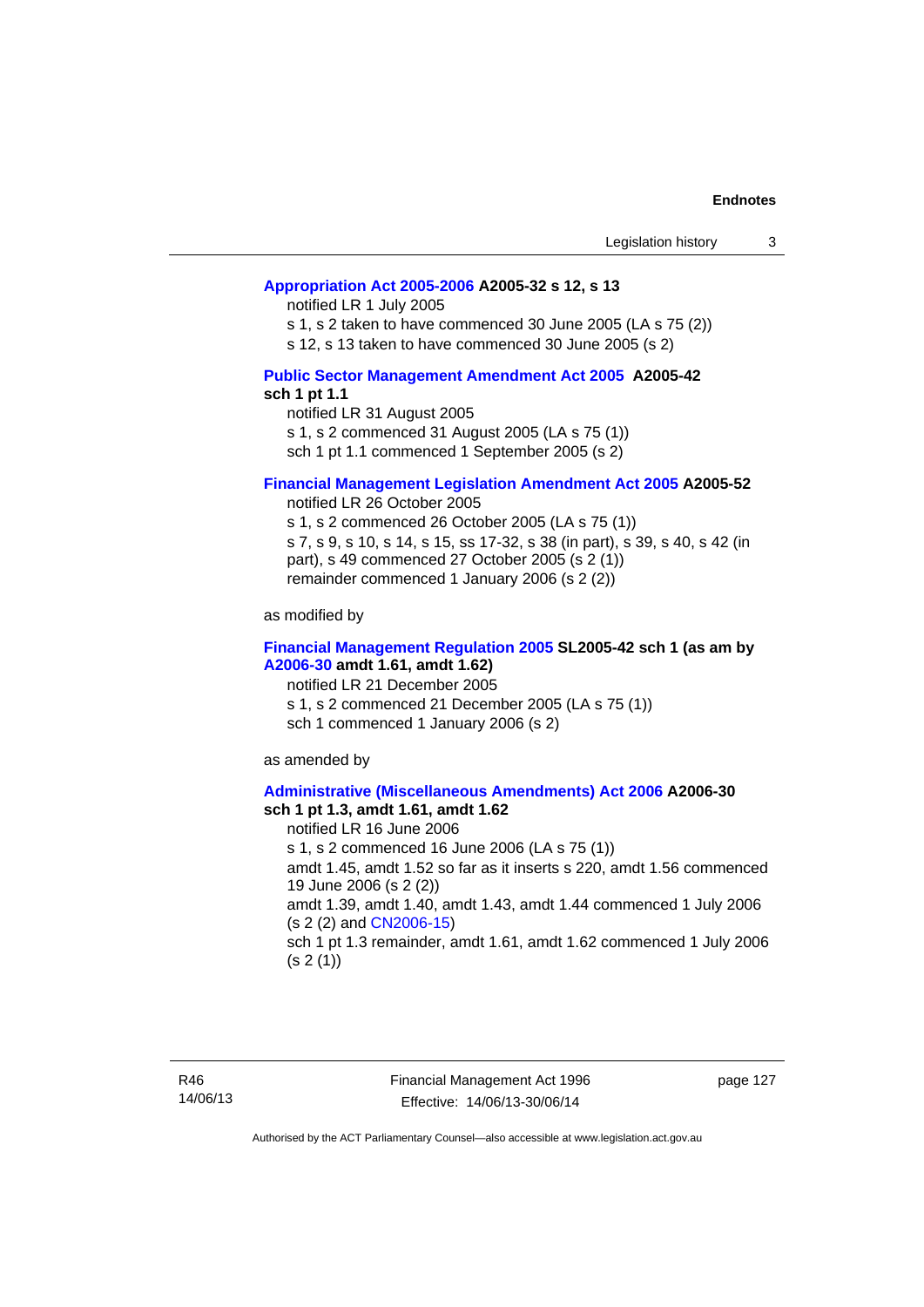| -3 | Legislation history |  |
|----|---------------------|--|
|----|---------------------|--|

#### **[Statute Law Amendment Act 2007](http://www.legislation.act.gov.au/a/2007-3) A2007-3 sch 3 pt 3.45**

notified LR 22 March 2007 s 1, s 2 taken to have commenced 1 July 2006 (LA s 75 (2)) sch 3 pt 3.45 commenced 12 April 2007 (s 2 (1))

#### **[Financial Management Amendment Act 2007](http://www.legislation.act.gov.au/a/2007-10) A2007-10**

notified LR 11 May 2007 s 1, s 2 commenced 11 May 2007 (LA s 75 (1)) remainder commenced 12 May 2007 (s 2)

#### **[Statute Law Amendment Act 2008](http://www.legislation.act.gov.au/a/2008-28) A2008-28 sch 3 pt 3.26**

notified LR 12 August 2008 s 1, s 2 commenced 12 August 2008 (LA s 75 (1)) sch 3 pt 3.26 commenced 26 August 2008 (s 2)

# **[ACT Civil and Administrative Tribunal Legislation Amendment](http://www.legislation.act.gov.au/a/2008-37)**

**[Act 2008 \(No 2\)](http://www.legislation.act.gov.au/a/2008-37) A2008-37 sch 1 pt 1.41** 

notified LR 4 September 2008

s 1, s 2 commenced 4 September 2008 (LA s 75 (1)) sch 1 pt 1.41 commenced 2 February 2009 (s 2 (1) and see [ACT Civil](http://www.legislation.act.gov.au/a/2008-35)  [and Administrative Tribunal Act 2008](http://www.legislation.act.gov.au/a/2008-35) A2008-35, s 2 (1) and [CN2009-2](http://www.legislation.act.gov.au/cn/2009-2/default.asp))

# **[Financial Management Amendment Act 2009](http://www.legislation.act.gov.au/a/2009-12) A2009-12**

notified LR 8 April 2009

s 1, s 2 commenced 8 April 2009 (LA s 75 (1)) remainder commenced 1 July 2009 (s 2)

**[Long Service Leave \(Portable Schemes\) Act 2009](http://www.legislation.act.gov.au/a/2009-25) A2009-25 sch 4 pt 4.1** 

notified LR 8 September 2009

s 1, s 2 commenced 8 September 2009 (LA s 75 (1))

sch 4 pt 4.1 commenced 1 January 2010 (s 2)

### **[Financial Management \(Board Composition\) Amendment Act 2009](http://www.legislation.act.gov.au/a/2009-48) A2009-48**

notified LR 25 November 2009

s 1, s 2 commenced 25 November 2009 (LA s 75 (1))

remainder commenced 1 January 2010 (s 2)

page 128 Financial Management Act 1996 Effective: 14/06/13-30/06/14

R46 14/06/13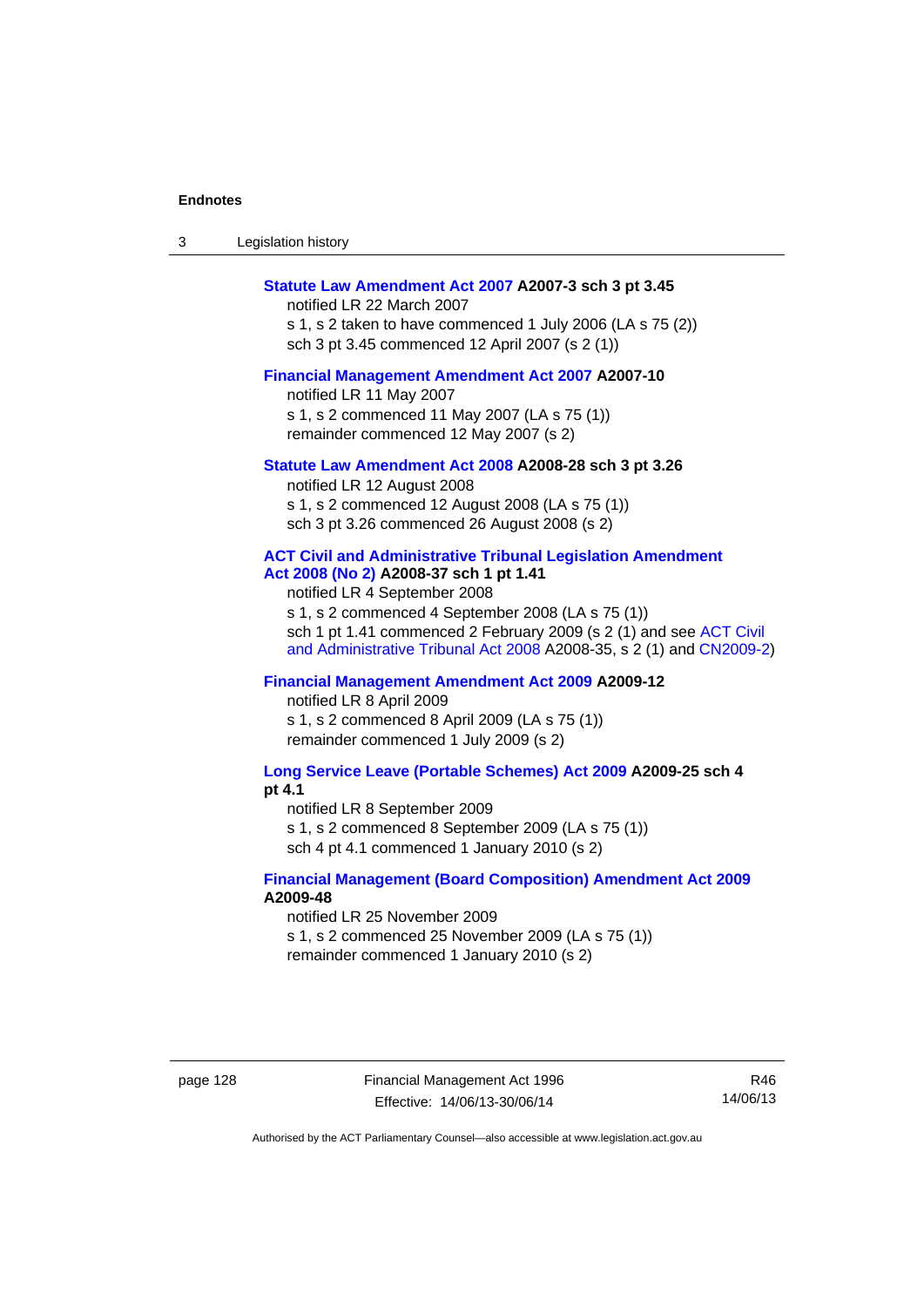### **[Statute Law Amendment Act 2009 \(No 2\)](http://www.legislation.act.gov.au/a/2009-49) A2009-49 sch 3 pt 3.29**

notified LR 26 November 2009

s 1, s 2 commenced 26 November 2009 (LA s 75 (1)) sch 3 pt 3.29 commenced 17 December 2009 (s 2)

# **[Statute Law Amendment Act 2010](http://www.legislation.act.gov.au/a/2010-18) A2010-18 sch 1 pt 1.7**

notified LR 13 May 2010

s 1, s 2 commenced 13 May 2010 (LA s 75 (1))

sch 1 pt 1.7 commenced 3 June 2010 (s 2)

## **[Road Transport \(Third-Party Insurance\) \(Governance\) Amendment](http://www.legislation.act.gov.au/a/2010-36)  [Act 2010](http://www.legislation.act.gov.au/a/2010-36) A2010-36 s 8**

notified LR 29 September 2010 s 1, s 2 commenced 29 September 2010 (LA s 75 (1)) s 8 commenced 30 September 2010 (s 2)

## **[Fair Trading \(Australian Consumer Law\) Amendment Act 2010](http://www.legislation.act.gov.au/a/2010-54) A2010-54 sch 3 pt 3.9**

notified LR 16 December 2010 s 1, s 2 commenced 16 December 2010 (LA s 75 (1)) sch 3 pt 3.9 commenced 1 January 2011 (s 2 (1))

# **[ACT Teacher Quality Institute Act 2010](http://www.legislation.act.gov.au/a/2010-55) A2010-55 sch 2 pt 2.1**

notified LR 20 December 2010

s 1, s 2 commenced 20 December 2010 (LA s 75 (1)) sch 2 pt 2.1 commenced 1 January 2011 (s 2 and [CN2010-18\)](http://www.legislation.act.gov.au/cn/2010-18/default.asp)

# **[Financial Management \(One ACT Public Service\) Amendment](http://www.legislation.act.gov.au/a/2011-17)  [Act 2011](http://www.legislation.act.gov.au/a/2011-17) A2011-17**

notified LR 30 June 2011 s 1, s 2 commenced 30 June 2011 (LA s 75 (1)) remainder commenced 1 July 2011 (s 2)

### **[Financial Management \(Cost of Living\) Amendment Act 2012](http://www.legislation.act.gov.au/a/2012-15) A2012-15**

notified LR 15 May 2012 s 1, s 2 commenced 15 May 2012 (LA s 75 (1)) remainder commenced 16 May 2012 (s 2)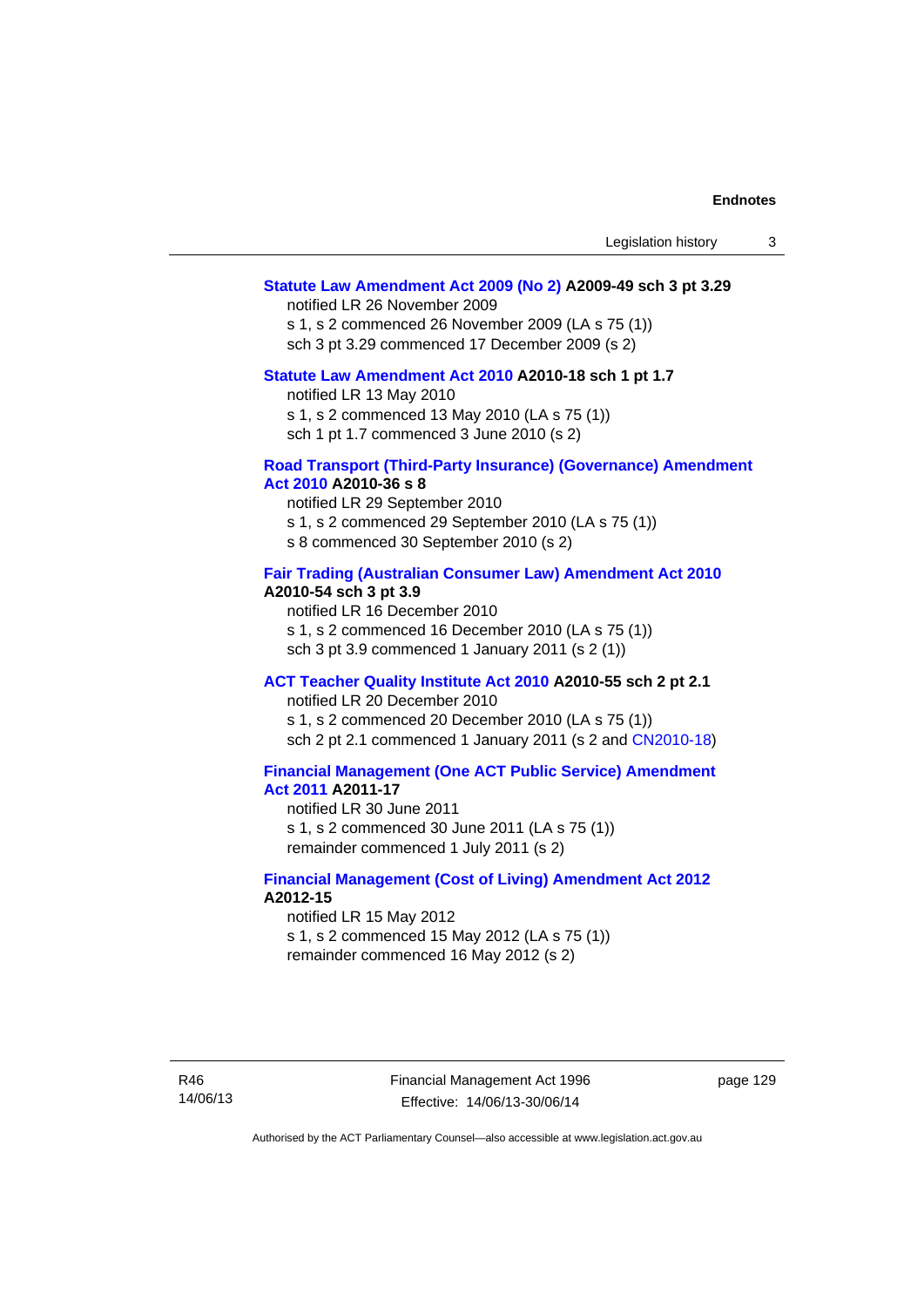3 Legislation history

# **[Legislative Assembly \(Office of the Legislative Assembly\) Act 2012](http://www.legislation.act.gov.au/a/2012-26) A2012-26 sch 1 pt 1.3**

notified LR 24 May 2012 s 1, s 2 commenced 24 May 2012 (LA s 75 (1)) sch 1 pt 1.3 commenced 1 July 2012 (s 2)

## **[Financial Management Amendment Act 2013](http://www.legislation.act.gov.au/a/2013-5/default.asp) A2013-5**

notified LR 21 February 2013 s 1, s 2 commenced 21 February 2013 (LA s 75 (1)) remainder commenced 22 February 2013 (s 2)

# **[Statute Law Amendment Act 2013](http://www.legislation.act.gov.au/a/2013-19) A2013-19 sch 3 pt 3.21**

notified LR 24 May 2013 s 1, s 2 commenced 24 May 2013 (LA s 75 (1)) sch 3 pt 3.21 commenced 14 June 2013 (s 2)

page 130 Financial Management Act 1996 Effective: 14/06/13-30/06/14

R46 14/06/13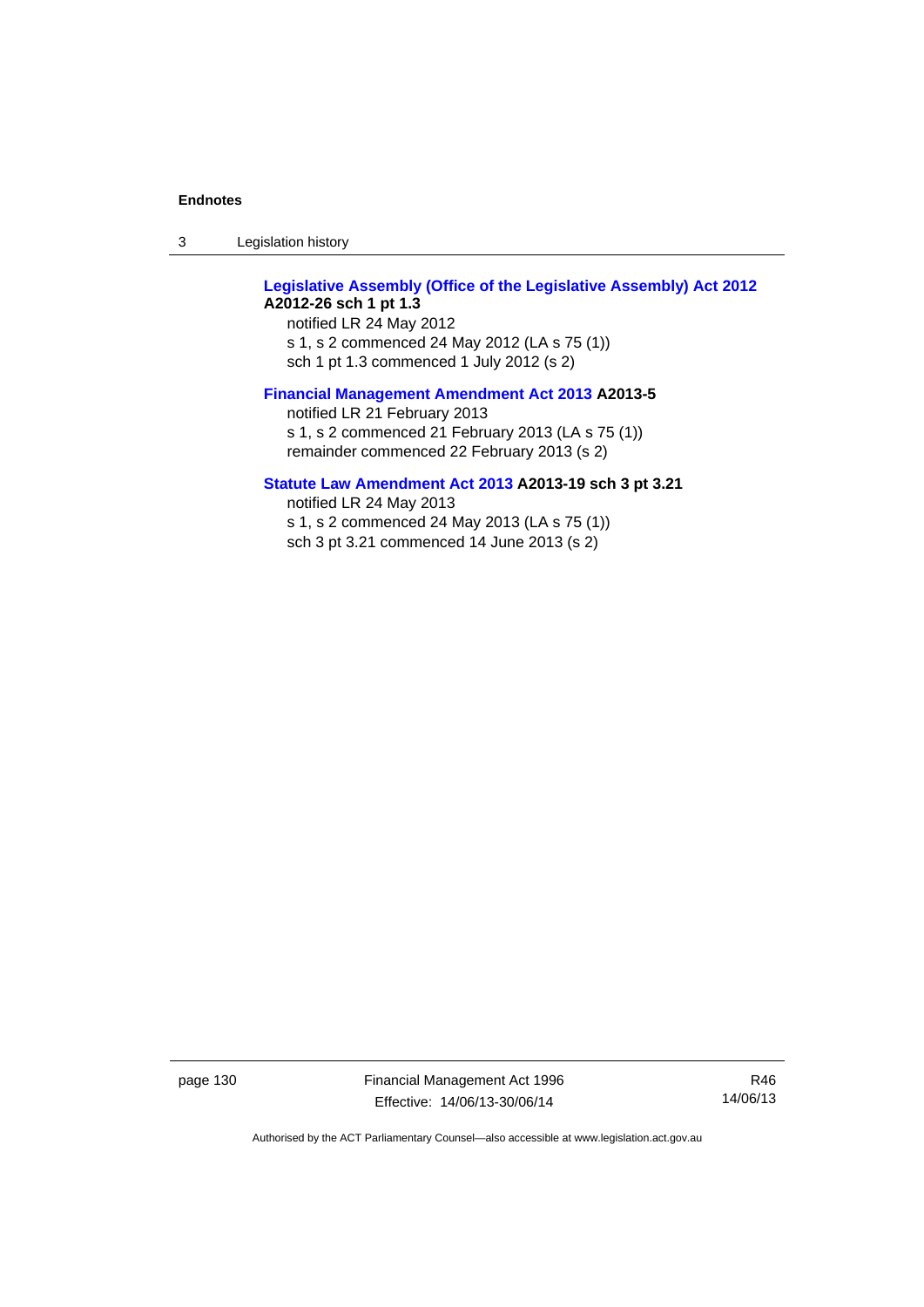# R46 **4 Amendment history Name of Act**  s 1 sub [A2001-56](http://www.legislation.act.gov.au/a/2001-56) amdt 3.255 **Act subject to Territory Superannuation Provision Protection Act** s 2 sub [A2000-21](http://www.legislation.act.gov.au/a/2000-21) sch **Dictionary**<br>s 3 hdg sub [A2000-21](http://www.legislation.act.gov.au/a/2000-21) sch s 3 am [A2000-21](http://www.legislation.act.gov.au/a/2000-21) sch remaining defs reloc to dict [A2001-95](http://www.legislation.act.gov.au/a/2001-95) amdt 1.4 sub [A2001-95](http://www.legislation.act.gov.au/a/2001-95) amdt 1.5 def *bank* om [A1999-33](http://www.legislation.act.gov.au/a/1999-33) sch def *banking institution* ins [A1997-102](http://www.legislation.act.gov.au/a/1997-102) s 4 om [A1999-33](http://www.legislation.act.gov.au/a/1999-33) sch def *Territory activities* ins [A1997-124](http://www.legislation.act.gov.au/a/1997-124) s 4 om [A2001-95](http://www.legislation.act.gov.au/a/2001-95) amdt 1.3 def *Treasurer* om [A2001-95](http://www.legislation.act.gov.au/a/2001-95) amdt 1.2 **Notes**  s 3A **orig s 3A** renum as s 3B **pres s 3A**  ins [A2001-95](http://www.legislation.act.gov.au/a/2001-95) amdt 1.5 **Declaration that certain bodies are not territory authorities for Act s** 3B (prev **s** 3A) ins A2000-21 sch (prev s 3A) ins  $A2000-21$  sch am [A2001-44](http://www.legislation.act.gov.au/a/2001-44) amdt 1.1631, amdt 1.1632 renum as s 3B [A2001-95](http://www.legislation.act.gov.au/a/2001-95) amdt 1.6 sub [A2005-52](http://www.legislation.act.gov.au/a/2005-52) s 4; [A2011-17](http://www.legislation.act.gov.au/a/2011-17) s 4 **Application of pts 2 to 5 to Office of the Legislative Assembly**  s 4 **am [A2011-17](http://www.legislation.act.gov.au/a/2011-17) s 13, s 16**  sub [A2012-26](http://www.legislation.act.gov.au/a/2012-26) amdt 1.11 **Budget management**  pt 2 hdg sub [A2003-46](http://www.legislation.act.gov.au/a/2003-46) s 4 **Appropriations and budgets**   $div 2.1$  hdg  $ins A2003-46 s 4$  $ins A2003-46 s 4$  $ins A2003-46 s 4$ **Form of appropriations**  s 8 sub [A2005-52](http://www.legislation.act.gov.au/a/2005-52) s 5 am [A2011-17](http://www.legislation.act.gov.au/a/2011-17) s 16; [A2012-26](http://www.legislation.act.gov.au/a/2012-26) amdt 1.12 **Net appropriations for outputs** s 9 am [A2000-27](http://www.legislation.act.gov.au/a/2000-27) s 5; [A2011-17](http://www.legislation.act.gov.au/a/2011-17) s 16 **Net appropriations for capital injections** s 9A ins [A2000-27](http://www.legislation.act.gov.au/a/2000-27) s 6 am [A2011-17](http://www.legislation.act.gov.au/a/2011-17) s 16

14/06/13

Financial Management Act 1996 Effective: 14/06/13-30/06/14

page 131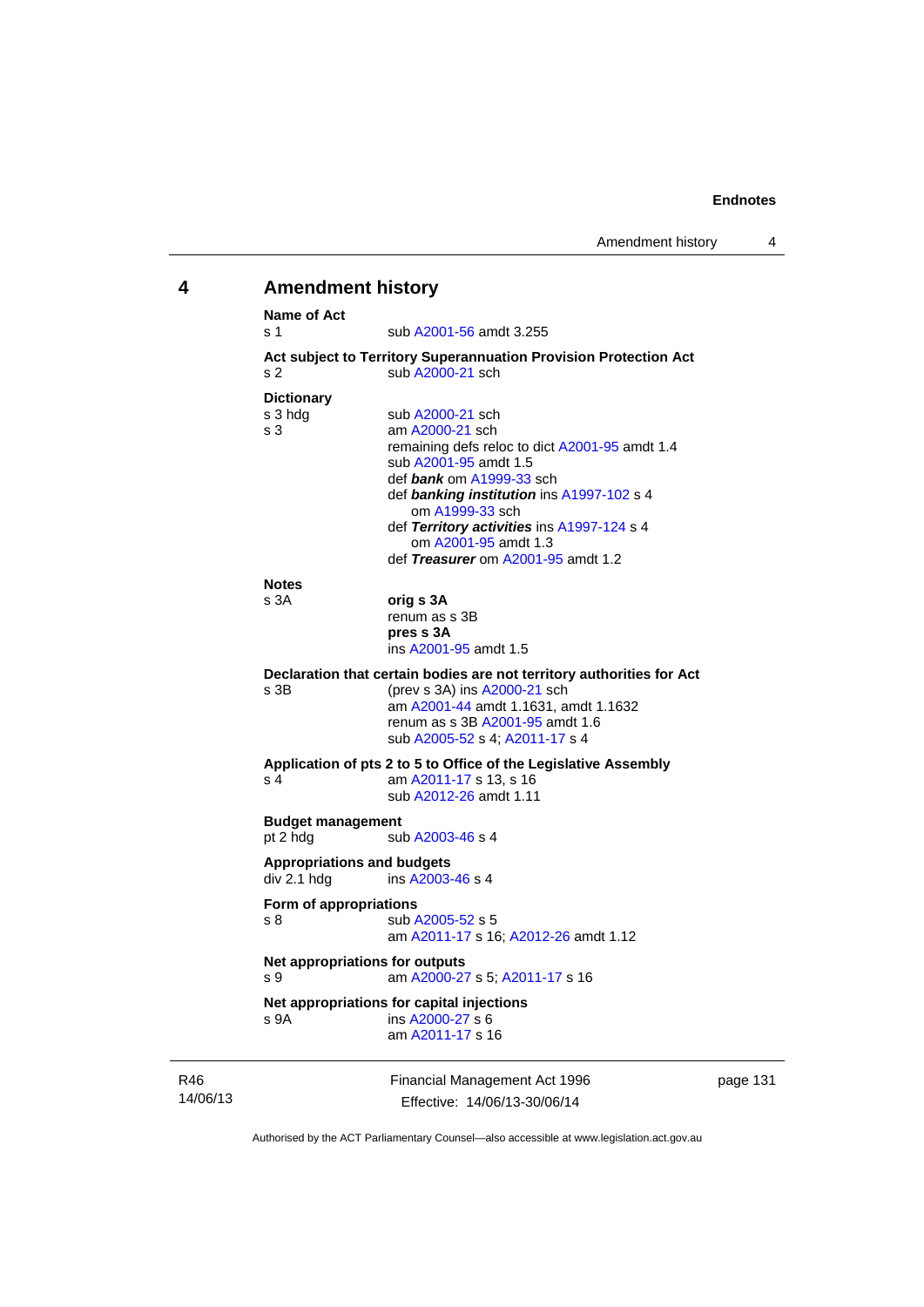| 4 | Amendment history |
|---|-------------------|
|---|-------------------|

| s 9B                                           | Appropriations for payments on behalf of Territory to be net appropriations<br>ins A2001-95 s 5<br>am A2011-17 s 16                                                                                                               |
|------------------------------------------------|-----------------------------------------------------------------------------------------------------------------------------------------------------------------------------------------------------------------------------------|
| <b>Budget papers</b><br>s <sub>10</sub>        | am A1997-124 s 5; A2001-56 amdt 3.257; A2005-52 s 6;<br>A2011-17 s 16                                                                                                                                                             |
| <b>Territory budgets</b><br>s 11               | am A1997-124 s 6; A2001-4 s 4; A2001-56 amdt 3.258;<br>A2001-95 s 6<br>sub A2003-46 s 5<br>am A2005-32 s 12; A2012-15 s 4; A2013-19 amdt 3.157                                                                                    |
| s 11A                                          | Financial policy objectives and strategies statement<br>ins A2003-46 s 5                                                                                                                                                          |
| <b>Directorate budgets</b><br>s 12 hdg<br>s 12 | am A2011-17 s 17<br>am A1997-102 s 5; A1997-124 s 7; A1999-58 s 3; A2001-56<br>amdt 3.258; A2001-95 s 7; ss renum R6 LA (see A2001-95<br>amdt 1.7); A2002-38 s 4, s 5<br>sub A2005-52 s 7<br>am A2011-17 s 16; A2012-26 amdt 1.13 |
| s 12A                                          | Territory authority and territory-owned corporation budgets<br>ins A1997-124 s 8<br>am A2001-56 amdt 3.258; A2001-95 s 8<br>sub A2005-52 s 8                                                                                      |
| <b>Supplementary budget papers</b><br>s 13     | am A2001-56 amdt 3.259, amdt 3.260<br>sub A2001-97 s 4<br>am A2005-52 s 9; A2011-17 s 16; A2012-26 amdt 1.14;<br>ss renum R44 LA                                                                                                  |
| s 13A                                          | Amendment of budgets for supplementary appropriation<br>ins A2003-9 s 9<br>sub A2005-52 s 10<br>am A2011-17 s 16; A2012-26 amdt 1.15                                                                                              |
| s 14                                           | Transfer of funds between appropriations<br>am A1997-102 s 6; A2000-21 sch; A2001-56 amdt 3.261                                                                                                                                   |
| s 15                                           | Transfer of funds within appropriations<br>am A1997-102 s 7; A2001-56 amdt 3.262                                                                                                                                                  |
| s 15A                                          | Reclassification of certain appropriations<br>ins A1997-102 s 8; A2001-56 amdt 3.263<br>am A2011-17 s 16                                                                                                                          |

page 132 Financial Management Act 1996 Effective: 14/06/13-30/06/14

R46 14/06/13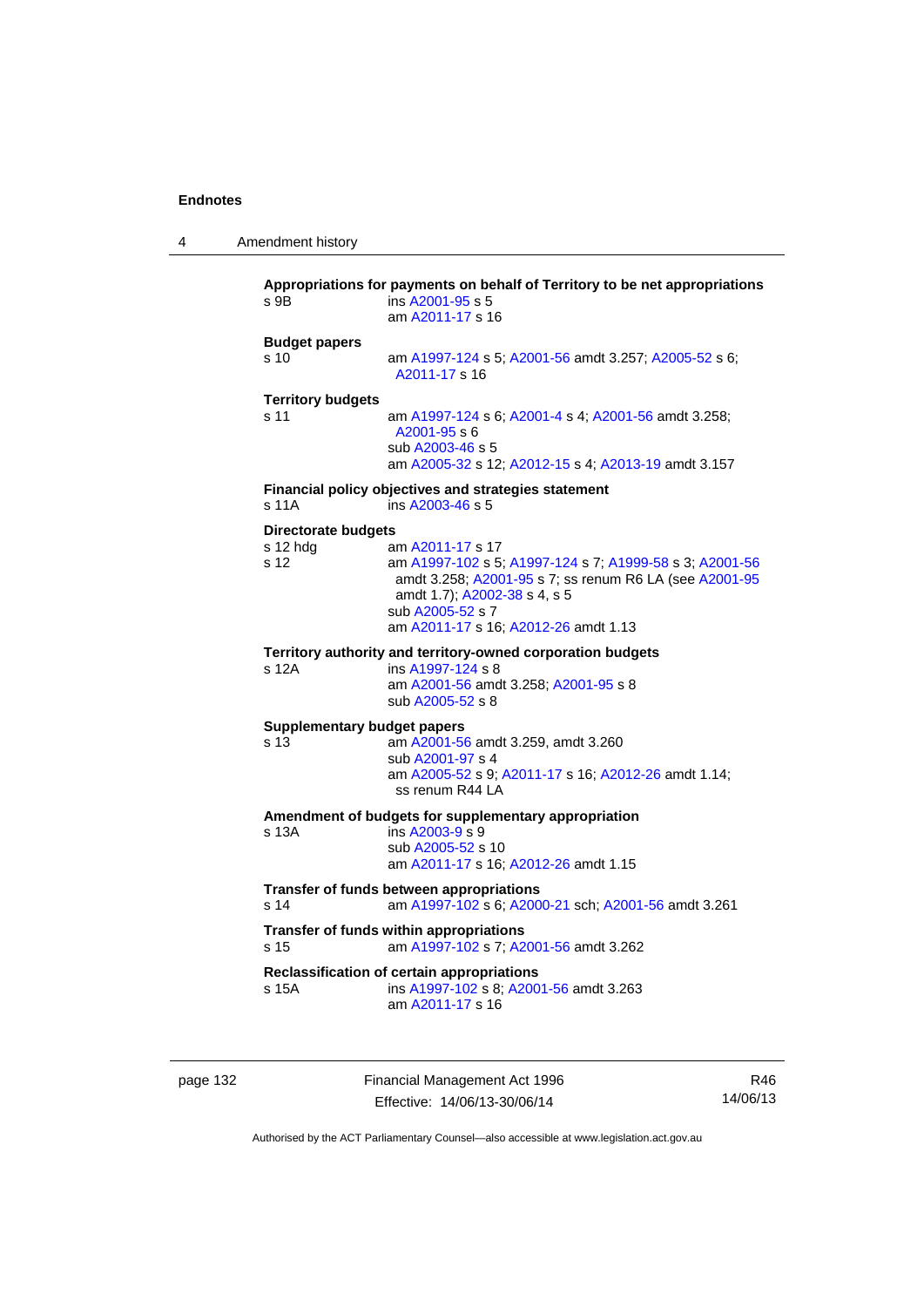**Transfer of functions after Appropriation Act passed**  s 16 am [A2000-21](http://www.legislation.act.gov.au/a/2000-21) sch; [A2001-56](http://www.legislation.act.gov.au/a/2001-56) amdt 3.263 sub [A2005-52](http://www.legislation.act.gov.au/a/2005-52) s 11 am [A2011-17](http://www.legislation.act.gov.au/a/2011-17) s 16 **Appropriation for accrued employee entitlements**  s 16A ins [A2003-21](http://www.legislation.act.gov.au/a/2003-21) s 4 om [A2004-19](http://www.legislation.act.gov.au/a/2004-19) s 4 ins [A2007-10](http://www.legislation.act.gov.au/a/2007-10) s 4 am [A2011-17](http://www.legislation.act.gov.au/a/2011-17) s 16 **Rollover of undispersed appropriation**  s 16B ins [A2007-10](http://www.legislation.act.gov.au/a/2007-10) s 4 **Variation of appropriations for Commonwealth grants** s 17 am [A1997-102](http://www.legislation.act.gov.au/a/1997-102) s 9; [A2001-56](http://www.legislation.act.gov.au/a/2001-56) amdt 3.264, amdt 3.265; [A2002-38](http://www.legislation.act.gov.au/a/2002-38) s 6 **Variations of appropriations for certain payments to Commonwealth** s 17A ins [A1999-36](http://www.legislation.act.gov.au/a/1999-36) s 9 am [A2000-27](http://www.legislation.act.gov.au/a/2000-27) s 7; [A2001-43](http://www.legislation.act.gov.au/a/2001-43) s 12; [A2001-56](http://www.legislation.act.gov.au/a/2001-56) amdt 3.266, amdt 3.267; [A2003-27](http://www.legislation.act.gov.au/a/2003-27) s 12; [A2004-35](http://www.legislation.act.gov.au/a/2004-35) s 12; [A2005-32](http://www.legislation.act.gov.au/a/2005-32) s 13 **Treasurer's advance**  am [A2001-56](http://www.legislation.act.gov.au/a/2001-56) amdt 3.268; [A2001-97](http://www.legislation.act.gov.au/a/2001-97) s 5, s 6; ss renum R4 LA sub [A2004-33](http://www.legislation.act.gov.au/a/2004-33) s 4 am [A2005-20](http://www.legislation.act.gov.au/a/2005-20) amdt 3.153; [A2012-26](http://www.legislation.act.gov.au/a/2012-26) amdt 1.16 **Assembly to be told about treasurer's advance** s 18A ins [A1997-102](http://www.legislation.act.gov.au/a/1997-102) s 10 am [A2001-56](http://www.legislation.act.gov.au/a/2001-56) amdt 3.269 om [A2002-38](http://www.legislation.act.gov.au/a/2002-38) s 7 ins [A2004-33](http://www.legislation.act.gov.au/a/2004-33) s 4 **Payments for Territory GST liabilities** s 19A ins [A1997-39](http://www.legislation.act.gov.au/a/1997-39) s 4 sub [A2000-27](http://www.legislation.act.gov.au/a/2000-27) s 8 **Payments for Territory GST administration costs**  s 19AA ins [A2009-12](http://www.legislation.act.gov.au/a/2009-12) s 4 **Authorisation of expenditure of certain Commonwealth grants**  s 19B ins [A1997-102](http://www.legislation.act.gov.au/a/1997-102) s 11 am [A2001-56](http://www.legislation.act.gov.au/a/2001-56) amdt 3.269 **Amendment of capital injection conditions**  s 19C ins [A2002-38](http://www.legislation.act.gov.au/a/2002-38) s 8 sub [A2005-52](http://www.legislation.act.gov.au/a/2005-52) s 12 am [A2011-17](http://www.legislation.act.gov.au/a/2011-17) s 16; [A2013-19](http://www.legislation.act.gov.au/a/2013-19) amdt 3.162

R46 14/06/13 Financial Management Act 1996 Effective: 14/06/13-30/06/14

page 133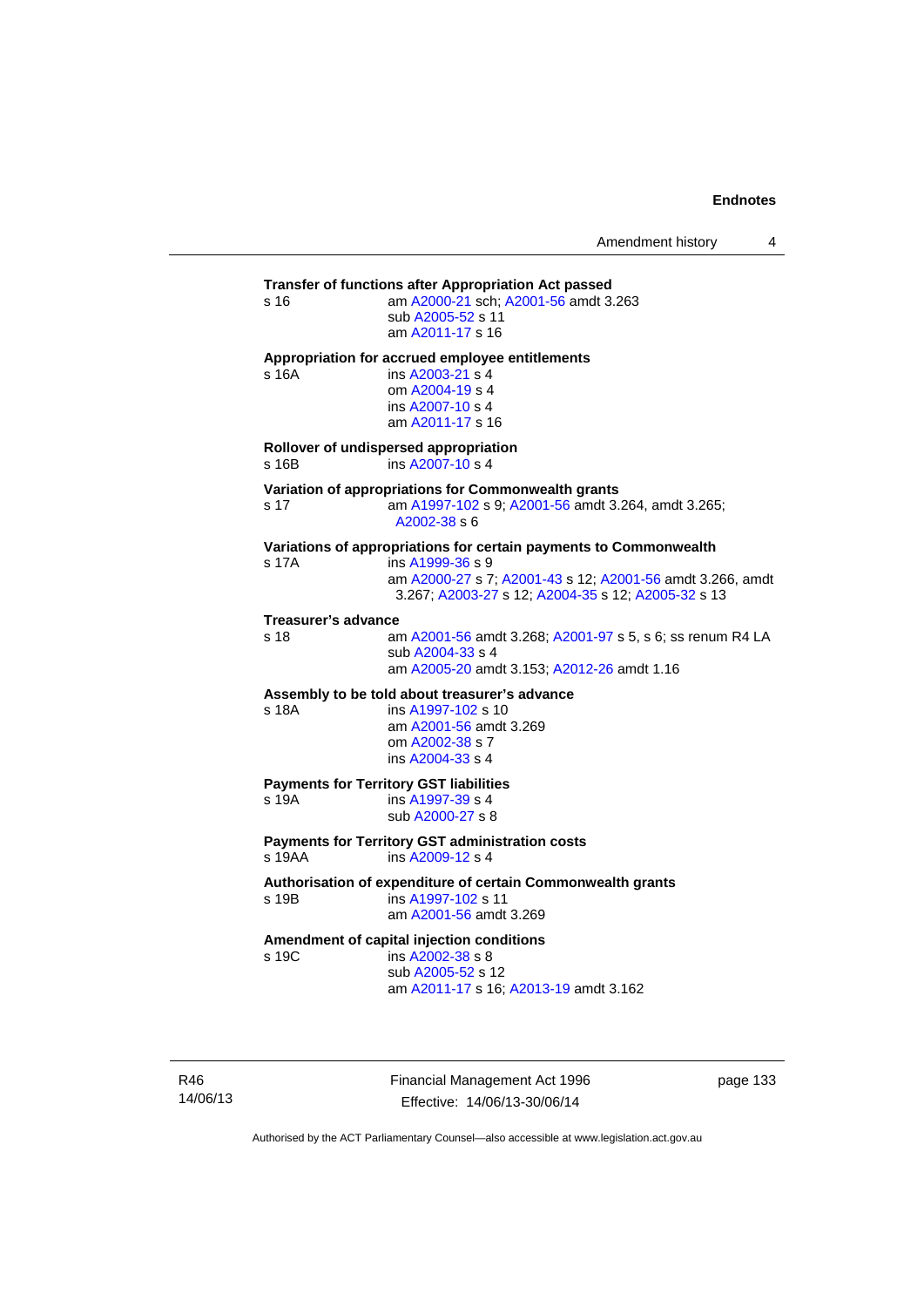4 Amendment history

| s 19D                                 | Amendment of performance criteria<br>ins A2002-38 s 8<br>sub A2005-52 s 13<br>am A2011-17 s 16; A2013-5 ss 4-6 |
|---------------------------------------|----------------------------------------------------------------------------------------------------------------|
| <b>Amendment of financial targets</b> |                                                                                                                |
| s 19E                                 | ins A2002-38 s 8<br>om A2005-52 s 14                                                                           |
| <b>Amendment of budgets</b><br>s 19F  | ins A2004-19 s 5<br>am A2004-33 s 5<br>om A2005-52 s 15                                                        |
| s <sub>20</sub>                       | Recommended appropriation for Office of the Legislative Assembly<br>am A2003-21 s 5<br>sub A2012-26 amdt 1.17  |
| s 20AA                                | Appropriation for Office of the Legislative Assembly<br>ins A2012-26 amdt 1.17                                 |
| div 2.2 hdg                           | <b>Budget reviews and pre-election updates</b><br>$ins A2003-46 s 6$                                           |
| <b>Budget review</b><br>s 20A         | ins A2003-46 s 6                                                                                               |
| s 20 <sub>B</sub>                     | Purpose and contents of budget review<br>ins A2003-46 s 6                                                      |
| Pre-election budget update<br>s 20C   | ins A2003-46 s 6<br>am A2011-17 s 13                                                                           |
| s 20D                                 | Purpose and contents of pre-election budget update<br>ins A2003-46 s 6<br>am A2005-52 s 16                     |
| div 3.1 hdg                           | <b>Financial reports of the Territory</b><br>(prev pt 3 div 1 hdg) renum R3 LA (see A2001-95 amdt 1.11)        |
| s 21 hdg                              | Meaning of the Territory in div 3.1<br>am R3 LA                                                                |
| S <sub>22</sub>                       | Annual financial statements of the Territory<br>am A2001-95 s 9; A2005-52 s 17                                 |
| s 23                                  | Responsibility for annual financial statements<br>am A2005-52 s 18; A2011-17 s 13                              |
| s 24                                  | <b>Audit of annual financial statements</b><br>am A2002-38 s 9, amdt 1.1; A2003-46 s 7; A2005-52 ss 19-21      |

page 134 Financial Management Act 1996 Effective: 14/06/13-30/06/14

R46 14/06/13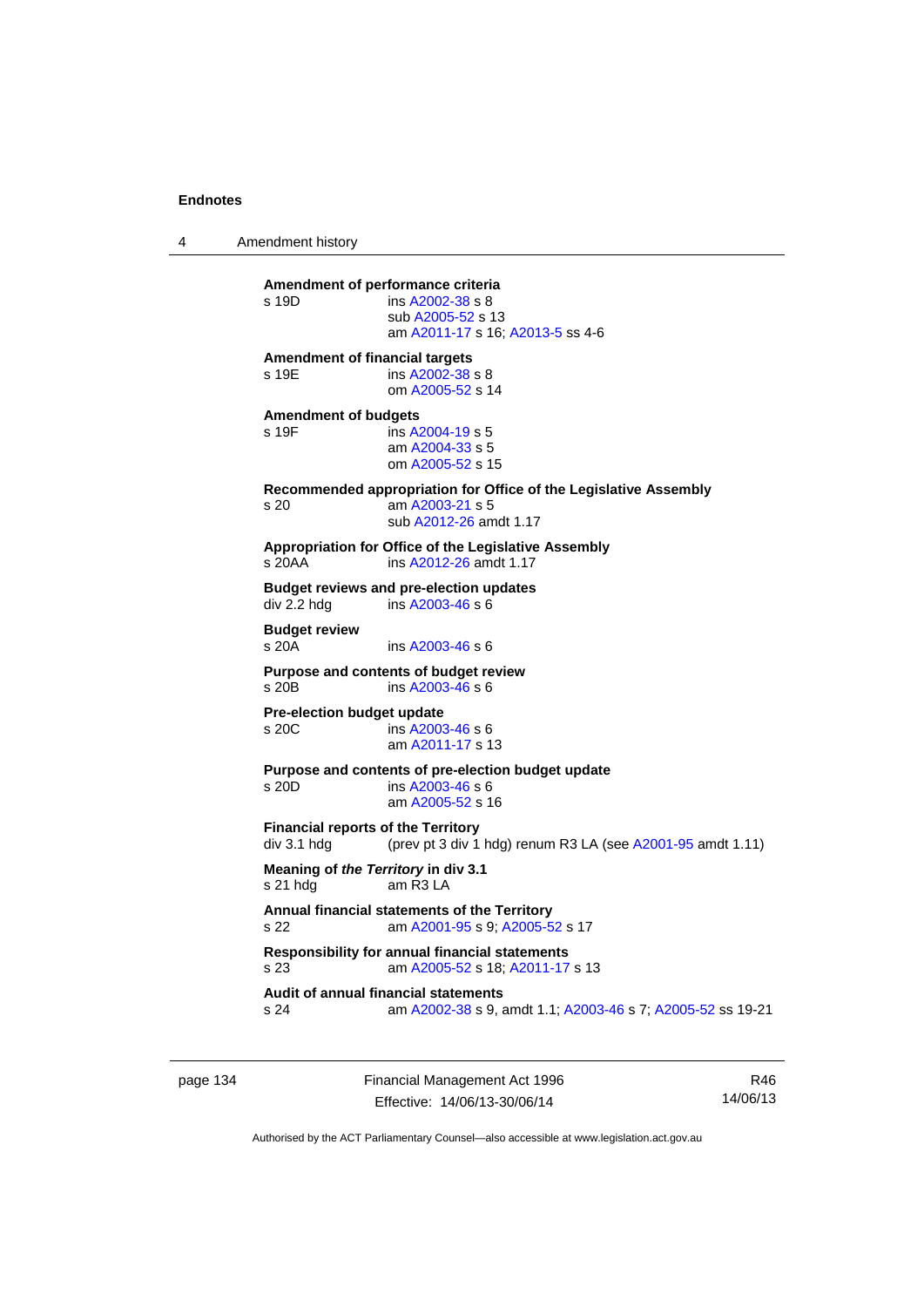| s 25 hdg<br>s <sub>25</sub>                  | Presentation of annual financial statements to Legislative Assembly<br>sub A2002-38 amdt 1.2<br>am A2001-56 amdt 3.270; A2003-46 s 8, s 9                                                                            |
|----------------------------------------------|----------------------------------------------------------------------------------------------------------------------------------------------------------------------------------------------------------------------|
| s 25A                                        | Quarterly departmental performance reports<br>reloc to s 30A                                                                                                                                                         |
| <b>Periodic financial statements</b><br>s 26 | am A1997-124 s 10; A2001-42 s 4<br>(6), (7) exp 30 June 2001 (s 26 (7))<br>sub A2001-42 s 5; A2001-95 s 11                                                                                                           |
| div 3.2 hdg                                  | Financial reports and performance statements of directorates<br>(prev pt 3 div 2 hdg) renum R3 LA (see A2001-95 amdt 1.11)<br>sub A2005-52 s 22<br>am A2011-17 s 18                                                  |
| s 27 hdg<br>s 27                             | Annual financial statements of directorates<br>am A2011-17 s 18<br>am A2001-56 amdt 3.272; A2001-95 s 12; A2002-38 ss 10-13;<br>pars renum R10 LA (see A2002-38 amdt 1.5); A2005-52 ss<br>23-26; A2011-17 s 16, s 17 |
| s 28 hdg<br>s 28                             | Responsibility for annual financial statements of directorates<br>sub A2002-38 amdt 1.6<br>am A2011-17 s 18<br>sub A2005-52 s 27                                                                                     |
|                                              | am A2011-17 s 13, s 15, s 16                                                                                                                                                                                         |
| s 29 hdg<br>s 29                             | Audit of financial statements of directorates<br>am A2011-17 s 18<br>sub A2002-38 s 14<br>am A2005-52 s 28, s 29; A2011-17 s 13, s 16                                                                                |
| s 29A                                        | Audit of financial statements for departments for 2000-2001<br>ins A2001-42 s 6<br>exp 31 December 2001 (s 29A (2))                                                                                                  |
| s 30 hdg<br>s 30                             | Directorate annual financial statements to be included in annual reports etc<br>sub A2002-38 amdt 1.7<br>am A2011-17 s 17<br>am A2001-56 amdt 3.273<br>sub A2005-52 s 30<br>am A2011-17 s 16, s 19                   |

R46 14/06/13 Financial Management Act 1996 Effective: 14/06/13-30/06/14

page 135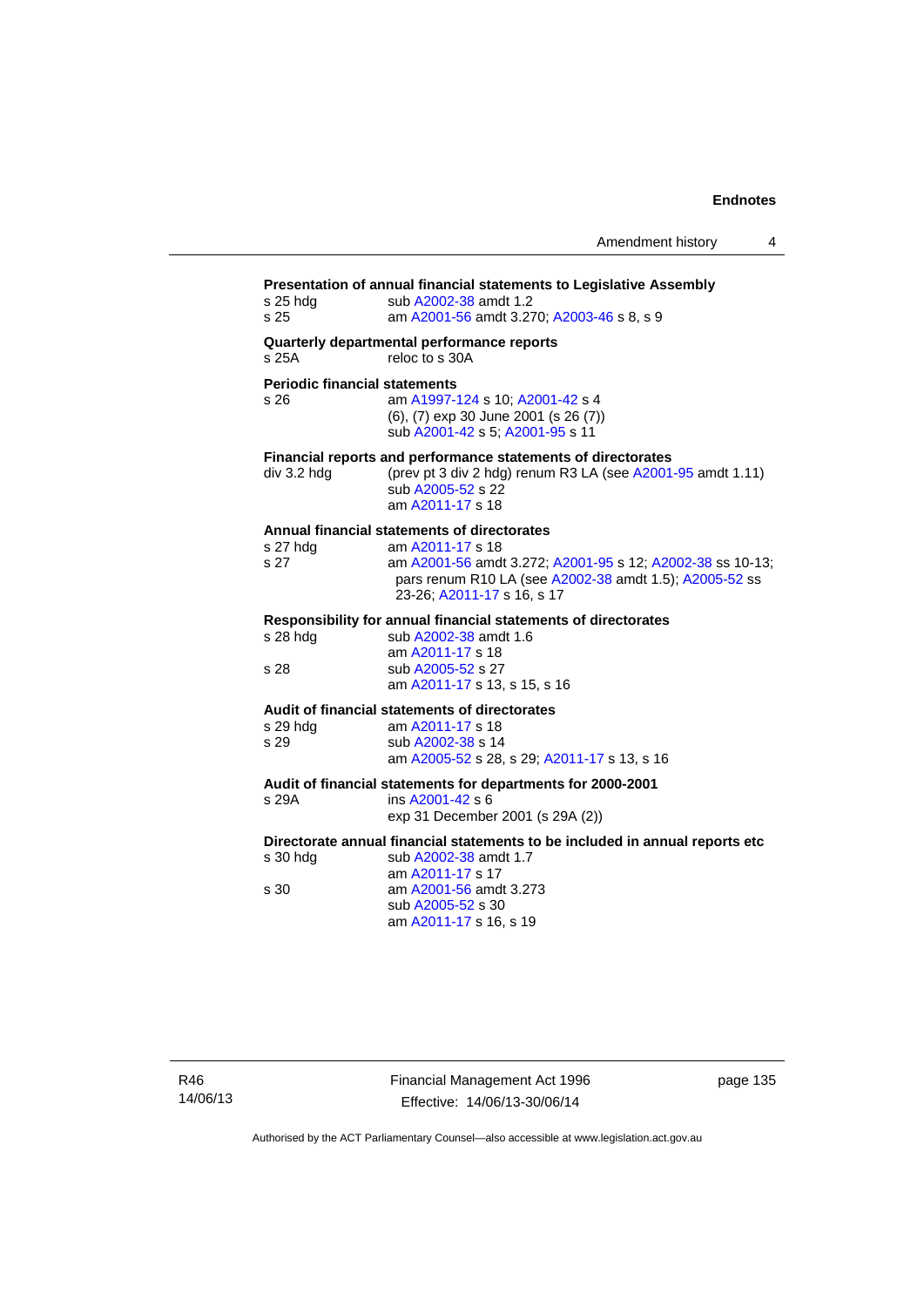4 Amendment history

## **Statements of performance of directorates**

|                                     | Statements of performance of unectorates                                                 |
|-------------------------------------|------------------------------------------------------------------------------------------|
| s 30A hdg                           | am A2011-17 s 18                                                                         |
| s 30A                               | (prev s 25A) ins A1997-124 s 9                                                           |
|                                     | am A2001-56 amdt 3.271; A2001-95 s 10; A2002-38 amdt 1.3                                 |
|                                     | reloc from s 25A A2002-38 amdt 1.4                                                       |
|                                     | sub A2005-52 s 31                                                                        |
|                                     | am A2011-17 s 16, s 19; A2012-26 amdt 1.18; ss renum                                     |
|                                     | R44 LA                                                                                   |
|                                     |                                                                                          |
|                                     | Responsibility for directorate statements of performance                                 |
| s 30B hdg                           | am A2011-17 s 17                                                                         |
| s 30B                               | ins A2005-52 s 31                                                                        |
|                                     | am A2011-17 s 13, s 15, s 16                                                             |
|                                     |                                                                                          |
|                                     | Scrutiny of directorate statements of performance                                        |
| s 30C hda                           | am A2011-17 s 17                                                                         |
| s 30C                               | ins A2005-52 s 31                                                                        |
|                                     | am A2011-17 s 13, s 16, s 19                                                             |
|                                     |                                                                                          |
|                                     | Directorate statements of performance to be included in annual reports etc               |
| s 30D hdg                           | am A2011-17 s 17                                                                         |
| s 30D                               | ins A2005-52 s 31                                                                        |
|                                     | am A2011-17 s 16, s 19                                                                   |
|                                     |                                                                                          |
|                                     | Half-yearly directorate performance reports                                              |
|                                     |                                                                                          |
|                                     |                                                                                          |
| s 30E hdg                           | am A2011-17 s 17                                                                         |
| s 30E                               | ins A2005-52 s 31                                                                        |
|                                     | am A2011-17 s 16; A2012-26 amdt 1.19                                                     |
|                                     | Financial management responsibilities of directors-general of directorates               |
| pt 4 hdg                            | am A2011-17 s 14, s 18                                                                   |
|                                     |                                                                                          |
|                                     | Responsibilities of directors-general of directorates                                    |
| s 31 hdg                            | am A2011-17 s 14, s 18                                                                   |
| s 31                                | am A2002-38 s 15; A2005-20 amdt 3.154                                                    |
|                                     | sub A2005-52 s 32                                                                        |
|                                     | am A2011-17 s 13, s 16                                                                   |
|                                     |                                                                                          |
|                                     | Agreement for the conduct of banking for Territory                                       |
| s.32                                | am A1997-102 sch; A1999-33 sch                                                           |
|                                     |                                                                                          |
| <b>Territory banking account</b>    |                                                                                          |
| s 33                                | am A1997-102 sch                                                                         |
|                                     |                                                                                          |
| <b>Directorate banking accounts</b> |                                                                                          |
| s 34 hdg                            | am A2011-17 s 17                                                                         |
| s 34                                | am A1997-102 sch; A1999-33 sch; A2001-95 s 13; A2001-95                                  |
|                                     | s 7; ss renum R6 LA (see A2001-95 amdt 1.8); A2002-38 s<br>16; A2011-17 s 13, s 16, s 17 |

page 136 Financial Management Act 1996 Effective: 14/06/13-30/06/14

R46 14/06/13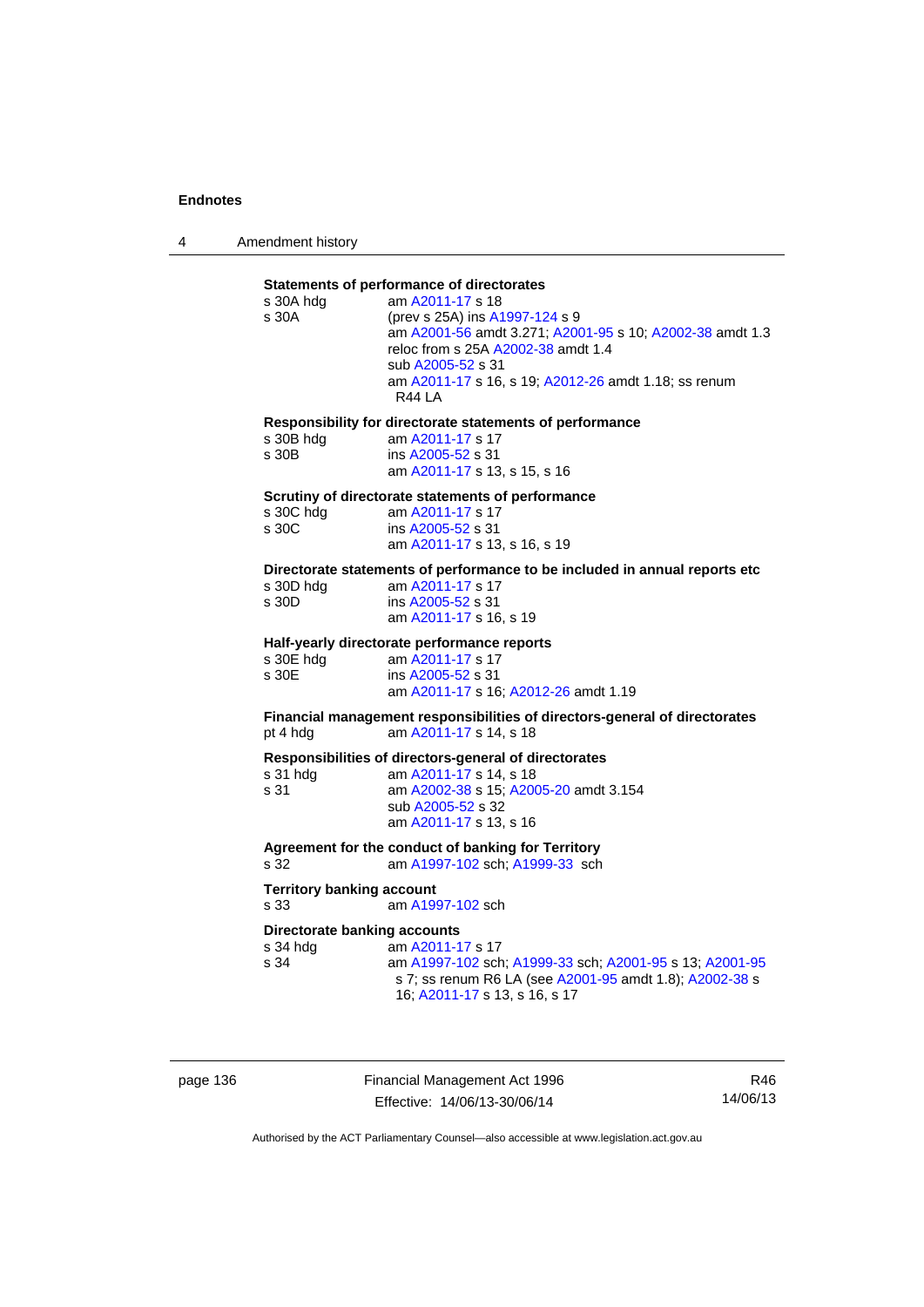#### **Transfer of directorate banking account**

| s 34A hdg | am A2011-17 s 17             |
|-----------|------------------------------|
| s 34A     | prev s 34A renum as s 34B    |
|           | ins A2001-95 s 14            |
|           | am A2011-17 s 13, s 16, s 17 |
|           |                              |

**End of year balances of directorate banking accounts**

| s 34B hdg | am A2011-17 s 17                |
|-----------|---------------------------------|
| s 34B     | (prev s 34A) ins A1997-102 s 12 |
|           | renum A2001-95 s 15             |
|           | am A2011-17 s 13, s 16, s 17    |

#### **Payments into banking accounts**

s 35 am [A1997-102](http://www.legislation.act.gov.au/a/1997-102) sch; [A1999-33](http://www.legislation.act.gov.au/a/1999-33) sch; [A2011-17](http://www.legislation.act.gov.au/a/2011-17) s 16, s 17

#### **Transfer following change in directorate responsibilities**

| s 36 hdg | am A2011-17 s 17                |
|----------|---------------------------------|
| s 36     | am A1997-102 sch; A2011-17 s 17 |

#### **Transfers from directorate banking accounts to territory banking account**

| s 36A hdg | am A2011-17 s 17  |
|-----------|-------------------|
| s 36A     | ins A2002-38 s 17 |
|           | am A2011-17 s 17  |

#### **Payments from territory banking account**

| s 37 hdg | sub A2002-38 s 18                                       |
|----------|---------------------------------------------------------|
| s 37     | am A1997-102 sch: A2000-21 sch: A2001-95 s 16: A2002-38 |
|          | s 19; ss renum R10 LA (see A2002-38 amdt 1.8); A2005-52 |
|          | ss 33-35: A2011-17 s 17                                 |

# **Investment of certain public money**<br>s 38 hdq sub A2000-21 sch

s 38 hdg sub [A2000-21](http://www.legislation.act.gov.au/a/2000-21) sch<br>s 38 sm A1997-102 sch am [A1997-102](http://www.legislation.act.gov.au/a/1997-102) sch; [A1999-33](http://www.legislation.act.gov.au/a/1999-33) sch; [A2000-21](http://www.legislation.act.gov.au/a/2000-21) sch; [A2001-45](http://www.legislation.act.gov.au/a/2001-45) s 5; [A2001-95](http://www.legislation.act.gov.au/a/2001-95) s 17; [A2003-21](http://www.legislation.act.gov.au/a/2003-21) s 6, s 7; ss renum R12 LA (see [A2003-21](http://www.legislation.act.gov.au/a/2003-21) s 8); [A2011-17](http://www.legislation.act.gov.au/a/2011-17) s 16, s 17; [A2013-19](http://www.legislation.act.gov.au/a/2013-19) amdt 3.158, amdt 3.159

#### **Borrowing and guarantees**

pt 6 hdg sub [A2001-45](http://www.legislation.act.gov.au/a/2001-45) s 6

#### **Borrowings by territory authorities to be approved**  s 42 am [A2001-95](http://www.legislation.act.gov.au/a/2001-95) s 18, amdt 1.9; [A2007-10](http://www.legislation.act.gov.au/a/2007-10) s 5

## **Territory authorities may give security**

s 43 am [A2007-10](http://www.legislation.act.gov.au/a/2007-10) s 6

# **Power to approve borrowings not delegable**<br>s 44 am A2007-10 s 7

am [A2007-10](http://www.legislation.act.gov.au/a/2007-10) s 7

**Loans to be paid into territory banking account** s 45 am [A1997-102](http://www.legislation.act.gov.au/a/1997-102) sch; [A2001-95](http://www.legislation.act.gov.au/a/2001-95) s 19

R46 14/06/13 Financial Management Act 1996 Effective: 14/06/13-30/06/14

page 137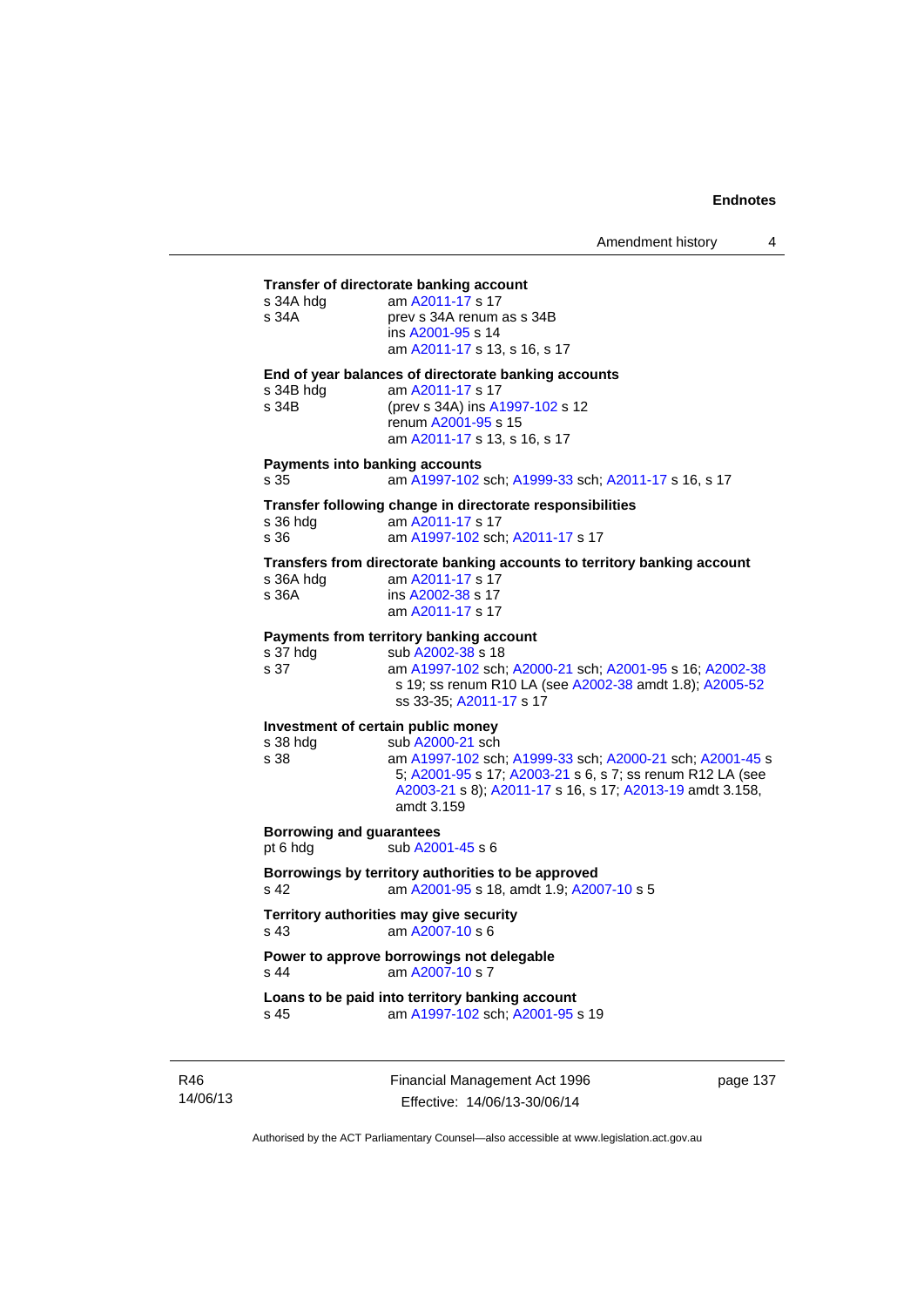4 Amendment history

```
Payments by Treasurer 
A2002-38 s 20
Guarantees by Territory 
s 47 am A2001-56 amdt 3.274
Financial derivatives<br>s 48 on
                 A2001-45 s 7
Administration of trust money 
s 50 am A2011-17 s 16 
Directorate trust banking accounts<br>s 51 hdg am A2011-17 s 1
                 A2011-17 s 17
s 51 am A1997-102 sch; A1999-33 sch; A2002-38 s 21; A2011-17
                 s 13, s 16 
Transfer of directorate trust banking accounts 
 A2011-17 s 17
s 51A A2005-52 s 36
                 am A2011-17 s 13, s 16, s 17 
Transfers between trust banking accounts—changes in directorate 
responsibilities 
 A2011-17 s 17
A2005-52 s 36
                 am A2011-17 s 13, s 16, s 17 
Transfers between trust banking accounts—investment 
A2005-52 s 36
Transfers between trust banking account and territory banking account 
s 52 am A1997-102 sch 
                 sub A2001-95 s 20; A2005-52 s 37 
Investment of trust money 
s 53 am A1999-28 sch 
Unclaimed trust money 
s 53A ins A1997-102 s 13 
                 am A1999-33 sch; A2001-44 amdts 1.1633-1.1635; ss renum 
                 R3 LA (see A2001-44 amdt 1.1636); A2001-95 s 21; ss 
                 renum R6 LA; A2002-30 amdt 3.367; A2011-17 s 13 
Reviewable decision notices 
                A1997-102 s 13
                 am A2002-30 amdt 3.368
                 sub A2008-37 amdt 1.175 
Applications for review 
s 53C ins A1997-102 s 13 
                 sub A2008-37 amdt 1.175
```
page 138 Financial Management Act 1996 Effective: 14/06/13-30/06/14

R46 14/06/13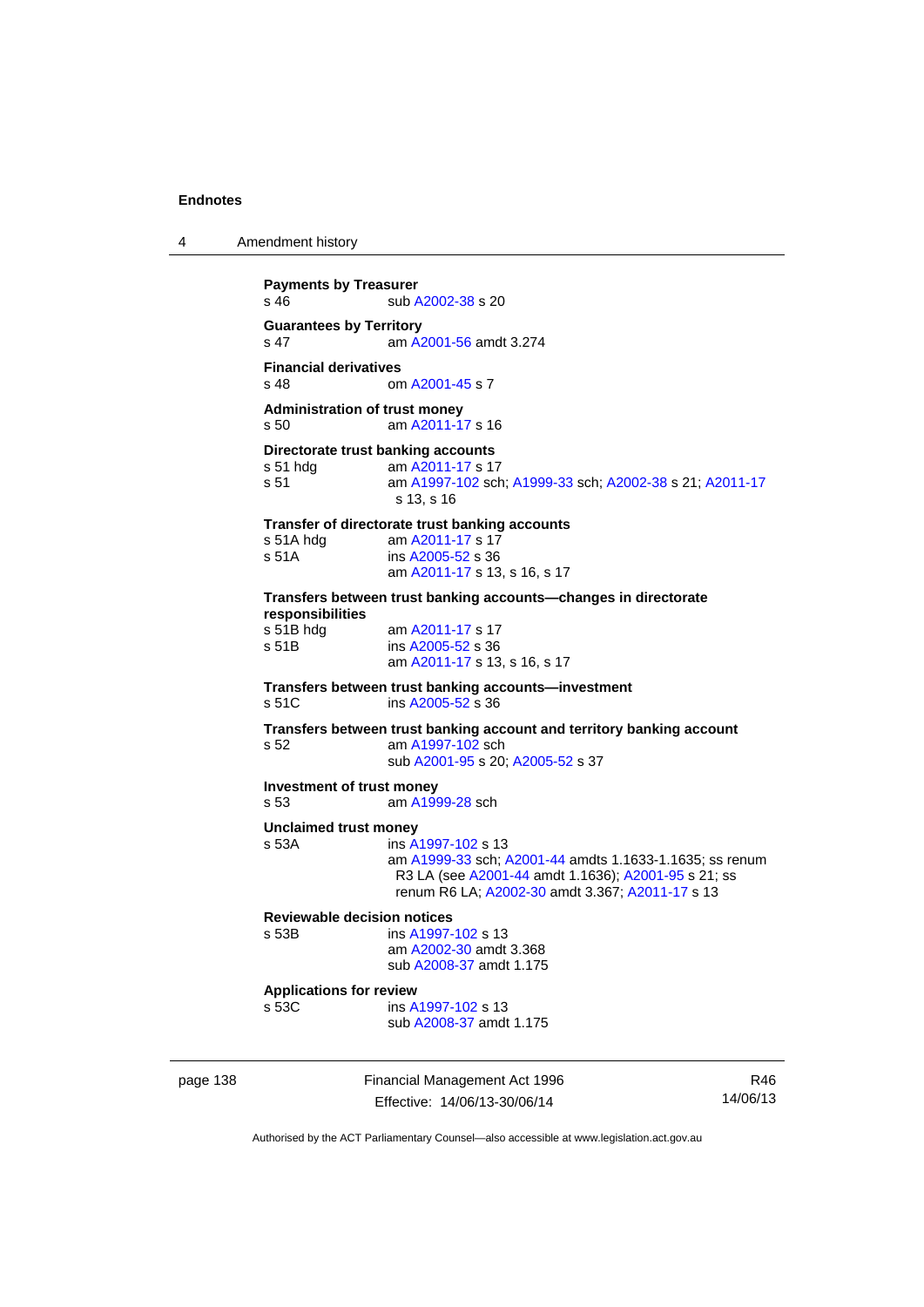## **Financial provisions for territory authorities**  pt 8 hdg sub [A2005-52](http://www.legislation.act.gov.au/a/2005-52) s 38 **Application—pt 8**  s 54 am [A2005-20](http://www.legislation.act.gov.au/a/2005-20) amdt 3.155 sub [A2005-52](http://www.legislation.act.gov.au/a/2005-52) s 38 am [A2006-30](http://www.legislation.act.gov.au/a/2006-30) amdts 1.37-1.40; [A2009-25](http://www.legislation.act.gov.au/a/2009-25) amdt 4.1; [A2010-36](http://www.legislation.act.gov.au/a/2010-36) s 8; [A2010-55](http://www.legislation.act.gov.au/a/2010-55) amdt 2.1 sub [A2011-17](http://www.legislation.act.gov.au/a/2011-17) s 5 **Responsibilities of chief executive officers of territory authorities**  s 55 am [A1997-102](http://www.legislation.act.gov.au/a/1997-102) sch; [A1999-33](http://www.legislation.act.gov.au/a/1999-33) sch; [A2002-38](http://www.legislation.act.gov.au/a/2002-38) s 22 sub [A2005-52](http://www.legislation.act.gov.au/a/2005-52) s 38 am [A2011-17](http://www.legislation.act.gov.au/a/2011-17) s 6 **Responsibilities of governing boards of territory authorities**  s 56 am [A1997-102](http://www.legislation.act.gov.au/a/1997-102) sch; [A1999-33](http://www.legislation.act.gov.au/a/1999-33) sch; [A2001-45](http://www.legislation.act.gov.au/a/2001-45) s 8; [A2001-95](http://www.legislation.act.gov.au/a/2001-95) s 22; [A2002-38](http://www.legislation.act.gov.au/a/2002-38) s 23, s 24; [A2003-21](http://www.legislation.act.gov.au/a/2003-21) ss 9-12; ss renum R12 LA (see [A2003-21](http://www.legislation.act.gov.au/a/2003-21) s 13) sub [A2005-52](http://www.legislation.act.gov.au/a/2005-52) s 38 am [A2011-17](http://www.legislation.act.gov.au/a/2011-17) s 7 **Banking accounts of territory authorities**  s 57 am [A2001-95](http://www.legislation.act.gov.au/a/2001-95) s 23 sub [A2005-52](http://www.legislation.act.gov.au/a/2005-52) s 38 **Investment by territory authorities**  s 58 am [A2001-95](http://www.legislation.act.gov.au/a/2001-95) s 24 sub [A2005-52](http://www.legislation.act.gov.au/a/2005-52) s 38 am [A2011-17](http://www.legislation.act.gov.au/a/2011-17) s 16 **Borrowing by territory authorities**<br>s 59<br>am A2001-95 s am [A2001-95](http://www.legislation.act.gov.au/a/2001-95) s 25 om [A2005-52](http://www.legislation.act.gov.au/a/2005-52) s 38 (see s 2 (1)) ins [A2005-52](http://www.legislation.act.gov.au/a/2005-52) s 38 (see s 2 (2)) am [A2013-19](http://www.legislation.act.gov.au/a/2013-19) amdt 3.162 **Guarantees by territory authorities**  s 60 om [A2005-52](http://www.legislation.act.gov.au/a/2005-52) s 38 (see s 2 (1)) ins [A2005-52](http://www.legislation.act.gov.au/a/2005-52) s 38 (see s 2 (2)) **Territory authority statements of intent**  s 61 sub [A2002-38](http://www.legislation.act.gov.au/a/2002-38) s 25 om [A2005-52](http://www.legislation.act.gov.au/a/2005-52) s 38 (see s 2 (1)) ins [A2005-52](http://www.legislation.act.gov.au/a/2005-52) s 38 (see s 2 (2)) **Audit of annual financial statements for 2000-2001**  s 61A ins [A2001-42](http://www.legislation.act.gov.au/a/2001-42) s 7 exp 31 December 2001 (s 61A (2))

R46 14/06/13 Financial Management Act 1996 Effective: 14/06/13-30/06/14

page 139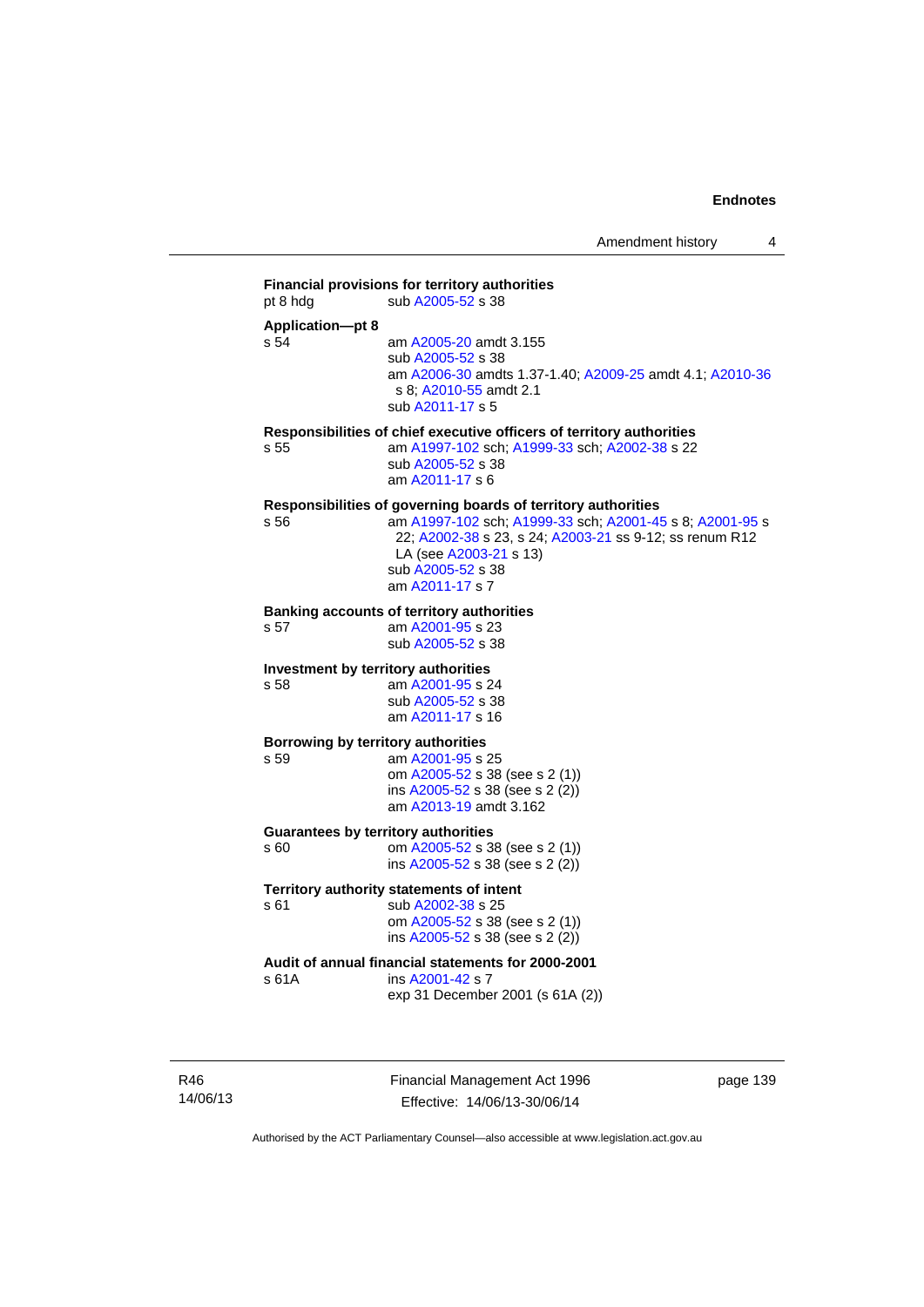4 Amendment history

**Presentation of statements of intent of territory authorities**  s 62 am [A2001-56](http://www.legislation.act.gov.au/a/2001-56) amdt 3.275; R8 LA (see also [A2002-38](http://www.legislation.act.gov.au/a/2002-38) amdt 1.9) om [A2005-52](http://www.legislation.act.gov.au/a/2005-52) s 38 (see s 2 (1)) ins  $A2005 - 52$  s 38 (see s 2 (2)) **Annual financial statements of territory authorities**  s 63 sub [A2005-52](http://www.legislation.act.gov.au/a/2005-52) s 38 **Responsibility for annual financial statements of territory authorities**  s 64 **orig s 64** renum as s 104 and then s 130 **pres s 64**  ins [A2005-52](http://www.legislation.act.gov.au/a/2005-52) s 38 **Audit of annual financial statements of territory authorities**  s 65 **orig s 65**  renum as s 105 and then s 131 **pres s 65**  ins [A2005-52](http://www.legislation.act.gov.au/a/2005-52) s 38 **Annual financial statements of territory authorities to be included in annual reports etc**  s 66 **orig s 66**  renum as s 106 and then s 132 **pres s 66**  ins [A2005-52](http://www.legislation.act.gov.au/a/2005-52) s 38 **Guideline-making power**  s 66A ins [A2000-27](http://www.legislation.act.gov.au/a/2000-27) s 9 om [A2001-44](http://www.legislation.act.gov.au/a/2001-44) amdt 1.1637 **Treasurer may require interim financial statements etc for territory authorities** s 67 **orig s 67**  renum as s 107 and then s 133 **pres s 67**  ins [A2005-52](http://www.legislation.act.gov.au/a/2005-52) s 38 **Statements of performance of territory authorities**  s 68 **orig s 68**  renum as s 108 and then s 134 **pres s 68**  ins [A2005-52](http://www.legislation.act.gov.au/a/2005-52) s 38 **Responsibility for territory authority statements of performance**  s 69 ins [A2005-52](http://www.legislation.act.gov.au/a/2005-52) s 38 **Scrutiny of territory authority statements of performance**  ins [A2005-52](http://www.legislation.act.gov.au/a/2005-52) s 38

page 140 Financial Management Act 1996 Effective: 14/06/13-30/06/14

R46 14/06/13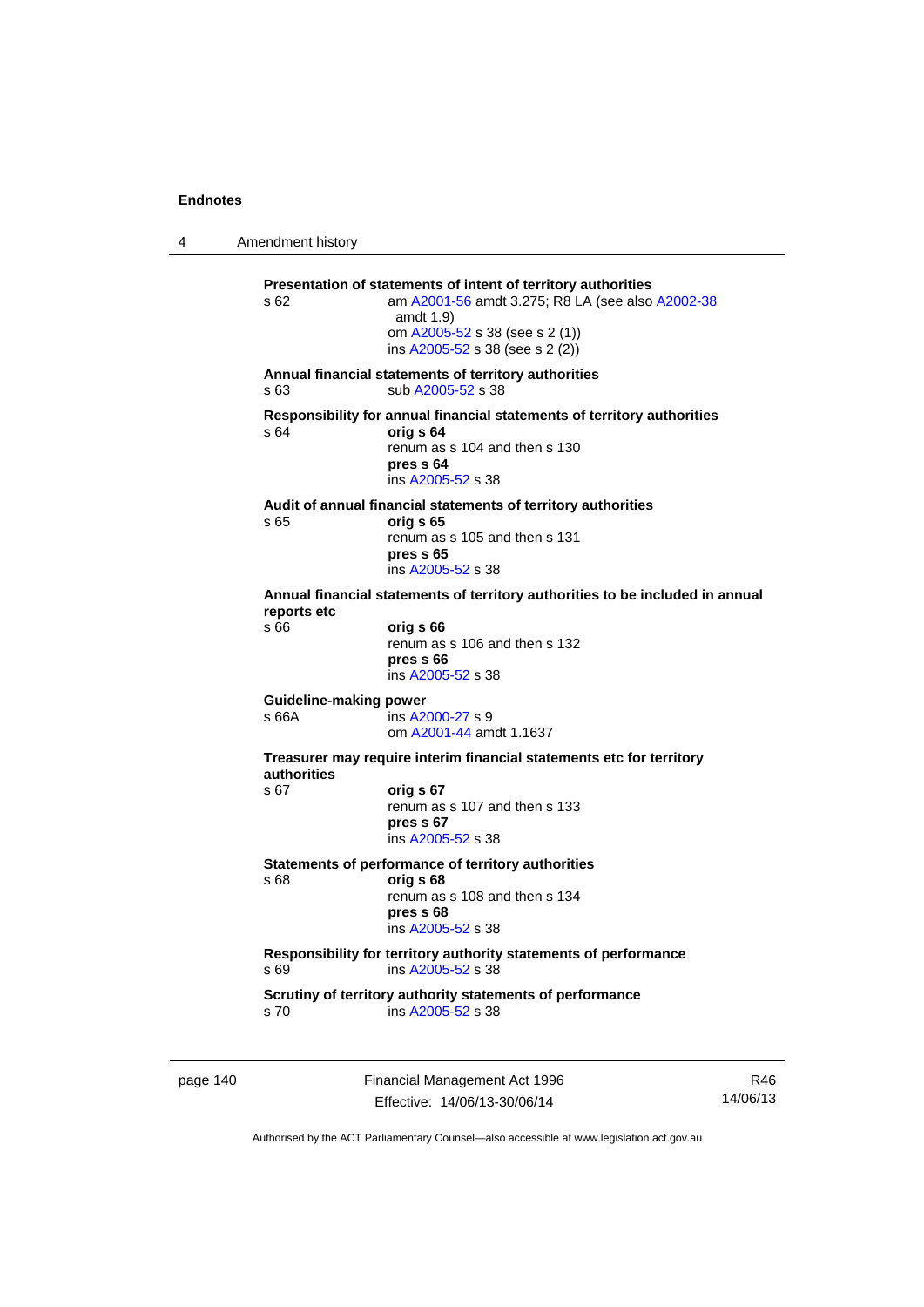**Territory authority statements of performance to be included in annual reports etc**  s 71 ins [A2005-52](http://www.legislation.act.gov.au/a/2005-52) s 38 **Governance of territory authorities**  pt 9 hdg **orig pt 9 hdg**  renum as pt 10 hdg **pres pt 9 hdg**  ins [A2005-52](http://www.legislation.act.gov.au/a/2005-52) s 41 **Definitions and important concepts**  div 9.1 hdg ins [A2005-52](http://www.legislation.act.gov.au/a/2005-52) s 41 **Definitions—pt 9**  s 72 ins [A2005-52](http://www.legislation.act.gov.au/a/2005-52) s 41 def *applicable governmental policies* ins [A2005-52](http://www.legislation.act.gov.au/a/2005-52) s 41 def *establishing Act* ins [A2005-52](http://www.legislation.act.gov.au/a/2005-52) s 41 def *financial year* ins [A2005-52](http://www.legislation.act.gov.au/a/2005-52) s 41 def *governing board member* ins [A2005-52](http://www.legislation.act.gov.au/a/2005-52) s 41 def *material interest* ins [A2005-52](http://www.legislation.act.gov.au/a/2005-52) s 41 def *relevant territory authority* ins [A2005-52](http://www.legislation.act.gov.au/a/2005-52) s 41 **Nature of relevant territory authorities**  s 73 ins [A2005-52](http://www.legislation.act.gov.au/a/2005-52) s 41 **Powers of territory authorities generally**  s 74 ins [A2005-52](http://www.legislation.act.gov.au/a/2005-52) s 41 **Execution of documents and assumptions people dealing with relevant territory authority may make**  s 75 ins [A2005-52](http://www.legislation.act.gov.au/a/2005-52) s 41 **Governing board of territory authority**  s 76 ins [A2005-52](http://www.legislation.act.gov.au/a/2005-52) s 41 am [A2006-30](http://www.legislation.act.gov.au/a/2006-30) amdts 1.41-1.44; [A2009-25](http://www.legislation.act.gov.au/a/2009-25) amdt 4.2; [A2010-55](http://www.legislation.act.gov.au/a/2010-55) amdt 2.1; [A2011-17](http://www.legislation.act.gov.au/a/2011-17) s 8 **Role of governing board**  s 77 ins [A2005-52](http://www.legislation.act.gov.au/a/2005-52) s 41 **Governing board member appointments**  div 9.2 hdg ins [A2005-52](http://www.legislation.act.gov.au/a/2005-52) s 41 **Appointment of governing board members generally**  s 78 ins [A2005-52](http://www.legislation.act.gov.au/a/2005-52) s 41 am [A2009-48](http://www.legislation.act.gov.au/a/2009-48) s 4, s 5; ss renum R38 LA **Appointment of chair and deputy chair**  s 79 ins [A2005-52](http://www.legislation.act.gov.au/a/2005-52) s 41 am [A2009-48](http://www.legislation.act.gov.au/a/2009-48) s 6; ss renum R38 LA

R46 14/06/13 Financial Management Act 1996 Effective: 14/06/13-30/06/14

page 141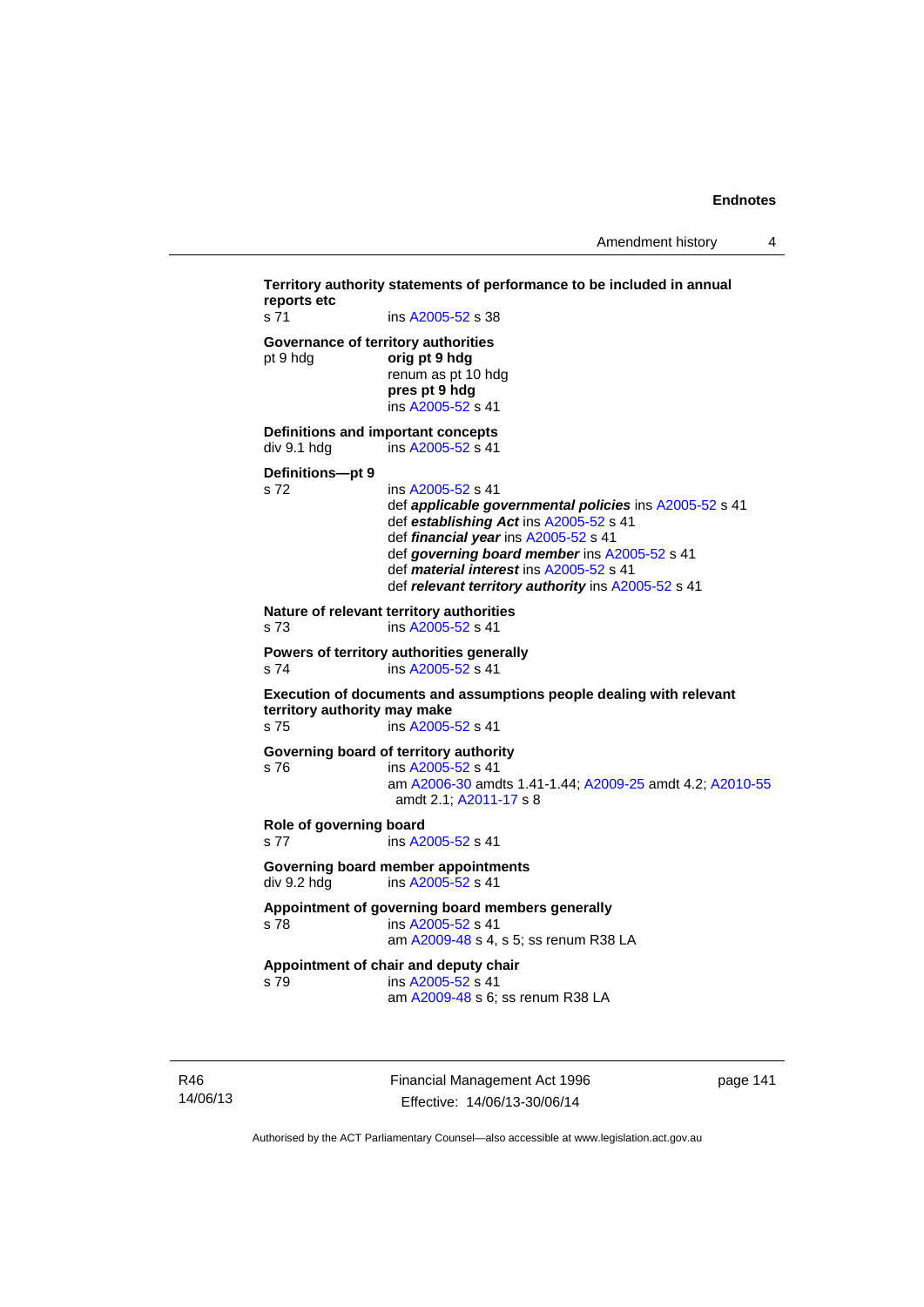4 Amendment history

page 142 Financial Management Act 1996 **Appointment of CEO of authority with governing board**  s 80 ins [A2005-52](http://www.legislation.act.gov.au/a/2005-52) s 41 am [A2011-17](http://www.legislation.act.gov.au/a/2011-17) s 13 **Ending board member appointments**  s 81 ins [A2005-52](http://www.legislation.act.gov.au/a/2005-52) s 41 am [A2010-18](http://www.legislation.act.gov.au/a/2010-18) amdt 1.22 **Functions of governing board members**  div 9.3 hdg ins [A2005-52](http://www.legislation.act.gov.au/a/2005-52) s 41 **Chair's functions**  s 82 **ins [A2005-52](http://www.legislation.act.gov.au/a/2005-52) s 41 Deputy chair's functions**  ins [A2005-52](http://www.legislation.act.gov.au/a/2005-52) s 41 **CEO's functions**  s 84 ins [A2005-52](http://www.legislation.act.gov.au/a/2005-52) s 41 **Honesty, care and diligence of governing board members**  s 85 ins [A2005-52](http://www.legislation.act.gov.au/a/2005-52) s 41 **Conflicts of interest by governing board members**  s 86 ins [A2005-52](http://www.legislation.act.gov.au/a/2005-52) s 41 **Agenda to require disclosure of interest item**  s 87 ins [A2005-52](http://www.legislation.act.gov.au/a/2005-52) s 41 **Disclosure of interests by governing board members**  s 88 ins [A2005-52](http://www.legislation.act.gov.au/a/2005-52) s 41 **Reporting of disclosed governing board interests to Minister**  s 89 ins [A2005-52](http://www.legislation.act.gov.au/a/2005-52) s 41 **Protection of governing board members from liability**  s 90 ins [A2005-52](http://www.legislation.act.gov.au/a/2005-52) s 41 **Indemnification and exemption of governing board members**  s 91 ins [A2005-52](http://www.legislation.act.gov.au/a/2005-52) s 41 **Compensation for exercise of functions etc**  s 92 ins [A2005-52](http://www.legislation.act.gov.au/a/2005-52) s 41 **Governing board meetings**  div 9.4 hdg ins [A2005-52](http://www.legislation.act.gov.au/a/2005-52) s 41 **Time and place of governing board meetings**  s 93 ins [A2005-52](http://www.legislation.act.gov.au/a/2005-52) s 41 **Presiding member at governing board meetings**  s 94 ins [A2005-52](http://www.legislation.act.gov.au/a/2005-52) s 41 **Quorum at governing board meetings**  s 95 ins [A2005-52](http://www.legislation.act.gov.au/a/2005-52) s 41

Effective: 14/06/13-30/06/14

R46 14/06/13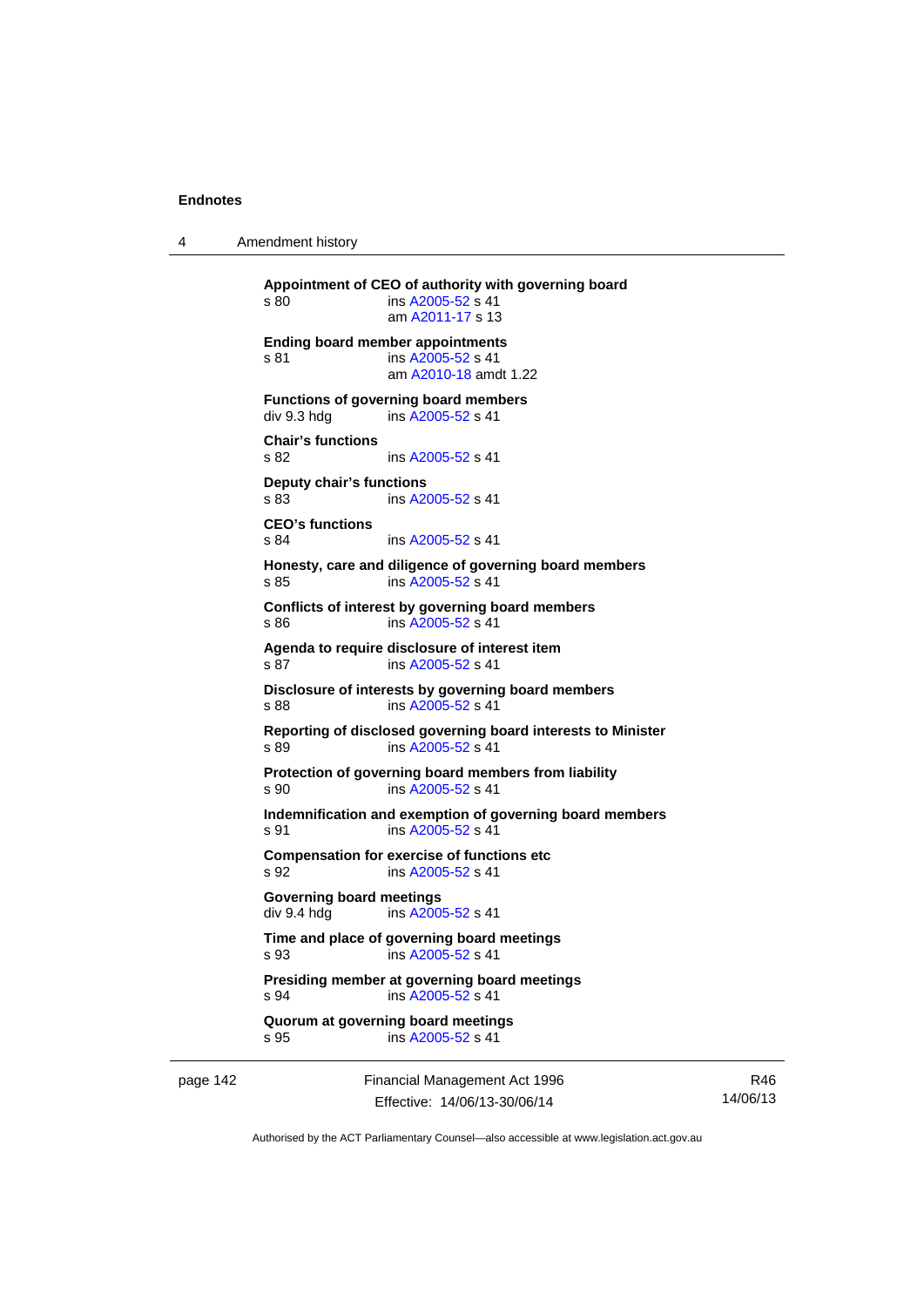```
Voting at governing board meetings 
A2005-52 s 41
Conduct of governing board meetings etc 
s 97 ins A2005-52 s 41 
                  am A2008-28 amdt 3.90
Requirements and obligations for territory authorities 
A2005-52 s 41
Limitations on authorities forming corporations etc 
s 98 ins A2005-52 s 41 
Limitations on authorities taking part in joint ventures and trusts 
s 99 ins A2005-52 s 41 
Corporations, joint ventures and trusts in which authority has interest 
s 100 ins A2005-52 s 41 
Obligation of authorities to tell Minister about significant events 
A2005-52 s 41
Ministerial directions to authorities about financial etc statements 
s 102 ins A2005-52 s 41 
Application of government policies to authorities 
s 103 ins A2005-52 s 41 
                  am A2010-54 amdt 3.30; A2013-19 amdt 3.162 
Restructuring of territory authorities<br>div 9.6 hdg ins A2006-30 amdt
                 A2006-30 amdt 1.45
Purpose of div 9.6 
s 104 orig s 104
                 renum as s 130 
                 pres s 104 
                  ins A2006-30 amdt 1.45 
What territory authorities does div 9.6 apply to? 
s 105 orig s 105
                 renum as s 131 
                 pres s 105 
                  ins A2006-30 amdt 1.45 
Responsible Minister may direct div 9.6 authority to sell or transfer assets 
s 106 orig s 106
                 renum as s 132 
                 pres s 106 
                  ins A2006-30 amdt 1.45
```
R46 14/06/13 Financial Management Act 1996 Effective: 14/06/13-30/06/14

page 143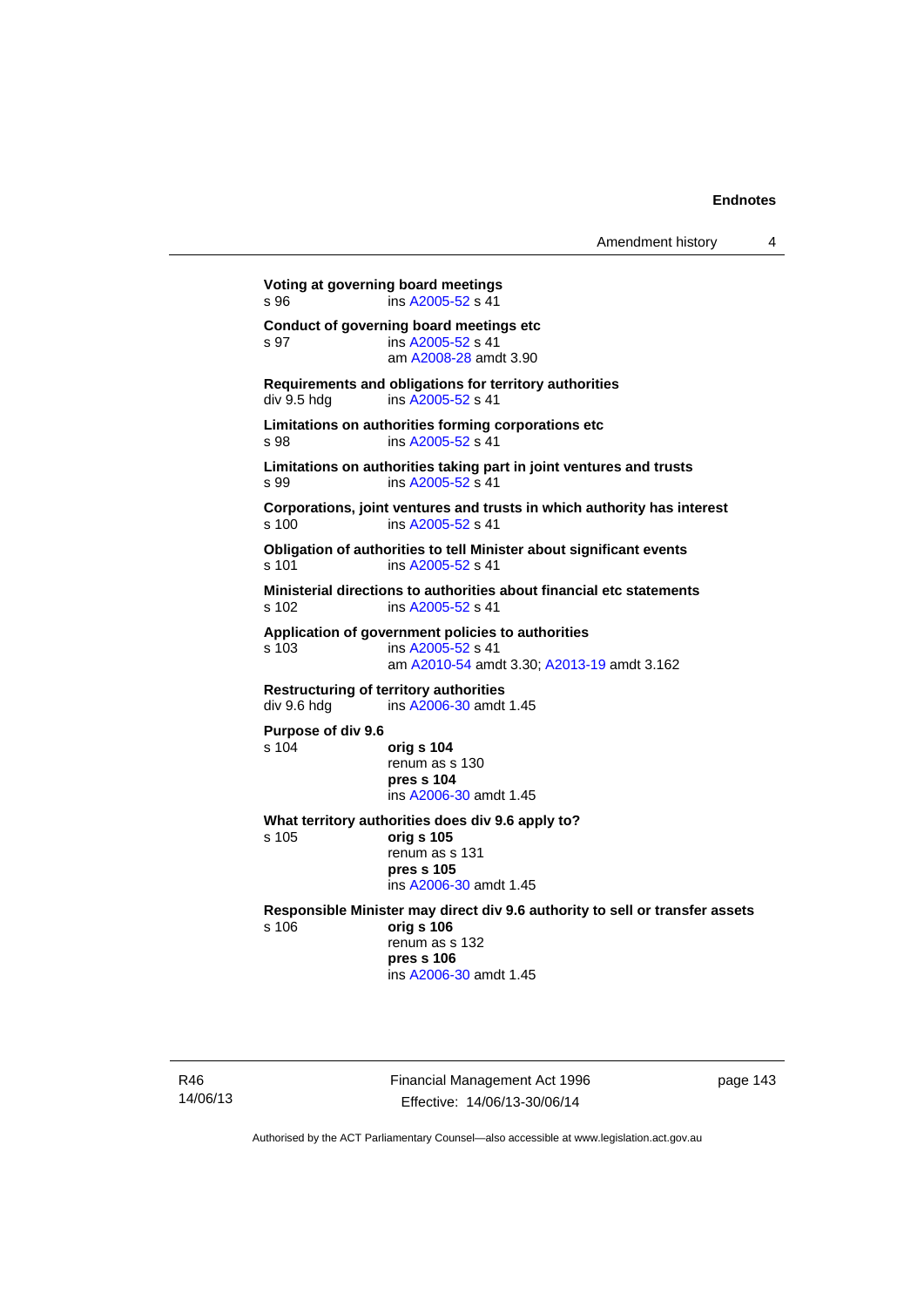4 Amendment history **Transfer of assets by declaration—div 9.6 authorities**  s 107 **orig s 107** renum as s 133 **pres s 107**  ins [A2006-30](http://www.legislation.act.gov.au/a/2006-30) amdt 1.45 **Transfer of contractual rights and liabilities by declaration—div 9.6 authorities**  s 108 **orig s 108** renum as s 134 **pres s 108**  ins [A2006-30](http://www.legislation.act.gov.au/a/2006-30) amdt 1.45 **Transfer of liabilities by declaration—div 9.6 authorities**  s 109 **orig s 109** renum as s 150 **pres s 109**  ins [A2006-30](http://www.legislation.act.gov.au/a/2006-30) amdt 1.45 **Assistance given by authorities for div 9.6**  s 110 **orig s 110** renum as s 151 **pres s 110**  ins [A2006-30](http://www.legislation.act.gov.au/a/2006-30) amdt 1.45 **Application of Legislation Act, s 94 to certain appointments, elections and approvals**   $\frac{110A}{\text{sub}}$  sub as s 152 **Application of Act to Health Promotion Act**  s 110B ins as mod [SL2005-42](http://www.legislation.act.gov.au/sl/2005-42) sch 1 mod 1.1 (om [A2006-30](http://www.legislation.act.gov.au/a/2006-30) amdt 1.62) **Assistance given by governing board members for div 9.6**  s 111 **orig s 111** renum as s 155 **pres s 111**  ins [A2006-30](http://www.legislation.act.gov.au/a/2006-30) amdt 1.45 **Use of information by Territory and div 9.6 authorities**  s 112 ins [A2006-30](http://www.legislation.act.gov.au/a/2006-30) amdt 1.45 **Contracts relating to the protection of information—responsible Minister for div 9.6 authority**  s 113 ins [A2006-30](http://www.legislation.act.gov.au/a/2006-30) amdt 1.45 **Contracts relating to the protection of information—div 9.6 authority**  s 114 ins [A2006-30](http://www.legislation.act.gov.au/a/2006-30) amdt 1.45 **Transfer of pending proceedings—div 9.6 authorities**  s 115 ins [A2006-30](http://www.legislation.act.gov.au/a/2006-30) amdt 1.45

page 144 Financial Management Act 1996 Effective: 14/06/13-30/06/14

R46 14/06/13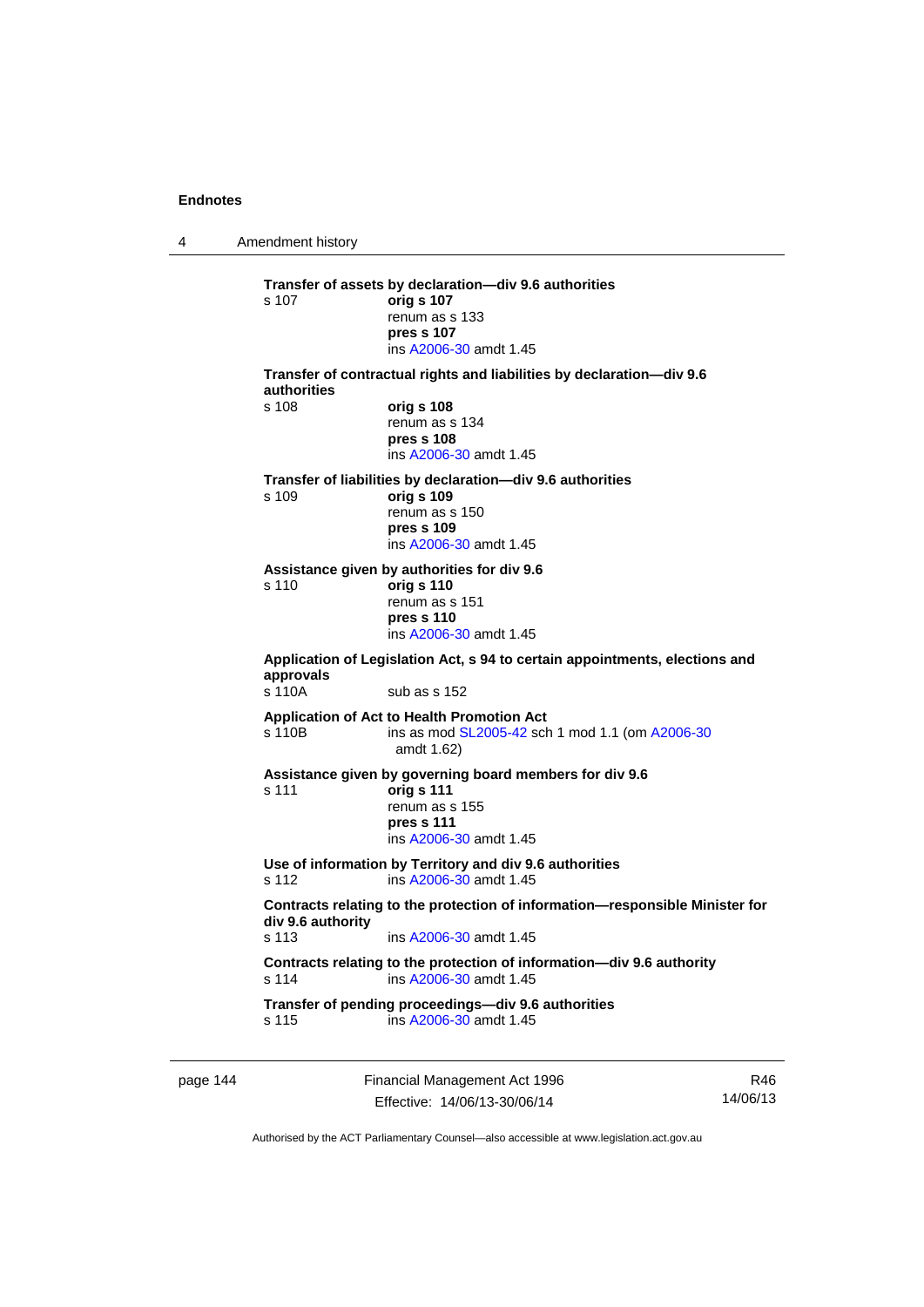| Amendment history |  |
|-------------------|--|
|-------------------|--|

|                               | am A2011-17 s 16<br>Audit of annual financial statements of territory authorities                                          |                                                                                                                                                                                                                                                                                                                                                                                                                                                                                                                                                                                                                                                                                                                      |
|-------------------------------|----------------------------------------------------------------------------------------------------------------------------|----------------------------------------------------------------------------------------------------------------------------------------------------------------------------------------------------------------------------------------------------------------------------------------------------------------------------------------------------------------------------------------------------------------------------------------------------------------------------------------------------------------------------------------------------------------------------------------------------------------------------------------------------------------------------------------------------------------------|
|                               | renum as s 104 A2005-52 s 40<br>renum as s 130 A2006-30 amdt 1.46                                                          |                                                                                                                                                                                                                                                                                                                                                                                                                                                                                                                                                                                                                                                                                                                      |
| pt 10 hdg                     | (prev pt 9 hdg) renum A2005-52 s 39                                                                                        |                                                                                                                                                                                                                                                                                                                                                                                                                                                                                                                                                                                                                                                                                                                      |
| s 125<br><b>Miscellaneous</b> | ins A2006-30 amdt 1.45                                                                                                     |                                                                                                                                                                                                                                                                                                                                                                                                                                                                                                                                                                                                                                                                                                                      |
| s 124                         | ins A2006-30 amdt 1.45                                                                                                     |                                                                                                                                                                                                                                                                                                                                                                                                                                                                                                                                                                                                                                                                                                                      |
| $s$ 123                       | ins A2006-30 amdt 1.45                                                                                                     |                                                                                                                                                                                                                                                                                                                                                                                                                                                                                                                                                                                                                                                                                                                      |
| s 122                         | ins A2006-30 amdt 1.45                                                                                                     |                                                                                                                                                                                                                                                                                                                                                                                                                                                                                                                                                                                                                                                                                                                      |
| s 121                         | ins A2006-30 amdt 1.45<br>def <i>handover day</i> ins A2006-30 amdt 1.45<br>def territory authority ins A2006-30 amdt 1.45 |                                                                                                                                                                                                                                                                                                                                                                                                                                                                                                                                                                                                                                                                                                                      |
| s 120                         | ins A2006-30 amdt 1.45                                                                                                     |                                                                                                                                                                                                                                                                                                                                                                                                                                                                                                                                                                                                                                                                                                                      |
| div 9.7 hdg                   | ins A2006-30 amdt 1.45                                                                                                     |                                                                                                                                                                                                                                                                                                                                                                                                                                                                                                                                                                                                                                                                                                                      |
| s 119                         | ins A2006-30 amdt 1.45                                                                                                     |                                                                                                                                                                                                                                                                                                                                                                                                                                                                                                                                                                                                                                                                                                                      |
| s 118                         | ins A2006-30 amdt 1.45                                                                                                     |                                                                                                                                                                                                                                                                                                                                                                                                                                                                                                                                                                                                                                                                                                                      |
| s 117                         | ins A2006-30 amdt 1.45                                                                                                     |                                                                                                                                                                                                                                                                                                                                                                                                                                                                                                                                                                                                                                                                                                                      |
| s 116                         | ins A2006-30 amdt 1.45                                                                                                     |                                                                                                                                                                                                                                                                                                                                                                                                                                                                                                                                                                                                                                                                                                                      |
|                               | s 130                                                                                                                      | Proceedings and evidence-div 9.6 authorities<br>Operation of div 9.6 not breach of contract etc<br>Transfer of assets etc not otherwise disposed of-div 9.6 authorities<br>Annual reports etc for div 9.6 authorities<br>Additional provisions for restructuring of certain territory authorities<br>What territory authorities does div 9.7 apply to?<br>Definitions-div 9.7<br>Vesting of assets, rights and liabilities-div 9.7 authorities<br>Proceedings and evidence-div 9.7 authorities<br>Annual reports and financial statements for div 9.7 authorities<br>References to div 9.7 authority<br>Responsibility for annual financial statements of territory authorities<br>(prev s 64) am A2001-95 amdt 1.10 |

Authorised by the ACT Parliamentary Counsel—also accessible at www.legislation.act.gov.au

R46 14/06/13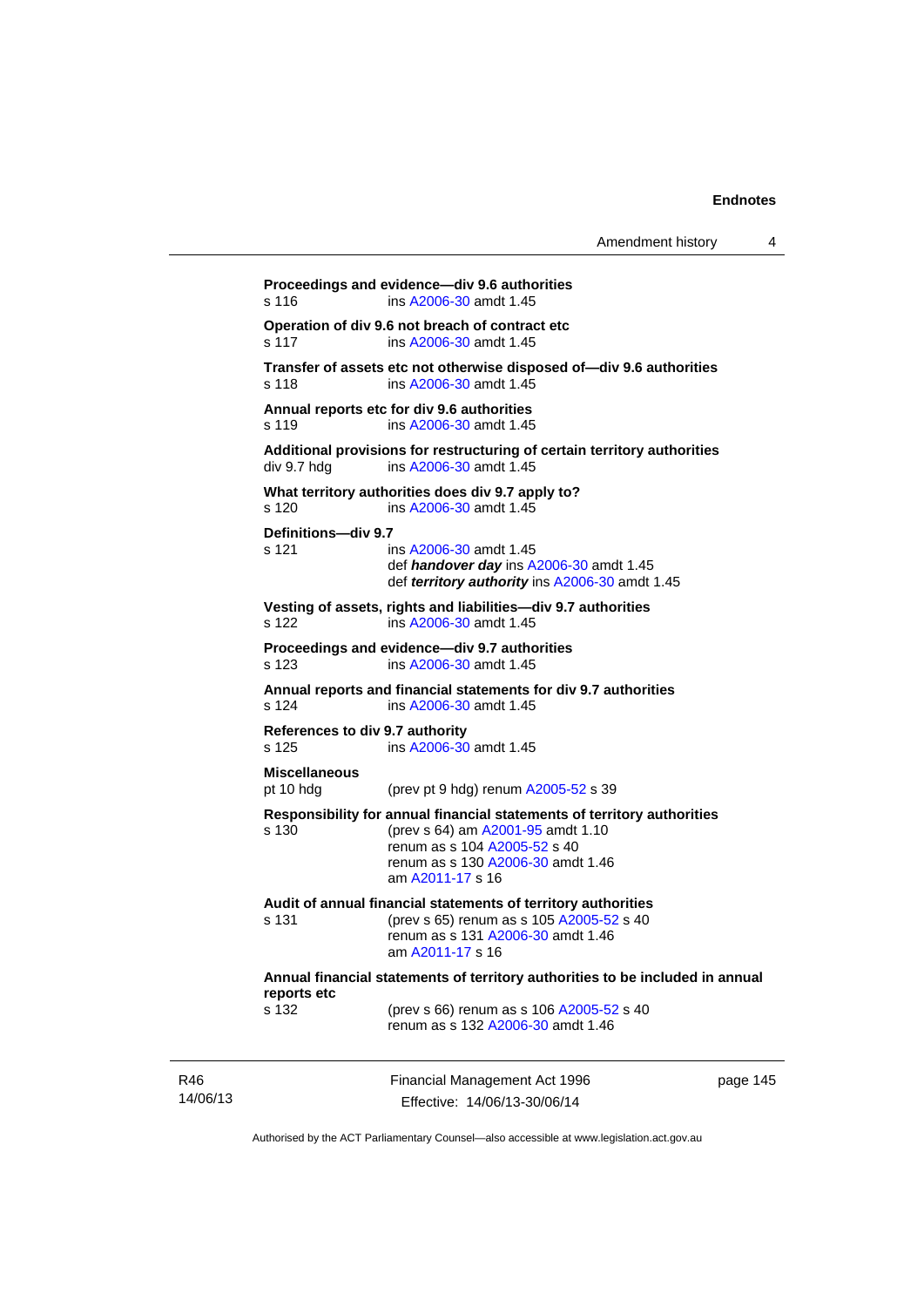| 4 | Amendment history |
|---|-------------------|
|---|-------------------|

|          | Treasurer may require interim financial statements etc for territory<br><b>authorities</b> |                                                                                                                                                                                                                        |                 |  |
|----------|--------------------------------------------------------------------------------------------|------------------------------------------------------------------------------------------------------------------------------------------------------------------------------------------------------------------------|-----------------|--|
|          | s 133 hdg<br>s 133                                                                         | (prev s 67 hdg) sub A2000-27 s 10<br>(prev s 67) am A2000-27 s 10<br>sub A2001-44 amdt 1.1637<br>am A2003-56 amdt 3.139<br>renum as s 107 A2005-52 s 40<br>renum as s 133 A2006-30 amdt 1.46<br>am A2013-19 amdt 3.162 |                 |  |
|          | s 134                                                                                      | Statements of performance of territory authorities<br>(prev s 68) ins A2001-44 amdt 1.1637<br>renum as s 108 A2005-52 s 40<br>renum as s 134 A2006-30 amdt 1.46                                                        |                 |  |
|          | Transitional<br>pt 11 hdg                                                                  | sub as pt 19 hdg                                                                                                                                                                                                       |                 |  |
|          | pt 19 hdg                                                                                  | <b>Transitional--Financial Management Legislation Amendment Act 2005</b><br>(prev pt 11 hdg) ins A2005-52 s 42<br>sub as pt 19 hdg A2006-30 amdt 1.47<br>om R32 LA                                                     |                 |  |
|          | 1 July 2005 application<br>s 150                                                           | Financial Management Legislation Amendment Act 2005-provisions with<br>(prev s 109) ins A2005-52 s 42<br>renum as s 150 A2006-30 amdt 1.48<br>exp 27 October 2006 (s 150 (4))                                          |                 |  |
|          | 1 July 2006 application                                                                    | Financial Management Legislation Amendment Act 2005-provisions with                                                                                                                                                    |                 |  |
|          | s 151                                                                                      | (prev s 110) ins A2005-52 s 42<br>am A2006-30 amdt 1.49<br>renum as s 151 A2006-30 amdt 1.50<br>exp 27 October 2006 (s 151 (4))                                                                                        |                 |  |
|          | approvals                                                                                  | Application of Legislation Act, s 94 to certain appointments, elections and                                                                                                                                            |                 |  |
|          | s 152                                                                                      | (prev s 110A) ins as mod SL2005-42 sch 1 mod 1.1 (sub as<br>s 152 A2006-30 amdt 1.61)<br>exp 27 October 2007 (s 152 (4))                                                                                               |                 |  |
|          | <b>Transitional regulations</b>                                                            |                                                                                                                                                                                                                        |                 |  |
|          | s 155                                                                                      | (prev s 111) ins A2005-52 s 42<br>renum as s 155 A2006-30 amdt 1.51<br>exp 27 October 2007 (s 155 (4))                                                                                                                 |                 |  |
|          | pt 20 hdg                                                                                  | Transitional-Administrative (Miscellaneous Amendments) Act 2006<br>ins A2006-30 amdt 1.52<br>exp 1 July 2008 (s 223)                                                                                                   |                 |  |
| page 146 |                                                                                            | Financial Management Act 1996<br>Effective: 14/06/13-30/06/14                                                                                                                                                          | R46<br>14/06/13 |  |

Authorised by the ACT Parliamentary Counsel—also accessible at www.legislation.act.gov.au

Effective: 14/06/13-30/06/14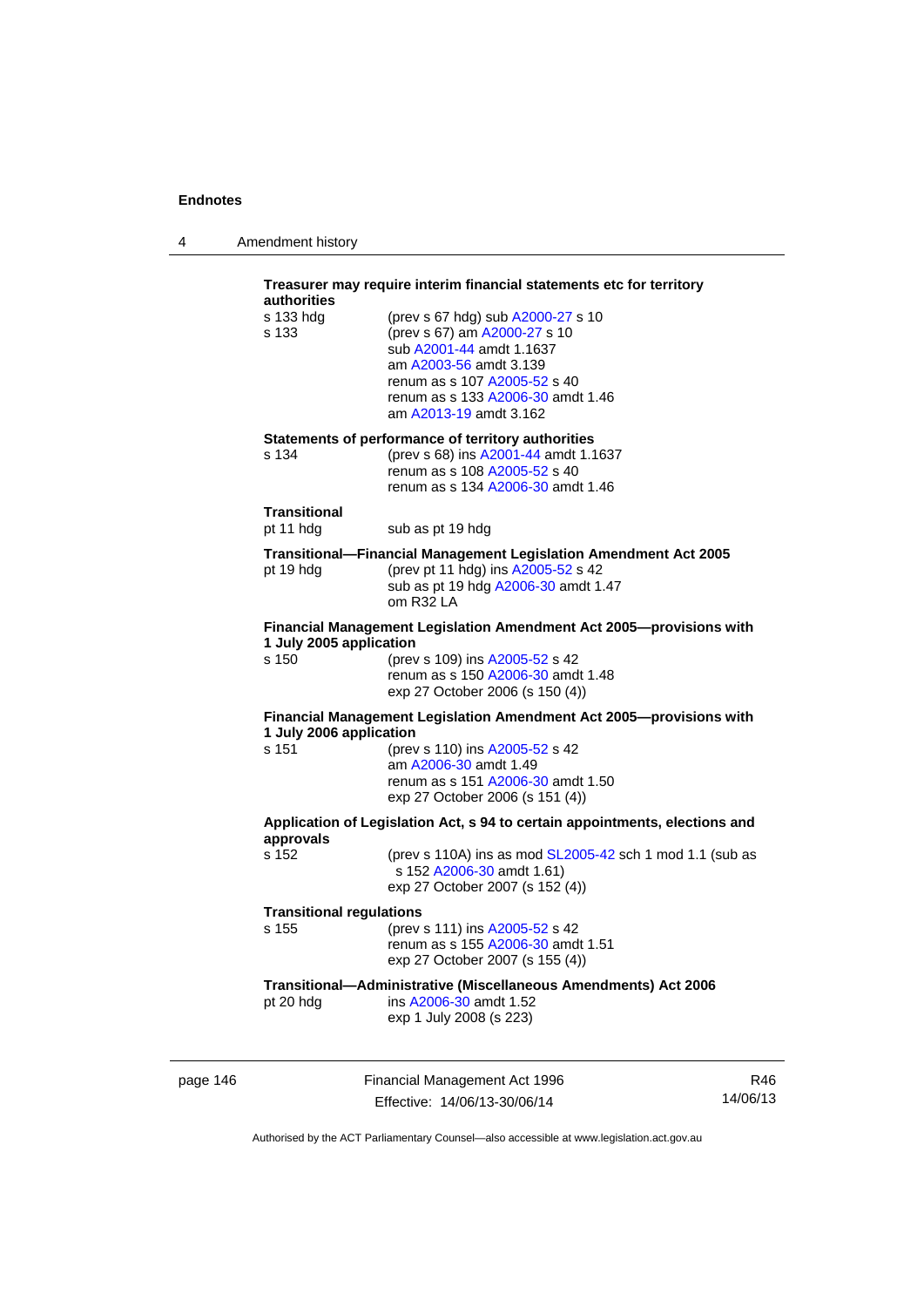| s 220                     | Transitional-definition of territory authority<br>ins A2006-30 amdt 1.52<br>exp 19 July 2006 (s 220 (2) (LA s 88 declaration applies))                                                                                                                                                                                                                                                                                                                                                                                                                                                                                                                                                                                                                                                                                                                                                                                                                                                                                                                                                                                                                                                                                                                                                                                                      |
|---------------------------|---------------------------------------------------------------------------------------------------------------------------------------------------------------------------------------------------------------------------------------------------------------------------------------------------------------------------------------------------------------------------------------------------------------------------------------------------------------------------------------------------------------------------------------------------------------------------------------------------------------------------------------------------------------------------------------------------------------------------------------------------------------------------------------------------------------------------------------------------------------------------------------------------------------------------------------------------------------------------------------------------------------------------------------------------------------------------------------------------------------------------------------------------------------------------------------------------------------------------------------------------------------------------------------------------------------------------------------------|
| s 221                     | Transitional-Legislation Act, s 84 inapplicable<br>ins A2006-30 amdt 1.52<br>exp 1 August 2006 (s 221 (2) (LA s 88 declaration applies))                                                                                                                                                                                                                                                                                                                                                                                                                                                                                                                                                                                                                                                                                                                                                                                                                                                                                                                                                                                                                                                                                                                                                                                                    |
| 2006                      | Transitional regulations-Administrative (Miscellaneous Amendments) Act                                                                                                                                                                                                                                                                                                                                                                                                                                                                                                                                                                                                                                                                                                                                                                                                                                                                                                                                                                                                                                                                                                                                                                                                                                                                      |
| s 222                     | ins A2006-30 amdt 1.52<br>exp 1 July 2008 (s 223)                                                                                                                                                                                                                                                                                                                                                                                                                                                                                                                                                                                                                                                                                                                                                                                                                                                                                                                                                                                                                                                                                                                                                                                                                                                                                           |
| Expiry-pt 20<br>s 223     | ins A2006-30 amdt 1.52<br>exp 1 July 2008 (s 223)                                                                                                                                                                                                                                                                                                                                                                                                                                                                                                                                                                                                                                                                                                                                                                                                                                                                                                                                                                                                                                                                                                                                                                                                                                                                                           |
| <b>Dictionary</b><br>dict | am A2005-52 s 43; A2008-37 amdt 1.176; A2010-18<br>amdt 1.23; A2011-17 s 9; A2012-26 amdt 1.20; A2013-19<br>amdt 3.160<br>def applicable governmental policies ins A2005-52 s 44<br>def appropriation reloc from s 3 A2001-95 amdt 1.4<br>def Appropriation Act reloc from s 3 A2001-95 amdt 1.4<br>def appropriation unit reloc from s 3 A2001-95 amdt 1.4<br>om A2013-19 amdt 3.161<br>def banking account ins A1997-102 s 4<br>am A1999-33 sch<br>reloc from s 3 A2001-95 amdt 1.4<br>def borrowing reloc from s 3 A2001-95 amdt 1.4<br>def budget papers am A2001-56 amdt 3.256<br>reloc from s 3 A2001-95 amdt 1.4<br>def capital injection reloc from s 3 A2001-95 amdt 1.4<br>sub A2005-52 s 45<br>am A2011-17 s 16<br>def <i>CEO</i> ins A2005-52 s 46<br>def chief executive officer reloc from s 3 A2001-95 amdt 1.4<br>sub A2005-52 s 47<br>def class of outputs reloc from s 3 A2001-95 amdt 1.4<br>def contract ins A2006-30 amdt 1.53<br>def department reloc from s 3 A2001-95 amdt 1.4<br>om A2011-17 s 10<br>def departmental banking account am A1997-102 sch<br>reloc from s 3 A2001-95 amdt 1.4<br>om A2011-17 s 10<br>def directorate ins A2011-17 s 10<br>def directorate banking account ins A2011-17 s 10<br>def division 9.6 authority ins A2006-30 amdt 1.54<br>def division 9.7 authority ins A2006-30 amdt 1.54 |

R46 14/06/13 Financial Management Act 1996 Effective: 14/06/13-30/06/14

page 147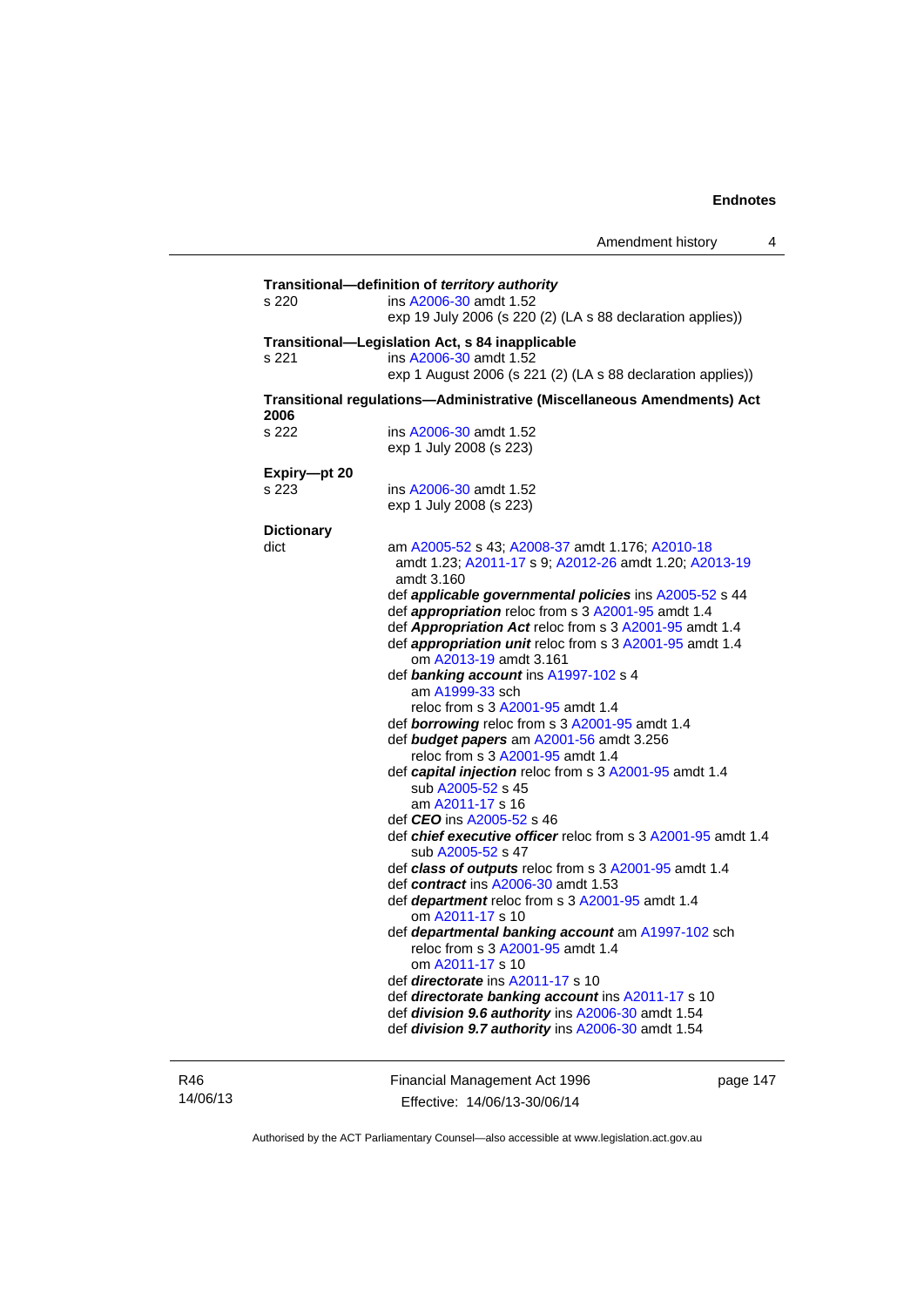4 Amendment history

 def *establishing Act* ins [A2005-52](http://www.legislation.act.gov.au/a/2005-52) s 48 def *expenses* reloc from s 3 [A2001-95](http://www.legislation.act.gov.au/a/2001-95) amdt 1.4 def *financial management guidelines* sub [A2001-11](http://www.legislation.act.gov.au/a/2001-11) amdt 3.125 reloc from s 3 [A2001-95](http://www.legislation.act.gov.au/a/2001-95) amdt 1.4 def *financial year* ins [A2005-52](http://www.legislation.act.gov.au/a/2005-52) s 48 def *general government sector* ins [A1997-124](http://www.legislation.act.gov.au/a/1997-124) s 4 reloc from s 3 [A2001-95](http://www.legislation.act.gov.au/a/2001-95) amdt 1.4 def *generally accepted accounting practice* reloc from s 3 [A2001-95](http://www.legislation.act.gov.au/a/2001-95) amdt 1.4 sub [A2005-52](http://www.legislation.act.gov.au/a/2005-52) s 49 am [A2011-17](http://www.legislation.act.gov.au/a/2011-17) s 16 def *governing board* ins [A2005-52](http://www.legislation.act.gov.au/a/2005-52) s 50 sub [A2011-17](http://www.legislation.act.gov.au/a/2011-17) s 11 def *governing board member* ins [A2005-52](http://www.legislation.act.gov.au/a/2005-52) s 50 def *GST* ins [A2000-27](http://www.legislation.act.gov.au/a/2000-27) s 4 reloc from s 3 [A2001-95](http://www.legislation.act.gov.au/a/2001-95) amdt 1.4 om [A2005-52](http://www.legislation.act.gov.au/a/2005-52) s 51 def *handover day* ins [A2006-30](http://www.legislation.act.gov.au/a/2006-30) amdt 1.55 def *input tax credit* ins [A2000-27](http://www.legislation.act.gov.au/a/2000-27) s 4 reloc from s 3 [A2001-95](http://www.legislation.act.gov.au/a/2001-95) amdt 1.4 def *interest* ins [A2001-45](http://www.legislation.act.gov.au/a/2001-45) s 4 (as am [A2002-30](http://www.legislation.act.gov.au/a/2002-30) amdt 3.370) def *invest* ins [A2001-45](http://www.legislation.act.gov.au/a/2001-45) s 4 (as am [A2002-30](http://www.legislation.act.gov.au/a/2002-30) amdt 3.370) def *Legislative Assembly secretariat* sub [A2001-95](http://www.legislation.act.gov.au/a/2001-95) amdt 1.1 reloc from s 3 [A2001-95](http://www.legislation.act.gov.au/a/2001-95) amdt 1.4 sub [A2005-42](http://www.legislation.act.gov.au/a/2005-42) amdt 1.1; [A2007-3](http://www.legislation.act.gov.au/a/2007-3) amdt 3.243 om [A2012-26](http://www.legislation.act.gov.au/a/2012-26) amdt 1.21 def *material interest* ins [A2005-52](http://www.legislation.act.gov.au/a/2005-52) s 52 def *outcomes* reloc from s 3 [A2001-95](http://www.legislation.act.gov.au/a/2001-95) amdt 1.4 om [A2009-49](http://www.legislation.act.gov.au/a/2009-49) amdt 3.67 def *outputs* reloc from s 3 [A2001-95](http://www.legislation.act.gov.au/a/2001-95) amdt 1.4 am [A2011-17](http://www.legislation.act.gov.au/a/2011-17) s 16 def *prescribed* reloc from s 3 [A2001-95](http://www.legislation.act.gov.au/a/2001-95) amdt 1.4 def *public money* am [A2001-95](http://www.legislation.act.gov.au/a/2001-95) s 4 reloc from s 3 [A2001-95](http://www.legislation.act.gov.au/a/2001-95) amdt 1.4 am [A2004-53](http://www.legislation.act.gov.au/a/2004-53) amdt 1.1; pars renum R19 LA (see [A2004-53](http://www.legislation.act.gov.au/a/2004-53) amdt 1.2) def *public trading enterprise* ins [A1997-124](http://www.legislation.act.gov.au/a/1997-124) s 4 reloc from s 3 [A2001-95](http://www.legislation.act.gov.au/a/2001-95) amdt 1.4 am [A2003-21](http://www.legislation.act.gov.au/a/2003-21) s 14 om [A2005-52](http://www.legislation.act.gov.au/a/2005-52) s 53 def *public trading enterprise sector* ins [A1997-124](http://www.legislation.act.gov.au/a/1997-124) s 4 reloc from s 3 [A2001-95](http://www.legislation.act.gov.au/a/2001-95) amdt 1.4

page 148 Financial Management Act 1996 Effective: 14/06/13-30/06/14

R46 14/06/13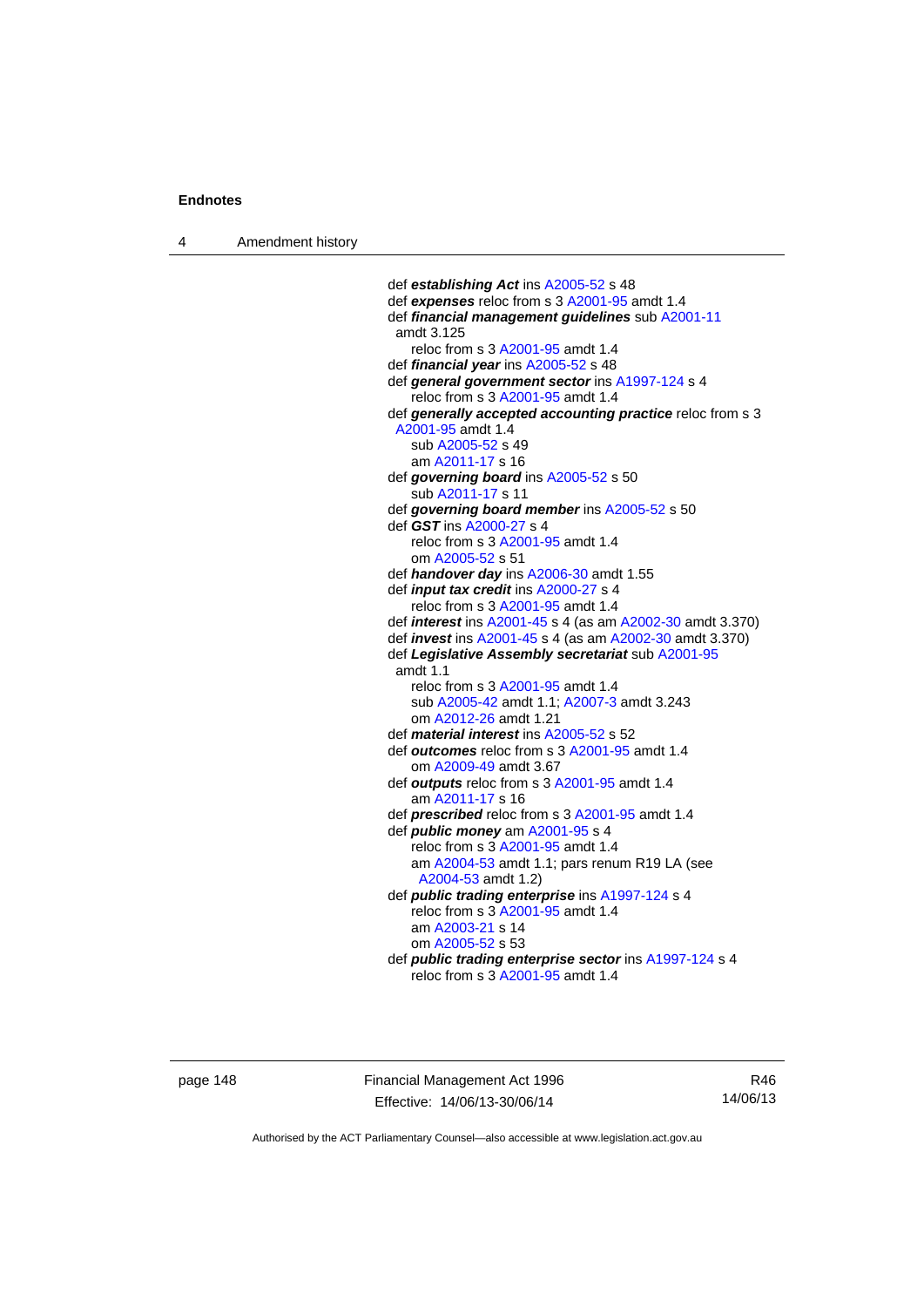def *relevant territory authority* ins [A2005-52](http://www.legislation.act.gov.au/a/2005-52) s 54 def *responsible chief executive* reloc from s 3 [A2001-95](http://www.legislation.act.gov.au/a/2001-95) amdt 1.4 om [A2011-17](http://www.legislation.act.gov.au/a/2011-17) s 12 def *responsible director-general* ins [A2011-17](http://www.legislation.act.gov.au/a/2011-17) s 12 def *responsible Minister* reloc from s 3 [A2001-95](http://www.legislation.act.gov.au/a/2001-95) amdt 1.4 am [A2005-52](http://www.legislation.act.gov.au/a/2005-52) s 55; [A2011-17](http://www.legislation.act.gov.au/a/2011-17) s 16 def *securities* reloc from s 3 dict [A2001-95](http://www.legislation.act.gov.au/a/2001-95) amdt 1.4 def *statement of intent* reloc from s 3 [A2001-95](http://www.legislation.act.gov.au/a/2001-95) amdt 1.4 sub [A2005-52](http://www.legislation.act.gov.au/a/2005-52) s 56 def *subsidiary* ins [A2004-53](http://www.legislation.act.gov.au/a/2004-53) amdt 1.3 def *superannuation appropriation* ins [A2000-21](http://www.legislation.act.gov.au/a/2000-21) sch reloc from s 3 [A2001-95](http://www.legislation.act.gov.au/a/2001-95) amdt 1.4 def *superannuation banking account* ins [A2000-21](http://www.legislation.act.gov.au/a/2000-21) sch reloc from s 3 [A2001-95](http://www.legislation.act.gov.au/a/2001-95) amdt 1.4 om [A2013-19](http://www.legislation.act.gov.au/a/2013-19) amdt 3.161 def *taxable supply* ins [A2000-27](http://www.legislation.act.gov.au/a/2000-27) s 4 reloc from s 3 [A2001-95](http://www.legislation.act.gov.au/a/2001-95) amdt 1.4 def *territory authority* am [A2000-21](http://www.legislation.act.gov.au/a/2000-21) sch; [A2001-95](http://www.legislation.act.gov.au/a/2001-95) amdt 1.3 reloc from s 3 [A2001-95](http://www.legislation.act.gov.au/a/2001-95) amdt 1.4 sub [A2006-30](http://www.legislation.act.gov.au/a/2006-30) amdt 1.56 def *territory banking account* am [A1997-102](http://www.legislation.act.gov.au/a/1997-102) sch reloc from s 3 [A2001-95](http://www.legislation.act.gov.au/a/2001-95) amdt 1.4 def *the Territory* ins [A2009-49](http://www.legislation.act.gov.au/a/2009-49) amdt 3.68 def *trust money* reloc from s 3 [A2001-95](http://www.legislation.act.gov.au/a/2001-95) amdt 1.4 def *warrant* am [A1997-102](http://www.legislation.act.gov.au/a/1997-102) sch reloc from s 3 [A2001-95](http://www.legislation.act.gov.au/a/2001-95) amdt 1.4 om [A2002-38](http://www.legislation.act.gov.au/a/2002-38) amdt 1.10

R46 14/06/13 Financial Management Act 1996 Effective: 14/06/13-30/06/14

page 149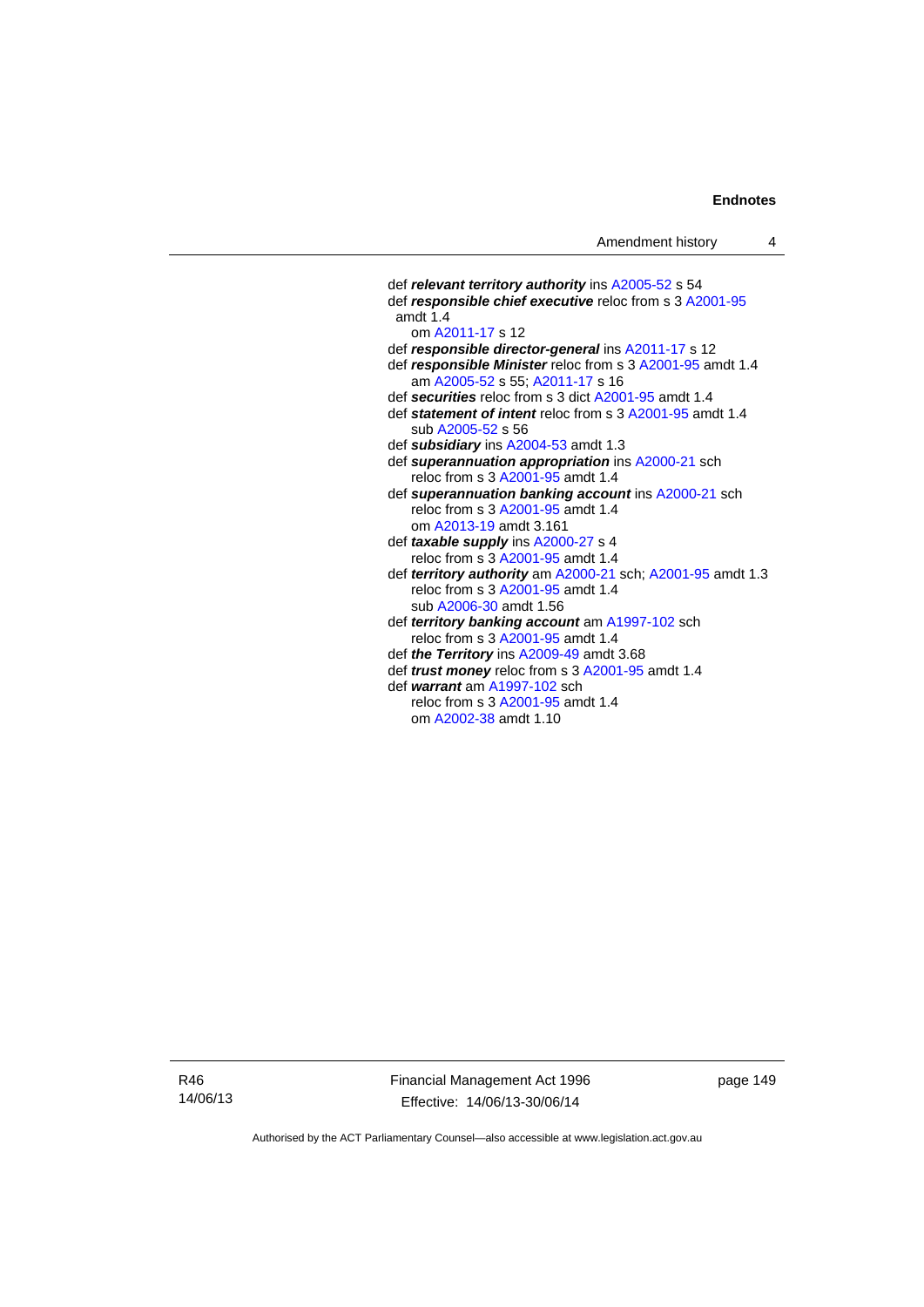5 Earlier republications

## **5 Earlier republications**

Some earlier republications were not numbered. The number in column 1 refers to the publication order.

Since 12 September 2001 every authorised republication has been published in electronic pdf format on the ACT legislation register. A selection of authorised republications have also been published in printed format. These republications are marked with an asterisk (\*) in column 1. Electronic and printed versions of an authorised republication are identical.

| <b>Republication No</b> | <b>Amendments to</b> | <b>Republication date</b> |
|-------------------------|----------------------|---------------------------|
| 1                       | A1997-124            | 31 January 1998           |
| $\overline{2}$          | A1999-58             | 10 November 1999          |
| 3                       | A2001-56             | 12 September 2001         |
| 4                       | A2001-97             | 20 December 2001          |
| 5                       | A2001-97             | 31 December 2001          |
| 5(RI)                   | A2001-97 ‡           | 19 September 2002         |
| 6                       | A2001-97             | 4 January 2002            |
| 6(RI)                   | A2001-97 ‡           | 19 September 2002         |
| $7^*$                   | A2001-97             | 14 January 2002           |
| 7(RI)                   | A2001-97 ‡           | 19 September 2002         |
| 7A                      | A2001-97 ‡‡          | 19 September 2002         |
| 8                       | A2001-97             | 1 July 2002               |
| 8(RI)                   | A2001-97 ‡‡          | 19 September 2002         |
| 9*                      | A2002-30             | 19 September 2002         |
| 10                      | A2002-38             | 1 November 2002           |
| 11                      | A2003-9              | 8 March 2003              |
| 12                      | A2003-21             | 20 May 2003               |
| 13                      | A2003-27             | 30 June 2003              |
| 14                      | A2003-46             | 1 November 2003           |
| 15                      | A2003-56             | 19 December 2003          |
| 16                      | A2004-19             | 7 April 2004              |
| 17                      | A2004-35             | 30 June 2004              |
|                         |                      |                           |

page 150 Financial Management Act 1996 Effective: 14/06/13-30/06/14

R46 14/06/13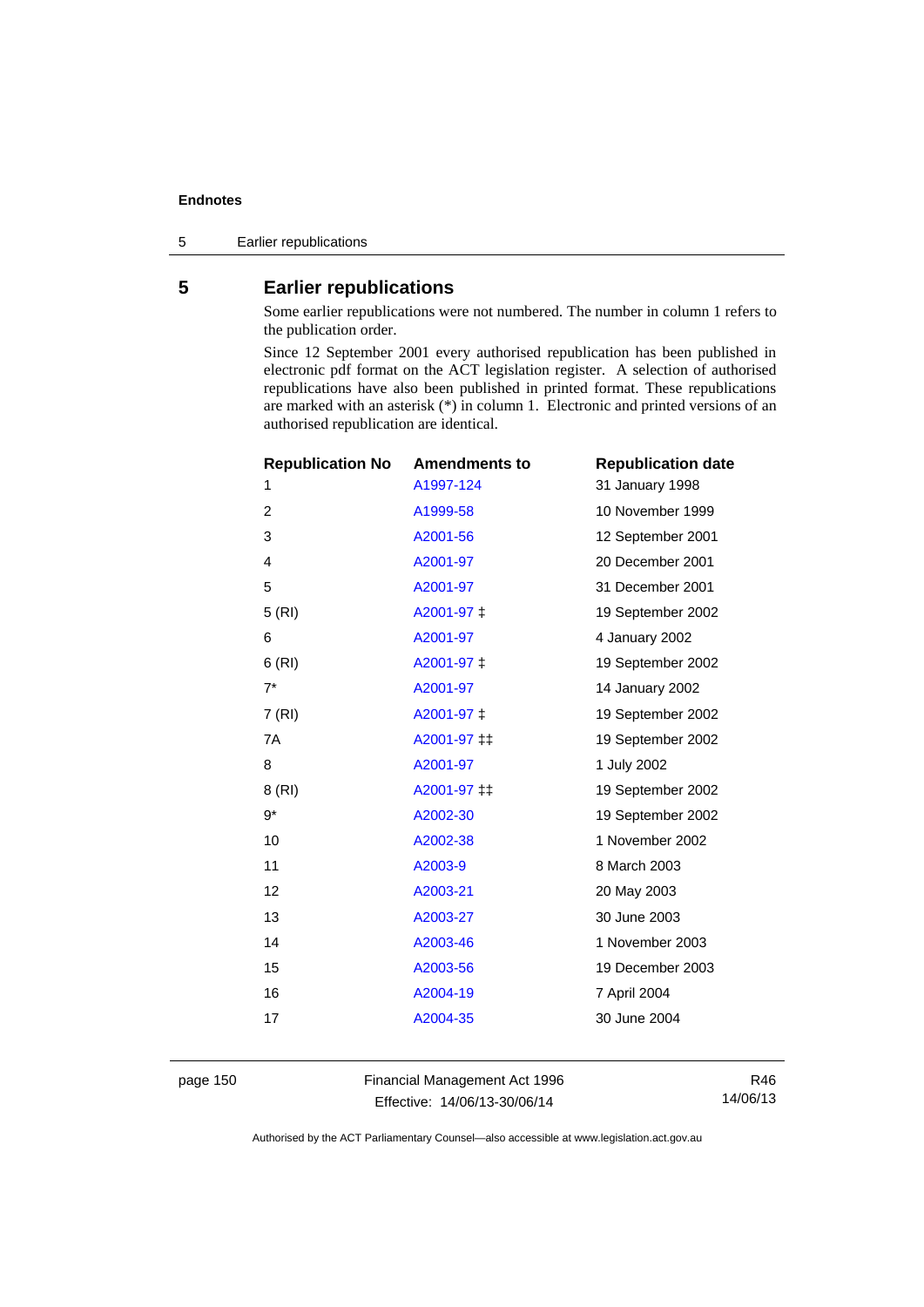Earlier republications 5

| <b>Republication No</b> | <b>Amendments to</b> | <b>Republication date</b> |
|-------------------------|----------------------|---------------------------|
| 18                      | A2004-35             | 1 July 2004               |
| 19                      | A2004-53             | 17 August 2004            |
| 20                      | A2005-20             | 2 June 2005               |
| 21                      | A2005-32             | 1 July 2005               |
| 22                      | A2005-42             | 1 September 2005          |
| 23                      | A2005-52             | 27 October 2005           |
| 24                      | A2005-52             | 1 January 2006            |
| 25                      | A2006-30             | 19 June 2006              |
| 26                      | A2006-30             | 1 July 2006               |
| 27                      | A2006-30             | 20 July 2006              |
| 28                      | A2006-30             | 2 August 2006             |
| 29                      | A2006-30             | 28 October 2006           |
| 30                      | A2007-3              | 12 April 2007             |
| 31                      | A2007-10             | 12 May 2007               |
| 32                      | A2007-10             | 28 October 2007           |
| 33                      | A2007-10             | 2 July 2008               |
| 34                      | A2008-28             | 26 August 2008            |
| 35                      | A2008-37             | 2 February 2009           |
| 36                      | A2009-12             | 1 July 2009               |
| 37                      | A2009-49             | 17 December 2009          |
| $38*$                   | A2009-49             | 1 January 2010            |
| 39                      | A2010-18             | 3 June 2010               |
| 40                      | A2010-36             | 30 September 2010         |
| 41                      | A2010-55             | 1 January 2011            |
| 42                      | A2011-17             | 1 July 2011               |

R46 14/06/13 Financial Management Act 1996 Effective: 14/06/13-30/06/14

page 151